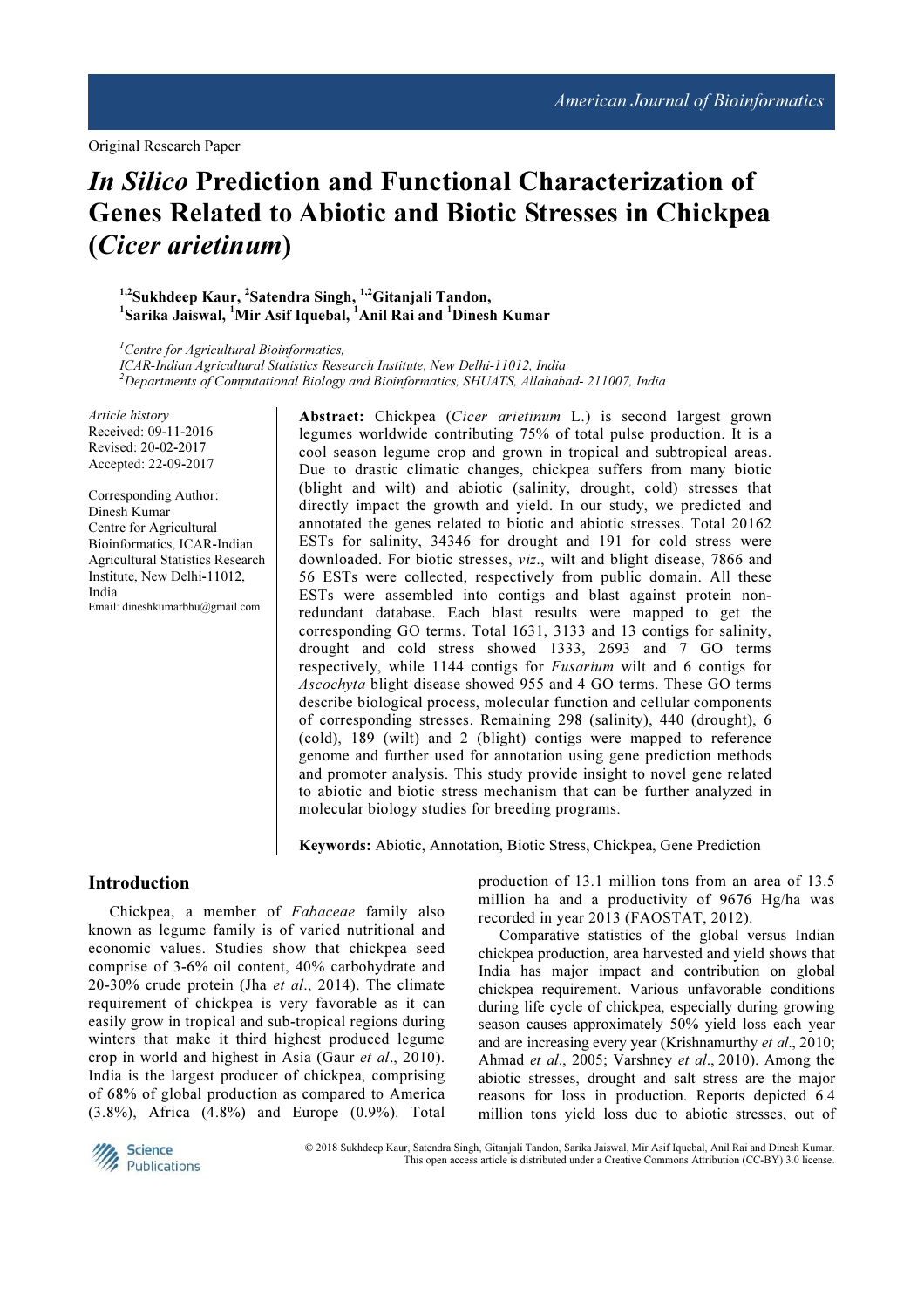which more than 40% occurred from terminal drought (Garg et al., 2016). Abiotic stress (drought, cold and salinity) contributes economic loss of approximately1.3 billion, 186 million and 354 million US dollars, respectively (Ryan, 1997). Among the various abiotic stresses affecting chickpea production, drought stress, particularly at the end of the growing season is a major constraint to chickpea production and yield stability in arid and semi-arid regions of the world. World's 20% of cultivable land is unable to provide quality yield due to increased soil salinity and high salt concentrated water used for irrigation (Flowers et al., 2010; Selvakumar et al., 2014). Other than abiotic stress, various biotic stresses also affect yield loss of 4.8 million tons (Ryan 1997). Supplementary Table S1 shows many biotic diseases listed in literature with their causative age.

Many fungal diseases damage this crop, of which Ascochyta blight disease caused by Ascochyta rabiei is very important, leading to severe damage. Sometimes, it results into complete yield loss due to blight formation during flowering and podding stage (Nene, 1982; Nene et al., 1996). Fusarium oxysporum pathogen infected seedlings show leaf drop and collapse due to browning and blackening of xylem (Kraft et al., 1994) causing wilt disease. Another rust causing fungus, Uromyces cicerisarietini infects the plant seedlings with visible round, brown spots causing leaf drop to death of plant (Stuteville et al., 2010). Phytoplasma are specialized bacteria that causes phyllody (Pallavi et al., 2012). Due to adverse climate and pathogen scenario, there is a great necessity to develop varieties resistant to such biotic and abiotic stresses.After the draft genome of chickpea, which was sequenced in 2013 (Varshney et al., 2013; Jain et al., 2013) ways to explore the novel and unpredicted stress genes expressing in biotic and abiotic stresses has been created.

There is a gap between potential and produced yield due to these stresses and need to fill by regulating corresponding genes. Although there are few studies available for identification of abiotic/biotic stress responsive genes using allele diversity approach (Roorkiwal et al., 2014) and microarray analysis (Mantri et al., 2007), but there are many unexplored genes that control stress responses and triggered stress responsive pathway by regulating corresponding transcription factors (Chen and Zhu, 2004). Available information and techniques for chickpea crop improvement needs more candidate genes for breeding strategies viz., gene pyramiding, marker assisted recurrent selection, multiline strategy.

In our study, efforts are made to understand the biology behind the stress conditions and characterization of genes that are getting expressed. In addition to functional characterization, computational analysis has been done to predict the novel candidate genes and their mapping on chromosome which can provide a good insight into complex abiotic/biotic stress tolerance pathways.

# Materials and Methods

ESTs sequences related to abiotic and biotic stresses in chickpea were downloaded from NCBI-EST (http://www.ncbi.nlm.nih.gov/). Boolean search has been performed with the keywords like chickpea with salinity, drought, cold, fusarium wilt, Ascochyta blight and Chickpea rust. Figure 1 describes the flow of analysis for gene prediction and functional characterization. These ESTs were aligned and merged to reconstruct the gene sequences. Pre-processing of these ESTs were performed for repeat masking and cleaning, which was followed by assembly using EGassembler (Masoudi-Nejad et al., 2006). The generated contigs from EGassembler were considered for further analysis.



Fig. 1: Analysis work flow for gene prediction and functional characterization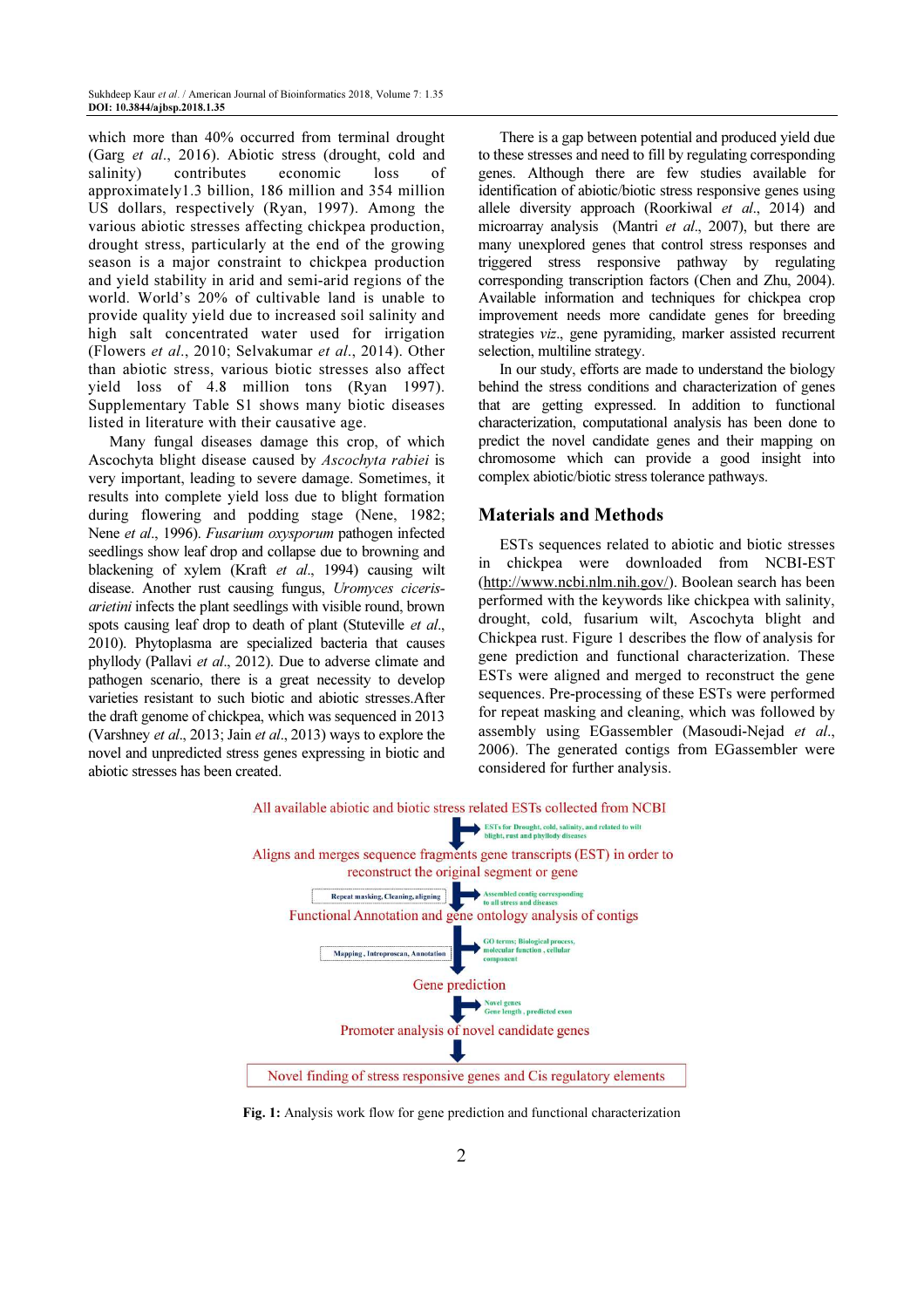Sukhdeep Kaur et al. / American Journal of Bioinformatics 2018, Volume 7: 1.35 DOI: 10.3844/ajbsp.2018.1.35

#### Functional Characterization and Annotation

Contigs assembled by EGassembler were annotated using Blast2GO Pro (Conesa et al., 2005) pipeline. Blastx (Altschul et al., 1990) was used to annotate the contigs for each stress individually. This was followed by mapping and InterProscan (Quevillon et al., 2005) to retrieve complete information of Gene Ontology (GO) and domains of annotated contigs searched against protein database for all six reading frames. Each GO term describes its involvement in molecular function, biological process and cellular component. Unannotated or uncharacterized contigs from all stress datasets were filtered out for gene prediction.

# Identification and Prediction of Unannotated Contig

Filtered unannotated contigs were stored in fasta file format and subjected to *ab initio* gene prediction tool, FGENESH (Salamov and Solovyev, 1998) accessed<br>through MolQuest version 2.4.5.1135 through MolQuest version 2.4.5.1135 (http://www.molquest.com) for prediction of genes.

### Linkage Map and Promoter Analysis

Predicted candidate genes were located on chromosomes and a linkage map has been created for disease/ stress findings using chickpea genomic web resource (http://www.nipgr.res.in/CGWR/home.php) (Kumari et al., 2014). All the predicted genes were searched in PLACE (Higo et al., 1999) database for identification of cis-elements, motifs, corresponding transcription factors and its description in other species.

# Results and Discussion

In this study, chickpea ESTs related to abiotic stresses, like salinity, draught and cold downloaded were 20162, 34346 and 191, respectively. Among the biotic stresses in chickpea, wilt, blight, rust and phyllody diseases ESTs obtained were 7866, 56, 2 and 3 ESTs, respectively. A total of 1631, 3133 and 13 contigs were generated by EGassembler for salt, drought and cold stress, respectively. Similarly, 1144, 6, 1 and 1 for contigs were generated for wilt, blight, rust and phyllody, stress, respectively (Table 1).

# Functional Annotation and Prediction of Candidate Genes

Blast2Go Pro annotated total 1333, 2693 and 7 contigs related to salinity, drought and cold stress, respectively. Annotation was not obtained for contigs from rust and phyllody ESTs, while 955 and 4 annotation were recorded for wilt and blight related contigs, respectively. All these annotation were mapped to different GO categories i.e., biological process, molecular function and cellular components. Distribution of GO terms showed that 45%- 47% were related to biological process, 33-36% to molecular functions and 19-20% to cellular components for drought, salinity, blight and wilt related contigs, respectively (Fig. 2).

Out of these, few contigs remained uncharacterized and did not map to any annotation. Selected uncharacterized contigs listed in Table 1 were subjected to gene prediction using FGENESH. Total 79 genes (salinity), 145 genes (drought), 27 (wilt) and 1 gene (blight) were predicted while, there is no gene was predicted for cold stress, rust and phyllody disease.

# Mapping of Candidate Genes and Identification of Cis-Regulatory Elements

All predicted candidate genes were mapped to chromosomes. Mapping of genes shows that all genes were distributed randomly over all 8 chromosomes while many are still unallocated and placed on UN chromosome. Major genes lie on chromosome 3, 5 for drought and salinity, while wilt genes are almost equally distributed on all chromosomes. Single gene predicted for blight disease is located on chromosome 4 (Fig. 3-6).



Fig. 2: Distribution of GO terms in abiotic and biotic stress related contigs and sequence distribution in biological process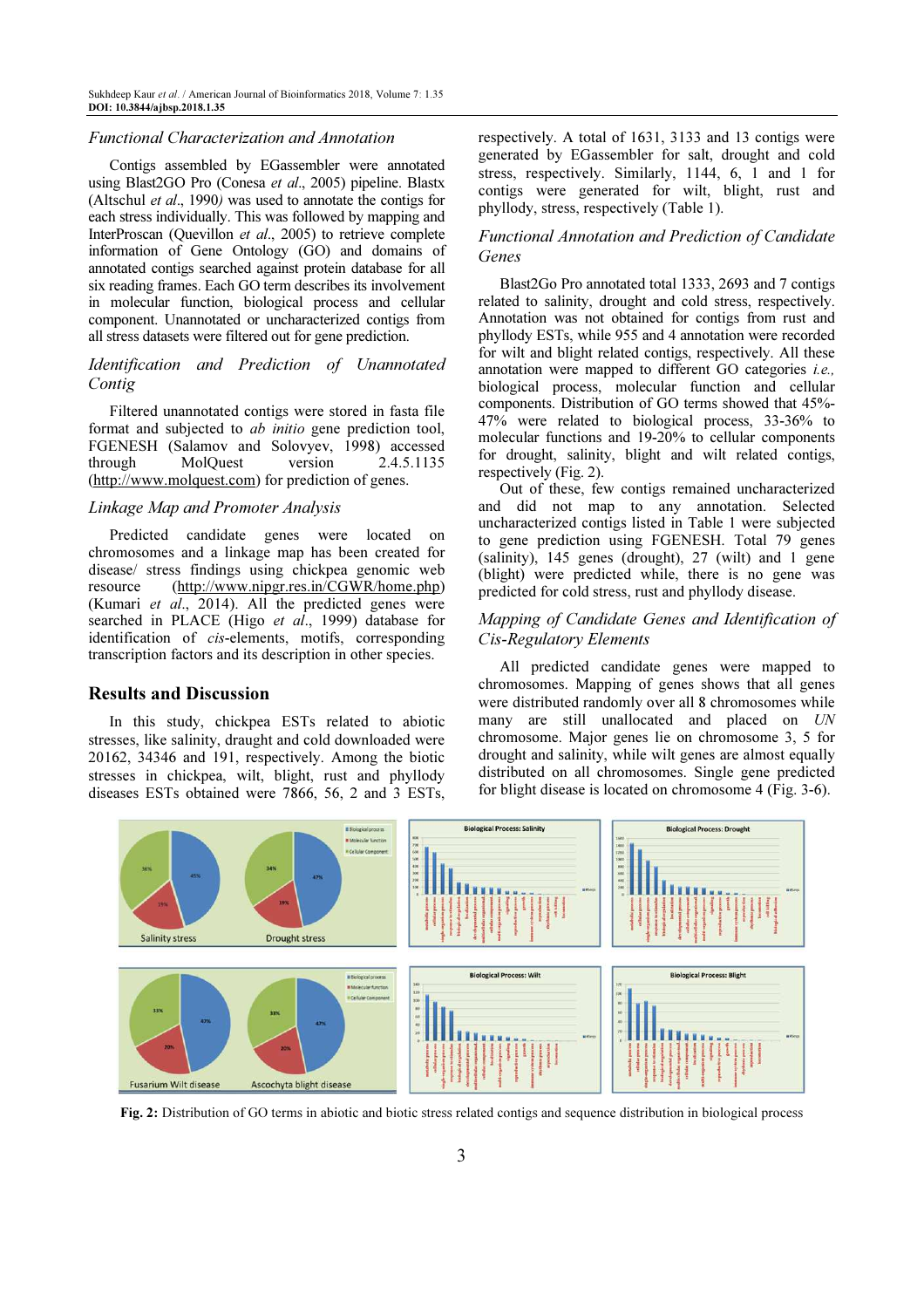Abiotic Stress

| <b>Stress</b>        | ESTs/Nucleotide<br>collected | Contigs<br>generated | GO terms | Uncharacterized | Novel gene<br>finding |
|----------------------|------------------------------|----------------------|----------|-----------------|-----------------------|
| Cold                 | 191                          | 13                   |          |                 |                       |
| Salinity             | 20162                        | 1631                 | 1333     | 298             | 79                    |
| Drought              | 34346                        | 3133                 | 2693     | 440             | 145                   |
| <b>Biotic Stress</b> |                              |                      |          |                 |                       |

#### Biotic Stress

| Disease             | Pathogen                            | ESTs/Nucleotide<br>collected | Contigs<br>generated | GO terms | Uncharacterized | Novel gene<br>finding |
|---------------------|-------------------------------------|------------------------------|----------------------|----------|-----------------|-----------------------|
| Fusarium<br>Wilt    | Fusarium<br>oxysporium              | 7866                         | 1144                 | 955      | 189             | 27                    |
| Ascochyta<br>blight | Ascochyta<br>rabiei                 | 56                           | 6                    | 4        |                 |                       |
| Chickpea<br>Rust    | <i>Uromyces</i><br>ciceris-arietini | 2                            |                      | $\theta$ |                 | $\theta$              |
| Phyllody            | Phytoplasma                         |                              |                      | 0        |                 | $\theta$              |



Fig. 3: Chromosomal mapping of drought related predicted genes



Fig. 4: Chromosomal mapping of salinity related predicted genes

Total candidate genes located on chromosome shows that 39 genes are activated during exposure of both stresses while 20 genes are unique for salinity stress and 80 genes for drought stress (Fig. 7). It shows that these can be defense genes and playing major role in stress pathways (Supplementary Table S2).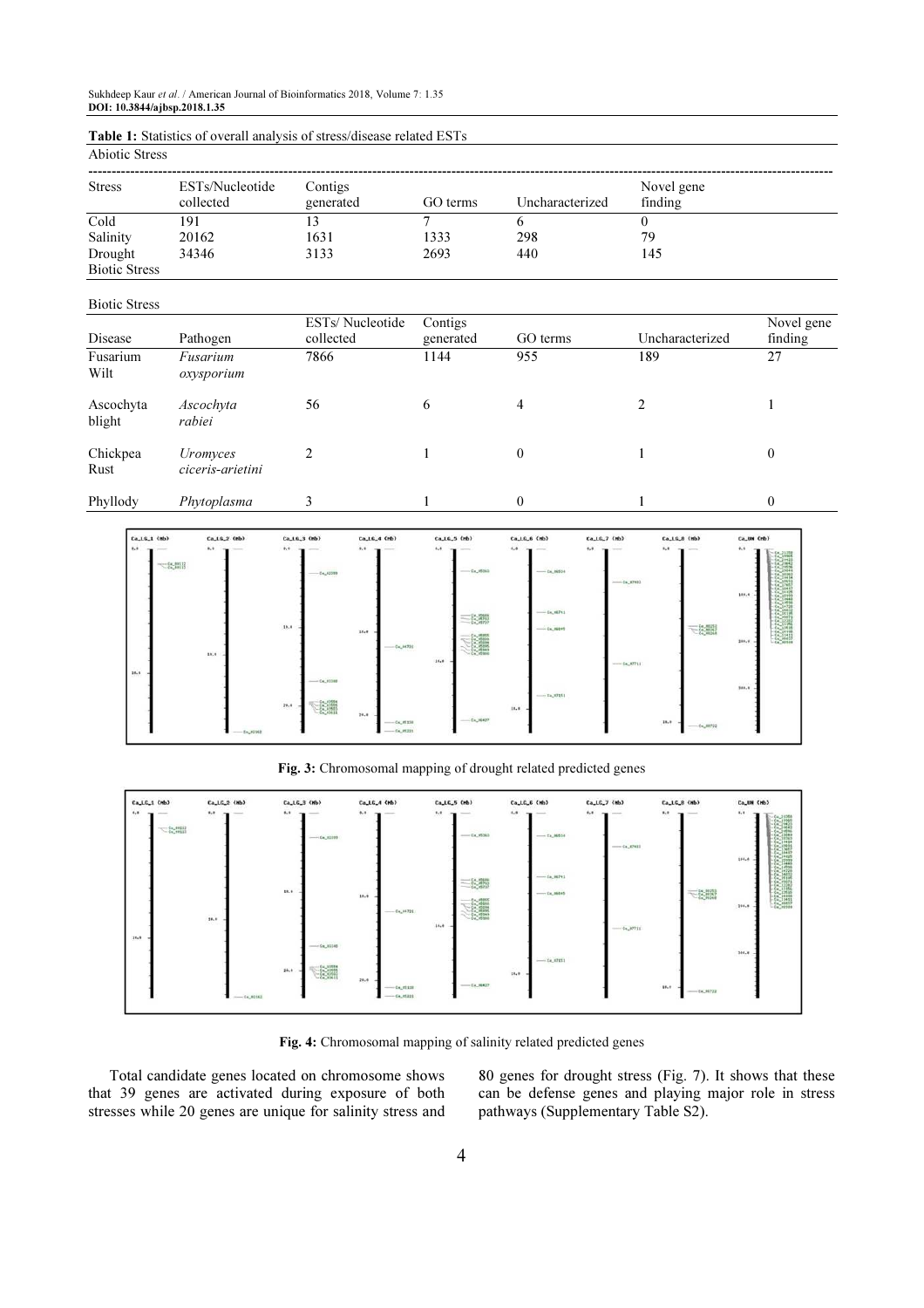Sukhdeep Kaur et al. / American Journal of Bioinformatics 2018, Volume 7: 1.35 DOI: 10.3844/ajbsp.2018.1.35

| $Ca_{1}LG_{2}1$ (Hb)     | $Ca_Ll.G_2$ (Hb)                 | $Ca_LLG_3$ (Hb)        | $Ca_LLG_4$ (Hb)   | $Ca_LLG_5$ (Hb)           | $Ca_LLG_G$ (Hb)                 | Ca_LG_7 (Hb)         | $Ca_Ll_6B$ (Hb)          | Ca_UN (Hb)                                                                                                                                                                                                                                                                                                                                                                                                                                                                            |
|--------------------------|----------------------------------|------------------------|-------------------|---------------------------|---------------------------------|----------------------|--------------------------|---------------------------------------------------------------------------------------------------------------------------------------------------------------------------------------------------------------------------------------------------------------------------------------------------------------------------------------------------------------------------------------------------------------------------------------------------------------------------------------|
| $0 - 0$<br>$\frac{1}{2}$ | $\Phi$ . $\Phi$<br>$\frac{1}{2}$ | $H_n$<br>$\frac{1}{2}$ | $0.0 -$<br>$\sim$ | $0 - 0$<br><b>COLLEGE</b> | $\theta = 0$ .<br>$\frac{1}{2}$ | 0.0<br>$\frac{1}{2}$ | $9 - 9$<br>$\frac{1}{2}$ | $8 - 9$<br>$\frac{1}{2} \left( \frac{1}{2} \right) \left( \frac{1}{2} \right) \left( \frac{1}{2} \right) \left( \frac{1}{2} \right) \left( \frac{1}{2} \right) \left( \frac{1}{2} \right) \left( \frac{1}{2} \right) \left( \frac{1}{2} \right) \left( \frac{1}{2} \right) \left( \frac{1}{2} \right) \left( \frac{1}{2} \right) \left( \frac{1}{2} \right) \left( \frac{1}{2} \right) \left( \frac{1}{2} \right) \left( \frac{1}{2} \right) \left( \frac{1}{2} \right) \left( \frac$ |
|                          |                                  |                        | $- 6a_{n}04237$   |                           |                                 |                      |                          | 140.0                                                                                                                                                                                                                                                                                                                                                                                                                                                                                 |
| 10.9.                    | 10.0                             | 10.9                   | 10,8              | 10.0                      |                                 |                      |                          | 200.0                                                                                                                                                                                                                                                                                                                                                                                                                                                                                 |
|                          |                                  | 20.8                   | 20.8              |                           | 10.8                            |                      |                          | 000.0                                                                                                                                                                                                                                                                                                                                                                                                                                                                                 |

Fig. 5: Chromosomal mapping of Blight disease related predicted genes



Fig. 6: Chromosomal mapping of Wilt disease related predicted genes



Fig. 7: Venn diagram depicting statistics of crosstalk genes of salinity and drought

Study also includes identification of cis-regulatory DNA elements that regulate the biological process in stress or disease conditions. To analyze this, we used PLACE database with all predicted genes as query and identified *cis-regulatory* motifs. Analysis of *cis*regulatory elements describes the candidate gene expression and corresponding functional transcription factor. It can be suggested that genes which share common regulatory motifs are co-expressing and functioning in biological process in response to the corresponding biotic/abiotic stress. Cis-regulatory motifs and functioning transcription factor for each predicted candidate gene shows that in stress, transcription factors like DOF, bZIP, WRKY, RAV, ABRE and MYB are expressed majorly. These transcription factors are also reported in other crops viz., DOF in Chinese cabbage (Ma et al., 2015), bZIP in tepary bean (Phaseolus acutifolius) and common bean (P. vulgaris) (Rodriguez-Uribe and O'Connell, 2006) and other five legume genomes (Wang et al., 2015), ABRE and WRKY in soya bean (Li et al., 2005; Zhou et al., 2008).

DOF, which is plant specific transcription factor and known as DNA binding with one finger, contains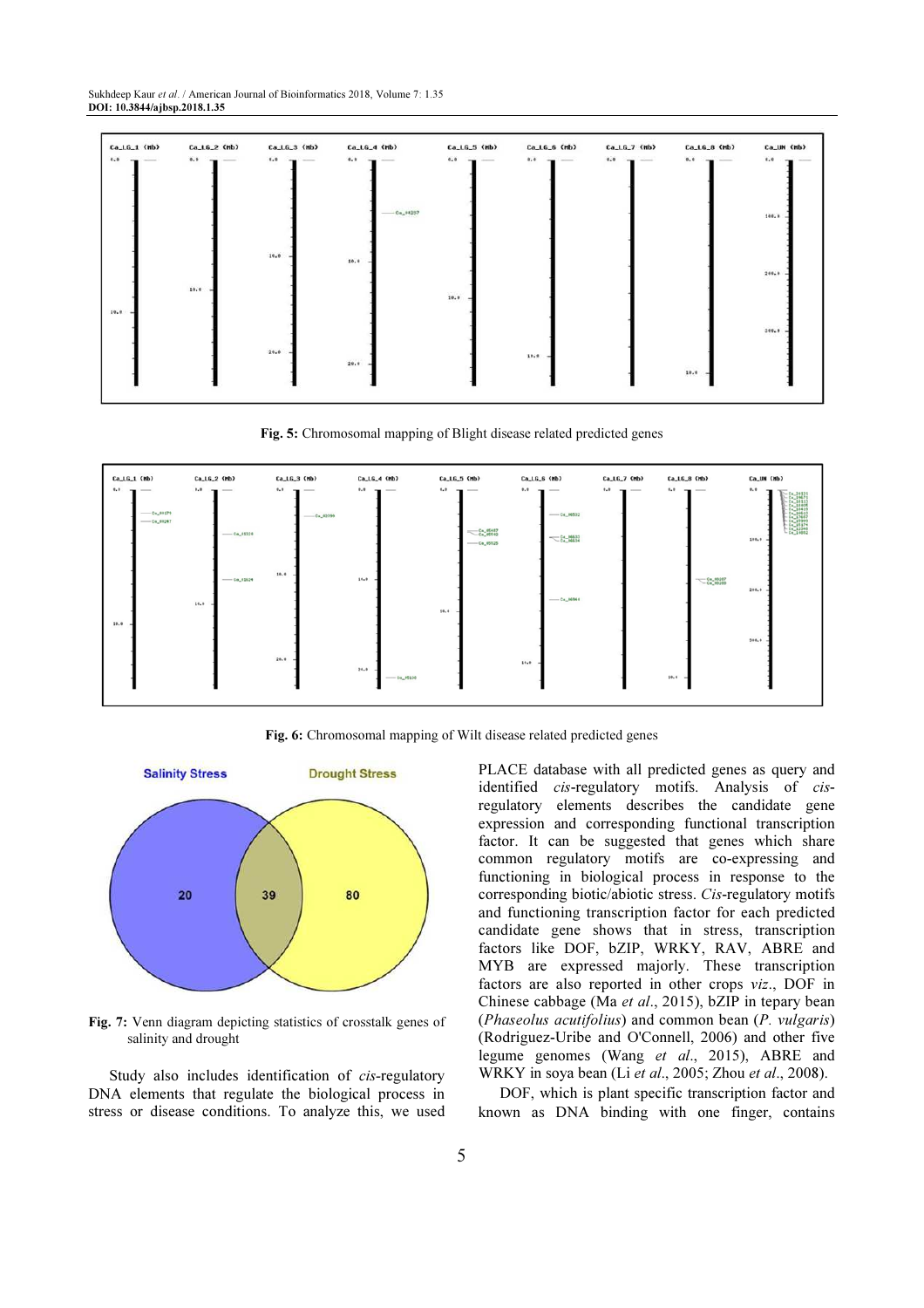conserved C2-C2 zinc finger and plays a significant role in plant growth and transcriptional regulation during stress conditions by aid of mobile proteins (Le Hir and Bellini, 2013; Yanagisawa, 2004). ABRE transcription factor participates in drought and high salinity tolerance in various crops by ABA signaling (Hossain et al., 2010). ABRE-binding bZIP transcription factor shows its presence in biotic stress. bZIPis reported as defense transcription factor that works during pathogen attacks in various crops like maize, Arabidopsis, rice and cotton and can assume same functioning in chickpea crop for stress management (Alves *et al.*, 2013). WRKY transcription factor often functions in many stress responses simultaneously and participate in common signaling pathways. This property of WRKY makes it a good candidate for stress tolerance mechanism (Chen et al., 2012). Many predicted genes that were expressed during stress condition contain *cis* elements that provide binding sites to RAV which is known as Related to ABAinsensitiveViviparaous1. RAV transcription factor found to controls drought and salinity responses by participating in ABA independent stress pathway (Fu et al., 2014). Similarly MYB Family transcription factor plays role in various biological processes for ABA associated biotic and abiotic stress responses. It regulates functional genes to regulate functions as Phenylpropanoid metabolism, hormone responses, formation of cyclin -type B during plant defense reactions (Ambawat et al., 2013). Contig wise transcription factor abundance are listed in Supplementary Table S3.

The candidate genes of stress responsiveness can lead to crop improvement strategies viz., transgenic development, linked SNPs identification (Schena et al., 1995; Kudapa et al., 2013). These genes have been involved in abiotic/biotic stress tolerance in other crops like rice (Abbani et al., 2003), Arabidopsis (Kreps et al., 2002; Seki et al., 2002) whose information can be useful for chickpea also. These candidate genes can be selected for corresponding trait of interest on the basis of biochemical pathways and mutational analysis (Zhu et al., 2008).

# Conclusion

Chickpea is economically very important crop and suffers from various biotic and abiotic stresses during its life cycle. In the present study, genomics approach is applied to predict genes related to drought, salinity, cold and disease caused by pathogen infections from ESTs available in public domain. In this study 1333, 2693 and 7 genes related to salinity, drought and cold stress respectively, were predicted, while 955 and 4

annotations were found for genes related to wilt and blight, respectively. These genes were found to be functional for DOF, bZIP, WRKY, RAV, ABRE and MYB transcription factors. The reported genes can be further used for candidate gene discovery required for Marker Assisted Selection (MAS) or gene pyramiding in crop improvement programme. Cis-regulatory elements and transcription factors study provides insight of their role in corresponding stress condition, whose validation is further warranted in Endeavour of improving chickpea productivity.

# Acknowledgment

Financial support of Indian Council of Agricultural Research (ICAR), New Delhi is thankfully acknowledged. The grant of Fellowship to GT and SK by Indian Council of Agricultural Research (ICAR), New Delhi, Government of India and work supported by CABin grant (F>no. Agril.Edn.4-1/2013-A&P,Project Code: 1004936) of ICAR-IASRI, New Delhi is duly acknowledged. Motivation and critical comment of HoD, Bioinformatics and Dean, Jacob School of Biotechnology, SHUATS, Allahabad is also thankfully acknowledged.

# Author's Contributions

Sukhdeep Kaur, Satendra Singh and Anil Rai: Conceived this study.

Sukhdeep Kaur and Gitanjali Tandon: Participated in sample collection and data generation.

Sukhdeep Kaur, Mir Asif Iquebal and Sarika Jaiswal: Created the work-flow.

Sukhdeep Kaur: Performed data analysis.

Satendra Singh, Mir Asif Iquebal, Sarika Jaiswal and Kumar: Drafted the manuscript. All authors read and approved the manuscript.

### Conflict of Interests

The authors declare that they have no competing interests.

### References

- Abbani, M., K. Maruyama, H. Abe, M. Khan and K. Katsura et al., 2003. Monitoring expression profiles of rice genes under cold, drought and high-salinity stresses and abscisic acid application using cDNA microarray and RNA gel-blot analyses<sup>1[w]</sup>. Plant Physiol., 133: 1755-1767. DOI: 10.1104/pp.103.025742
- Ahmad, F., P.M. Gaur and J. Croser, 2005. Chickpea (Cicer arietinum L.) In: Genetic Resources, Chromosome Engineering and Crop Improvement-Grain Legumes, Singh, R.J. and P.P. Jauhar (Eds.), CRC Press, Boca Raton, pp: 187-217.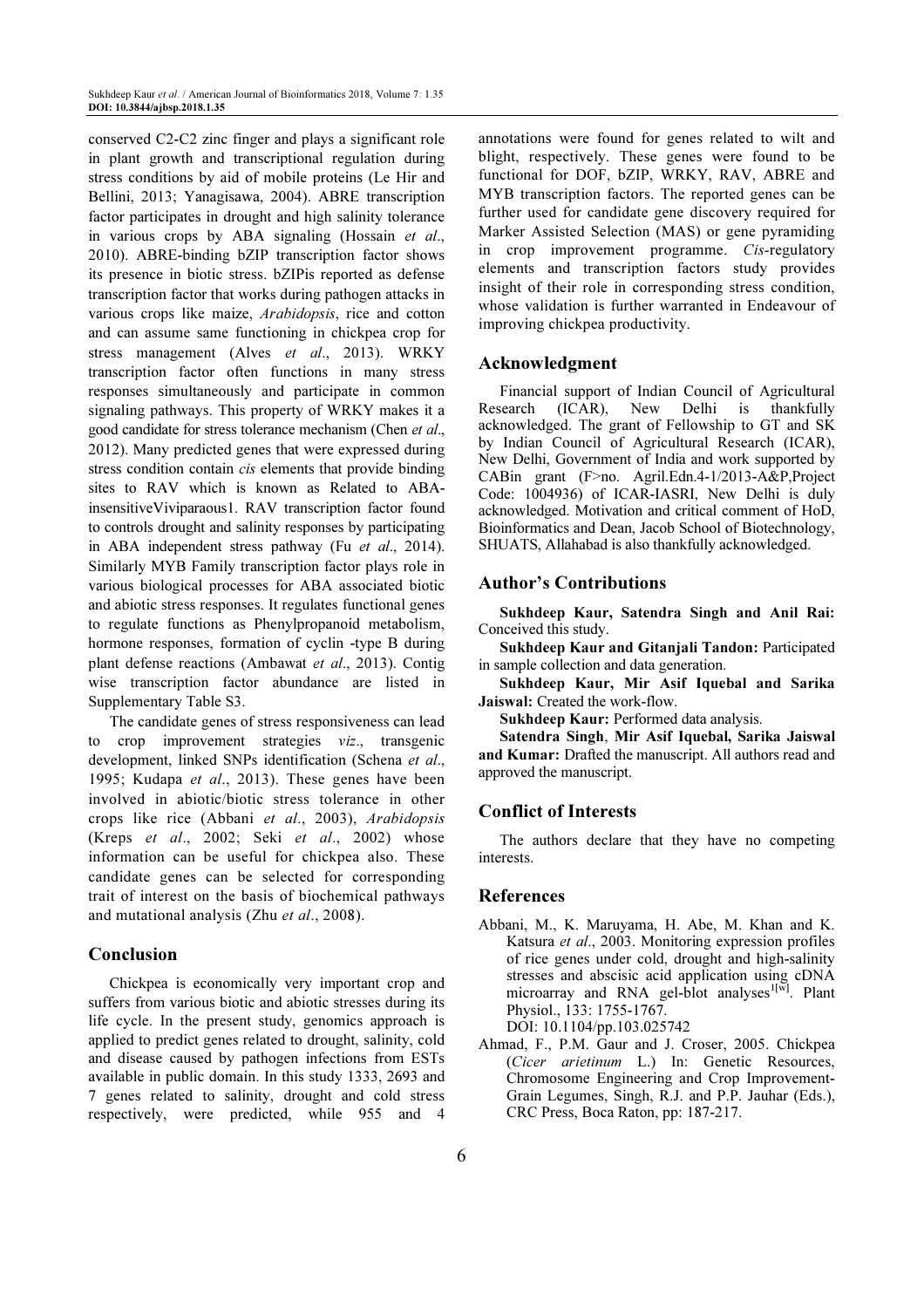- Altschul, S.F., W. Gish, W. Miller, E.W. Myers and D.J. Lipman, 1990. Basic local alignment search tool. J. Molecular Biol., 215: 403-410. DOI: 10.1016/S0022-2836(05)80360-2
- Alves, M.S., S.P. Dadalto, A.B. Gonçalves, G.B. De Souza and V.A. Barros et al., 2013. Plant bZIP transcription factors responsive to pathogens: A review. Int. J. Molecular Sci., 14: 7815-7828. DOI: 10.3390/ijms14047815
- Ambawat, S., P. Sharma, N.R. Yadav and R.C. Yadav, 2013. MYB transcription factor genes as regulators for plant responses: An overview. Physiol. Molecular Biol. Plants, 19: 307-321. DOI: 10.1007/s12298-013-0179-1
- Chen, L., Y. Song, S. Li, L. Zhang and C. Zou et al., 2012. The role of WRKY transcription factors in plant abiotic stresses. Biochim. Biophys. Acta, 1819: 120-128. DOI: 10.1016/j.bbagrm.2011.09.002
- Chen, W.J. and T. Zhu, 2004. Networks of transcription factors with roles in environmental stress response. Trends Plant Sci., 9: 591-596. DOI: 10.1016/j.tplants.2004.10.007
- Conesa, A., S. Götz, J.M. García-Gómez, J. Terol and M. Talón et al., 2005. Blast2GO: A universal tool for annotation, visualization and analysis in functional genomics research. Bioinformatics, 21: 3674-3676. DOI: 10.1093/bioinformatics/bti610
- FAOSTAT, 2012. http://faostat3.fao.org/home/index.html
- Flowers, T.J., P.M. Gaur, C.L.L. Gowda, L. Krishnamurthy and S. Srinivasan et al., 2010. Salt sensitivity in chickpea. Plant Cell Environ., 33: 490- 509. DOI: 10.1111/j.1365-3040.2009.02051.x
- Fu, M., H.K. Kang, S.H. Son, S.K. Kim and K.H. Nam, 2014. A subset of Arabidopsis RAV transcription factors modulates drought and salt stress responses independent of ABA. Plant Cell Physiol., 55: 1892-1904. DOI: 10.1093/pcp/pcu118
- Garg, R., R. Shankar, B. Thakkar, H. Kudapa and L. Krishnamurthy et al., 2016. Transcriptome analyses reveal genotype- and developmental stage-specific molecular responses to drought and salinity stresses in chickpea. Scientific Rep., 13: 19228-19228. DOI: 10.1038/srep19228
- Gaur, P.M., S. Tripathi, C.L.L. Gowda, G.V. Ranga Rao and H.C. Sharma et al., 2010. Chickpea seed production manual. Patancheru 502 324 andhra Pradesh, India: International Crops Research Institute for the Semi-Arid Tropics.28
- Higo, K., Y. Ugawa, M. Iwamoto and T. Korenaga, 1999. Plant cis-acting regulatory DNA elements (PLACE) database: 1999. Nucleic Acids Res., 27: 297-300. DOI: 10.1093/nar/27.1.297
- Hossain, M.A., J.I. Cho, M. Han, C.H. Ahn and J.S. Jeon et al., 2010. The ABRE-binding bZIP transcription factor OsABF2 is a positive regulator of abiotic stress and ABA signaling in rice. J. Plant Physiol., 167: 1512-1520. DOI: 10.1016/j.jplph.2010.05.008
- Jain, M., G. Misra, R.K. Patel, P. Priya and S. Jhanwar et al., 2013. A draft genome sequence of the pulse crop chickpea (Cicer arietinum L.). Plant J., 74: 715-729. DOI: 10.1111/tpj.12173
- Jha, U.C., S.K. Chaturvedi, A. Bohra, P.S. Basu and M.S. Khan et al., 2014. Abiotic stresses, constraints and improvement strategies in chickpea. Plant Breed., 133: 163-178. DOI: 10.1111/pbr.12150
- Kraft, J.M., M.P. Haware, R.M. Jimenez-Diaz, B. Bayaa and M. Harrab, 1994. Screening Techniques and Sources of Resistance to Root Rots and Wilts in Cool Season Food Legumes. In: Expanding the Production and use of Cool Season Food Legumes, Muehlbauer, F.J. and W.J. Kaiser (Eds.), Dordrecht, Kluwer Academic Publ, Netherlands pp: 268-289
- Kreps, J., Y. Wu, H. Chang, T. Zhu and X. Wang et al., 2002. Transcriptome changes for Arabidopsis in response to salt, osmotic and cold stress. Plant Physiol., 130: 2129-2141. DOI: 10.1104/pp.008532
- Krishnamurthy, L., J. Kashiwagi, P.M. Gaur, H.D. Upadhyaya and V. Vadez, 2010. Sources of tolerance to terminal drought in the chickpea (Cicer arietinum L.) minicore germplasm. Field Crops Res., 119: 322-330. DOI: 10.1016/j.fcr.2010.08.002
- Kudapa, H., A. Ramalingam, S. Nayakoti, X. Chen and W. Zhuang et al., 2013. Functional genomics to study stress responses in crop legumes: Progress and prospects. Funct. Plant Biol., 40; 1221-1233. DOI: 10.1071/FP13191
- Kumari, S., S. Pundhir, P. Priya, G. Jeena and A. Punetha et al., 2014. EssOilDB: A database of essential oils reflecting terpene composition and variability in the plant kingdom. Database, 2014: bau120-bau120. DOI: 10.1093/database/bau120
- Le Hir, R. and C. Bellini, 2013. The plant-specific Dof transcription factors family: New players involved in vascular system development and functioning in Arabidopsis. Frontiers plant Sci., 4: 164-164. DOI: 10.3389/fpls.2013.00164
- Li, X.P., A.G. Tian, G.Z. Luo, Z.Z. Gong and J.S. Zhang et al., 2005. Soybean DRE-binding transcription factors that are responsive to abiotic stresses. Theor. Applied Genet., 110: 1355-1362. DOI: 10.1007/s00122-004-1867-6
- Ma, J., M.Y. Li, F. Wang, J. Tang and A.S. Xiong, 2015. Genome-wide analysis of Dof family transcription factors and their responses to abiotic stresses in Chinese cabbage. BMC Genom., 31: 33-33. DOI: 10.1186/s12864-015-1242-9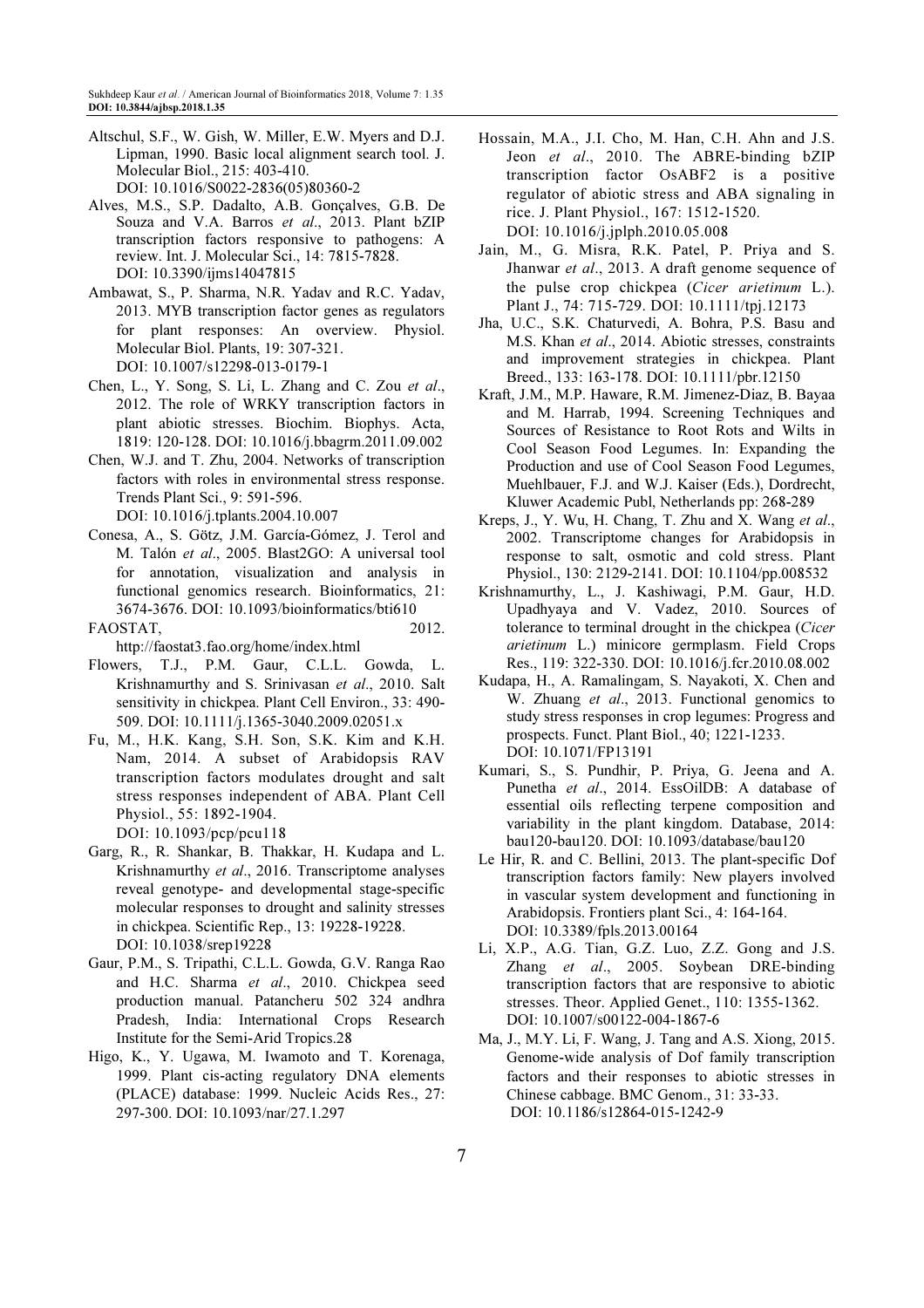- Mantri, N.L., R. Ford, T.E. Coram and E.C. Pang, 2007. Transcriptional profiling of chickpea genes differentially regulated in response to high-salinity, cold and drought. BMC Genom., 2: 303-303. PMID: 17764573
- Masoudi-Nejad, A., K. Tonomura, S. Kawashima, Y. Moriya and M. Suzuki et al., 2006. EGassembler: Online bioinformatics service for large-scale processing, clustering and assembling ESTs and genomic DNA fragments. Nucleic Acids Res., 34: W459-W462. DOI: 10.1093/nar/gkl066
- Nene, Y.L., 1982. A review of Ascochyta blight of chickpea. Int. J. Pest Manage., 28: 61-70. DOI: 10.1080/09670878209370675
- Nene, Y.L., V.K. Sheila and S.B. Sharma, 1996. A World List of Chickpea and Pigeonpea Pathogens. 5th Edn., Patancheru, ICRISAT.
- Pallavi, M.S., H.K. Ramappa, K.S. Shankarappa, K.T. Rangaswamy and W.A.R.T. Wickramaarachchi et al., 2012. Detection and molecular characterization of phytoplasma associated with chickpea phyllody disease in south India. Phytoparasitica, 40: 279- 286. DOI: 10.1007/s12600-012-0221-9
- Quevillon, E., V. Silventoinen, S. Pillai, N. Harte and N. Mulder et al., 2005. InterProScan: Protein domains identifier. Nucleic Acids Res., 33: W116-W120. DOI: 10.1093/nar/gki442
- Rodriguez-Uribe, L. and M.A. O'Connell, 2006. A rootspecific bZIP transcription factor is responsive to water deficit stress in tepary bean (Phaseolus acutifolius) and common bean (P. vulgaris). J. Exp. Botanyu, 57: 1391-139. DOI: 10.1093/jxb/erj118
- Roorkiwal, M., S.N. Nayak, M. Thudi, H.D. Upadhyaya and D. Brunel et al., 2014. Allele diversity for abiotic stress responsive candidate genes in chickpea reference set using gene based SNP markers. Abiotic Stress: Molecular Genet. Genom., 5: 91-91. DOI: 10.3389/fpls.2014.00248
- Ryan, J.G., 1997. A global perspective on pigeonpea and chickpea sustainable production systems: Present status and future potential. In: Recent Advantages in Pulses Research, Asthana, A.N., M. Ali (Eds.), Indian Society of Pulses Research and Development: IIPR, Kanpur, India, pp. 1–31.
- Salamov, A. and V. Solovyev, 1998. Fgenesh multiple gene prediction program. httpd.genomic.sanger.ac.uk
- Seki, M., M. Narusaka, J. Ishida, T. Nanjo and M. Fujita et al., 2002. Monitoring the expression profiles of 7000 Arabidopsis genes under drought, cold and high-salinity stresses using a full-length cDNA microarray. Plant J., 31: 279-292. DOI: 10.1046/j.1365-313X.2002.01359.x
- Schena, M., D. Shalon, R.W. Davis and P.O. Brown, 1995. Quantitative monitoring of gene expression patterns with a complementary DNA microarray. Science, 270: 467-470. DOI: 10.1126/science.270.5235.467
- Selvakumar, G., K. Kim, S. Hu and T. Sa, 2014. Effect of Salinity on Plants and the Role of Arbuscular Mycorrhizal Fungi and plant Growth-Promoting Rhizobacteria in Alleviation of Salt Stress. In: Physiological Mechanisms and Adaptation Strategies in Plants Under Changing Environment, Ahmad, P. and M.R. Wani (Eds.), pp: 115-144.
- Stuteville, D.L., W.L. Graves, L.J. Dixon, L.A. Castlebury and A.M. Minnis, 2010. Uromyces ciceris-arietini, the cause of chickpea rust: new hosts in the Trifolieae, Fabaceae. Plant Disease, 94: 293-297. DOI: 10.1094/PDIS-94-3-0293
- Varshney, R.K., C. Song, R.K. Saxena, S. Azam and S. Yu et al., 2013. Draft genome sequence of chickpea (Cicer arietinum) provides a resource for trait improvement. Nature Biotechnol., 31: 240-246. DOI: 10.1038/nbt.2491
- Varshney, R.K., M. Thudi, G.D. May and S.A. Jackson, 2010. Legume Genomics and Breeding. In: Plant Breeding Reviews, Janick, J. (Ed.), Wiley, USA, pp: 257-304.
- Wang, Z., K. Cheng, L. Wan, L. Yan and H. Jiang et al., 2015. Genome-wide analysis of the basic leucine Zipper (bZIP) transcription factor gene family in six legume genomes. BMC Genom., 16: 1053-1053. DOI: 10.1186/s12864-015-2258-x
- Yanagisawa, S., 2004. Dof domain proteins: Plantspecific transcription factors associated with diverse phenomena unique to plants. Plant Cell Physiol., 45: 386-391. DOI: 10.1093/pcp/pch055
- Zhou, Q.Y., A.G. Tian, H.F. Zou, Z.M. Xie and G. Lei et al., 2008. Soybean WRKY-type transcription factor genes,  $GmWRKY13$ ,  $GmWRKY21$  and GmWRKY54, confer differential tolerance to abiotic stresses in transgenic Arabidopsis plants. Plant Biotechnol. J., 6: 486-503. DOI: 10.1111/j.1467-7652.2008.00336.x
- Zhu, C., M. Gore, E.S. Buckler and J. Yu, 2008. Status and prospects of association mapping in plants. Plant Genome, 1: 5-20. DOI: 10.3835/plantgenome2008.02.0089

# Supplementary Files

Supplementary Table S1. List of various diseases of chickpea collected from literature Bacterial diseases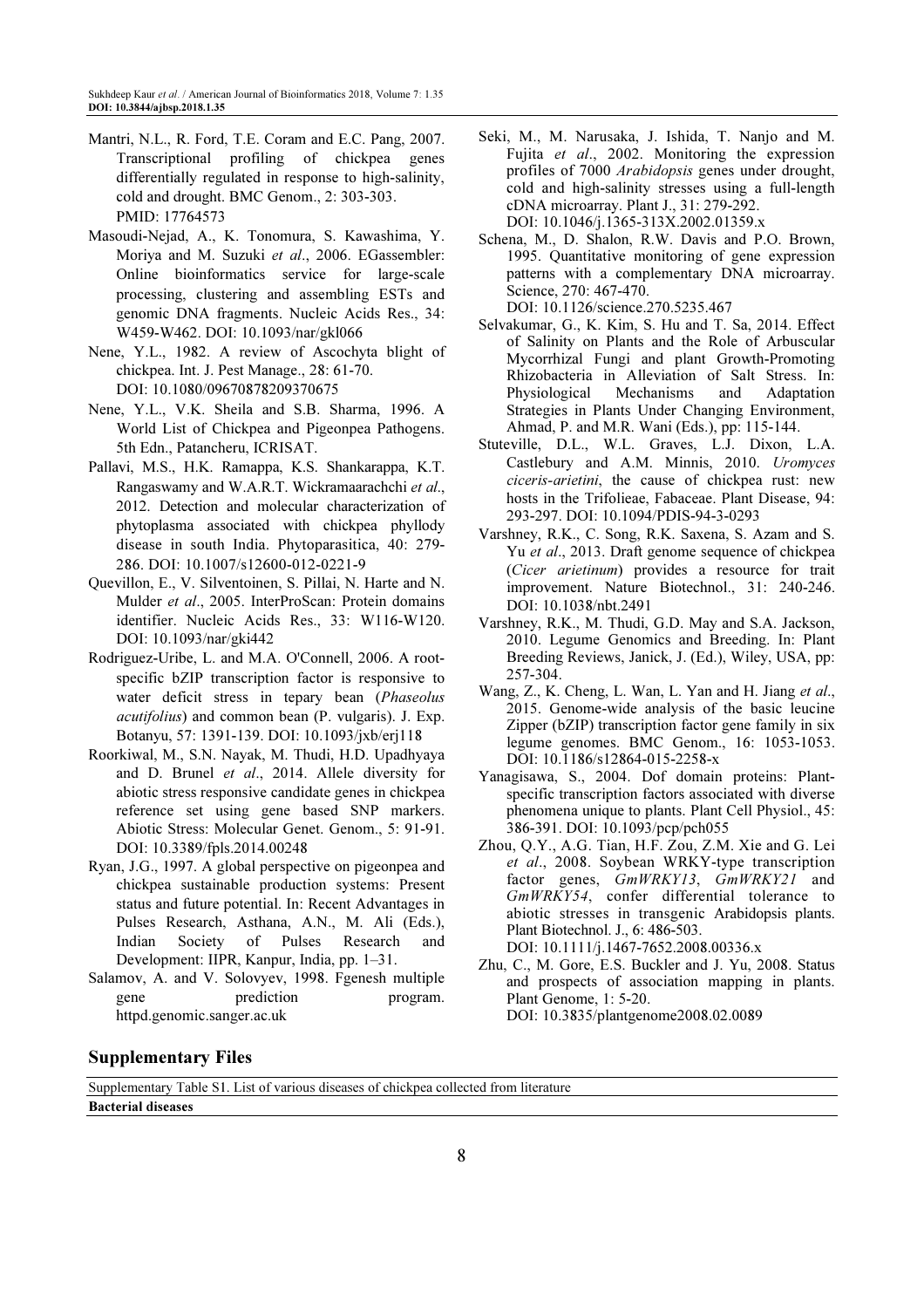| Bacterial leaf spot<br>Burkholderiaandropogonis<br><b>Fungal diseases</b><br>Acrophialophora wilt<br>Acrophialophorafusispora<br>Alternariaalternata; Alternariatenuissima<br>Alternaria blight<br>Aphanomyces root rot<br>Aphanomyceseuteiches<br>Ascochyta blight<br>Ascochytarabiei<br>Fusariumsolani<br>Black root rot<br>Black streak root rot<br>Thielaviopsisbasicola<br>Botrytis gray mold<br>Botrytis cinerea<br>Sclerotiumrolfsii<br>Collar rot<br>Colletotrichum blight<br>Colletotrichumcapsici; Colletotrichumdematium<br>Cylindrocladium root rot<br>Cylindrocladiumclavatum<br>Damping-off<br>Pythiumdebaryanum; Pythiumirregulare; Pythiumultimum<br>Peronospora sp.<br>Downy mildew<br>Rhizoctoniabataticola<br>Dry root rot<br>Foot rot<br>Operculellapadwickii<br>Fusarium root rot<br>Fusariumacuminatum; Fusariumarthrosporioides; Fusarium<br>avenaceum; Fusariumequiseti; Fusariumsolanif.sp. eumartii<br>Fusarium wilt<br>Fusariumoxysporumf.sp. ciceris<br>Myrothecium leaf spot<br>Myrotheciumroridum<br>Mystrosporium leaf spot<br>Mystrosporium sp.<br>Neocosmosporavasinfecta<br>Neocosmospora root rot<br>Ozonium collar rot<br>Ozoniumtexanum var. parasiticum<br>Phoma blight<br>Phomamedicaginis<br>Phytophthoracitrophthora; Phytophthoracryptogea<br>Phytophthora root rot<br>Phytophthoradrechsleri;<br>Phytophthoramegasperma<br>Pleosporaherbarum; Stemphyliumherbarum<br>Pleospora leaf spot<br>Powdery mildew<br>Leveillulataurica; Oidiopsistaurica<br>Rust<br>Uromycesciceris-arietini; Uromycesstriatus<br>Sclerotinia stem rot<br>Sclerotiniasclerotiorum: Sclerotiniatrifoliorum<br>Scopulariopsis leaf spot<br>Scopulariopsisbrevicaulis<br>Seedling or seed rot<br>Aspergillusflavus; Trichotheciumroseum<br>Stemphylium blight<br>Stemphyliumsarciniforme<br>Trichoderma foot rot<br>Trichodermaharzianum<br>Verticillium wilt<br>Verticilliumalbo-atrum; Verticilliumdahliae<br>Rhizoctoniasolani<br>Wet root rot<br><b>Viral diseases</b><br>Bushy stunt<br>Chickpea bushy stunt virus<br>Distortion mosaic<br>Chickpea distortion mosaic virus<br>Filiform<br>Chickpea filiform virus<br>Mosaic<br>Alfalfa mosaic virus<br>Bean yellow mosaic virus<br>Narrow leaf<br>Lettuce necrotic yellows virus; Pea streak virus<br>Necrosis<br>Proliferation<br>Cucumber mosaic virus<br>Bean leaf roll virus<br><b>Stunt</b><br>Pea enation mosaic virus<br>Yellowing<br><b>Phytoplasmal diseases</b><br>Phyllody<br>Phytoplasma | Bacterial blight | Xanthomonascampestrispy. Cassia |
|-----------------------------------------------------------------------------------------------------------------------------------------------------------------------------------------------------------------------------------------------------------------------------------------------------------------------------------------------------------------------------------------------------------------------------------------------------------------------------------------------------------------------------------------------------------------------------------------------------------------------------------------------------------------------------------------------------------------------------------------------------------------------------------------------------------------------------------------------------------------------------------------------------------------------------------------------------------------------------------------------------------------------------------------------------------------------------------------------------------------------------------------------------------------------------------------------------------------------------------------------------------------------------------------------------------------------------------------------------------------------------------------------------------------------------------------------------------------------------------------------------------------------------------------------------------------------------------------------------------------------------------------------------------------------------------------------------------------------------------------------------------------------------------------------------------------------------------------------------------------------------------------------------------------------------------------------------------------------------------------------------------------------------------------------------------------------------------------------------------------------------------------------------------------------------------------------------------------------------------------------------------------------------------------------------------------------------------------------------------------------------------------------------------------------------------------------------------------------------|------------------|---------------------------------|
|                                                                                                                                                                                                                                                                                                                                                                                                                                                                                                                                                                                                                                                                                                                                                                                                                                                                                                                                                                                                                                                                                                                                                                                                                                                                                                                                                                                                                                                                                                                                                                                                                                                                                                                                                                                                                                                                                                                                                                                                                                                                                                                                                                                                                                                                                                                                                                                                                                                                             |                  |                                 |
|                                                                                                                                                                                                                                                                                                                                                                                                                                                                                                                                                                                                                                                                                                                                                                                                                                                                                                                                                                                                                                                                                                                                                                                                                                                                                                                                                                                                                                                                                                                                                                                                                                                                                                                                                                                                                                                                                                                                                                                                                                                                                                                                                                                                                                                                                                                                                                                                                                                                             |                  |                                 |
|                                                                                                                                                                                                                                                                                                                                                                                                                                                                                                                                                                                                                                                                                                                                                                                                                                                                                                                                                                                                                                                                                                                                                                                                                                                                                                                                                                                                                                                                                                                                                                                                                                                                                                                                                                                                                                                                                                                                                                                                                                                                                                                                                                                                                                                                                                                                                                                                                                                                             |                  |                                 |
|                                                                                                                                                                                                                                                                                                                                                                                                                                                                                                                                                                                                                                                                                                                                                                                                                                                                                                                                                                                                                                                                                                                                                                                                                                                                                                                                                                                                                                                                                                                                                                                                                                                                                                                                                                                                                                                                                                                                                                                                                                                                                                                                                                                                                                                                                                                                                                                                                                                                             |                  |                                 |
|                                                                                                                                                                                                                                                                                                                                                                                                                                                                                                                                                                                                                                                                                                                                                                                                                                                                                                                                                                                                                                                                                                                                                                                                                                                                                                                                                                                                                                                                                                                                                                                                                                                                                                                                                                                                                                                                                                                                                                                                                                                                                                                                                                                                                                                                                                                                                                                                                                                                             |                  |                                 |
|                                                                                                                                                                                                                                                                                                                                                                                                                                                                                                                                                                                                                                                                                                                                                                                                                                                                                                                                                                                                                                                                                                                                                                                                                                                                                                                                                                                                                                                                                                                                                                                                                                                                                                                                                                                                                                                                                                                                                                                                                                                                                                                                                                                                                                                                                                                                                                                                                                                                             |                  |                                 |
|                                                                                                                                                                                                                                                                                                                                                                                                                                                                                                                                                                                                                                                                                                                                                                                                                                                                                                                                                                                                                                                                                                                                                                                                                                                                                                                                                                                                                                                                                                                                                                                                                                                                                                                                                                                                                                                                                                                                                                                                                                                                                                                                                                                                                                                                                                                                                                                                                                                                             |                  |                                 |
|                                                                                                                                                                                                                                                                                                                                                                                                                                                                                                                                                                                                                                                                                                                                                                                                                                                                                                                                                                                                                                                                                                                                                                                                                                                                                                                                                                                                                                                                                                                                                                                                                                                                                                                                                                                                                                                                                                                                                                                                                                                                                                                                                                                                                                                                                                                                                                                                                                                                             |                  |                                 |
|                                                                                                                                                                                                                                                                                                                                                                                                                                                                                                                                                                                                                                                                                                                                                                                                                                                                                                                                                                                                                                                                                                                                                                                                                                                                                                                                                                                                                                                                                                                                                                                                                                                                                                                                                                                                                                                                                                                                                                                                                                                                                                                                                                                                                                                                                                                                                                                                                                                                             |                  |                                 |
|                                                                                                                                                                                                                                                                                                                                                                                                                                                                                                                                                                                                                                                                                                                                                                                                                                                                                                                                                                                                                                                                                                                                                                                                                                                                                                                                                                                                                                                                                                                                                                                                                                                                                                                                                                                                                                                                                                                                                                                                                                                                                                                                                                                                                                                                                                                                                                                                                                                                             |                  |                                 |
|                                                                                                                                                                                                                                                                                                                                                                                                                                                                                                                                                                                                                                                                                                                                                                                                                                                                                                                                                                                                                                                                                                                                                                                                                                                                                                                                                                                                                                                                                                                                                                                                                                                                                                                                                                                                                                                                                                                                                                                                                                                                                                                                                                                                                                                                                                                                                                                                                                                                             |                  |                                 |
|                                                                                                                                                                                                                                                                                                                                                                                                                                                                                                                                                                                                                                                                                                                                                                                                                                                                                                                                                                                                                                                                                                                                                                                                                                                                                                                                                                                                                                                                                                                                                                                                                                                                                                                                                                                                                                                                                                                                                                                                                                                                                                                                                                                                                                                                                                                                                                                                                                                                             |                  |                                 |
|                                                                                                                                                                                                                                                                                                                                                                                                                                                                                                                                                                                                                                                                                                                                                                                                                                                                                                                                                                                                                                                                                                                                                                                                                                                                                                                                                                                                                                                                                                                                                                                                                                                                                                                                                                                                                                                                                                                                                                                                                                                                                                                                                                                                                                                                                                                                                                                                                                                                             |                  |                                 |
|                                                                                                                                                                                                                                                                                                                                                                                                                                                                                                                                                                                                                                                                                                                                                                                                                                                                                                                                                                                                                                                                                                                                                                                                                                                                                                                                                                                                                                                                                                                                                                                                                                                                                                                                                                                                                                                                                                                                                                                                                                                                                                                                                                                                                                                                                                                                                                                                                                                                             |                  |                                 |
|                                                                                                                                                                                                                                                                                                                                                                                                                                                                                                                                                                                                                                                                                                                                                                                                                                                                                                                                                                                                                                                                                                                                                                                                                                                                                                                                                                                                                                                                                                                                                                                                                                                                                                                                                                                                                                                                                                                                                                                                                                                                                                                                                                                                                                                                                                                                                                                                                                                                             |                  |                                 |
|                                                                                                                                                                                                                                                                                                                                                                                                                                                                                                                                                                                                                                                                                                                                                                                                                                                                                                                                                                                                                                                                                                                                                                                                                                                                                                                                                                                                                                                                                                                                                                                                                                                                                                                                                                                                                                                                                                                                                                                                                                                                                                                                                                                                                                                                                                                                                                                                                                                                             |                  |                                 |
|                                                                                                                                                                                                                                                                                                                                                                                                                                                                                                                                                                                                                                                                                                                                                                                                                                                                                                                                                                                                                                                                                                                                                                                                                                                                                                                                                                                                                                                                                                                                                                                                                                                                                                                                                                                                                                                                                                                                                                                                                                                                                                                                                                                                                                                                                                                                                                                                                                                                             |                  |                                 |
|                                                                                                                                                                                                                                                                                                                                                                                                                                                                                                                                                                                                                                                                                                                                                                                                                                                                                                                                                                                                                                                                                                                                                                                                                                                                                                                                                                                                                                                                                                                                                                                                                                                                                                                                                                                                                                                                                                                                                                                                                                                                                                                                                                                                                                                                                                                                                                                                                                                                             |                  |                                 |
|                                                                                                                                                                                                                                                                                                                                                                                                                                                                                                                                                                                                                                                                                                                                                                                                                                                                                                                                                                                                                                                                                                                                                                                                                                                                                                                                                                                                                                                                                                                                                                                                                                                                                                                                                                                                                                                                                                                                                                                                                                                                                                                                                                                                                                                                                                                                                                                                                                                                             |                  |                                 |
|                                                                                                                                                                                                                                                                                                                                                                                                                                                                                                                                                                                                                                                                                                                                                                                                                                                                                                                                                                                                                                                                                                                                                                                                                                                                                                                                                                                                                                                                                                                                                                                                                                                                                                                                                                                                                                                                                                                                                                                                                                                                                                                                                                                                                                                                                                                                                                                                                                                                             |                  |                                 |
|                                                                                                                                                                                                                                                                                                                                                                                                                                                                                                                                                                                                                                                                                                                                                                                                                                                                                                                                                                                                                                                                                                                                                                                                                                                                                                                                                                                                                                                                                                                                                                                                                                                                                                                                                                                                                                                                                                                                                                                                                                                                                                                                                                                                                                                                                                                                                                                                                                                                             |                  |                                 |
|                                                                                                                                                                                                                                                                                                                                                                                                                                                                                                                                                                                                                                                                                                                                                                                                                                                                                                                                                                                                                                                                                                                                                                                                                                                                                                                                                                                                                                                                                                                                                                                                                                                                                                                                                                                                                                                                                                                                                                                                                                                                                                                                                                                                                                                                                                                                                                                                                                                                             |                  |                                 |
|                                                                                                                                                                                                                                                                                                                                                                                                                                                                                                                                                                                                                                                                                                                                                                                                                                                                                                                                                                                                                                                                                                                                                                                                                                                                                                                                                                                                                                                                                                                                                                                                                                                                                                                                                                                                                                                                                                                                                                                                                                                                                                                                                                                                                                                                                                                                                                                                                                                                             |                  |                                 |
|                                                                                                                                                                                                                                                                                                                                                                                                                                                                                                                                                                                                                                                                                                                                                                                                                                                                                                                                                                                                                                                                                                                                                                                                                                                                                                                                                                                                                                                                                                                                                                                                                                                                                                                                                                                                                                                                                                                                                                                                                                                                                                                                                                                                                                                                                                                                                                                                                                                                             |                  |                                 |
|                                                                                                                                                                                                                                                                                                                                                                                                                                                                                                                                                                                                                                                                                                                                                                                                                                                                                                                                                                                                                                                                                                                                                                                                                                                                                                                                                                                                                                                                                                                                                                                                                                                                                                                                                                                                                                                                                                                                                                                                                                                                                                                                                                                                                                                                                                                                                                                                                                                                             |                  |                                 |
|                                                                                                                                                                                                                                                                                                                                                                                                                                                                                                                                                                                                                                                                                                                                                                                                                                                                                                                                                                                                                                                                                                                                                                                                                                                                                                                                                                                                                                                                                                                                                                                                                                                                                                                                                                                                                                                                                                                                                                                                                                                                                                                                                                                                                                                                                                                                                                                                                                                                             |                  |                                 |
|                                                                                                                                                                                                                                                                                                                                                                                                                                                                                                                                                                                                                                                                                                                                                                                                                                                                                                                                                                                                                                                                                                                                                                                                                                                                                                                                                                                                                                                                                                                                                                                                                                                                                                                                                                                                                                                                                                                                                                                                                                                                                                                                                                                                                                                                                                                                                                                                                                                                             |                  |                                 |
|                                                                                                                                                                                                                                                                                                                                                                                                                                                                                                                                                                                                                                                                                                                                                                                                                                                                                                                                                                                                                                                                                                                                                                                                                                                                                                                                                                                                                                                                                                                                                                                                                                                                                                                                                                                                                                                                                                                                                                                                                                                                                                                                                                                                                                                                                                                                                                                                                                                                             |                  |                                 |
|                                                                                                                                                                                                                                                                                                                                                                                                                                                                                                                                                                                                                                                                                                                                                                                                                                                                                                                                                                                                                                                                                                                                                                                                                                                                                                                                                                                                                                                                                                                                                                                                                                                                                                                                                                                                                                                                                                                                                                                                                                                                                                                                                                                                                                                                                                                                                                                                                                                                             |                  |                                 |
|                                                                                                                                                                                                                                                                                                                                                                                                                                                                                                                                                                                                                                                                                                                                                                                                                                                                                                                                                                                                                                                                                                                                                                                                                                                                                                                                                                                                                                                                                                                                                                                                                                                                                                                                                                                                                                                                                                                                                                                                                                                                                                                                                                                                                                                                                                                                                                                                                                                                             |                  |                                 |
|                                                                                                                                                                                                                                                                                                                                                                                                                                                                                                                                                                                                                                                                                                                                                                                                                                                                                                                                                                                                                                                                                                                                                                                                                                                                                                                                                                                                                                                                                                                                                                                                                                                                                                                                                                                                                                                                                                                                                                                                                                                                                                                                                                                                                                                                                                                                                                                                                                                                             |                  |                                 |
|                                                                                                                                                                                                                                                                                                                                                                                                                                                                                                                                                                                                                                                                                                                                                                                                                                                                                                                                                                                                                                                                                                                                                                                                                                                                                                                                                                                                                                                                                                                                                                                                                                                                                                                                                                                                                                                                                                                                                                                                                                                                                                                                                                                                                                                                                                                                                                                                                                                                             |                  |                                 |
|                                                                                                                                                                                                                                                                                                                                                                                                                                                                                                                                                                                                                                                                                                                                                                                                                                                                                                                                                                                                                                                                                                                                                                                                                                                                                                                                                                                                                                                                                                                                                                                                                                                                                                                                                                                                                                                                                                                                                                                                                                                                                                                                                                                                                                                                                                                                                                                                                                                                             |                  |                                 |
|                                                                                                                                                                                                                                                                                                                                                                                                                                                                                                                                                                                                                                                                                                                                                                                                                                                                                                                                                                                                                                                                                                                                                                                                                                                                                                                                                                                                                                                                                                                                                                                                                                                                                                                                                                                                                                                                                                                                                                                                                                                                                                                                                                                                                                                                                                                                                                                                                                                                             |                  |                                 |
|                                                                                                                                                                                                                                                                                                                                                                                                                                                                                                                                                                                                                                                                                                                                                                                                                                                                                                                                                                                                                                                                                                                                                                                                                                                                                                                                                                                                                                                                                                                                                                                                                                                                                                                                                                                                                                                                                                                                                                                                                                                                                                                                                                                                                                                                                                                                                                                                                                                                             |                  |                                 |
|                                                                                                                                                                                                                                                                                                                                                                                                                                                                                                                                                                                                                                                                                                                                                                                                                                                                                                                                                                                                                                                                                                                                                                                                                                                                                                                                                                                                                                                                                                                                                                                                                                                                                                                                                                                                                                                                                                                                                                                                                                                                                                                                                                                                                                                                                                                                                                                                                                                                             |                  |                                 |
|                                                                                                                                                                                                                                                                                                                                                                                                                                                                                                                                                                                                                                                                                                                                                                                                                                                                                                                                                                                                                                                                                                                                                                                                                                                                                                                                                                                                                                                                                                                                                                                                                                                                                                                                                                                                                                                                                                                                                                                                                                                                                                                                                                                                                                                                                                                                                                                                                                                                             |                  |                                 |
|                                                                                                                                                                                                                                                                                                                                                                                                                                                                                                                                                                                                                                                                                                                                                                                                                                                                                                                                                                                                                                                                                                                                                                                                                                                                                                                                                                                                                                                                                                                                                                                                                                                                                                                                                                                                                                                                                                                                                                                                                                                                                                                                                                                                                                                                                                                                                                                                                                                                             |                  |                                 |
|                                                                                                                                                                                                                                                                                                                                                                                                                                                                                                                                                                                                                                                                                                                                                                                                                                                                                                                                                                                                                                                                                                                                                                                                                                                                                                                                                                                                                                                                                                                                                                                                                                                                                                                                                                                                                                                                                                                                                                                                                                                                                                                                                                                                                                                                                                                                                                                                                                                                             |                  |                                 |
|                                                                                                                                                                                                                                                                                                                                                                                                                                                                                                                                                                                                                                                                                                                                                                                                                                                                                                                                                                                                                                                                                                                                                                                                                                                                                                                                                                                                                                                                                                                                                                                                                                                                                                                                                                                                                                                                                                                                                                                                                                                                                                                                                                                                                                                                                                                                                                                                                                                                             |                  |                                 |
|                                                                                                                                                                                                                                                                                                                                                                                                                                                                                                                                                                                                                                                                                                                                                                                                                                                                                                                                                                                                                                                                                                                                                                                                                                                                                                                                                                                                                                                                                                                                                                                                                                                                                                                                                                                                                                                                                                                                                                                                                                                                                                                                                                                                                                                                                                                                                                                                                                                                             |                  |                                 |
|                                                                                                                                                                                                                                                                                                                                                                                                                                                                                                                                                                                                                                                                                                                                                                                                                                                                                                                                                                                                                                                                                                                                                                                                                                                                                                                                                                                                                                                                                                                                                                                                                                                                                                                                                                                                                                                                                                                                                                                                                                                                                                                                                                                                                                                                                                                                                                                                                                                                             |                  |                                 |
|                                                                                                                                                                                                                                                                                                                                                                                                                                                                                                                                                                                                                                                                                                                                                                                                                                                                                                                                                                                                                                                                                                                                                                                                                                                                                                                                                                                                                                                                                                                                                                                                                                                                                                                                                                                                                                                                                                                                                                                                                                                                                                                                                                                                                                                                                                                                                                                                                                                                             |                  |                                 |
|                                                                                                                                                                                                                                                                                                                                                                                                                                                                                                                                                                                                                                                                                                                                                                                                                                                                                                                                                                                                                                                                                                                                                                                                                                                                                                                                                                                                                                                                                                                                                                                                                                                                                                                                                                                                                                                                                                                                                                                                                                                                                                                                                                                                                                                                                                                                                                                                                                                                             |                  |                                 |
|                                                                                                                                                                                                                                                                                                                                                                                                                                                                                                                                                                                                                                                                                                                                                                                                                                                                                                                                                                                                                                                                                                                                                                                                                                                                                                                                                                                                                                                                                                                                                                                                                                                                                                                                                                                                                                                                                                                                                                                                                                                                                                                                                                                                                                                                                                                                                                                                                                                                             |                  |                                 |
|                                                                                                                                                                                                                                                                                                                                                                                                                                                                                                                                                                                                                                                                                                                                                                                                                                                                                                                                                                                                                                                                                                                                                                                                                                                                                                                                                                                                                                                                                                                                                                                                                                                                                                                                                                                                                                                                                                                                                                                                                                                                                                                                                                                                                                                                                                                                                                                                                                                                             |                  |                                 |
|                                                                                                                                                                                                                                                                                                                                                                                                                                                                                                                                                                                                                                                                                                                                                                                                                                                                                                                                                                                                                                                                                                                                                                                                                                                                                                                                                                                                                                                                                                                                                                                                                                                                                                                                                                                                                                                                                                                                                                                                                                                                                                                                                                                                                                                                                                                                                                                                                                                                             |                  |                                 |
|                                                                                                                                                                                                                                                                                                                                                                                                                                                                                                                                                                                                                                                                                                                                                                                                                                                                                                                                                                                                                                                                                                                                                                                                                                                                                                                                                                                                                                                                                                                                                                                                                                                                                                                                                                                                                                                                                                                                                                                                                                                                                                                                                                                                                                                                                                                                                                                                                                                                             |                  |                                 |

Supplementary Table S2. Sequence information of novel predicted gene

# Wilt related genes

>Contig142

ATGGTGAAAGATGCTGATGTCATCATTCCAAAGGCTGTTGATGCCATTAAGACTGTTGAAACCGTTGAGGGAAATGGTGGTCCTGGA ACCATCAAGAAACTCACTTTCGTCGAGGGTGGACAAACCTTGTATGTGTTGCACAGAATAGAAGCAATTGATGAAGCAAATTTGGGA TATAATTACAGCATAGTTGGGGGTGCAGGATTGTCAGAGACAGTGGAAAAGATATCATTTGAGGCAAAATTGTGTGAAGGCCCAAAT GGAGGGTCCATTGGGAAGGTGAGCGTAAAATATCAAACCAAAGGAGATGCTAAGCCCAATGAGAAGGAGGTTCAAGAAGGAAAGGC AAAGGGTGATGCTCTTTTCAAGGCCATTGAGGGTTACGTTTTGGCCAATCCTAATTACAACTGA >Contig224

CGTGGTCGCGGCCGAGGTACGAGCTTGGTCGCCAGCCAGCTAACACCAAGCTATCAAGCAACAAAACTGTTAGACGCATTCGTGTTA GAGGTGGCAATGTGAAGTGGAGAGCTCTCAGATTGGATACTGGAAATTTCTCATGGGGAAGTGAAGCTGTCACTCGTAAAACCCGTT TGCTCGATGTGGTTTACAATGCTTCCAACAATGAGCTTGTGCGAACTCAGACCCTTGTGAAGAGTGCTATCGTGCAGGTTGATGCTGC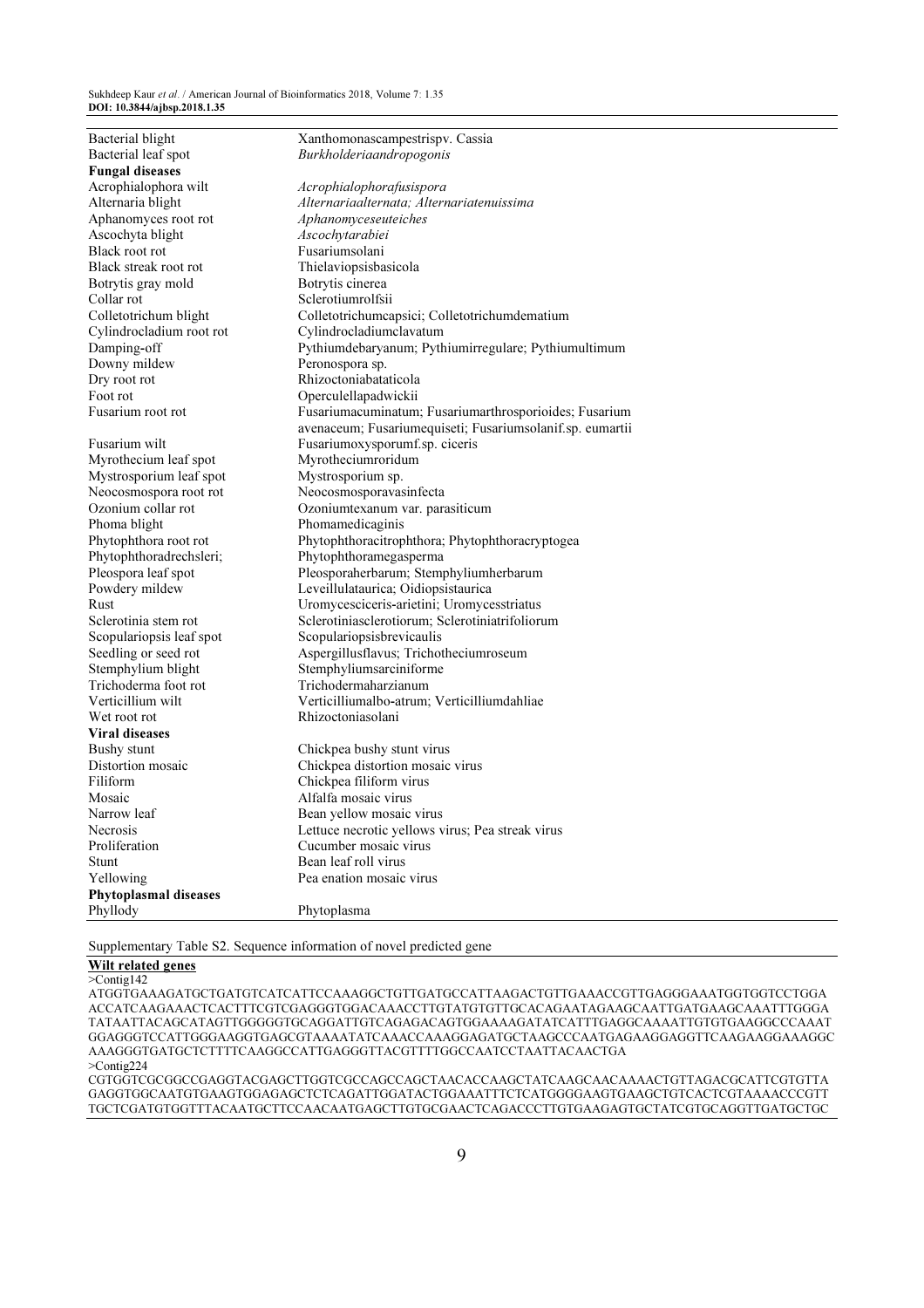#### Supplementary Table S2. Continue:

TCCTTTCAAGCAGTGGTATCTTCAACACTACGGTGTTGAAATTGGAAGGAAAAAGAAAACTGCTTCCAAAAAAGATACACCAGAGGA GGCCGAAGCTGTTACAGAAGAAGCCAAAAAGAGTAACCATGTCCAAAGAAAATTAGAGACCCGCCAGAAAGAACGCCAGCTTGATT CCCACATTGAAGAGCAGTTTGGTGGTGGGCGTTTGCTTGCATGCATTTCATCTCGACCTGGTCAATGCGGCAGGGCTGATGGTTACAT TCTTGAAGGAAAAGAGCTTGAATTTTACATGAAGAAACTCCAGAGGAAGAAGGGCAAGGGTGCCGCTTGA >Contig246

ATGAGTCGCCATCCGGAAGTTCTGTGGGCGCAGCGGTCTGACAAGGTTTACCTGACTGTTGCTCTACCTGATGCCAAGGATGTTACTG TGAAGTGTGAGCCTCATGGTTTGTTTAGTTTCTCTGCTTCTAGGGTTCAACATGAATCTTACAGCTTTAGTTTGGAACTTTATGGATCA ATTGAACCTGGGGGTTGTAAAACTAAAACTAGCTCAAGAAACATACTATGCTCAATCCAGAAAGGACAAAGAGGTTGGTGGAAAAG GCTACTGAAGTCTGAAGAGAAACCTGCACCATACCTGAAGGTTGATTGGAATAAATGGTGTGATGAAGATGAAGAGTCAGATTATGA GTTGATATCTGACGACGATGGACGATTTGCTGGTGAAGATGATGAAAGCAGTGATGATGAAGGAATGTTATATCTCCCTGACTTGGA AAAGGCTAGAGGAAAGTAA

>Contig250

ATGCGTTGCGCGATTCTCTATTCCTACGCTAAAGAACGTTCGGGTCCACTCAAACCCGGCGTCGACACCGTCGAAGAAGCTGTTAAGA CCGTCGTCGGTCCAGTCTACGAAAAATTCCACCAAGTCCCAGTCGAGCTTCTCAAATACGTCGATCGCAAAGTCGACGAATCCGTTTC TGAGATAGATCGCCACGTTCCTACTAACGTCAAGAAG

>Contig283

ATGACCAAGGACGAAGCTGAGGAACTAGTCAAAAAGGCAGTTTCACATGCCATTGCTCGTGACGGTGCTAGTGGAGGAGTTGTCCGA ACAGTCATAATAAACTCAGAGGGAGTGACCAGGAATTTCTACCCTGGAGATCAACTGCCGATATGGCACGACGAACTGGAGTCTCAT AACTCATTGCTAGACATTCTTGGTGCCCCAGAGCCAATGAACATATGA >Contig357

ATGGTGATGCAAGTGTTGGGTGCTATTTGTGGTGCTGGTGTTGTGAAAGGGTTTGAAGGAAAAACAAGATTTGGTGATCTTAAAGGTG GTGCCAACTTTGTGAACCCTGGTTACACCAAAGGTGATGGACTTGGTGCTGAAATTGTTGGCACTTTCATTCTTGTTTACACCGTTTTC TCAGCCACTGATGCTAAGCGTAGCGCCAGAGACTCTCATGTCCCTATTTTGGCACCATTGCCAATTGGGTTCGCTGTGTTCTTGGTGCA TTTGGCTACAATCCCAATTACTGGAACCGGTATTAATCCAGCTCGTAGTCTCGGTGCTGCAATTATCTTCAACAAGGACCTTGGTTGGG ATGATCATTGGATCTTCTGGGTGGGACCATTTATTGGAGCAGCTCTGGCAGCTCTATACCACCAAGTCGTAATCAGAGCCATTCCCTTT

AAGTCCAAGTAA >Contig364

ATGGCTATTGATAGTGCTCCAATGTATATAGCGGTAGCACAAGCAAAGAAAAGAGCCAAGAACCCTCCAGCTGCAGCCAATGACATC AGCAGCGATATGACAATGGCATTTATGGTTGCGGCCAGAAAGAAAAGCGTAAATACAAGCAATCCTGTAAGAGAAACAAAAGTAAC CGCCCCAACGGAGATAACGAGGATAGCGCGTAGGTGGCTACCGCGACGAGTCCATAGAAGAATATCACGTGCAGAATTTCTAGAAGC TTCTGGAAGAAGTGAAGCGTTGTCGGCGACGGAATTTTTGATCCGGCGAAGTAAGTTATTGTCATCTCCCGGTTCCGGAAAGAGTATG GCGGAAGCGAGACTGTTAAGGACCTCAGGCAAG

>Contig431

GTATACTGGAAGCCATACAAGTATCCTTCACCACCACCTCCACCAGTTTATACTTCACCTCCTTACATTCCACACCCAGTTTATCACTC ACCTCCACCACCAGTTCATACTTCTCCCCCATACATTCCACATCCAGTTTACCACTCTCCACCACCAACTCCAACCAAGAAGCCTTACC TCTATTCCTCACCTCCTCCTCCTTACCACTATTAG

>Contig442

GTTAATGGATTGTTCTTTGCAATTGGTCATGAGCCTGCAACTAAGTTTTTGGATGGTCAACTTGAACTTGACTCTGATGGATATGTTGT GACGAAGCCTGGGACTACGAAGACTAGTGTTGAGGGAGTTTTTGCTGCTGGTGATGTTCAGGATAAGAAGTATAGGCAAGCTATTAC TGCTGCTGGCACTGGGTGTATGGCGGCTTTGGATGCAGAACACTTCCTGCAAGGGATTGGTTTACAACAGGATAAGAGTGATTGA >Contig444

ATGGAAGAGGATGTTGAAGATGAGGTAGCTGAAATCAAGGCAGCTCATTTTGAGGAATCAATGAAGTATGCACGAAGGAGT >Contig444b

CAGCCCAGAGGGTTTGGATCTGAGTTTAGGTTTGCAGATTCCAGCTCTGGTGGCACTACTGCTGCTGCAGGGACATCTGACCCATTTA CATCTGCTGGAGGAGCTGATGATGATGATCTTTACAGTTAG

>Contig533

ATGCCTCTTTTGCCATTGAATGAGGATCACGATGACGGCGACGATGATTATTATGATTATAACGATGAAGAAGAAAAGGTTAGAAAA GTACCATCTGCTTCATCGTCTTCTTCTTCCTCTTCATTGGCTGAGGATAAGAAACAAGAAGATGATCAAGTGGAGTTTCGTCAATCCTA TGCTGCTGAAATGAGGCTTAGATTGAGAAGTTTCAAGTCAAGGAGTTTTTCTCTTGCAGATCTGCAAGAACATGATGATGAGGAAGAT CATGATCGTTAA

>Contig587

ATGGCGTTCATGAAGGGAAAGGCAGTGATTACCAAAGTGGCAGCTTTAGCGAGTTATGGCGTGTTACCAGGTGCCATGGTGGCTGCT CTCGTCTACTCTCCCCCTAATTACGCCGAAAAACACGCCCCCGCCACCTCCAATTAG >Contig609

ATGGCCTCTCTCGCACGTGGAGCCGCATCTCTAACTCGCGCTACTCTTTCCGCTTCCAAATCTCCGATTCAACTCATCCAACGTCGCGG TCTCGCCGGAGCTGCAGATCACCATGGTCCCCCTAAAGTTGCCTGCTGGAAAGACCCAATGAGTCTTCTAAATGGAAGGAAGAGCAC **TTTGTGA** 

>Contig663

ATGGCGAAGGGAAAGAAGCAACTGATGTCATCGGCACCATGGAGAGGCGAAGAGGACACCGAACAATTCCCAGACGCAAACCTCAA AGTTACCAGTCAACCTGATGGCACTTCAACTATGCATGTTCCTCGCTCCAAATCCAACAATCACAATCATGATGATGATTTAATTGAG ATTGATCCTGAACTTCGATACAGTTTCCAACGCAATTTTCAGTTTCTTCATAGAGTTTTTAGCATTGACACCGTGGTGAAACCTCTCCC ACCCGTCATGGCTTACAATGTCTCTCGCAACTTGAACTTCTTCACGCGCATTTTCACTCAATTCTTTGATCCCGAAGGCATTGCAGCTG CCCAGAAATCCATGGGCATAGGACAGGAAGACAGAGATCGCAGAGTTCGTTGA

>Contig667

CGTGGTCGCGGCCGAGGTACCCATCACCTCCACCGCCACCATACAAATATCCATCACCACCACCTCCAGTTTACAAGTATAAGTCCCC TCCTCCACCTGTTTATTCACCACCTCCACCACATTATGTTTATGCTTCACCTCCTCCTCCGGTCTATTCCCCTCCTCCACCGCATTACAT CTATGCATCACCTCCTCCTCCTTACCATTAA >Contig677

10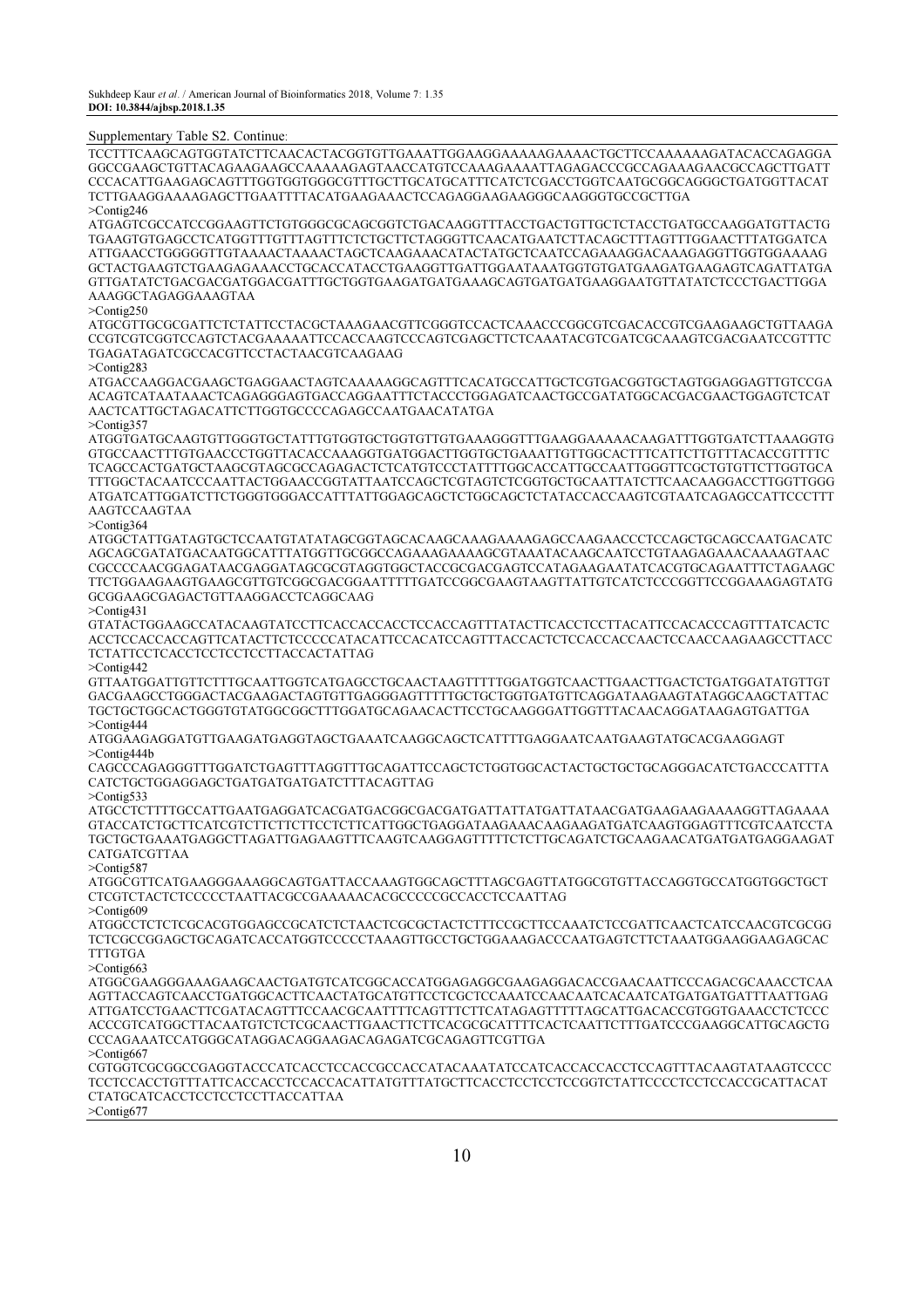#### Supplementary Table S2. Continue:

GATTTCGAGCGGCCGCCCGGGCAGGTACGCGCTCAGCTCTCAACAGAGAGTGCCTTAGCACCAATCAGCTTACCGTCAGCGTGCGAA ACAACCCAATACTCGGTCCTCGTAGCGTCTCTCGACACTTGATATACACGAACATCGTTACCCTGCGAGGCTTCTCGAACAGCCTCGA TGACGTCGGTGTATTTGCCGTGAGAGTCCCAGTTGAGAGGATCAAGGATCCTGATGTCTGCCGAGTCGGGGGAGGAGTGGTTGATGA GTTTGGCGAATTCGGTCTCGCTGGGGAGACCATTCTTGCCCTCCCACTTGAGAGAAACCTCTTGGAAGGGCTCGTCTGCGTCGGATGT GTATACGGCGTTCTTGCACACGTCACTGATGGGTTTGGGGACTTGAGCGCCCTGGTCCTTTGTCTTGAAG >Contig691

ATGTCGGTTTCATCGAAAGGAGATTCGGTTCAAATTAGAGAGGTTTGGAACGATAATCTCGATGAAGAATTTGCATTGATCCGTGAAA TCGTTGACCAATTCAACTTTATAGCTATGGATACTGAGTTTCCTGGAGTTGTTCTTCGTCCTGTAGGGAATTTCAAAAACATCAACGAT TATAACTACCAGACTTTGAAGGATAACGTTGATATGTTGAAGCTGATTCAGTTAGGTCTCACTTTCTCTGATGAGAACGGAAACCTAC CTAACTGTGGTACCTGCCCGGGCGGCCGCTCGAAATCACTA

>Contig704

GACATTGCAAACTCTGAGCTGCCTCCAACTCACCCAATCAGGCTTGGTCTTGCTCTGAACTTTTCTGTGTTTTACTATGAGATTCTCAA CTCTCCCGATAGGGCTTGCGGTCTTGCAAAACAGGCTTTTGACGAGGCTATCGCTGAATTGGATACATTGGGAGAGGAATCATATAAG GATAGCACTCTAATCATGCAACTTCTCCGTGATAACCTCACCCTTTGGACATCTGACATGCAGGACGATGGTGCTGATGAAATTAAAG AAGCTGCACCTAAAGGTGATGAACAGCAGTGA

>Contig707

CGTGGTCGCGGCCGAGGTACTCCCTACTACTACAAATCCCCTCCACCACCAACGTCGTCTCCTCCACCTCCTTACCATTATGTGAGTCC TCCCCCACCTATAAAATCTCCTCCACCTCCATACCACTACACATCACCACCTCCTCCATCCCCATCTCCGGCTCCCACATACATTTACA AATCACCTCCCCCTCCAGTGAAATCACCGCCACCACCAGTTTACATTTATGCTTCCCCGCCACCACCAATCTACAAGTAA >Contig728

ATGTCGACCAAGCAAGGTGGAAAAGCTAAGCCTTTGAAGAAACCAAAGTCTGATAAAAAGGATTACGATGAGATTGACATGGCTAA CATCCAGAAGAAAAAGGATGAGGAGAAGGCTCTAAAGGAGTTAAAAGCTAAGGCACAACAGAAGGGATCTTTTGGAGGATCTGGGC TCAAGAAAAGTGGAAAGAAATAG

#### >Contig730

ATGCTTCTTGAACTAATAACTGGACAAAGGGCTTTTGATCTAGCACGTCTTGCCAATGATGATGATGTCATGTTGCTTGATTGGGTTAA AGGACTTCTCAAAGACAAGAAGTTGGAAACACTGGTAGATGCAGAATTAAAGGGAGATTATGATGATGATGAGGTAGAGCAGTTAA TTCAAGTAGCTTTACTATGCACACAAGGGTCCCCTATGGAAAGACCAAAGATGTCCGAGGTGGTGAGAATGCTAGAAGGCGATGGTT TGGCCGAAAAATGGGAGCAATGGCAGAAAGAAGAGACGTACCTCGGCCGTGACCACGCTAAGCGCTAA >Contig820

ATGGAAGGTTCGCGGTGCAGTCGCGTTAATGGAAGAGGATGGAGGTGTTGTCAACAAACACTTGTTGGTTACTCTCTTTGTGAACATC ATTTAGGGAAAGGAAGGTTGAGAAGTATGACAAGTGTTAGAAATAGATCTATTGGTATTGGATTTTCTAATACTACTACTACTACTAC TGCACCATCACTAACAAAGAATAATATTAATGCTTCATCTTCTAATTCTGATGTTGTTGAGAAGAGAATGATGAATTGTGCTGGGAAT GATGATGATAAGACGGATAATTTTGATGAGAAGAAGCAAAAGAAGAGAGTGAAGCTTGGAATGGTTAAAGCACGGTCTATAAGCAG CTTATTGGGACAGCCAGACAACAAGGTTGCTCCTGTAGGTGATGAGAATAACAAGTAA

>Contig868AT

GTCGAAGATGAAAGGTTCCACGTTTGAAAAGGACGTGCCATGGAGAGCTACATCTTCATCTGTTAAGCCAATACCTAAAATTCATCAC TCTCCAATTCTTCGCGTTTCCCATACACCTTTTTCCGACTATGCAATTTCCATCATGAAGCATCCAGACCCTATAGGTGATGGTTTGGG TGATGAGGCTATTGTGGAGGCAGCTGGTCCTGAATGCATCATACCTGGTCAGATTACTCCCGTCAGACTACTTGGCCTCAAG >Contig953

ATGGGTGGATTCCCCCACTATGGTGTTGTGAAGGAGGATTATCTGATGATCAAGGGAGGTGTTGTTGGTCCCAAGAAAAGGGTTATTA CTTTGCGTCAGTCTCTACTCAAGCAGACTTCTCGCAATGCCTTGGAGGATATCAAACTTAAGTTTATCGATACCTCTTCAAAGTTTGGG CATGGTCGCTTCCAGACAACACAAGAGAAACAGAAGTTCTATGGACGCCTCAAAGCTTAG

>Contig1031

TTTGGTCACCTTCTCGGTCAACGACCAATTTCGCTGACTATGGTAGCAAAGAGGAAGCATTTTTTGATTCCGAACCTTGGATAGACTC AGATTGGGAAGATGATTTCTATAGAGACAATGGTGACTTTACACCATCTAGAGGTAACACTCCAATTCACCACAATTTTGGGACCCCA AATGTGAATAAAATCTTTTCTCAGAATAGAACTTCTGATTCTCCATCTGAATCATCATCACCAGATAAGAAAAAGAAACTGTTAGAGC TTTTCAAAGAAAGTCTCAAAGATAACACAAATGATGAAG

>Contig1082

ATGGGTAAGAGGAAGGCAAAAACAAAGCCACCACCAAAGAAACGGATGGATAAGCTTGACACTGTCTTTAGTTGTCCTTTCTGCAAT CATGGTTCCAGTGTTGAATGCCGCATTGATATGAAGAACTTGATAGGGGAAGCTTCTTGCAGGATATGTCAAGAGAGCTTTAGCACTA CAATCACAGCTTTATCTGAGGCAATAGACATATACAGTGAATGGATTGATGAATGTGAACGGGTGAACACTGTAGAAGACGACGGTG **CTTAG** 

>Contig1112

GCAATCTTGTTAAGGTTAAGGGTTCATTCAAACTCGCTCCGGCTAAATCTTCTGTGGCTAAACCTAAAGCCGCTACTGCTCCCGCTGCT ACCAAGAAGGCTAAGGCTGTTACCAAGCCAGCCGCCAAGGCTGCTACCAAGCCCAAGGCTAAAGCTGTTGCGAAGCCTAAAGCAGC GGCAAAGCCCAAAGCTGCAACGAAGCCGAAAACGGCGGCGAAGCCAAAAGCGAAGACGGTTAAGACAACACCGGTGAAGAAGGCT GTTGCTAAGACAACGAAGAAGGTTCCTGTGAAGGGTGTGAAGAAGCCTAAGAGCGTTAAAACGCCGGTGAAGAAGGCTAAGAAATG

### A

# Blight related Genes

>Contig1

ATGGAGAGGATCATGAAAGCTCAAGCTCTGAGAGACAGCAGCATGAGTGGCTACATGTCAAGCAAGAAAACCATGGAAACCAACCC TGATAATGGCATTATGGAGGAGTTGAGGAAGAGAGCTGAAGCTGACAAGAATGATAAGTCAGTGAAGGACCTTGTGCTGCTGCTTTT TGAGACTGCCCTTTTGACTTCAGGTTTTAGCCTTGATGATCCAAACACCTTTGCTTCAAGGATTCATAGGATGTTGAAGTTGGGTCTTA GCATTGATGAGGATGTGACTGGTGGTGATGATGTTGATATGCCTCCATTGGAAGAGGATGGTGCTGAGGAGAGCAAGATGGAGGAA

# Salinity related genes

>Contig42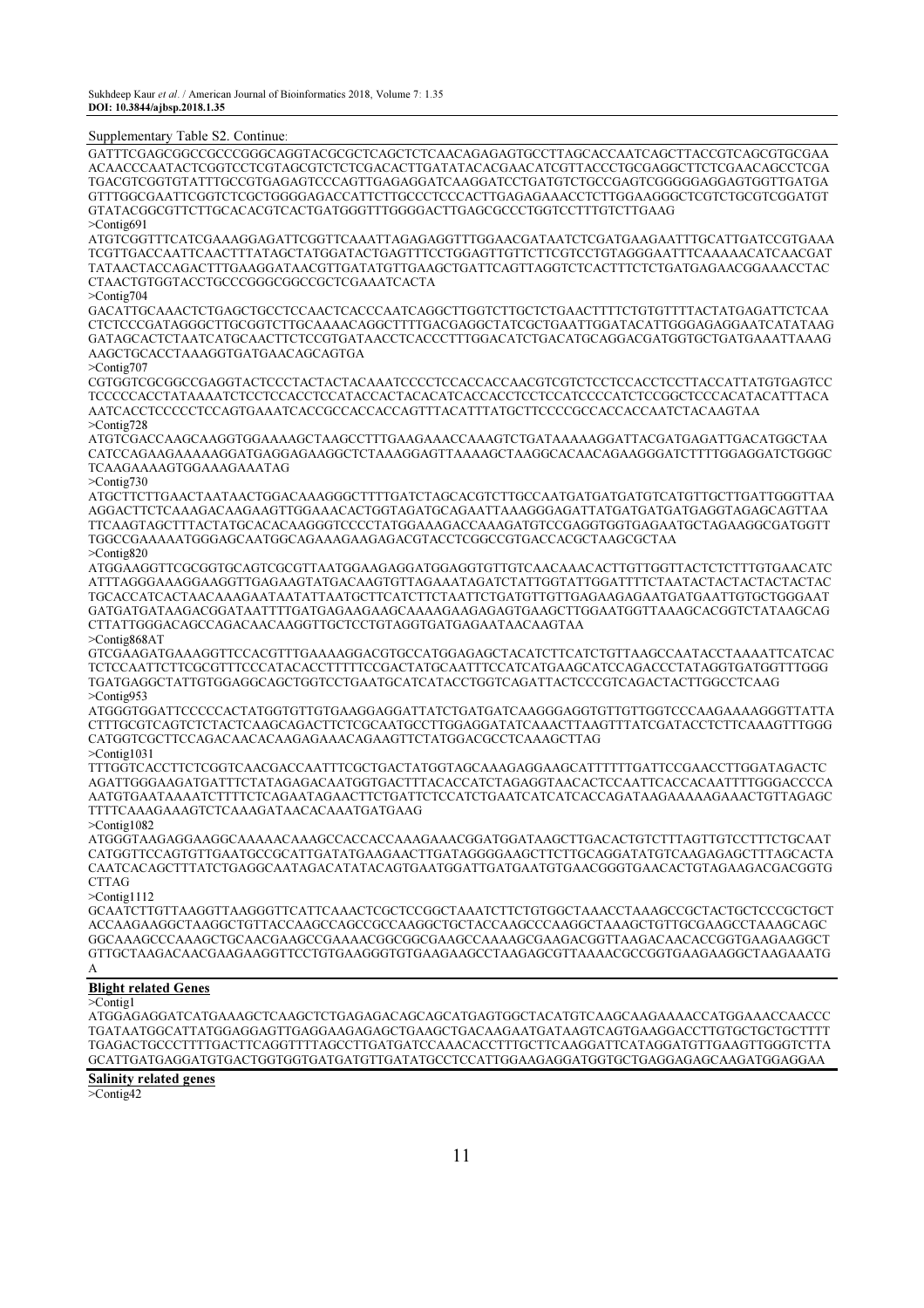ATGGGAGCACCTCCAAAGAGTGATGTTCCAATTATTACACCAAATGAGCTCACTGAAGCTGATGGTTTGTTGTTTGGTTTTCCAACAA GATTTGGAATGATGGCTGCACAATTCAAATCATTTTTGGATGCAACTGGAGGCCTATGGAACAAACAGTCACTTGCAGGAAAGCCTG CTGGCATTTTTTACAGCACTGGTTTTCAAGGAGGTGGCCAAGAGACTACACCGTTGACATTTATTACTCAACTTGTTCACCATGGAATG ATATTTGTGCCAGTTGGATACACATTTGGAGCTGGCATGTTTGAGATGGAGAAGGTGAAAGGTGGTTCACCTTATGGTTCAGGAACAT ATGCAGGGGATGGCTCAAGACAGCCTAGTGAGTTAGAATTGGCTCAAGCTTTTCATCAGGGGAAGTACTTTGCTGGAATTGCTAAGA AGCTCAAGGGACCACAATGA

>Contig55

ATGATGAATATCGATCGTAATAACAACAATGAAGTCACTTCTCTAGAAGATAAAACAAGGGTAGCCCAGCCCAAAGCCAAGCATCCT ATCACCTTCTGCAAGCACCTGATAGTCTCTGCTCCACTCTCATCCGCAGCGGAAGCCGGACCAGGAGACGATGCATCAATACTAGGTC CAGGAGCACCTACCGGCGGTGCTGGAGGTCCTAACAACGACGGAAACGGTGCCGGAACACTGTGTTTCTTCCCTTTCTTTACCTTCTT CTTTGATTTACTCGGAGCTGGAGCGGGAACTCCAGCGGTTGGTGTAACTGCCGGTGCCGGAATTGTTGGTGCTGGTACAGGAGGAAA ATTTGCCGGAGGAGAGCTCACTGGAACAGGAACTGGTGGAGAACTCACCGGCACTGGTACCGGTGGTGAACTCACCGGAGTAACCGC CGGTGGTGACGATGCTGGAGGCTTAGCTACCGGAACTGGAGCAGCGGCATTTGAAGAAGGAGACGTAGCTGGTGTTGCAACTGCATT TGCAGCAGTAGGAGAAGAAGTTGGTGGTGCTGACGTGGGAGAAGATACAGGAGCGGGTGATTTAGGTTTGGAAGGGGTTGTGACGG GAGAAACAGTAGGAGTTGTTACGGTTGGTGATGTTGTCGGAGCCGATGAAGGAGATTGA

>Contig71

ATGGCTGATTTTCAACAAAAACTTGATGCACTAAAGGGTCTTGTTGGTGTGCTAAATAGCATGGGTGATGATGGTCATGAAAATGGTG ATTTTCCTTCAACTCCACATAATTACCATCCTACCCCTCAGCCAGAAAGGAAACGATCCTCTGGAAAATATAGCAACACTGGCCACCA AAATATAAAAGGTTTAAGTAATCAAACCGGTTTTACTGAAGGCAATGCTAATGGAGCTATCAACTTTGGTGATTTAAAAATGTAA >Contig125

ATGGAAATAGTTGGTGAGATTCAACGTGCCATGGCTAGAGTGTGGCTATGGGATGGAAGGTCTAAGGCCCCACCAAGACTTCTTGAT GGTATGGCCGAGTATGTTGCCGAGTTAGCCGGATTCCGCCGTGAAATATTCTCCGGCGGCTTCGGTGAGTCGCCGGAATGTGAAGTTG GCCGTGATTTATGGTGGGAAGATAAGGACCCTACTCATGTGGCACGTTTGTTGCATTATTGTGAAAATTTTAAGAAGGGGTTCATCCA ACGGCTGAATGAAGCTATGAGAGACACGTGGCATGATCGTATG

>Contig139

TCTCCCCCACCACCGTACAAGTACCCATCACCTCCACCGCCACCATACAAATATCCATCACCACCACCTCCAGTTTACAAGTATAAGT CCCCTCCTCCACCTGTTTATTCACCACCTCCACCACATTATGTTTATGCTTCACCTCCTCCTCCGGTCTATTCCCCTCCTCCACCGCATT ACATCTATGCATCACCTCCTCCTCCTTACCATTAA

>Contig165

ATGACTCAGTACGGTATGATGCATTCAAAGCAGTGTAGGCCATCCAACTCTGGAGCAAACCTTGGTCGCAAACGGGTCGGGTTTAGCT TGTCTCCAGCGGGTATTATTGTTTTCGGATCTTTGGCGGTGGTGGCGACGGATGAGGAAGTGGCTTCCGTATTGGGCTTTAGATTGAC ATTATTTGCTGGGCCCATACCGAAGGAAAAGCACCATTTCTGGGCCTGCGAGATCTCAAAGTGGCTGAAGATAGACATAAACATTTTT ATTGCTAGGAAGAGGTAA

>Contig167

ATGGAAACTCCAAGCATAGCCATTGAATTTGAAATAGATCCGGCAGCTCCGACATCGGGACCTGGTGCCGGTGCCGACGAAGGACTA AGGTCTTGTGCTGAGGCTACAGCGGCGAAGACTGCGACAAAAAAGAAGGAAAATAGCTTCATTGTAGTAGCTGATGATGCGATG >Contig206

ATGGTTACTCACACAGCTGACTCTTCCTCTAATCACCACTCGCCAACCACTACTAATGCTGCCGCCATCAATAACCCTAATTACCCGCG AAAAAACTTACCTTCTCCGTGGATCAAGGTTGTTCGCGGTGCTGATTCCGAACCACTCAACCACCCATCGCCGCCATCGTCTTCTTCTT CGTCATCCATTGATTCTGGCAATTCCGATGCCGCCGCCGCTGCGTCTGCCGTAGATAACTCAAATGCTGACAAGAATAACAATGCGTG TAACCCTAAAAACGCTTGGAAGAATCCATCTAATGGTATTTCTGAT

>Contig208 ATGAGTAATTACCAGAGACCACCTCAAGAACCTTACCCTCCACCAGGGTTTGGATCTCCTTACCTTCCACCATCACCCCATCTGCATC ACGAAGGCTACCCTCCACCACCACCACCGCATCACCACCGTCCGCCGCACGAATCCTACCAAGGTTATTTCGACAACGGTCATCCACC ACCGCCTCCTCCTCCGGCTCCGTCTCATTACCACTACCAACATATTGATCATCACCGTCATGATGATCACGGTTGTTCTTCCTTCTTCCG TGGCTGCTTGGCGGCGCTTTGTTGCTGTTGCGTGGTAGAGGAGTGTTGTTGCTGTTTCTGA >Contig219

CTCACCACCACCACCACCAACAAAGAAACCATACTACTACCATTCTCCACCACCACCAGTTTACTCACCTCCAAAACACCCTTACCAT TATCACTCTCCACCACCACCGAAGAAACCTTACAAGTATCCTTCACCACCACCACCAGTTCATCATGTTCACCCTAAACCCTATTACCA TTCCCCACCACCACCAAAAAAGCATTACAAATATTCCTTTCCTCCACCACCAGTGCAT >Contig281

ATGGCTTGCGTCGCCGGCACTGCCGCGAGATCGATATTCCGGTCATCCTCCGCCGCCCGCACCGCTTTCCGTATCGGTTCAGAAGCTA AAACAGCTCGTTCTCCTTTCCGAATCGCCTCCAATAAGCCTCTTTCGCAATCCGCACTCAGGTGTCCTGTTGAATTGAGCTTCTGTGTT GAATCGATGTTGCCGTATCATACGGCAACTGCTTTTGCGTTGATGACTTCAATGTTAGTAGTTTTTGAACGCAGATACGGTTGGCTTCC TGAAGGTAGCTAA

>Contig282

ATGGAATCTCATGGAACATCATGGGCTGACCAATGGGAAAATGGCCCAGACCCTGTGAGTGGTTCCAACCAATCCAAAAAGAAGAGC AACAACATTCTAGGCAAGACCAAAACAGTGGCCTCCACTGGCGTCCAGAAGTTGAAAGAGGGTACCTCTGTTAGTCTCAAATGGATC AAAACCAAGTATAACAAAACCACCAACAAACATTAA

>Contig288

ATGGCCTCTGTTCAGTGCTATAAAATCTGTGAACAAAGCTGCCAACAACACAAAACCCAGCAGCAACATGGTTCCTTAGGACAGAAG GTAACTGACTTGTTCAAAGGGCACCCCAATGAGGGAACACAAACCCAATACTGTAGCAAGAAAACTGAGGTGATTTCTCAGTCAGGA AATTTAGTTTCCAAAAGTGAAACTAAAAAATGCAACCAAACATTCAACAACAGTGGTGCTTCTAGTACCACCGTGAAATGCCAGGGG AGAAATAGGAGGCAGCACAAGAGAAACAACTTGTTCCAGAAGATCAAGGATGGCATATCAGGTCACAGCAGTGACAGTAGCAGTGA TGAGAGTGACAGTGACAATGAACATTGTCACAACAGGAAGAACTGA

>Contig304

ATGGGGTCTCTAATGGCCTCTATCACTTTAACTCTTCTATTAGCCATACTATCTCTCACCACCTTCCCATCACAAATTTCAGCAAACAA TTACTTGTATTCCTCACCCCCACCACCCAAGGTATACCCCCCAGTCTCACCACCACCTAAGGTATACCCTCCAGTCTCACCACCACCTA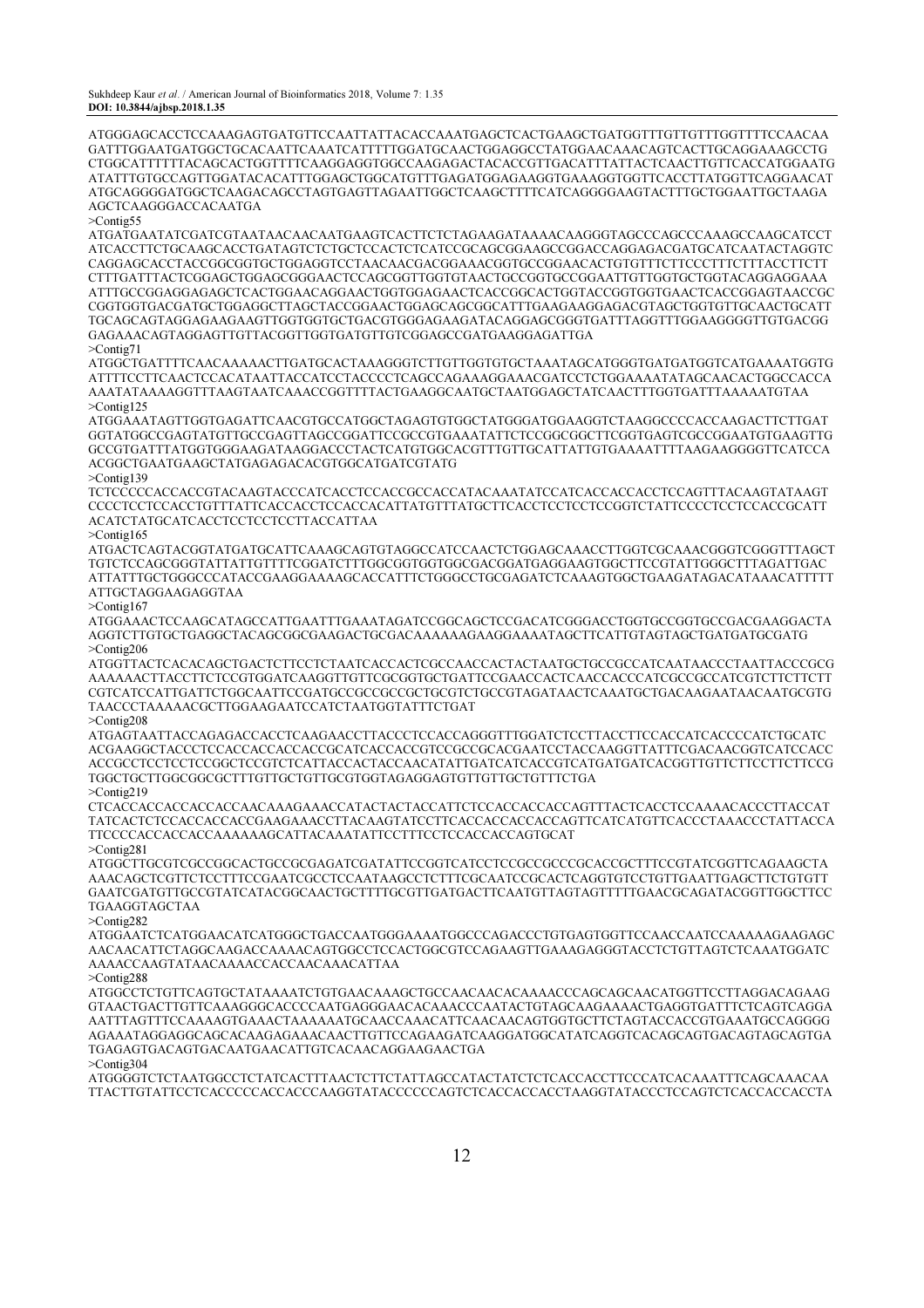AGGTATACCCTCCAGTTTCACCACCTCCTAAGGTGTACCCCCCAGTCTCACCACCACCTAAGGTGTACCCTCCAGTTTCACCACCTTAC CACTACTCCTCACCACCACCACCAGTTCATCAT

>Contig374

ATGGGTGTGACAAAGGAACAAGTCGAGTCATCCTTGAACTCCAAACTTAACCCTTCCCATATCGAAGTACTGGATACATCTGGAGGGT GTGGTGCAAGTTTTGTAGTTGAGATTGTGTCTGAACAATTTGAAGGGAAAAGGCTATTGGAAAGGCATAGAATGGTGAATGCTGCCTT AGAGGAGGAAATGAAAGAGATTCATGCACTTTCTGTAAAGAAAGCTGTAACCCCAGAACAGTGGAAAAAACTGCAAGAGTCCAACC AATCAAATCCTGCTGCTTAG

#### >Contig395

TGTGGTAGAGCAATTGGTGTTGATTTGCTTAATAACCCAGACCTTGTTGCTACCGACCCTGTTATTTCCTTCAAGACCGCTATATGGTT CTGGATGACCCCACAGTCACCCAAGCCATCCTGTCATGATGTTATCACCGGACGATGGAATCCTTTTACTTTTGATCGTGCGGCTGGTA GGCTTCCTGGTTATGGTACTGTTACCAACATCATTAACGGTGGACTTGAATGCGGTAGAGGACATGATAGCAGAGTTCAAGATCGGAT CGGTTTTTACAAGAGATACTGTGACATCTTTGGTATTGTTTACGGAGATAACATTGACTGTGCTTTTCAAACACCATTTGCTTTTTCTCT ATCCTTTTCATCATTGCTGCTCCAATCCAAACCATCCACACCTAGTCAGTAG

>Contig411

CCATACAAATATTACAAGAAGCCATACAAGTATCCTTCACCACCACCTCCACCAGTTTATACTTCACCTCCTTACATTCCACACCCAGT TTATCACTCACCTCCACCACCAGTTCATACTTCTCCCCCATACATTCCACATCCAGTTTACCACTCTCCACCACCAACTCCAACCAAGA AGCCTTACCTCTATTCCTCACCTCCTCCTCCTTACCACTATTAG

>Contig437

TTTTGTGGCTAAACCTAAAGCCGTTACTGCTCCCGCTGCTACCAAGAAGGCTAAGGCTGTTACCAAGCCAGCCGCCAAGGCTGCTACC AAGCCCAAGGCTAAAGCTGTTGGGAAGCCTAAAGCAGCGGCAAAGCCCAAAGCTGCAAGGAAGCCGAAAACGGCGGGGAAGCCAA AAGGGAAGACGGTTAAGCCAACACCGGTGAAGAAGGCTGTTGTTAAGACAACGAAGAAGGTTCCTGTGAAGGGTGTGAAGAAGCCT AAGAGCGTTAAAACGCCGGTGAAGAAG

>Contig477

ATGGCTTCTCAATCTCAAACTCAAACTCAACTTAAGCTAACCATTTCAACATCATCACCCAAAAGTGACAGTGGTATAAACGGCGATG TAGCGGCGTCGTTTCTCAAAGGACAGTGCCTATGTTCTCCAACGACACATGAAGGCTCTTTCAGGTGTCGTTTACATCGTTCAGGGGT ATCTTCGTCATCTACACCATCTTGGATGAAACGGACCAAATCATTGCCTCCTAATCATAAAGCTGTTTCTGTTTCTCCACAGTGA >Contig498

ATGTTTAGATCAATGAGTACTCGAAGAGGGTTTGGGACTGGAAGGTATGAGAGATTAGGAAAAGAATCAACAACCACAACACTTTTG AATGAAGAATTCAAGAGAAGCACAAGCTTGCCTTCTAAGGCATCCAATAATTCTTCAAGAAAAGTGGCTCTAGGTTCAACTTTTGGTG ACATAAACCTACAAAGAAACCAAACAAAAAAAGTTAGTAATAATAGTAGCAAGAAGAGTCACCCACTTCTTAGCTTTTTGGATCTTC GTAGGAAAAAGAAAACAACAGCTAAGCCTGAATTTGCAAGGTATCTTGAGTATCTCAAGGAAGGAGGCATGTGGGATTTGAATTCCA ATAAACCAGTTATCTATTACAAGTGA

>Contig522

ATGGAAAAGCAAAACTTGAAATATCGAGGGTGGTGTCCCTCCAACACAAACAATTACGAAATCCACGAAGTAGGAGAGCCTGCACTT CGTAAGCGGCTAGATCGTCCTCGACGTGATAATAAGAAGGGTCATGTGGCATTCAAAACAGTGCTAGAGGAGGCCATAACACCACTA GAAGTGGCAGAGACTGAACGTGTAAATTCTTTTGAGAGCGTGGATCGACAAGCTGATGCGTTTATTAAGCTGGAGCACAGGAGGATT GAACTTGCCAGACTCAAGTCTTTGGGGTTTGCTTGA

>Contig542

ATGGGCGAAGCATTGTTCGATCTCGAACAACTTCTCATGTCCAAAAAGGGAAAATTGACACCTCACGAGGTAAATATTCTTCAATCAT GCAAATCAAAAGCTACGAGGGATTTCACTGCTAGTTCACTTGTTGGGGGTGCTGCTGTATGGGCAGCAACTGGGAAACTCCGAACAG CACTTCGAGTAAACCTTTCAGCAGGAGCTGGTGGTTTCCTTGGACTGTGGGTATTCAGTAGATCCTTGTATTCTTCTGCTGATCATATT CTTACTCTGGATGGCAGTATATTACAGAAGGAGTTAGCAAATATACTGGTGACGAAGTACCAGAACAATCCTTCGCTAATGCAGCTTA TATCTAAGCATTTTTATTCGGAGTGGATTTTTGATGATTCAACCTCTAATACTCCTAAATTAAGGTGGCGATACCGTAATTTTTTTAGC GATAATGTAATCAATGGAAGCAGCAGCAGGACTCAGGATTATGGTTCATATGATAAATCGCAAGAAGACACTCAAAATGATTCCTAC GAAAAATCCCAAGGATATTTTGAATCCTATGAAAAATCCCAAGGCAAGTCTGAAAATATCACTGACAGCAAAAGAACAACTCTTCAG ACCAAGAATTTTTTTACAAATCCTGGTCCTGATATCGTGTCAGAGGTAGACCCTCTTGATTGTCTTTTTGGCTATGGTGCTCCAGTGGA GGAGATTTTTCATCCTAATACCCCAAACAAACCATCAGGGACGCATCATCGAGGGCATAGAAGATATCGCCGTAGGCGTCGGATGCG TGATCTTGATGACCTTTCCAACTCAGAGCATGCAGCACCTGTTTGA

>Contig549

ATGTATGCTCAATTGTTGCCTCTTGCTTTGCCTGCACCACCAATGCCTGGAATGGGAGGACCAGGTTTGGGAGGAAGCTATGGGCCTC CGCCTCCAGGAATGGGGATGCCCCAAATGCCTCCTTTTGGGATGCCACCCATGGGTAGCAGTTACTAA >Contig585

ATGTCAGGAATCATCAACAAAATTGGAGAAACTCTTCACATTGGAGGACACAAAAAAGAAGAGGAACACAAAGGTGAAAAACATGA TCAACACAAAGGAGAAAAACATGATGAACACAAAGGTGAAAAAAAAGGAGAACACAAGGAAGGTATAGTTGAGAAAATCAAAGAC AAGATCCATGGTGGTGAGAGTCATGCATGGTCATGA

>Contig596

ATGTCTTCTCATAACATTGCTTTCTTCTTCCTAACCGTTTTACTTGCTACCGGCGCTCTCGGTCAAGCACCTTCTACCTCTCCCACCGCC TCACCCAAATCATCACCGGCTCCGGCGGCATCTACACCTACACCAAAAGCCACTCCTCCTCAAACTCCCACCGCCACTCCTCCTCAAA CTCCCACCGCCACTCCTCCTCCAGTTCCCACCGCTACACCTACTCCCGCTCCAGCCTCACCTCCTCAAGTTTCATCTCCACCTTCTCCAA CACCAACAACAACCACCGTCTCACCTTCCGAATCTCCGGTTGAGTCTCCGATCGATTCTCCTCCCGCTCCCGTCGCTCCTACTATTTCC CCCTCCGCTTCCGAACCTGCTACCGTCGGCGATGGTCCTGCTCTGGCTCCTAGCGGCGAATCCGCTTCCGTTAGAGTCGCCGTCGGTG GATCCGTCGCCGCTATTGTGGCATTTGGTTTGATGATGTAG >Contig597

ATGGCAGGAATCATTAACAAAATTGGTGAGACCCTTCATATAGGAGGGGATAAGAAAGAAGGTGAACACAAAGGAGAGAGCCATGT TGAACAACAACATGGGTATGGTGGAGAGCACAAAGGAGAGCAACATGGTGTGTATGGAGGAGAGCACAAAGGAGAGCAACATGGTT TGTTTGGTCATGGAGGTGAGCACAAAGGAGAGCAACATGGTGTGTTTGGAGGAGAGCACAAAGGAGAGCAGCATGGTGTGTATGGT GGAGAGCACAAAGGAGAGCAACATGGTCTGTTTGGTCATGGAGGAGAACACAAGCCAGAACAACATCATGGAGAACAAAAGGAAG GATTTTTAGAGAAGATCAAGGACAAGGTCCATGGTGAAGGTGGAGAGGGTGAAAATATCAAAAAGAAGAAGGATAAGAAGAAACGT GGTGAACATGGTGGTGAACATGGCCATGACAGCAGCAGCAGTGATAGTGATTAG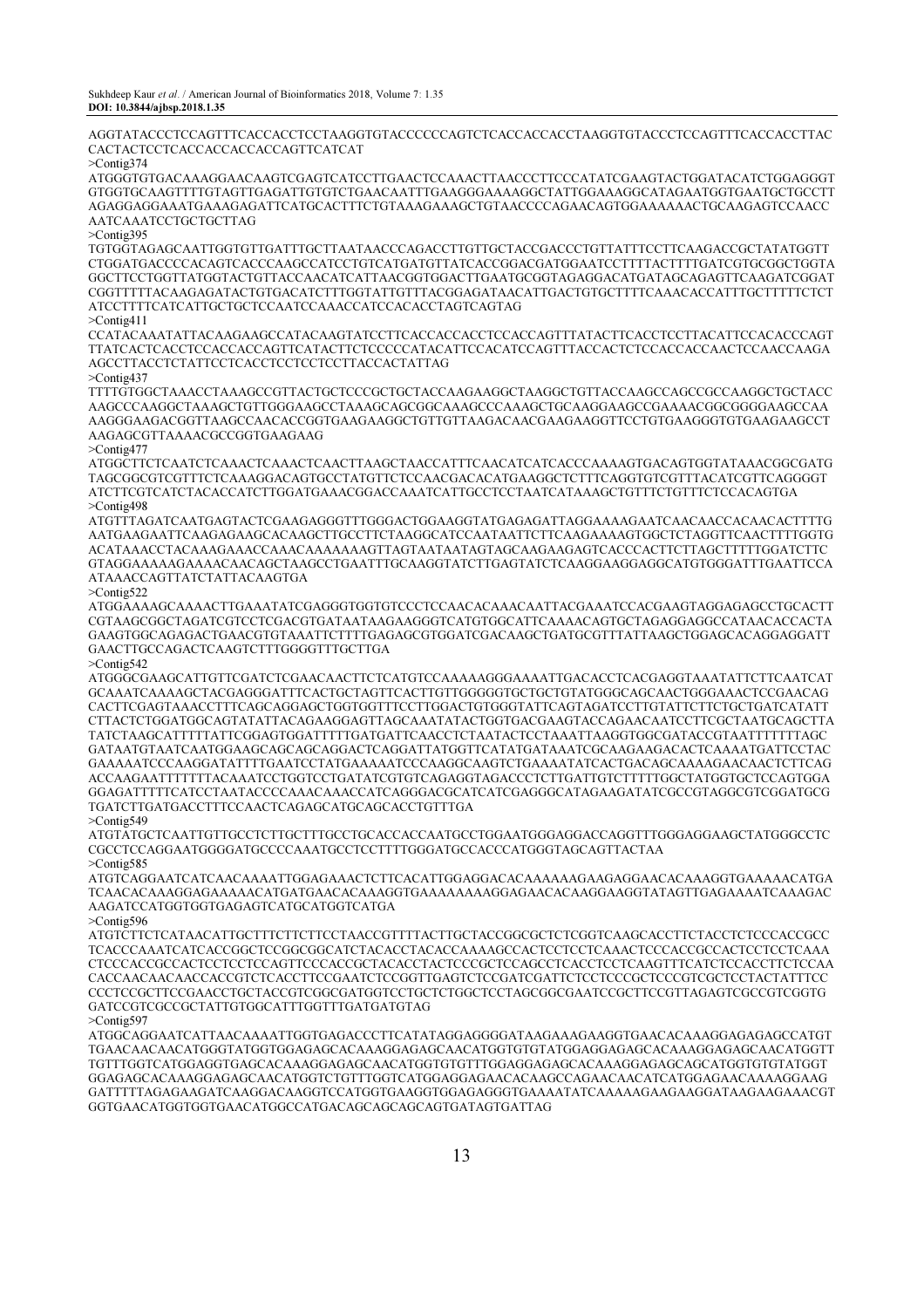>Contig618

ATGGCTCAAGAGTACTTTGAACCTGCTAAAGGTGGTCTGATCATCGATGTTAGCTGTGGAAGCGGATTATTTTCCCGAAAGTTTGCCA ATTCTGGAACCTATTCTGGAGTCGTTGCTCTAGATTTTTCTGAAAATATGCTTCGCCAATGCAATGATTTCATTAAGAAAGATGACACA CTTTCATCCACTAATATCGCCCTTGTAAGGGCAGATGTTTCTAGGCTTCCCTTTGCATCAGGTTCAGTTGATGCTGTTCATGCTGGTGCT GCTTTGCATTGCTGGCCATCTCCGTCCAATGCTGTTGCTGAAATCACCCGTGTACTAAGAAGTGGTGGAGTATTTGTCGGAACCACTTT TCTTCGTTATACTTCATCAACTCCGTGGATTTTACGCCCCTTCAGAGAGAGGACTTCTCAAGGCTATGGCTTTTTAAAAGAGGAAGAA ATTAAAGACCTTTGCACCTCATGCGGTCTTACAAATTACTCATGCAAAATCCAGAACTCTTTTATTATGTTTACAGCTCAGAAGCCATA A

>Contig621

ATGGCCGGTTTGCCTTTGAAGTTTCGTATTCAACCCACCGACGTCAAAGCCGCCGCCTTGTGGGGCGTTACCGCCGCCACCGGGGCTC TCTACCTCGTTCAGCCGTGGGGCTTTTTGAAGAGGACCTTCTTCGAGAAGCAAGAGCCTGAGCAAAAATGA

>Contig635

ATGGAAATAAAGAGGTACTTAAGTAGACGTGGCTACCGGCGTCTCGACGGCAGCATATCCACCGTCCGACAGAAGAAGATGCAAGTC ATACAAATGAAAGGAAGTCCTCATAAGCATTGGAGGATTGGAACAAGCCCAAGGCTAAGATGGATGATGAAATCACCATTGAAATTG TTGACAAAAGTTAAGAATATTTATATGAACTTTATGTTTAAAGTGGCTGGGAATGTAGGAGGGGCTTTGAACACTGATAACAACAACC TTGGTGTGAAACAAATTCCACAAGCTCGTCAAAAGTCTAAAGGTTACTACTCTGGTGATGCGTTTGAGGCTAGGCTTATATTTGAGAT TTCCAAGACCTTGGTTGCTTCTCATGAACTATATTCCATTTAA

>Contig655

GATCAAACTTCAGTGGGAAGCTGGAAGCCACAAAGGGAGATCCATGTCCCAGCTAAAG >Contig655b

AAAATGGGGAAGTAAACGTGTGGGATGAAATCAACGAGGCATTAAAAGCAAAAAAGGCCAAGCTGTCCCTGGACAATGGCTGGGGG AAAAAAAATAGTTCAGGCAATAAGTCATGGTCACAGAAAGCCTTGAGATGCAGTGCACTTGGTCCCACAATGGCTCTTTTAAGGTCC CAGAATGGACTTTAA

>Contig712

TGGAGCTTGACAGGAGTTGGAGCTATATGTTCTTTTGGTGTTGTTGCTGCCACAATTTGTGTCTTGTTCTTTGGAAGCCAACAAAAGAA CAACAAATTACAGCAAGACCAACAAATTAGGTTCAAGATCTACACTGATGACAAGAGGATTAAGCAAGTGGTACAACATGCAACAA AATTGAATGAAGCATTTGCAGCAGTAAGGGGTGTTCCATTGAGCAGAGCTCACATAACTTATGGTGGTTACTATGATAGTGTTTGA >Contig770

ATGGCGTTGGAATGGGTAGTGCTAGGCTACGCCGCGGCTGCAGAAGCAATAATGGTCATCCTCCTCACCATCCCTGGCCTCGACGCTC TCCGTAAGGGTCTAATTGCCGTTACCAAGAACCTTCTCAAACCGTTTCTTTCGGTTGTTCCGTTTTGCCTCTTCCTTTTCATGGACATTT ATTGGAAATACGAAACCAGGCCTAGTTGCGAAGGAGATTCCTGCACTCCCACGGAACACCTTCGTCACCAGAAATCGATTATGAAGA GTCAGCGTAACGCGCTTCTCATCGCCGCCGCGCTTCTTTTTTACTGGCTTCTTTACTCCGTCACCAATCTCGTTGTTAAGATCGATCACC TTAACCAGCGTCTCGAACGTCTCAAGAGGACCGAGTGA

>Contig774

ATGACTAAGTTGTGGACTTTGATCACCCAACTTCATTCCCTTGCTGGGCCGGTGTTGACGTTATTGTACCCTTTGTATGCATCGGTGGT AGCGATAGAGAGTCCATCGAAGTTGGATGATGAGCAGTGGCTAGCTTATTGGATAATCTATTCCTTCCTCACCCTTGGGGAAATGCTT CTTCAACCTGCTTTAGAGTGGGTACCAATTTGGTACGATGTGAAACTATTGGTGGCGGCATGGCTTGTGTTGCCGCAGTTTAAAGGAG CTGCTTACTTGTATGAGAGGTTTGTGAGAGAGCATATAAGGAAATATGTGACGGAGCGGGTCCACCACCATCCTCAGAATGAGAACC AGCTGCTGCAACACACCAACAAAAAATCAACCAACGGGGGGGGATCATGA >Contig834

ATGTCTCTAATTGTTGAGAAAACCAACACCGGCCGTGAATACAAGGTCAAGGACCTTTCCCAGGCCGATTTCGGCCGACTCGAAATCG AGTTGGCCGAAATCGAGATGCCCGGACTCATTTCCAGTCGGACTGAGTTCGGACCATCACAGCCCTTCAAAGGAGCCAGAATCACCG GATCTCTCCACATGACGATCCAAACCGCCGCTCTCATCGAAACCCTAACAGCGTTAGGTGCCGAAGTCCGTTGGTGTTCATGCAATAT TTTCTCAACACAGGACCACGCCGCCGCTGCCATAGCACGTGACAGCGCCGCCGTGTTCGCCTGGAAAGGTGAGACTCTTCAGGAGTA TTGGTGGTGTACTGAACGCGCTTTGGATTGGGGTCCAGGTGGTGGTCCTGATTTGATCGTTGATGATGGTGGTGATGTTACGCTTTTGA TTCATGAAGGTGTTAAGGCTGAAGAGCTTTTTGAGAAAACTGGTGAGGTTCCTGATCCTTCTTCTACTGATAACGCTGAGTTTCAGATC GTGCTTAGTATTATTAGAGAGGGTTTGAAAACTGATCCTCAAAGGTATCGTAAGATGAAGCAAAGGCTTGTTGGTGTTTCTGAAGAGA CAACTACTGGTGTTAAGAGGCTTTATCAGATGCAGGCTAATGGAACTCTTTTGTTCCCTGCTATTAATGTCAACGACTCTGTCACCAAG AGCAAGTTTGACAACTTGTATGGATGCCGTCACTCACTTCCTGATGGTTTGATGAGGGCTACTGATGTTATGATTGCTGGGAAAGTGG GTGTTGTCTGTGGATACGGAGATGTTGGAAAGGGTTGTGCTGTTGCCTTGAAACAAGCTGGAGCACGTGTGATAGTGACTGAAATCG ATCCAATTTGTGCCCTTCAGGCTCTGATGGAAGGTTTCCAGGTTCTGACTCTTGAAGATGTTGTTTCTATTGCTGATATCTTTGTTACCA CCACCGGTAACAAGGACATCATCATGGTTGATGACATGAGGAAAATGAAAAACAATGCCATTGTTTGCAACATTGGTCACTTTGACA ATGAAATTGATATGGCTGGTCTTGAGAACTACCCTGGTGTGAAGCGCATCACCATCAAGCCTCAAACCGACAGATGGGTTTTCCCTGA GACCAACACTGGGATCATTGTCTTGGCCGAGGGTCGATTGATGAACTTGGGTTGTGCTACCGGACACCCTAGTTTTGTGATGTCATGC TCGTTCACCAACCAGGTTATTGCTCAA

>Contig834b

TTGGTGGGCATGGGTTAGAGGAAGGCAACCCATTGGTTTCTGTTGA

>Contig843

ATGAAAATCAGTGAAAAAGAGAGTAAAAAAAGTGGTGATGATGATGATAATGGAGTGAAGTTGGAAGAGAAACAGGGCATAAAAA CAGAGACAAGTTTGGAGTTGAAGGAATATAGGAGGTGTCAATCGGAAATTACGATTGTGGGGGGTGTGAATAGTAATGATAAAAAG GATGAGAGAGCGTTGCAGAGGTGTGAGAGTGAAAAAAGCAGTCTGTGTTCGTACCCTGAAGATGGAATGAGCAGTGACGAATTTCGT CAAACCGTTGAGGCATTTATTGCACGACAACAGAAGCTACGAATACACGAATTTCAAAACTTGTATTCCTAG >Contig850

ATGGCTGCTGCTCAATTCCTCACTCTTCTTCACTCTTCTTCAAGATCTTCTTTGCTCAAACCCTCTAGACCATTTTTCTACAACCCCATC AAGAATTATGGGGAATCAATCAAAGGAAAACAAAGCAGATTGATGGAAGAAAGGGCACCATCTACAGCTGAAGAATTTCTAAGAGT GGCAGAGGAGAAAGAAAAGGAAACTAAAAAAGTGGTGGCAAGTCAAACTATTGATAAAACAATTGATGCTGCTGAAGAAGCTACTA AGGGTAATTCAAGAATTGAAAATGTTAAGAATAGGTACAAGGAGGGGTGA >Contig910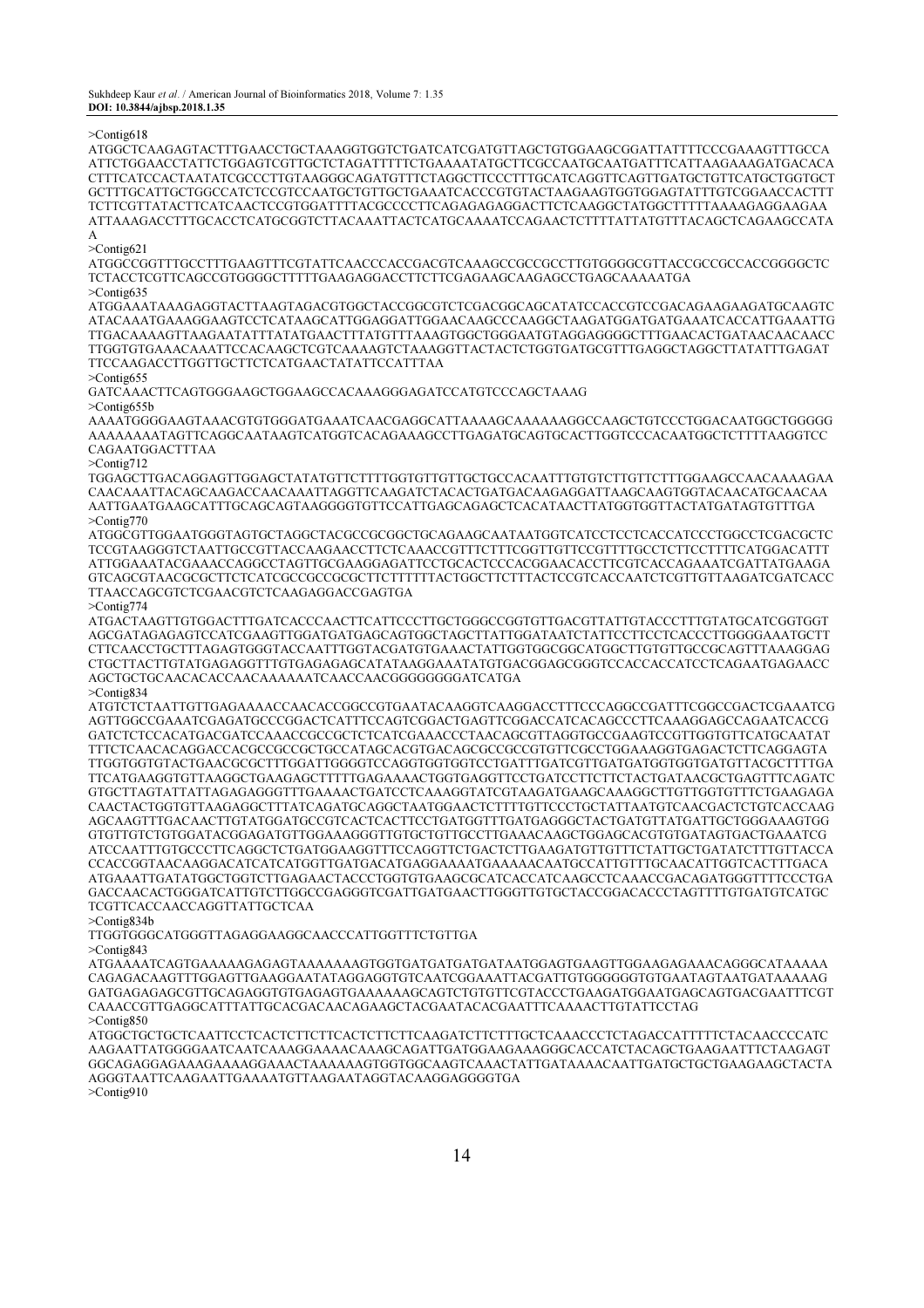ATGGCGTTCATGAAGGGAAAGGCAGTGATTACCAAAGTGGCAGCTTTAGCGAGTTATGGTGTGTTACCAGGTGCCATGGTGGCTGCTT TCGTCTACTCTCCCCCTAATTACGCCGAAAAACACGCCCCCGCCACCTCCAATTAG >Contig1007

ACCTGAGAAAACGGAACGATAAGAGTTCCTTCCAACTAGAGACAGCGTCGGTCTCGAAGAGATCCAGCGCCGATGATTCAGCGACTG GGAAGAGCAGCAGCTCGCCTGTGGAGAAGGTGACGATTTTCCGGAGAGGCCAGTCGCTGGATTCGTCGTTGGTAGCGGCGAAGAATG ACATGTACGCTGGATCTGCGTTCGCGATGTCTCCGTCACCAAGCGCGCTTCCTCTGCCGTCTTTTATGACAAAGAAGCAGTCGCTAGA GACGTTTGACGACTCCGCAACGCGAGATCTGAGGCGTTTGCTCCGAATTGATTGA

>Contig1121

ATGGCTTCCACTAAAGTGATGGTTCTTGCAACAATGTCGGTGCTCGCCGCCGTCCTATCCGTCGCCTCCGCTGCCGAGGCTCCGGCTCC TAGTCCTGTATCACCAGCCACCGCAATTTCGCCATCGTTCATTGTAGGTTTTCTCGCCGCTGTCGCTGGTCTCGCTTTTGGATCTAAACT **CCAGATCTGA** 

#### >Contig1131

ATGCAAAGAAAGATGCAAGGATACCCACAGCAACAGCAATGCTATGGTAGTGATGATGGCATGTGGATGGAAAGTAAGGGACAAAT GCAGCCACAGGTCCATCACTACCAGGACGATTCTTGGTCTAATGATAACAACAACCAGAAGCAACTATTTCCTGCAGCTATGCACATG AAACCGGCCGCTAATTTTGGAGGAAACAACCACCATATGTATCCTCATCAGGAAACCATGCCTGCTGCTGCAGTTGGTTATGGTAATC AAATGCATGGAAATGGTGGCAAACAATTCCCTTATGGTGGTACTCATAATCATTCTCCAAATGGTGTGAGGCCATTCAATCTTGAAGA GTATGAGTATGAAGCATACAAGGAGGAGCATGTTGGTGGTTCAAAGAAGGATGAAATGAGATATGAGCGACATGGATATGGAAATG GAGGTGATGTTCGCTATGTCAATTCATATGAATATAATAACAACTTCAACGCCCGTATTAAGCCTCATGCTCATGGACCCCACAAAGT CAACTGGACACTAAAGGGTGTCTAA

>Contig1132

ATGGCGAAGAAAGTAGCAGAGAGAGCAGTAACAGCAATGAGGGGTTTACTGAAGGAAAATGCTGCAGACGGTGAAGATGGAGTTTC AGAGCCACCGTCGGGTCCGGGTCCCGGAGAGGGAGTATCAGGTTCAGGAGGAGGGGTAGAAGTGGAAGGAGCAGGTGCTTTGGATG GAGTACAGCACTTGGAGCCTGTGCTAAACAAGATGTGGCTAGTAAACTAA >Contig1134

ATGGCTGGTTTACTAAGGAATGTATTGGGTTTGAACTATGGTGGAAACAATGGCACAGTTGATGCATTTAACAACAAATTGGGTACAC AAGATTACGATGAAGCTGAATTCAACACTGGTGCTGAAATTAAAAAAGGAAGTTACCCAACTCATAGCAACAATGGAACCAAAAAG GCATTCAACAACTCATGGGGAGGAACTCAGAAATTCGGAAAAGCTAAGTTTAACACTGGTGCCAAGATTGGAAACTAA >Contig1156

ATGGCAGGTATTGCATCCGGCATCTGCAACCTTGCTGTTGGCGATAATCGACGACGACCATTGCAACCACAATCTTCTCCTCCTCCTCC TCCTGCGCCGCAACAGTCATCAGAAGAGTTCGCCTATTCAAATAGTGCAAGGCAAAATATAAAAGGTCTTACAAATCAAACTGGCTA TGTCAAGGGAAATGCTAATGGAGTTATCAACTTTGGTACCTTGACATCCTCTGCTGCTCAGAGGCAATCATGA >Contig1158

ATGGGTGGTGCATTTTGGGGGACACGGGTGATGGAGATAGTGAAAAAGCATGATTCTGGAGGGCTCGTTTGGAAGAGAATCAAGCTT ACCACCACTCGTAAAGCCAATGCCAAGAAACGTCTTCTCCGTGTTTGGCAGAATGAAGCTGTCCTCAAGGCATGTTTTGAACCATCTC CTTCAGCAAGTTCTTCCGGCAGTGCCAGCAAAGCTAGTAGTTAA >Contig1165

ATGGCGAAAAAAGTAGCAAAGAGAGCAGTAACAGCAATGAGGGGTTTACTGAAGGAAAATGCTGCAAACGGTGAAGATGGAGTTTC AAAGCCACCGTCGGGTCCGGGTCCCGGAGAGGGAGTATCAGGTTCAGGAGGAGGGGTAGAAGTGGAAGGAGCAAGTGCTTTGGATG GAGTAAATGCTGGTGTTGGTGATGGAAGAGAGGTTGCCGGAAAAAAAGCTGGTGCAAGAAAGGTTGGAGAGGGAGTAGGAGGTGCT GTAAGTGGTGGTGTTGCTGGTGGTTGA

>Contig1173

ATGACGGTGACACCTAAAATCTCAGTTAACGATGGAAACTTGGTTGTTCATGGCAAGACCATACTGAAAGGAGTACCAGAAAACATT GTCCTCACTCCAGGTTCTGGCAATGGCCTTCTTACCGGTGCATTTATTGGTGCTACTGCTTCCCATACCAAAAGCCTCCATGTCTTTCCC ATTGGTATCTTAGAGGGTCTCAGGTTCATGTGTTGTTTCCGGTTCAAGCTATGGTGGATGACGCAGAGAATGGGAACTTGTGGGAGGG ATATTCCTCTAGAGACCCAATTCATGCTCATAGAGACCAAACACACCGAAGGTGAACCCCAAGATTCTCCTATCATCTACACTGTCTT GCTTCCTCTATTGGAAGGTCCATTCCGAGCTGTTCTACAAGGCAATGAAAATTGCGAAATCGAGATTTGCCTTGAAAGTGGAGATCAT GCTGTTGAGACTAATCAAGGCCTTCACATGGTTTACATGCATGCTGGCACCAACCCTTTTGAAGTCATCAACCAAGCTGTCAAGGCTG TGGAAAAGCACATGCAAACATTTCATCATC

>Contig1173b

CTGAGGGTGTTGAGGAAGGCTTGAAAAGTTTATCAGAGGGAGGTACACCTCCACGATTCCTCATCATAGACGATGGTTGGCAACAGA TTGAAAGTAAAGCAAAGGATCCCGGCTGTGTTGTGCAAGAAGGAGCACAGTTTGCTACTAGGTTGACTGGGATTAAAGAGAATGCTA AATTTCAAAAGAATAAGAATGGACAGAACGACGAACAAATACCAGGTCTTAAACATCTAGTAGATGGAGTAAAGAAACATCACAAT GTCAAAGATGTTTATGTATGGCATGCACTAGCTGGTTATTGGGGTGGAGTGAAGCCAGCAGCAACTGGCATGGAACATTATGACACC GCCCTGGCGTACCCAGTGCAGTCACCAGGAGTACTTGGAAACCAACCGGACATTGTCATGGACAGCTTGGCTGTGCATGGTCTTGGTC TAGTACATCCAAAGAAGGTTTTCAACTTCTACAATGAACTCCATGCTTACTTAGCATCATGTGGAGTAGATGGAGTGAAG >Contig1173c

TCTCGCTTACACGCAGCTATCATCATGCGCTTGAGGCTTCCATTCGCTCGTAACTTTGCTGACAATGGATGCATTGCGTGTATGTGTCA CAACACTGATGGACTTTACAGTGCTAAGCAGACTGCTATTGTGAGAGCCTCTGATGATTTTTACCCGCATGATCCTGCTTCTCACACCA TCCATATTTCTTCTGTTGCATACAATTCGCTTTTCCTTGGAGAATTTATGCAACCAGATTGGGACATGTTCCATAGTTTGCACCCAGCA GCAGAATATCATGCAGCAGCTCGTGCAATCGGTGGATGTCCAATTTATGTCAGTGATAAGCCAGGCAACCACAATTTTGATCTTCTTA AGAAGCTGGTTCTCGCTGATGGTTCAGTTCTTCGTGCACAGCTACCTGGCAGGCCTACCCGTGACTGTCTCTTTGTTGATCCGGCGAGA GATAGGACTAGCTTGCTCAAAATATGGAACATGAACAAATGTACTGGAGTTGTTGGTGTATTTAACTGCCAAGGTGCTGGGTGGTGCA AGGTAGAGAAGAAAACTCGCATCCACGATACATCTCCTGGTACACTCACTAGCTCTGTCAGTGCCTCTGATGTTGATCAAATCAACCA AGTAGCTGGTGTTGAATGGCATGGGGAGACTATTGTTTATGCTTACAGATCAGGTGAGGTGATACGGCTACCAAAAGGGGTTTCGATT CCAGTGACACTAAAGGTTCTGGAGTTTGAACTTTTCCATTTCTGTCCAATCCAAGAAATAGCACCAAGTATATCATTTGCCGCAATAG GCCTAATGGATATGTTCAACACTGGAGGAGCTGTGGAAGAGGTTGAAATCCATAAAGCCTCCGACAACAAACAAGAACTATTCGACG GCGAGGTTGTATCTGAACTGACAACTTCTCTCAGTCCTAACCGAACGAAAACAGCAACTGTTGCTCTAAAGGTCAGAGGAAGTGGCA AGTTTGGAGTTTACTCTTCTCAGCATCCACTTCAATGTGCAGTCGATGGCATTGATACCGATTTCAACTATGACTCAGAAACCGGGTTG ACAACCTTCTCCATCCCAGTTCCTCAAGAGGGGATGTATAGATGGTCGATAGAGATTCAAATTTGA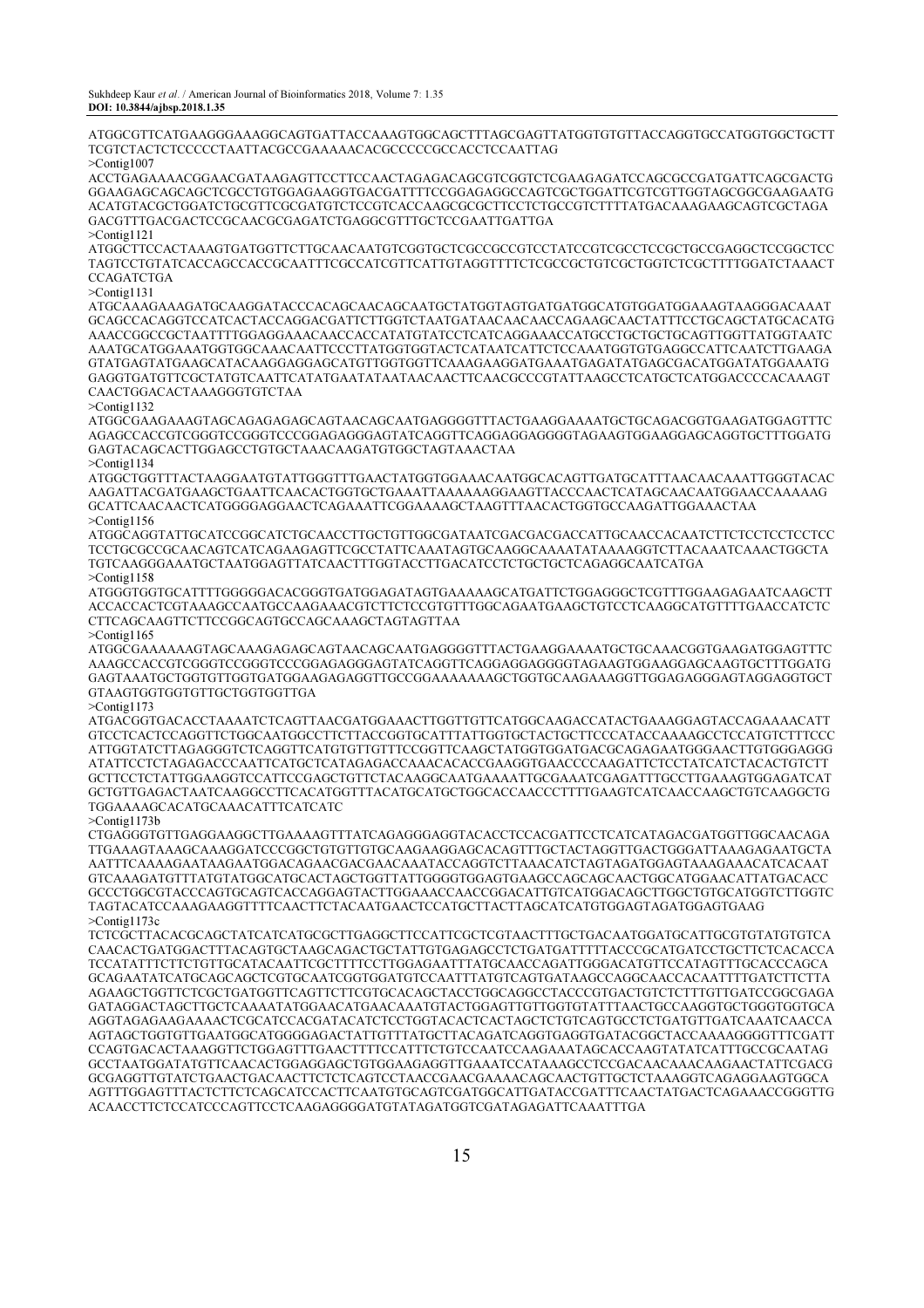>Contig1204

ATGGATCCAGACGCGTTGGCAAAGGCATTCGTTGAGCACTACTACACTACCTTTGACACCAACCGTTCCGGTCTCGCCAATCTCTATC AAGAAGGTTCTATGCTTTCCTTCGAAGGTCAGAAGATTCAAGGTTCTCAGAATATTGTCGCCAAACTCACCACTCTCCCTTTCCAGCA GTGCCATCACTCCATCACCACCGTTGATTGTCAACCTTCTGGTGTCAACGCTGGCATGCTCGTCTTCGTCAGTGGTAATCTCCAGCTCG CCGGCGAACAACATGCCCTTAAGTTCAGTCAGATGTTTCATTTGATACCAACACCACAAGGAAGCTATTATGTGTTGAATGACATATT CCGTCTGAATTATGCATGA

>Contig1216

CATCATGGTGAACACAAAGGGGAGCAGCCTCATGGGTATGGAGAGCACAAGGGAGAGCACCATGGTGAAGAGCACAAAGAAGGGTT CATAGACAAGATCAAGGACAAGATCCATGGTGAGGGAGAGGGTGGATGA

>Contig1224

ATGGCTGCACTTTGGTCATGTTGTTTACTTGCACTGCTTGTTTTGATGTCAGCTATTGTAACTGAAAGTAGAGTTGCAAGGAAGGACTT AGGTTTGGATCTTGGTGGTTTGGGGATTGGACTTGGAGCTGGACTAGGTTTGGGTATTGGAGGTGGTAGTGGCTCTGGAGCTGGAGCT GGAGCAGGTTCTGGTTCTGGTTCAGGTTCTAGTTCTTCCTCGAGTTCATCGTCTTCGTCTTCTAGTTCAGGGTCTGGTTCTGGTGCAGGC TCTGAAGCAGGCTCGTATGCTGGATCTCGAGCTGGATCGGGATCAGGAGGTAGAAGTCGCATTAAAGAAATAATGCATGAATGACTT GAGTTGTGGAATGAGAGGAATTCCGGCAAGTATGAAAAGAAGGTTTACGTTTTGCCCAAGCACCTTGATGAGAAGGTGGCTGCACTT CATCTTAACAAGCTTGGTGCTAAGCTCACCAAGCTTTCCCAATCCCAGGCTGATTACATCAGTGTTCCAGTTGAGGGTCCATACAAAC CTGCTCACTACAG

>Contig1227

ATGGCATCAATGACCGCATTCAAGGCTTTCTTCTTTGCCGTTGCTCTACTGTCCGTCGCCGTTTCTGCTCAAGAGACGTCTCCTGCGTC GTCGCCTGCACCGTCTCCTGACGCCGGAGCAGCAGGATCTATGTCCACCTCAGTTGCCATGATCGGCGCCTCGCTCGTGTTGTCCATG CTTGCCGCGTTCAAGTTTTGA

>Contig1235

ATGGCAAACATCGACATCATAATTGAAGCTCCAATAATAGCCACTGAACCTGTAACAGATCCGGCAGCTCCTGCATCGGGACCCGGT GCCGGAGCGGGGGAAAGACCGAGGTCTTGGGCGGAGGCCACCGCGGCGAAAACAAATACAAAAAAGAAGGAAAATAAATTGAAAG TCGTACCAGATGATGCCATTGTTAAAGTATAA

>Contig1258

CACCACCAGCACCACCAGCAACTGCAGAGGTGGAGGAGGAGAAAGAGAACAAACCAGTTGAGCCAGTGGAAGCTCCACCAGCAGCA GTAGCAGAAGTTCCAATTGAGACTCCTGAAGGTTAG

>Contig1262

ATGGAGAACAACGGCAGCCTTTTATCAAGGGAGAAGATCGATCAGATGGCTACCTGGGTGGGGTCCACCGTCTCTTCCGCTTTCTTCT CTTCCTTGGAACGCTTTTCTTGTGTTAACGTCGCCACTTCTGACCCTGACAACGACGAGGACGACGACGATTACTCCGTCACAACAAC CACAACAACCGCCACCACCACCGCCGACAGCAACAATCCTAATCCTGACGTTCAGGTCAACGGTCATAATACAAACGACGTCACCAA **TCTCCCCGTTTGA** 

>Contig1266

ATGGCCACTTCTTTCGCACCATTATCCATTTCGGCAGGTGGATCTCATCTGAAGTCACCGGAGCTGTTTTTAACAAAGCGTAATTCATC TGTGGTTGGATCTAAGCTTGCTGTTCAAAGGAAATCAAACCTTGTAACCAGGAGAAGGAACCTTACTTCACCTGTTCGCGCCGAATAT AGTGATAGCAGAGGAGGTGGAGGTGGGGATTTTGTTGCTGGATTTCTTCTGGGTGGTGCTGTTTTCGGAACTCTGGCCTATGTTTTTGC TCCCCAGATCAGAAGATCTCTCCTAAATGAAAATGAATATGGGTTTCGGAAGGCCAGAAGACCAATCTATTACGACGAAGGGCTAGA GGGGACCAGGCAGACCTTGAACGAAAAGATAGGGCAACTAAATTCTGCCATTGATAATATATCTTCACGGCTGAGAGGTAAGAATAA TGTGCCTGCTGCCCCTATAGAAAGTGATCCTGAAGTTGAAGCTACCATGTGA >Contig1320

CCTATGAGGTCAAAGCCACACCACAAATTGAAGGTTTTAGCACTTCAAAGCAACAAAGGAAGCCTAAGTCCATGTATGGTATGACGT TGGAATCAAGCAAACCATTACCAAACACTCAAAGAACAAATTTAGGATTGCATGTTGTTCAACATACAACGATGTCAGAGAAAACAA AGACTGTTTATGGGGGAGCTAATAATGTGAAGGGTCCACATAAGGGAAAAAGTAGTGCAAGCACCAATTCAATCAAATTTTCATCAT TGTTCATGGCTGCACTAAGCCATTTCATTATAGCAACGATTATAGTTGGTTGCTTTTTTTGA  $>Conti\sigma1338$ 

ATGGAGGATTCCACCGACAAGAGAAAGCGAGCTAGAGACGAGTCAGGAGACTCACCTGACTTGCCCGATTCCGAAACTCACCGAGTT GACTCACATGAGACTAAGATTCGACGTGTTAACTCATGTTCTGATGTTAATTCGTCAGAGTGTCAGCTTACCCGAGTTGACTCGGCCG AATCGTGTCTTAATTCGGTTTTTGACTCCGGTGTTCAACTTCAAGATGACATTTTTCATATACTTGATGATACAGATAATGTTCCTGAG CGTGAATCAGTGATGGGTCTTGACTCAGTGATGAAAAGCTTCGAAGATGAGATTTTAGCTCCGGGTTTGAATTCGGGTCAAGTTGACC CGACTCAGACGACCGGTTCCGGAGAGATGGAGATGAATTTGGGTTACTTGTTTGAAGCTTCCGATGATGAACTTGGGTTGCCACCGAC GGTGGGTAATGGTGATGAACCGGGTCGAGTTGAACCGGAAATTGTGGACCTGACCGGGTTCGTGGGGTTTGAGGATGATTTTAACGG TTATGATGAGTTTGGTTTTGGAACAGGGTTGTTGTCGGAGTGTGACGGTGATAACGGTGGTGCCGGAGGTTTTGTAACGGTGGATGGG TTGTTTGAATATGCGGAACCGGCGGCGGATGTTTTGTGGCGGTCGGAGTCGTTACAAGCTATGTAA >Contig1360

GTCACGGTCCCAGTTGGGACTACAGTTGGGGTTGGGGCTCCTCGCCCGGAAGTGGATACGGTTACGGTTCAGGTTCAGGGCATTTTCC TTTTGGTGTTGGTAAAGGTTTTGGAGTTGGTTTTGGAACCGGTACTGGATTTGGATCCGGGTATGGTTATGGATCGGGGGGGGGTGGT GCTCATGGTGGTGGTTTTGGAAGTGGTTCTGGCGGCGGAGGTAAAACCAACCACGGATAA >Contig1362

ATGTCTAAGCCCTCCTTCAAGATTCAACATCCTCTGGAAAGAAGACAGGCTGAAGCTTCTCGCATTAGAGAGAAGTATCCCGATAGA GTACCTGTGATTGTGGAGAAAGCTGGAAGAAGTGACATTGCAGACATTGACAAGAAGAAGTACCTTGTCCCAGCTGACTTGTCTGTT GGTCAATTTGTCTATGTTGTCCGCAAAAGAATTAAGCTCAGTGCAGAGAAGGCTATCTTTGTTTTCATCAATAACACTCTACCTCCAAC TGCTGCTCTGATGTCTGCTCTTTATGAGGAACATAAGGATGAGGATGGCTTTCTTTACATGACTTACAGTGGAGAGAACACCTTTGGA **TCTCACTAG** 

>Contig1367

ATGGCAAACATGGACATCATAATTGAAGCTCCAATAATAGCCACTGAACCTGTAACAGATCCGGCAGCTCCTGCATCGGGACCCGGT GCCGGAGCGGGGGAGAGACCGAGGTCTTGGGCGGAGGCCACCGCGGCGAAAACAAATACAAAAAAGAAGGAAAATAAATTGAAAG TCGTACCAGATGATGCCATTGTTAAAGTATAA

>Contig1367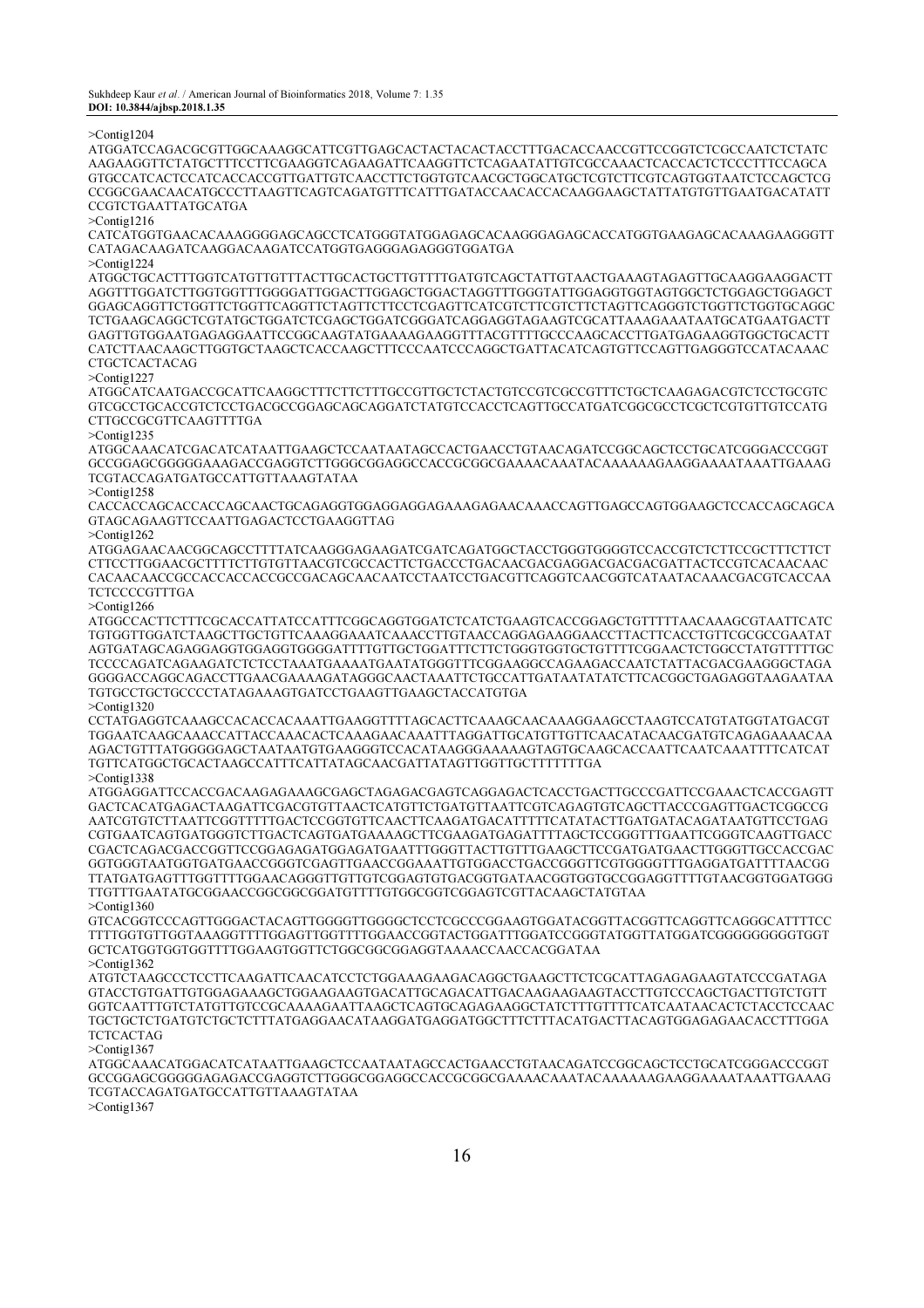bGTTGGAGAGATTTGCGAAATGATATCGACGACACTAATAGGCGTGATATTTAGGAAGTGGTGTTTAGGAAGATATGATCAGGTA >Contig1371

ATGGCTGATGACAACAACAGAGGCTCCTCTGCTTTGGATGGTTTCACTCTGAATCCTCTGCCTTATCCTGTTCTGTTAATCTTAGCAGT GATCTTCATCTTCCTTGGTACTTCATGGTACTTTTCTTATGAAGAAGTTGTTGAAACTGCTCAAGAACAATTGGGTTGGGTTTTATTTGT TGTACCAATCGTGCTTATACTTATAGTTCGTTTGGTTTCATCAATGGAAGATTCAGGTTGGTTTTTTGGTGGTTCTGGTTGGGAAAGGC GCAGGACAACACAAGAAAGCACCTCTGGAGGGAGTTCTCCTTGGGGTGTGGCTGCTTTGATTGTTGTTTTGTTGATATTGGTGCAGTT TCAATCTGTGTTTCTTGATAGTTGGTTTTATTGA

>Contig1396

ATGCTACCATTGAACAACATCATCTTTCTTATCTTTCTCATCATCACTTCCACTGCGGCAACAGGAAGAAAGCTAAGTTTCGATATGTC AAGCGGCAGTGCACCGACGTCAAGTGGTGGTAGCGGGACAGGTCACGGTCCCAGTTGGGACTACAGTTGGGGTTGGGGCTCCTCGCC CGGAAGTGGATACGGTTACGGTTCAGGTTCAGGGCATTCTCCTTCTGGTGTTGGTAAAGGTTTTGGAGTTGGTTTTGGAACCGGTACT GGATCTGGATCCGGGTATGGTTATGGATCGAAAACCAACCACGGATAA >Contig1402

GATAGTGGCCTACCACGGTGGTGGTGGTAATGGAGGTTATGGCAGTGGCTCTGGGTATGGTTCGGGATATGGTTCCGGTTCGGGAGG AAATGAGTACCCTTAA

>Contig1406

ATGGCAACCCACAAGAAGGAGGTAAAGATGACCCAAGCAGAGCTGGACAAGCAGACGGCGCGTGAACATAACGCCGCTGTTAACCA GTCGACAACGGAAGGGCAAATGGGACATACTGCTGGGGCCCATCCGATGTCGGCATTGCCTGGTCATGGAACTGGACATCCCATGGG GCATCCCACGGAGGGAGTGGTGGGCTCCCACCCGATTGGAATTAATAGAGGCCCAGATGGGACCGTTACGGCCCATAATTTTCGTGTT GGTGGAAATCCGAATTCCCCAGGGTATACAACTGGCGGTTCTTATACTTAA >Contig1431

CTAATGCTGCTACACATGGAGGAGGACATGGTTATCCACCTGGGGCATACCCTCCACAACAAGGATACCCTCCACAACAAGGTTATC CACCATCTGGGTATCCTCCACAACAAGGATACCCTCCACAAGGCTACCCACCTGCTGGTTATCCTGCTTCATCTGGTCATAATGCTCA AGGGTCTCATGGACATGGCGGTCCCGGTATGGGAGCAATGCTTGCCGGGGGTGCAGCTGCCGCCGCCGCTGCTTATGGTGCTCACCAT ATCTCCCACGGCTCTCAAGGTCACTATCCACAAGGTGGATACGCACCAGGTGGCTATGCACAAGGTGGATATGCACATGGTGGTGGT CACATGCCTCACGGAAAATTCAAGCAGCATGGCAAGTTCAAGCAGGGAAAGCATGGCAAGTTCAAGCATGGAAAGTTTGGCAAGCA TGGTGGAGGCAAGCATGGGTTCAAGAAGTGGAAGTGA

>Contig1471

ATGGAGGCATTGAAGATGAATGTTTTCGTAGTAGTTATGGTTGCTATGTTGGTAATGGTAGCTAGTGGTGTTTCAGCTGCTGATGCAC CAGCTCCAAGTCCTGTTTCTGATGCAACTACACTATTTGTTCCAACTGCTTTTGCTTCTCTCATTGCTCTTGCATTTGGCTTTCTCTTTTG A

>Contig1476

ATGGCATCATCAACTACTACAATTAAATTATTATCTTTCTTTTATGTCATCGTCTTTGCCGCCGTAGCCTCAGCACAAGACCTTAGTCCT TCGTCGGCTCCGGCACCAAGTCCTGATGCGGGAGCTGCCGGATCCATTACAAATCCAGTGGCTATGATTGGAGCCTCGATCGTGTTGT CTATGTTCGCCATCTTGAAGAACTGA

>Contig1478

ATGGCCGCCAACAGATGGATTAGACCCGAGGTATTCCCACTTTTTGCCTCAGTTGGTGTTGCTGTTGGGATCTGCGGTATGCAACTTGT AAGGAATATAACCGGCAACCCTGACGTCAGGGTAACCAAGCAGAACAGAGCTGCAGGAGTTCTTGACAATTTTTCTGAGGGTGAGAA ATATTCACAACATACCCTAAGGAAGTTTGTCCGCAACAAGAGCTCTCAGATTATGCCATCCGTTAACAACTTTTTCTCTGATCCAAAAT AG

>Contig1480

GTGGGGTAGGAGATGGTGGAGAAGGTGTGGTTCCAGATGGTGGAGGAGAAGGTGTGGTTCCAGATGGTGGAGGTGGTGGTGATTAA >Contig1489

ATGGAAAACCAATCCACAACAACCCCATCCACGATGCAGTTTCTCATCCTCGAACAAGTTCAGTTCTTGAAAGTAAACGACGATTCTC TTCTTCAATGGGAACTCGTCGATGTCGTTGACGCCGAAGAAGAATTAGAACAACAATCAATCGATGATGATGGGGATTCTTTCCTTTC TCGTGACCCAATTGAAGGTATTCGACATCGCGTTCTTCATCTCGATGCACATGTAGAAGATCATCACCATCACCGTGATGCGGATGCA GATGGGTTTAGTGAAGAACAGGTTAACCGCTTGTTCCATGGGATATTGGGAACAAGTTAG

>Contig1539

ATGAATACAACGACCAAGACCACCGAAGTATCCACAACTATATCGATCAATATATACAGATTTCTCCCTGAAAACATATGGTCCAAC AAGATCGTCGCTTCGGCAACAG

>Contig1539b

ACAAGGCGGCGGAAACACTTAGGAATGACATTGAATGGTTACGGATAACGACGGGTGTGAGCATGGAGAAAGTTGCTTATGAATAA >Contig1546

ATGTCGACCAAGCAAGGTGGAAAAGCTAAGCCTTTGAAGAAACCAAAGTCTGATAAAAAGGATTACGATGAGATTGACATGGCTAA CATCCAGAAGAAAAAGGATGAGGAGAAGGCTCTAAAGGAGTTAAAAGCTAAGGCACAACAGAAGGGATCTTTTGGAGGATCTGGGC TCAAGAAAAGTGGAAAGAAATAG

>Contig1566

ATGGCCTTTGTTCATAGTTTCCAGGTGGAACGCCTAACTTTTGTCCCTCTGGATAAACTCTTCAGAGATGTTAAAAGAAATGCTTTTCA TGTCATCCCAAAGCTGGATCAGATCATCTTGAGAGTTCAAACCCTTCAAGGAGATGGAAGCCCTGGTACCCTCCTCAACGTAATTAAG AAACCTCAAGAGGGTATAATCTCGAAGAATGTGGTGCTCAAAGTTGATGAAATCGACGAGGCTGAGAAGAAATATGGATACAGCGT AGTTGGGGGGACAGATTTCGACGAAACCATGACGGAGAGGATTTCATACAAAATAAAGTTGGAGGAGAGTGATGATTTTGATGGCTG CATCGCAAATATCTCAATCGAATTCCACGGCAAAGAGCGTAGAAATATGTCTGATGAACAAGTTGTTGAGCAAACAGATGTCCAGGG CTTTTACCTTTTCGATGACATTATTGAAGTCACTCAAGAAGCCTGA

 $>$ Contig1567

ATGGCAATGAGATCGGCGCTGAGTCGAGGGATCGTGACTCGTTCGATGGACTCAACATCTCGTGGAGCTTTCAGTCGTTTCTACAGCG GCAAAGGTAAGATTCTTAGCGAAGAGGAACAAGCCAAAGAAAACGTTTACATCCAGAAATGGGAGCGGGAAAGGTTGGAGAAACTG AAGCTACAGAATGATAAGGCTAAGGCTGAGAAGGACAAAGACACTACTGATAAGAAACCTGATGGGACTCAAAAGAGCTGA >Contig1568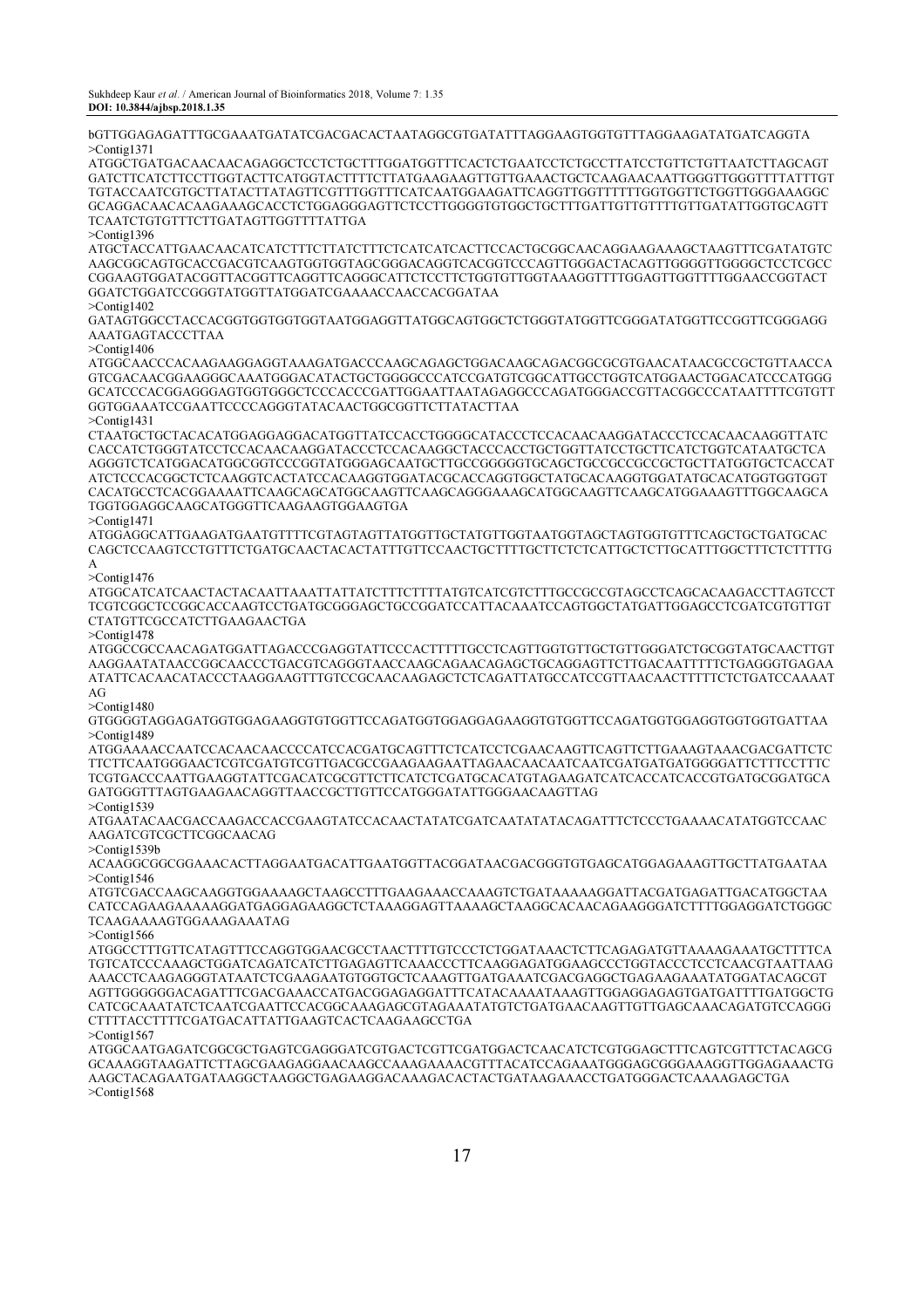TATTTACCCCCGAGGTTCTTGATCTCACTGAGGATGCTCTCATTGAGAAGTTTGCTATTGGTGTCTCAATGGTGACTTCACTTTCGTTG GCCATCTCATACCCAACACTTGCTGCTGCTCCTCACATGTTTGTGAATGCCTACAAGAATGTTCTTGCTGTCGCTGTTGCAACAGAATA TTCTTTCCCTGAGGCCGACACGGTCAAGGAGTTCCTAAAGGACCCAAGCAAGTTCAAGGAGGAGGAGAAGAAGGATGAGCCCGCTG AAGAATCTGATGATGACATGGGTTTCAGTTTGTTTGATTAA

>Contig1580

ATGTCTTCAACGAAAAAGATCACCCTTAAGAGTTCCGATGGAGAGGCCTTTGAGGTCGATGAAGCGGTGGCTTTGGAGTCACAGACG ATTAAGCACATGATTGAAGATGATTGTGCCGACAGTGGAATTCCTCTTCCTAACGTGACAAGCAAGATCTTGGCGAAGGTAATCGAGT ATTGTAAGAAACATGTTGAGGCTGCGAGTTCTGATGATAAACCTACTGAGGATGATCTTAAGGCTTGGGATGCTGATTTTGTTAAGGT TGACCAGGCTACGCTCTTCGATCTCATACTGGCTGCAAACTACTTGAACATCAAGAGCCTTCTTGATCTTACCTGCCAGACAGTTGCA GACATGATTAAGGGGAAGACACCTGAAGAAATTCGCAAGACTTTTAACATCAAGAATGACTTCACACCTGAGGAAGAGGAGGAAGT TCGTAGGGAGAATCAATGGGCATTTGAATGA

#### >Contig1582

ATGAAGAGCAAGGGACAGAGCCAGAACACGTTCGTGAGAATCATGTGTTCACCAATAAGAGCACTTGGAAAAGCAAGAGATGCTTA CGTAAGAAGCATAACAAACTGTGGTCAAAATATGCATTATGGAAATCCAATGGATGCTGCTGGAAAATTCTCTGCTTTGTCAAGAAG CCAAAGTGCTGCAACATCAAGAAGATCATCAACAACATCATCATTTGGAGATAATAGTGAAGATTTTGCTGAACTTGTTAGAGCTGCT TCAGCTAGAACTTTGGTTAATAGAATTGACATGGATTTGGTTCTAAAACAACAACAATTGAAGAAATCAAATAAAGGGTTGCCTAAG TCAAGTAGTGTTGGAATGGCTAAGATTGATGAAGATATGCCTTTTGATTATTCTAGTGTTGAGAAAAGGGGTGGTGTTGGGATTGTTC ATGATTCTTATCCTAGATCTAAAAGTTATGCTCTTGGTAATAGGAATGTTGATTTTTGA

>Contig1602

ATGGCGGGAGGCCATAATTACAGTATAAACGTCGACGAAATTAAGGCAGAGGTGAAAAAGATGCTTCATGATGGGCAAGAAGTAGT AATTATTGGGGGTACTCATGCACTACATCACCATGAGAAGCTGACAATTGCGGTTTCAAAAGCTATGCGTGGACATTCTCTTCAGGAA ACCAAGAACGATGGTCGTTTCCATGTTCATACCAAGACTTATCTGGATGGTGCTATTTTAAAAGAAGAGATGGAACGTTCTGCTGATG TTCTTGCTGCTGGATTGCTTGAAGTTGCTGACCCATCTCTTTCAAGTAAATATTTCCTCCGCCAGAATTGGATGGATGAATCAGAAGGG TCAACTGATTCAATTCTTAAGCATAAGCCTCTTTGGTCTTCATATAACTCAAAACATGGCAAGAAAAGGAGAAAGAATGTAAAGAAA CAAGGGGGTCTCCAACCAACTTATGGAACAAGAGTAGTTCCTGTTTTTGTGCTATCATTGGCTGACGTGGACCCAAATCTTATGATGG AGGATGAAAGTATGGTGTGGACAAGCAATGACGTTGTAATTGTGCTTGAACATCAAAATGATAAGATTCCTTTGAGTTATGTTTCAGA AACATATAGAAGGCATGCG

>Contig1610

ATGGTACAGAAAGTTGTTAGCATGATGCCAGCTCACTTTCAAGTCAATTACAAAGAAACAAGTAACAACGACAAGAACCTCTTGTTA TGCAGTTCTGAGATATTCTACGTACCTCAGCGCTTCGTCAGTGATTTTGTTGAGCTTGTTAACTTAGTAGACAATCTAGAGATCCATCA GAAGGTTGCAATTCCTATGTTCTTTGTCTCCATGGATTCTCCACAGAATTTTGATCCTATTCTTGATACAACAATCTACAAGAAAAAAC CTCCAACCACTAATTCCTCGACTCTTTATTCAGCTAAAGTTCCTGCTGTTCATCCATGGAGTGTATCAACTGAGCAAGAATTTATAAAG CTTATCAGAGTAAGGGCTGAAGGGGATCCACTCCTTATGGAATTGGTTTAA

>Contig1627

GGTAAAACTAACCGAATTCTGCTTCGCAATGATAGGAAGAGCCGACATCGAAGGATCAAAAAGCAACGTCGCTATGCACGCTTGGCT GCCACAAGCCAGTTATCCCTGTGGTAACTTTTCTGACACCTCTAGCTTGAAACTTCCAATTAGGCTAAAGGATCGATAG >Contig1627b

ATGGATTCTGGCTTAGAGGCGTTCAGCCATAATCCTACAGATGGTAGCTTCGCATCACTAGCTTTTCAGCTAAATGCATTTACCAATTA TCTGAATCAACG

# Drought related genes

 $>Conti\sigma 48$ 

GTGGAGGTTATAATCGTGGCGGTGGAGGAGGTGGATACGGAAGCACGTGACCGTGGTTATGGAGGAGGCGGAGACGGTGGTTCCCG CTACTCAAGAGGAGGCGGCGGCGGCGGTGGATTTGATGGAGGAAACTGGAGGAATTAA >Contig60

ATGAAGAAGAGTTCTAAGGTGGCTGATGAGAACATGTTTGAAGCAGGGAACGAGGTGGAAGTAGCAATATTTGGGGGTGAAAGAGG AAGAAGACAACATGGATGGAGTGGTTTTTCAATTATTTGTGCTATTCTACAAGCTCCAATATCAATACTCTCATGTGTCTCAAATCCTC GTGTTAATGGGCCTGATGGGGTTTGGGCCAATGGTGAATTTGCACAAATTTCTGAGATCAATCATATTATG >Contig96

ATGGGGTCCCTAATGACCTCTGCTTCTCTCACTCTTGCATTGGCCATTCTCTTTTTAAAGTTACCATCTGAAATTTCAGCAAACCGCCA CGATTCTTATTCATCTCCAACACCACTACTGCCTTTCTACTCGCCACCACCGTCACCAGTCTACTCACCACCATGA >Contig105

CCATATAAGTATCCATCTCCACCTCCCCCCGTTTACAAATACAAATCTCCACCACCACCGGTGTACAAATCTCCACCTCCTCCCGTTTA CAAATACAAGTCACCACCACCCCCAGTGTACAAATACAAATCTCCACCTCCCCCCGTTTACAAATACAAGTCACCACCACCCCCAGTG TACAAGTACAAATCTCCACCACCACCAGTGTATAAATCTCCACCACCACCCTACAAGCATATATCTCCACCACCAACGCCCAAGAAAC CATACAAGTACGTTTACAAGTATAAGTCCCCTCCTCCACCTGTTTATTCACCACCTCCACCACATTATGTTTATGCTTCACCTCCTCCTC CGGTCTATTCCCCTCCTCCACCGCATTACATCTATGCATCACCTCCTCCTCCTTACCATTAA >Contig109

ATGAGTAATTACCAGAGACCACCTCAAGAACCTTACCCTCCACCAGGGTTTGGATCTCCTTACCTTCCACCATCACCCCATCTGCATC ACGAAGGCTACCCTCCACCACCACCACCGCATCACCACCGTCCGCCGCACGAATCCTACCAAGGTTATTTCGACAACGGTCATCCACC ACCGCCTCCTCCTCCGGCTCCGTCTCATTACCACTACCAACATATTGATCATCACCGTCATGATGATCACGGTTGTTCTTCCTTCTTCCG TGGCTGCTTGGCGGCGCTTTGTTGCTGTTGCGTGGTAGAGGAGTGTTGTTGCTGTTTCTGA >Contig125

ATGGCGAGCTATGTATGGAGAAAATATGCAGATTATTTGTACCCAAAGTGGGAGAAAACATTTCTTTGGGACATGGTCGAACCTTAC AGAAGACCTAAATCCTTCACTCCTGTTGTTGTTACTTATGTCGCTGCTTTCTACCCCGGAGTCGTTGGTGCTGCCATCACTGAACAACT CTACCAGGGAAAATACTGGGAAGAGCATCCTGGGAAAGCTGTTCCTCTCATGAAACCAATGTTTTATGGGGGTCCGTGGAGGGTAAT GGGGGGTCAGGTTCCCAAATATGAGTGA

>Contig141

ATGTCCGCCATGGCAGTAGCCAGAATCGACTTCAATTCTTACAGCAACCAAATTCAGGTTGAATCAAATGGCCACAATGGCTCCAAA ACAGAAACTCACCACTATGGTCAGATTCAGACCCAACATGACAAGAAGCACGGTGTCACCAAAACCCATATCACCGTTTGTGTGGTG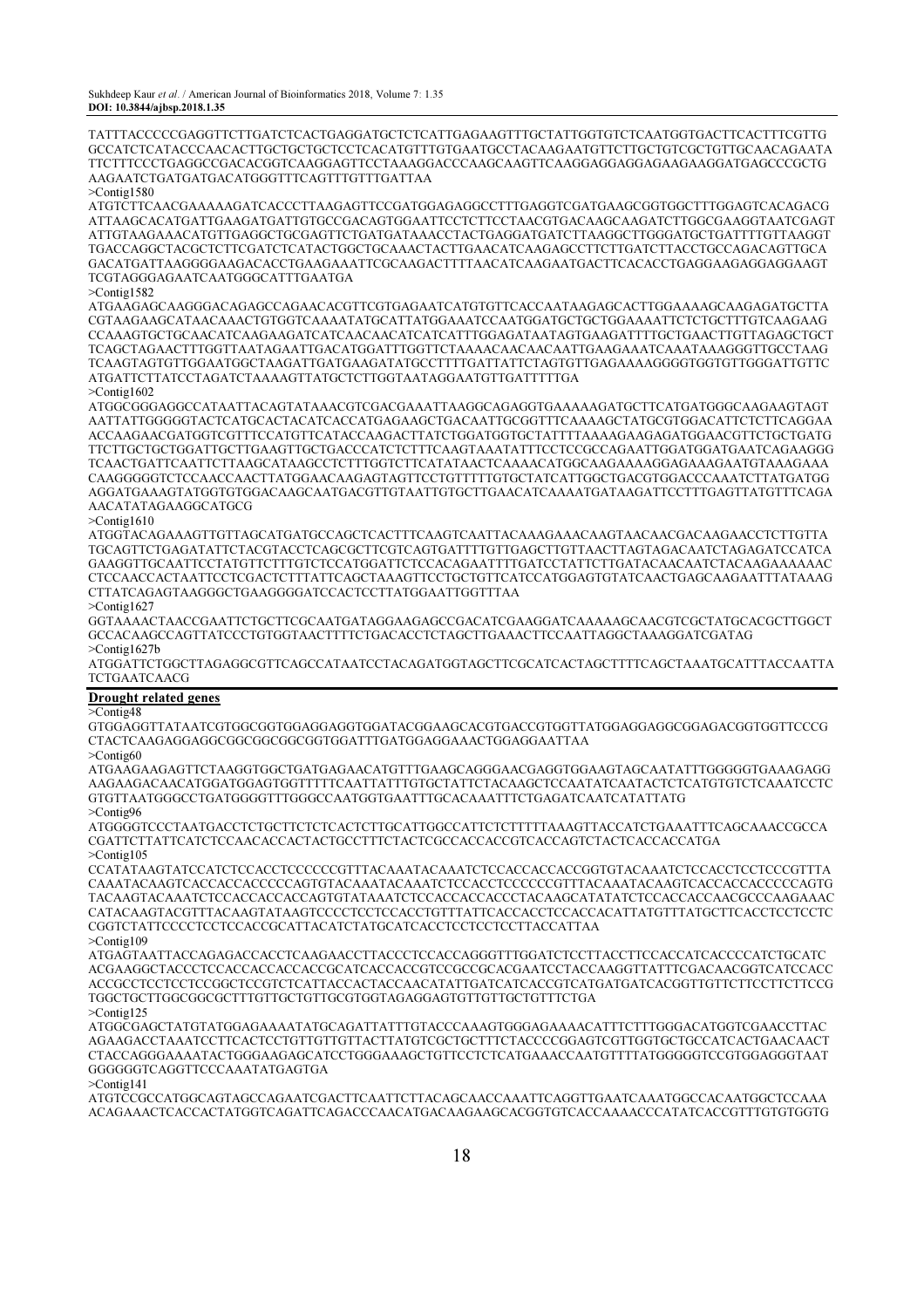CAAGCCGAAATCACTCAAACCAAAGAGAACTCTTCTCCTTATGGTGCAAGTGCAACTACAACATGCTTTGGGACTCAAGCTAAGAAG AATAGAGAGATTAACAACAGTAAGAAGGAAACGAATTTGTTCAGGAAGATTAAGAATGGAATGTCCCGCCATAAAGGTGAGGGAAA CAGCAGCAGCAGTGACAGCGAAAGTGACAACGAGAAGAAGTGTCCAAAGACAAAGCATTGA >Contig144

ATGTATCACAAAATTCAAGTTGTTGATCAGAAAAAAATGAGAATCAAAGTGGAGAATAATATAAAGGGTCGTAGAATTAATGGTTGC ATGATGAAAATCAGTGAAAAAGAGAGTAAAAAAAGTGGTGATGATGATGATAATGGAGTGAAGTTGGAAGAGAAACAGGGCATAA AAACAGAGACAAGTTTGGAGTTGAAGGAATATAGGAGGTGTCAATCGGAAATTACGATTGTGGGGGGTGTGAATAGTAATGATAAA AAGGATGAGAGAGCGTTGCAGAGGTGTGAGAGTGAAAAAAGCAGTCTGTGTTCGTACCCTGAAGATGGAATGAGCAGTGACGAATT TCGTCAAACCGTTGAGGCATTTATTGCACGACAACAGAAGCTACGAATACACGAATTTCAAAACTTGTATTCCTAG >Contig188

ATGAAGAAGAAGAAAGAGGAAGAGCATGGAGTGAATAGTGGGGAGAGTGATCAGAGTGGTGGAACAGGTGTAATGGTGATAACTA GACCTAAAGGTGGGAATAGAAGTTTGTGTATGGATTTGGAAGAAGTTAAAGCTTGTAGAGATCTTGGATTTGAGTTGGAACATGAGA GAATTTCTGCAGTTTCTTTTTCTAATTCAACAATTGATACTAGTAGGGGTGGTAATTCGCCTATCGCCAATTGGCGTATCTCTGGTCCC GGGGATGATCCAAGAGATGTGAAGGCAAGACTGAAAGTTTGGGCACAGGCGGTAGCAATAGCATCTGCCTCCAAATACGGCTCATGA >Contig200

ATGTTAGCTTCTTCGCTCTCATTCCTTCATTCTTGTGCATTCCCCTCTTCTTCTTTAACAATTCCAACGCCAAATCCCAATTCCAATTCAT CTTTATCTTTTGTCGTTGAAGCCAAATCCACTACCCGAAGAGAAGACCGAACTGCCCGCCATGTCCGTATCAGGAAGAAGGTTGAAGG AACGCCCGAAAGACCAAGATTGTCTGTCTTCCGATCCAACAAGCATCTCTGTGTCCAGGTGATTGATGACACCAAGATGCACACACTT GCATCAGCTTCAACAATGCAGAAGACAATTGCTGAAGAGTTGAACTATACCTCTGGCCCTACAATTGAAGTAGCAAAGAAGGTGGGT GAGATCATTGCAAAATCTTGTCTAGAGAAAGGGATCACAAAGGTAGCCTTTGACCGAGGTGGTTACCCATACCATGGCCGTGTTAAA GCAATTGCTGATGCGGCTCGCGAAAATGGCCTGGACTTCTAA

>Contig221

AGTCATGATGCGTCTTTTGAGATTAAGAAAGGTGAGATGATCTTTGGATATCAGCCGTTCGCTACTAAGGATCATAAGATATTTGAGA ATCCCGAGGAGTTTTTGGCGGAGAGGTTTGTTGGGAGTGATGGAGAAAATCTGTTGAAACACGTGTTCTGGTCCAATGGACGTGAGA CTGATGAGCCTACAGCTGATAATAAAATGTGTCCCGCTAAGAATCTGGTG >Contig221\_b

TGGTATTTTCCGATGGGAATGCACTATAGGGTCGCTGGTTGTGCTTAA

>Contig228

ATAAAATACCAAATAGTGAAGAAGAAGGAATTTTCGAGTCTCCAAAATCTCCATGTGAATCATCCCCTAAACTAAAGAACGCAGGAG TGAACCAGCGATTGGATCCAAACATTCAGCAAAAGCGTAAGCAAGGGACAAAAGCTTTAGAAGATGTGAGTTGTGCTGGTCTAGATG GAACTCCATGGCCAGAGGAGGAGAGAATCAAAGAAGAAGATCTGCGAGGGGATAATCAAGATTACTATAGACATCGTAAAGCGTCT CCATTGTCCGAGTTGGAGTTTGCAGATACAAGAAAGCCTGTGTCACGTGTGATGCACGGGACTGCGGATTCTGGAAGAGGTGGTGAT GTGATTGGCTGGTTGCCGGAACAGCTTGAAGCGGCGGAGGAGACTCTCTTGAGAGCAGCTGAGATGTGGAGGCAGCAGGCTATGCGT GGTGACCCTGATGCACCTCATTCAAGGGTTCTTAGGGCTCTTCGTGGCGAAGACTTTTGA

>Contig261

ATGGATACAAAAAATGAAAATGAAACCACTCCTTCACGTTCACCCTTATTAAACACAAACACAGAAACCACAACACCAACACAAACA CCACAACCAACAACAACAAGTACCACACAAAAAAGTGGCACAGATAGCATTGGAAGCCTCATAAAACTACTCCCAACAGGGACAGT TTTCTTGTTCCAATTCCTAAACCCCGTTGTTACAAACAGTGGTCACTGCAAAACCAGCAACAAGTACCTAAGTTCAATTCTTCTTGCAA TATGCGGTTTCAATTGCATCTTTTCCACTTTCACAGATAGCTACACAGGTACTGATAACAAAAGACACTATGGACTTGTAACACCCAA AGGATTATGGCCTTCAGAGGCTTCGAATTCAATCGATTTATCGAAGTATAAGCTTAAAGTTAGTGACTTTGTTCATGCTGTTCTATCAT GGCTTATTTTTGCAGTGTTGGGTCTTCTTGATACAAACACTGTGCTATGTTTTTACCCTTCTTTTATGAAAACTCAGAAAACTGTTCTTC AAGTGTTGCCTGTAGCTATTGGAGTTGTTGTTGGATGGGTGTTTTCGGTTTTTCCACAACAAAGACATGGAATTGGTTACCCTCCTAGT ACCTGA

>Contig298

ATGAGTCGAAAAAACGGAAGTGGACCAAAGCTTGACTTGAAACTGAACCTATCACCACCAAGAGTTGACCGGAGAATGGAGTCATC ACCGACACGATCAGCGTCGGTGTCGCCGCCAAGTTCATGTGTTTCATCGGAGAATGATCCAAACAGTCCTGAACCAACTTCCATGGTA CTTGTTGGTTGTCCTCGTTGTCTCATGTATGTCATGCTCTCTGAGAATGATCCAAAATGTCCAAAATGCCACAGCACCGTTTTGCTCGA TTTTCTCAAACTCGACAACAACAACAACAATAACAAGAAGAGTTAG

>Contig306

GGGAGAGGGATTTTGTGTGTCCTCATGAAGGCTGTGGTAAGGCCTTCTCCTTGGACTTCAACCTAAGGTCTCACATGAAGACACATTC ACAAGAGAACTATCATATATGCGCGTGGCGGGATTGTGGGAAGAGATACGCTCATGAATACAAGCTAAAGAATCACATTGCTTCTCA TCATGAAAAGAGTACACCAATGGAGATGACAAAGTATACCACTCCTCCATCAGAAAAGCAAACAAAAACTGCTAAACCTTCTGGGGG AGCATACGGTTCGGCATCCTCTGATCGCCCATACGCATGTCCCCTATGA >Contig334

ATGCCTGGATGGGAGCCCTTAAGCACTATAAACAAGCCCCCCGCCGCGGGAGCGATACCCCTGCAATCCGAAGATACGAGAAGTGGT GGTGGATTCATATATAGCACTACGTACGCTGTCAACGAAGGCTTCCCCGGGGATGGATATGACCCCGGGCCCCCTGTATGGTATGGAT TCAGCTAG

>Contig350

ACTCTTCTCTTTTCCATCAAAGCTAACTCAAGTGGTGTATTGCTACTTGATGATTTTGAGATAACACATTTCAACAGACCAAAGGACAA GTTGTTGGATTGGTTCTTCAATCCTGTTATGGTTCTCAAGGAACAAATAAGGGTCATTAAGTTGGTAGAAGGTGAAGTGAGATACTTG GAAAAAGTTGTTCTCTTTGGAATCAATAAACAAAGGTTGGAGACTTGGGATAATGGTAGTTTAGTGATTCCTGATGGTCTTAGAGCTG CTCAAATTGAGGGAATTTCAAGAAGGATGATTGGAATGATAAGAGGTGTATCAAAGCTTCCAACATACAGAAGGAAGTTTCGACAGG TTGTTAAGGCATTAGTCACTCATACATTGGAGAAAGATGCTTCAGAAAAGGCTTTGGTTACACGTTCTCTTGATATAGATGTTTCTGAA AAGGCTTTAGTTACTCATTATTTGGAGAAAGATGTTTCAGGAAGATCCAGTAGGTCTATAGTATCAGTTCCATCAGATGACAATGTTT AA

>Contig353

TGTTGCCGCTCCTTTCCCCCACTGCAATTGCAGAGGACGAGGTCGAGCAGCCTACGTGCGCAGAGGCTGATGCTTCTTTGGCGCAGAA CCAATTATTGTGTGTCGTCGCTTAGGCGGGGGCATCAAGATCGAACGTCTTTGCGATGGCACTCACCGACCTCCCCTCTTTCCTTCAAG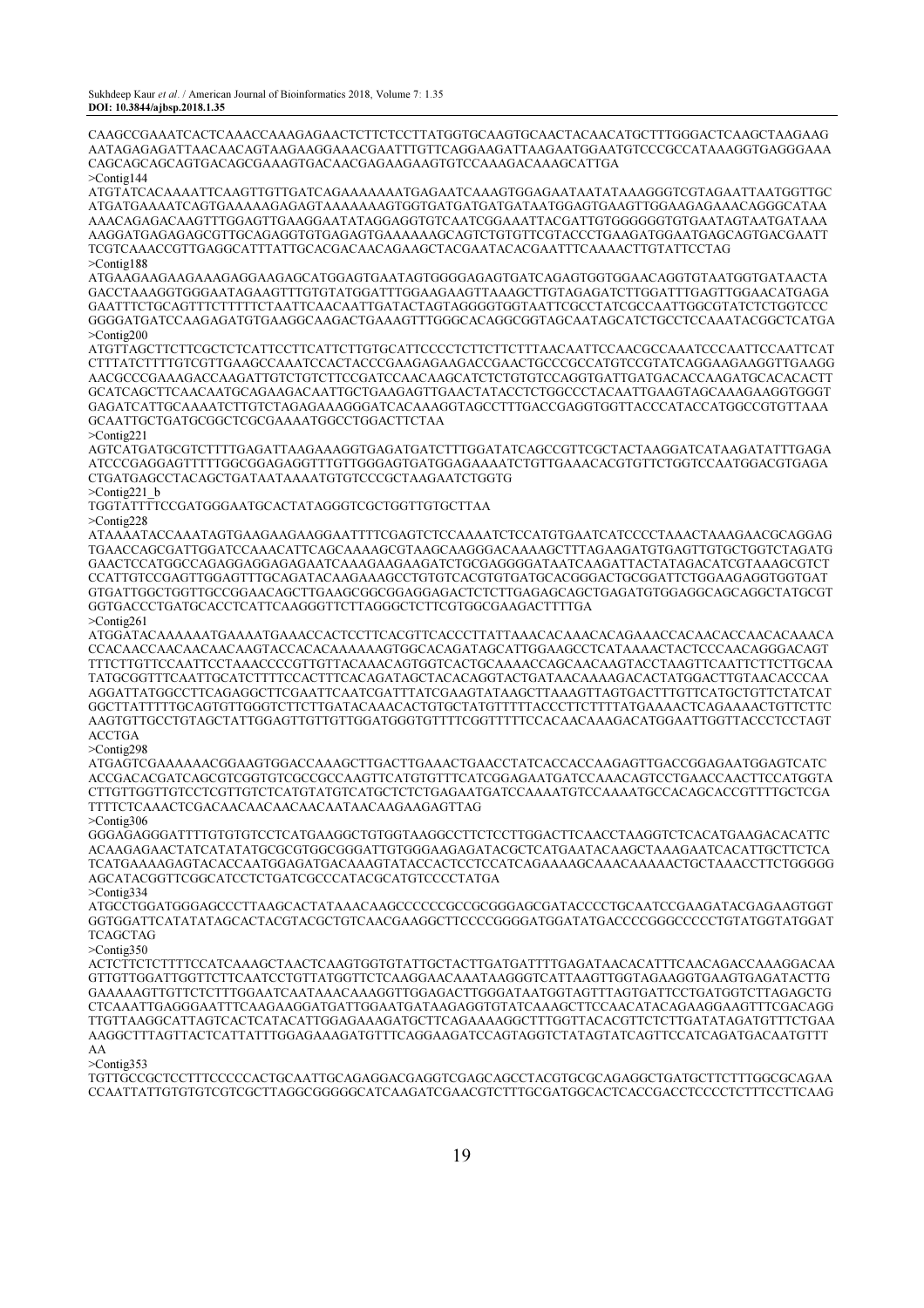ATTTCCCCTCGCGCCACAGTTATGCCGTCTTTGGGCCTTGCCTCAGAGCTCCGGCTAGCTGCTGACCGAGGGTTTCCCGGACCGAATG AATGTTGGATGATTCAGACTGTAATTACGACCGTGCATGACGGGTCTCCCACTCTCCTCGCCAGGAATCTCATTCTCTTCCATTAA >Contig365

GTCACGGTCCCAGTTGGGACTACAGTTGGGGTTGGGGCTCCTCGCCCGGAAGTGGATACGGTTACGGTTCAGGTTCAGGGCATTTTCC TTTTGGTGTTGGTAAAGGTTTTGGAGTTGGTTTTGGAACCGGTACTGGATTTGGATCCGGGTATGGTTATGGATCGGGGGGGGGTGGT GCTCATGGTGGTGGTTTTGGAAGTGGTTCTGGCGGCGGAGGTAAAACCAACCACGGATAA >Contig381

ATGGATGCTGAACACGTGTGGAGCGTGGGAGCGTGCAGCAGAAGAAACGCTTCATCCATCAACGATAATCAAATCGTCAACGGAATA ATGCTCCGCTTCCGACCGATCGCACCAAAACCAGTCGCCGGAAACTCAACTACCTCCGGAGAACGAACTCCGACAATCCAAAACAAC AGTGTTTCTCCAGGTAAAAGAAAAAAGAGAAAGTACGTTAGGATTCGGAGAAACGAGGTGAGAAAGAACGGTGATAAATCATCGGA AAAAGTGGTGGAAACAACCGAAGACATGGATAGCGTCGCGGTTGTTACGTTACAGTTGATGCCGGAAAAAGAAACTCCTCTCGCCGG TGGTTTGTGGTGTAAAAACGTCGATCTTAACTTAACCGTTGAAAATATTCAGATCTTAGATAATCCGAAACCGGATCTGGAAAACGGA GACGCCGGGAAGATTTTAGATCTGGTTTCTCCGGTGGAGAAAACGGTGGTGGAGTCGTGGATAACGGTGGAGAGCGTGACAG  $>$ Contig482

ATGCTACCATTGAACAACATCATCTTTCTTATCTTTCTCATCATCACTTCCACTGCGGCAACAGGAAGAAAGCTAAGTTTCGATATGTC AAGCGGCAGTGCACCGACGTCAAGTGGTGGTAGCGGGACAGGTCACGGTCCCAGTTGGGACTACAGTTGGGGTTGGGGCTCCTCGCC CGGAAGTGGATACGGTTACGGTTCAGGTTCAGGGCATTCTCCTTCTGGTGTTGGTAAAGGTTTTGGAGTTGGTTTTGGAACCGGTACT GGATCTGGATCCGGGTATGGTTATGGATCGAAAACCAACCACGGATAA >Contig574

ATGCAAAGAAAGATGCAAGGATACCCACAGCAACAGCAATGCTATGGTAGTGATGATGGCATGTGGATGGAAAGTAAGGGACAAAT

GCAGCCACAGGTCCATCACTACCAGGACGATTCTTGGTCTAATGATAACAACAACCAGAAGCAACTATTTCCTGCAGCTATGCACATG AAACCGGCCGCTAATTTTGGAGGAAACAACCACCATATGTATCCTCATCAGGAAACCATGCCTGCTGCTGCAGTTGGTTATGGTAATC AAATGCATGGAAATGGTGGCAAACAATTCCCTTATGGTGGTACTCATAATCATTCTCCAAATGGTGTGAGGCCATTCAATCTTGAAGA GTATGAGTATGAAGCATACAAGGAGGAGCATGTTGGTGGTTCAAAGAAGGATGAAATGAGATATGAGCGACATGGATATGGAAATG GAGGTGATGTTCGCTATGTCAATTCATATGAATATAATAACAACTTCAACGCCCGTATTAAGCCTCATGCTCATGGACCCCACAAAGT CAACTGGACACTAAAGGGTGTCTAA

>Contig583

ATGGCTTCCACTAAAGTGATGGTTCTTGCAACAATGTCGGTGCTCGCCGCCGTCCTATCCGTCGCCTCCGCTGCCGAGGCTCCGGCTCC TAGTCCTGTATCACCAGCCACCGCAATTTCGCCATCGTTCATTGTAGGTTTTCTCGCCGCTGTCGCTGGTCTCGCTTTTGGATCTAAACT **CCAGATCTGA** 

 $>Conti\sigma$ 590

ATGGCGAAGAAAGTAGCAGAGAGAGCAGTAACAGCAATGAGGGGTTTACTGAAGGAAAATGCTGCAGACGGTGAAGATGGAGTTTC AGAGCCACCGTCGGGTCCGGGTCCCGGAGAGGGAGTATCAGGTTCAGGAGGAGGGGTAGAAGTGGAAGGAGCAGGTGCTTTGGATG GAGTACAGCACTTGGAGCCTGTGCTAAACAAGATGTGGCTAGTAAACTAA

>Contig610

ATGGCAGGTATTGCATCCGGCATCTGCAACCTTGCTGTTGGCGATAATCGACGACGACCATTGCAACCACAATCTTCTCCTCCTCCTCC TCCTGCGCCGCAACAGTCATCAGAAGAGTTCGCCTATTCAAATAGTGCAAGGCAAAATATAAAAGGTCTTACAAATCAAACTGGCTA TGTCAAGGGAAATGCTAATGGAGTTATCAACTTTGGTACCTTGACATCCTCTGCTGCTCAGAGGCAATCATGA  $>$ Contig612

ATGGGTGGTGCATTTTGGGGGACACGGGTGATGGAGATAGTGAAAAAGCATGATTCTGGAGGGCTCGTTTGGAAGAGAATCAAGCTT ACCACCACTCGTAAAGCCAATGCCAAGAAACGTCTTCTCCGTGTTTGGCAGAATGAAGCTGTCCTCAAGGCATGTTTTGAACCATCTC CTTCAGCAAGTTCTTCCGGCAGTGCCAGCAAAGCTAGTAGTTAA

>Contig618 ATGGCGAAGAAAGTAGCAGAGAGAGCAGTAACAGCAATGAGGGGTTTACTGAAGGAAAATGCTGCAGACGGTGAAGATGGAGTTTC AGAGCCACCGTCGGGTCCGGGTCCCGGAGAGGGAGTATCAGGTTCAGGAGGAGGGGTAGAAGTGGAAGGAGCAGGTGCTTTGGATG GAGTAGATGCTGGTGTTGGTGATGGAGGAGAGGTTGCCGGAAAAGAAGCTGGTGCAGGAGAGGTTGGAGAGGGAGTAGGAGGTGCT GTAAGTGGTGGTGTTGCTGGTGGTTGA

>Contig634

GTAATGGTGGTGGTTTAACAGTTACAAGCATTGCTGACAACAACAACAATACATGTCCCCTTTATGTTGTTCAAGAGAAACAAGAAGT ACAAAATGGTCAACCAGTTACTTTCACACCTTATAATGCTACTAAAGGTGTGATTCTAACTTCAACTGATTTAAACATCAAATCCTCTT TCACAAAAAAAACTACATGTGCTCAACCACCTGTTTGGAAGCTTTTTAAAGTTTTGTCAGGGGTGTGGTTCTTGAGTACTGGGGGTGT TGAAGGTAATCCAGGTTTTCAAACTATTGGCAATTGGTATAAGATTGAGAAAGCTGGTAAAGATTATGTGCTTTCTTTCTGTCCTTCAG TTTGTAACTGTCATACTTTGTGTAGGGAACTTGGGTTATATACTGATGATAAAGGGATTAAGCACTTAGCTTTTAGTGATCAAGTTCCA TCATTTAGGGTTGTGTTTCAAAGGGCTTAA

>Contig634\_b CACCTCAACCAGTACTTGACATCTCAG

>Contig641

ATGGCTGATGACAACAACAGAGGCTCCTCTGCTTTGGATGGTTTCACTCTGAATCCTCTGCCTTATCCTGTTCTGTTAATCTTAGCAGT GATCTTCATCTTCCTTGGTACTTCATGGTACTTTTCTTATGAAGAAGTTGTTGAAACTGCTCAAGAACAATTGGGTTGGGTTTTATTTGT TGTACCAATCGTGCTTATACTTATAGTTCGTTTGGTTTCATCAATGGAAGATTCAGGTTGGTTTTCTGGTGGTTCTGGTTGGGAAAGGC GCAGGACAACACAAGAAAGCACCTCTGGAGGGAGTTCTCCTTGGGGTGTGGCTGCTTTGATTGTTGTTTTGTTGATATTGGTGCAGTT TCAATCTGTGTTTCTTGATAGTTGGTTTTATTGA

>Contig657

ATGGCTTCTCAATCTCAAACTCAAACTCAACTTAAGCTAACCATTTCAACATCATCACCCAAAAGTGACAGTGGTATAAACGGCGATG TAGCGGCGTCGTTTCTCAAAGGACAGTGCCTATGTTCTCCAACGACACATGAAGGCTCTTTCAGGTGTCGTTTACATCGTTCAGGGGT ATCTTCGTCATCTACACCATCTTGGATGAAACGGACCAAATCATTGCCTCCTAATCATAAAGCTGTTTCTGTTTCTCCACAGTGA >Contig670

CATCATGGTGAACACAAAGGGGAGCAGCCTCATGGGTATGGAGAGCACAAGGGAGAGCACCATGGTGAAGAGCACAAAGAAGGGTT CATAGACAAGATCAAGGACAAGATCCATGGTGAGGGAGAGGGTGGATGA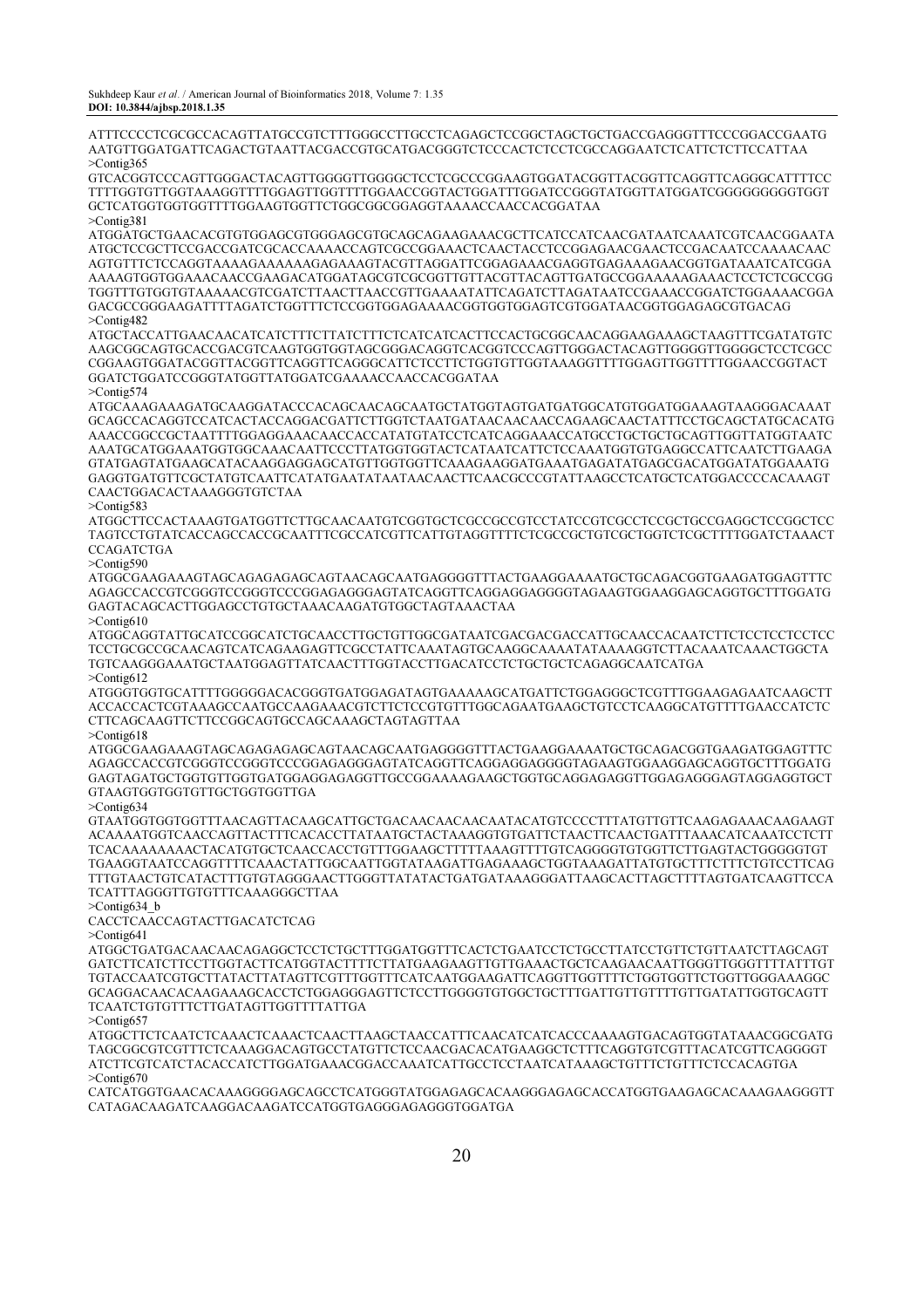>Contig698

CACCACCAGCACCACCAGCAACTGCAGAGGTGGAGGAGGAGAAAGAGAACAAACCAGTTGAGCCAGTGGAAGCTCCACCAGCAGCA GTAGCAGAAGTTCCAATTGAGACTCCTGAAGGTTAG

>Contig701

ATGGAGAACAACGGCAGCCTTTTATCAAGGGAGAAGATCGATCAGATGGCTACCTGGGTGGGGTCCACCGTCTCTTCCGCTTTCTTCT CTTCCTTGGAACGCTTTTCTTGTGTTAACGTCGCCACTTCTGACCCTGACAACGACGAGGACGACGACGATTACTCCGTCACAACAAC CACAACAACCGCCACCACCACCGCCGACAGCAACAATCCTAATCCTGACGTTCAGGTCAACGGTCATAATACAAACGACGTCACCAA TCTCCCCGTTTGA

>Contig767

ATGGCGAATCAAGCTGTTGCAAGATTCTCAATTCTTCTCCTCCTTTCTTTACTAGTCAACATCGCTTCATCCGCTGATTCGCCGGCTCCG ACGCCGCATTCATCCGTTAAAGTTTCGAACTCTTCTCCGGCAAGTTCACCGCCATCTCCATCTCCGGCGACGCCTCCTCATCCTGATTC GCCACCAGCACCTTCACCTGAGAACTCACCTTCTCCTTCTCCGTCTCCAGATGAGGCGGCTGATACCGGAGTTAACCACACCGGCGTC GGCGATAGAGGCGAAAAATCAACAGAAGGAGGAATGAGTTCTGGCAAAAAGGCAGGGATAGCGGTTGGAGTAATCGCAGGAGTAA GCGTGGTTGCATTGGGAGCGATAGTGATGAAGAAGCGTCGAGAAAACATTCAGAGGTCTGAGTATGGATACGCAGCAAGAACAGAA **CTTCTCTAG** 

#### >Contig773

ATGGCAGGCAAGGGAGAAGCAAATAAGTTTTCACCAACTGAGGCTTTTGAGAACGCAAAGAGTGCAGCAGGAACAGCAGGAGCAAC TGTTGTGGAACAAACTGGTAAGGCAGCAGATGCTACAGGGAATCTTTTAAATAAGGCTGGTGATTCTCTCCATCAGTTTAAGCCTGCA CCCAAACCTGCTGAAGGTCCTGTAGCTAAGGCTACTAAGGCTGCTGGAGACTTGTTTAAGAAATGA >Contig800

ATGTCGATTGGAGAGACTGCTTGCTCCTACGCCCTTCTCATCCTTGAAGATGATAAAATCCCCGCAACTGCTGACAACATCACCACCT TGTTGAAAAGTGCAAAGGTAGAAGTAGAATCGTTTTGGCCCAGCTTATTTGCCAAGCTTGCTGAGAAGAAAAATATTAGGGATTTGAT TTCCAGAGGAGAAGAAGAAGGAAGAACCAGCAGAAGAGAGTGA >Contig805

ATGGCAAACATGGACATCATAATTGAAGCTCCAATAATAGCCACTGAACCTGTAACAGATCCGGCAGCTCCTGCATCGGGACCCGGT GCCGGAGCGGGGGAGAGACCGAGGTCTTGGGCGGAGGCCACCGCGGCGAAAACAAATACAAAAAAGAAGGAAAATAAATTGAAAG TCGTACCAGATGATGCCATTGTTAAAGTATAA

>Contig805\_b

GTTGGAGAGATTTGCGAAATGATATCGACGACACTAATAGGCGTGATATTTAGGAAGTGGTGTTTAGGAAGATATGATCAGGTA >Contig867

ATGGCTAAAGGTACTACTTTTACTACCCTTCTTTTCTTTCTCCTAATAATAACTTTCCTTTCAATTGCAATTTCAACACCAACAAATTTC ATCAAATCATCATGTAGCACAACACAATACCCAACACTTTGTGTTGAATCACTTTCTACCTATGCATCAACAATTCAACAAGACCCTC ATCAATTAGTCCAAACAGCTATATCAATAAGCCTCAACAAAACCCAATCCACTAAAGATTTTGTTACAAGGTGCAAAAATATCAAGG GTCTTAAAGCAAGAGAATATGCTGCCTTACATGATTGTAGTGAAGAAATTAGTGATAGTGTTGATAGGCTTATCCGTTCATTAAAAGA GCTTAAAATTTGCAAGATCAAAGGTGAGGATTTCAATTGGCATATAAGTAATGTTGAGACATGGGTTAGCTCAGCTTTGACTGATGAA ACAACTTGTGGTGATGGGTTTGGTGGAAAAGCACTTAATGGGAGAATTAAAGCTTCCATTAGATCTAGAATGATTAATGTTGCTCAAG TTACAAGTAATGCTCTTGCACTTGTCAATCACTATGCTAGTAATCACTAG >Contig885

ATGGAGGCATTGAAGATGAATGTTTTCGTAGTAGTTATGGTTGCTATGTTGGTAATGGTAGCTAGTGGTGTTTCAGCTGCTGATGCAC CAGCTCCAAGTCCTGTTTCTGATGCAACTACACTATTTGTTCCAACTGCTTTTGCTTCTCTCATTGCTCTTGCATTTGGCTTTCTCTTTTG A

#### >Contig887

ATGGCATACCAAAACCGGAAACATAACAATCATGGTTGGAGTCACATGCATGAGGTTAATGAATTCGCAGCGTATCCGAGGTATCGA TATCAAGATCGTCGTGTTGAAATATACGAGGAACCTATAGCCGAGGTAGAACAATATTCCTACGTCGAGGCTCGTCGTGAGACTGAG ACCGATCGACGAGGTACGAGTTTTGGCAATCAATATGGTACTTATGAGAGTGTTGATCAAGAGGCAGGTGCTTTTATTCAACATGAGC ATAGGAGGATGGAATTAGCCAAACTCATGTCATCAAGAAATGGTAATTAA >Contig906

ATGAGCAGCAATCCAGCATTGCAAGTGAAAAACACGCAAATCCAGAGAAACTGGAAAGTTGAACAAAAGCTGGACCTTACGGACAC AATCAAAGACGGAGCTCGCCTTTTCTTCGTTGACGAAGGAATACGCCGAAAGCTTCTTCTTGCTTTGACAGAGGAATCAAAGCTTCAT ATAGAAGAGCTTGTTGACGTGTATAGGTTGGTTGAAGATCAGATAGATGTACCCTCAGTGGCTGTTGAAGTAGTTCGAGATTTTCCAA TTGTCATCAGGGATCTCCTACTTTCATGGAGTCAGTCCGTCTTATCCGATAGATAG >Contig914

ATGGCGAAATACGCATCTTCCATATTACAAACCCTGAAGCGCTTCATGAAAAAGCCATGGGAGATAACAGGACCCTGCGCCCATCCA GAGTACCGATCAGCATTACCAGGAGCACTTGAATACCGTGTTTACAGCCCCGCCACCCCAAAGGAAAAACCTATTATCCCTTCTTCCC TTCCCGAAACCGTATACGACATTAAGTATTACACACGTGACCAACGCCGTAACCGACCTGCCGTTGCCCGCACAATCTACAAGAAGG CCGATATCGAGAAACTCAAGAAGGAAGCTACCTTTAACGTCTCCGATTTTCCACCGATTTATCCCAACATTATCGTTGAGGAGGATCA GGATGCTCGGGGCGGTGGATATCAATCATAG

>Contig953

ATGAAGAGCAAGGGACAGAGCCAGAACACGTTCGTGAGAATCATGTGTTCACCAATAAGAGCACTTGGAAAAGCAAGAGATGCTTA CGTAAGAAGCATAACAAACTGTGGTCAAAATATGCATTATGGAAATCCAATGGATGCTGCTGGAAAATTCTCTGCTTTGTCAAGAAG CCAAAGTGCTGCAACATCAAGAAGATCATCAACAACATCATCATTTGGAGATAATAGTGAAGATTTTGCTGAACTTGTTAGAGCTGCT TCAGCTAGAACTTTGGTTAATAGAATTGACATGGATTTGGTTCTAAAACAACAACAATTGAAGAAATCAAATAAAGGGTTGCCTAAG TCAAGTAGTGTTGGAATGGCTAAGATTGATGAAGATATGCCTTTTGATTATTCTAGTGTTGAGAAAAGGGGTGGTGTTGGGATTGTTC ATGATTCTTATCCTAGATCTAAAAGTTATGCTCTTGGTAATAGGAATGTTGATTTTTGA >Contig969

ATGGCGGGAGGCCATAATTACAGTATAAACGTCGACGAAATTAAGGCAGAGGTGAAAAAGATGCTTCATGATGGGCAAGAAGTAGT AATTATTGGGGGTACTCATGCACTACATCACCATGAGAAGCTGACAATTGCGGTTTCAAAAGCTATGCGTGGACATTCTCTTCAGGAA ACCAAGAACGATGGTCGTTTCCATGTTCATACCAAGACTTATCTGGATGGTGCTATTTTAAAAGAAGAGATGGAACGTTCTGCTGATG TTCTTGCTGCTGGATTGCTTGAAGTTGCTGACCCATCTCTTTCAAGTAAATATTTCCTCCGCCAGAATTGGATGGATGAATCAGAAGGG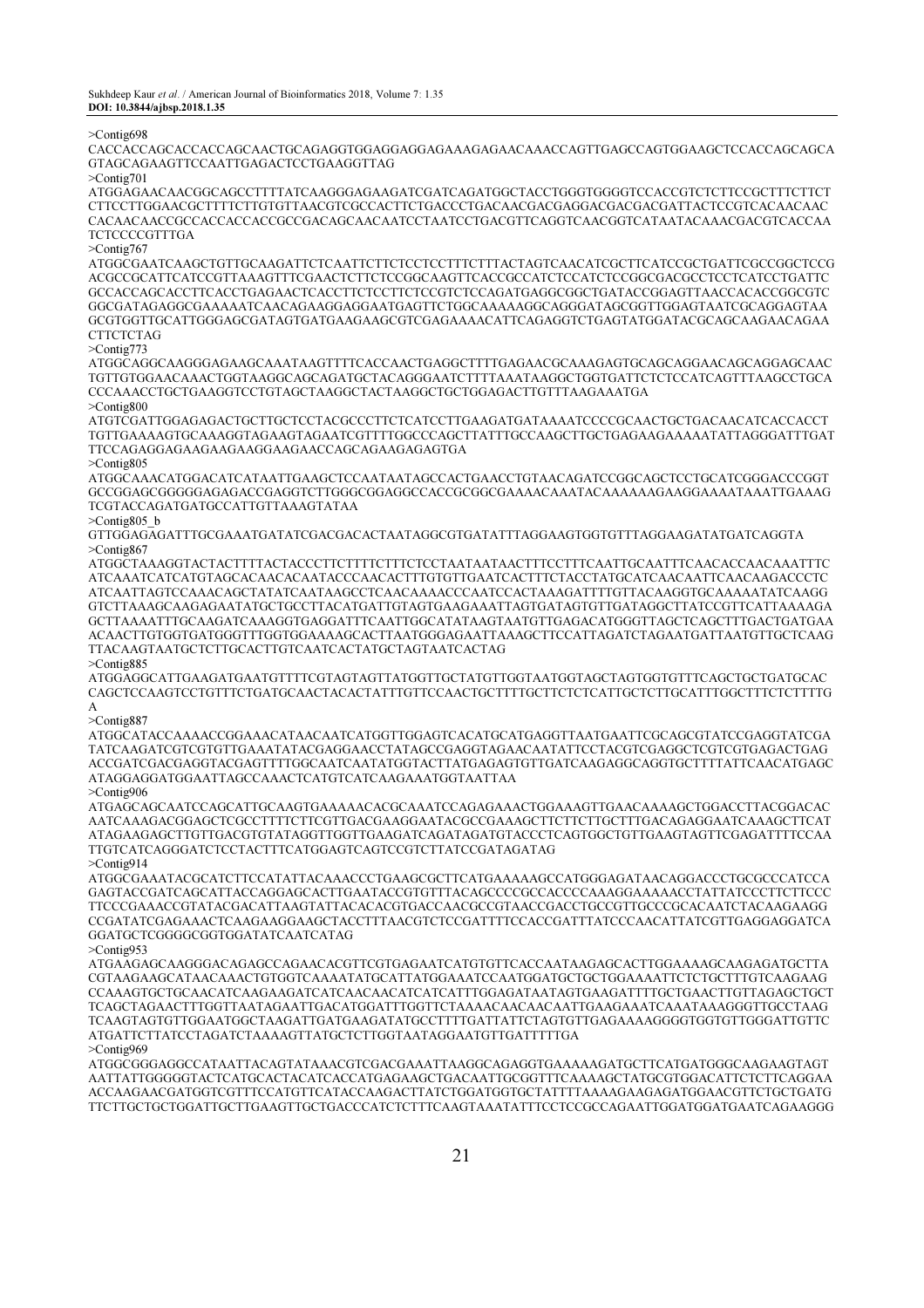TCAACTGATTCAATTCTTAAGCATAAGCCTCTTTGGTCTTCATATAACTCAAAACATGGCAAGAAAAGGAGAAAGAATGTAAAGAAA CAAGGGGGTCTCCAACCAACTTATGGAACAAGAGTAGTTCCTGTTTTTGTGCTATCATTGGCTGACGTGGACCCAAATCTTATGATGG AGGATGAAAGTATGGTGTGGACAAGCAATGACGTTGTAATTGTGCTTGAACATCAAAATGATAAGATTCCTTTGAGTTATGTTTCAGA AACATATAGAAGGCATGCG

>Contig973

ATGGTACAGAAAGTTGTTAGCATGATGCCAGCTCACTTTCAAGTCAATTACAAAGAAACAAGTAACAACGACAAGAACCTCTTGTTA TGCAGTTCTGAGATATTCTACGTACCTCAGCGCTTCGTCAGTGATTTTGTTGAGCTTGTTAACTTAGTAGACAATCTAGAGATCCATCA GAAGGTTGCAATTCCTATGTTCTTTGTCTCCATGGATTCTCCACAGAATTTTGATCCTATTCTTGATACAACAATCTACAAGAAAAAAC CTCCAACCACTAATTCCTCGACTCTTTATTCAGCTAAAGTTCCTGCTGTTCATCCATGGAGTGTATCAACTGAGCAAGAATTTATAAAG CTTATCAGAGTAAGGGCTGAAGGGGATCCACTCCTTATGGAATTGGTTTAA >Contig1017

ATGGAACATGATGAGCATTCAGAATCACAATCAAATGGTGGAGATGTATCTTCAGCCACAGCAGTTCTCCTAGGAGCTCTAGCTCCCG GTGTTAACGGACCTACATGGAATACTTTAAAGTCGGCGTTTTTAATGTTGGGTCTATGTCTTGCTGTTATGTTGGGCTTAGCATTCTCTT CCAGTGATTCATCGTTGGTGCTCCATGTTGGGTTCCTTGTTCTAATTTGCCTTACCCTCTTCTTCCTCCTCAGCTGGTTCCTTGCAGAAA CTGGTTTAGTCTCTATTGAACATCAAATGCGAGAGATGGGCTTGAATCCTAAGGATGCTCTAGAGACAAACAAAAAGAGTGAATAA >Contig1055

ATGATCTTCTACCGGAAGGGACCTAAGCCACCCAAGAAGGGTCAGCCCGAGAATGCAGTTTATGATTTTGAAGACAAAATCAACTTT GCTGTTTTCCCCTCCCTTCAGGGTGGTCCTCACAACCACCAGATTGGTGCCCTTGCTGTTGCTTTGAAACAGGCCACGACGCCCGGATT CAAGGCATATGCCAAGCAAGTTAAGGCCAATGCAGTTGCACTTGGAAATTACTTGATCAGCAAGGGATACAGCCTTGTCACTGGAGG AACTGAAAATCATCTTGTCTTGTGGGATCTTCGCCCTCTTGGCTTGACCGGCAATAAGGTGGAAAAACTTTGTGATCTATGTAACATC ACTGTGAACAAGAATGCTGTTTTTGGTGATAGCAGTGCCTTGGCTCCTGGAGGAGTAAGGATTGGTGCCCCAGCTATGACTTCTAGGG GTTTGGTTGAGAAGGACTTTGAGCAGATCGCAGAGTTCCTTCACCGCGCAGTGGTTCTCACTTTAGATATTCAAAAGGAATATGGAAA ACTTTTGAAGGATTTCAACAAGGGATTGGTGAACAACAAAGCTATAGAAGACCTCAAAGCTGATGTTGAGAAGTTTTCGGCCTCATTC GACATGCCTGGATTCCTAGTATCTGAGCTGAAGTACAAGGATTAG >Contig1092

ATGCAAGCTTCCGATGAACCCTACGTCATGTCAAGGGTTAACTCGTTATACTGCCTTCTTCAGAAAGACCCTTCAACCACCGAAGACA AAACTGTTCACAATACGGACGATGATAGAAAAGTTGACGCGAGTAATAACTCTACTCGATGCGAAACTAAAATGGTTGATTCGGAAA GCGAACAACGTGATGATGACGATGACTCTGGTAATCAGCAAGAAATTGGCTTGTCTAGGAAGGAATCAGCTGGAGAATTGCTTATGA ATCTTCCAAGGATTGCTTCAATGCCACATTTTCTGTTTCCTATGTCTGAAGATTCTGGTAGACAAGTTAGATAG >Contig1104

ATGACTCAGTACGGTATGATGCATTCAAAGCAGTGTAGGCCATCCAACTCTGGAGCAAACCTTGGTCGCAAACGGGTCGGGTTTAGCT TGTCTCCAGCGGGTATTATTGTTTTCGGATCTTTGGCGGTGGTGGCGACGGATGAGGAAGTGGCTTCCGTATTGGGCTTTAGATTGAC ATTATTTGCTGGGCCCATACCGAAGGAAAAGCACCATTTCTGGGCCTGCGAGATCTCAAAGTGGCTGAAGATAGACATAAACATTTTT ATTGCTAGGAAGAGGTAA

 $>$ Contig1115

CTCTTGGGATTCAAGAACTTGCTTTTTCAAAGGACGAAATTGTCGGAGCTTGGAAAGACAATCACAACCGAACAGTTTATGTTTGTGG TTGTGACTTACCTGGTTGTCAAGAAATATATATTGGTTGGAGTAGACCAAACACTACTAATAATGTAACAAACTTTGCAATTGGTTCA ATCACTCCTGGAGAAGGAGATCTTGATGATTTAGAAGGTCTTTATTGGAGTCTTACTGATGGTTCTGAAGAAGAAGATAGAATCAAGA AAGGAGACTTTTGGCTTGATAGAGAACATGGTCATTTTAAAGGAGAAATTGATGATGATGATTGGGTTCTTGAAACCAGATTATACGA CAGAGAACCTGGTCCATCTATGTGTCTTAAAGCAGCTCGTTTTGAAGGAAGACCAAGAGTTCAAGGTCAATGGCAGAGAACTACTTCT ACAAATGATCTTCTTTATATTAACATTTGTCCTGATGGAGATGGCTTCTTCAGACAAAGTGTTTCTGGTGTTGGTGGTAGACTTTATGG AGAATTTGTAACTTTGGCCAATCTTACTTGGTTTGGTAGAAAGTTCACAGTTAACTATACAACAGGAGAAGAAGTAAAAG >Contig1184

AATGGTTCAAAGCATGAGGCAGGCAATGACTGGCTGCAAGATGGAAACTGCCCAATTGCAAAGTCATACCGTGCTGTTAGTAATGTC CTTCCACTTGTAGCGAAGGCTATTCAGCCACCTGCCGGCATGAAATACAAGTGTCCACAGGTAATAGTTGAGGCCCGGGCGGCTATA GCACGCACTGCATTTGCAAAGAATCTACGCCCTCAGTCCTTGCCTACAAAAGTTCTTGTGATAGGGATGATGGGGATGGCAGCTAATG TTCCCTTGGGTATATGGCGAGAACATACCAAGAAATTTTCACCATCATGGTTTGCTGCTGTCCATGCCGCTGTTCCATTCATAGCAATG CTTAGGAAGTCTGTCTTAATGCCTAAATCAGCCATGGCATTTACCATTGCAGCATCGGTGTTGGGCCAAGTTATCGGCTCAAGAGCTG AGAGATACAGGCTGAAGGCAATTGCTGCAAAAAAGTTGTCTGCAATAGAAACTTCCGATGTTGGTTCGGTCCAGTTACCTGTGGTTAA ATCTAAAGACAGGCACTGTGGTGATGATGCTATGAAATGGAATGCAGCTTCCCTTCAGCTGACAGCAACTTCATCAACTGATGTATTT **TGCTGA** 

>Contig1184\_b

GCTTTTCCATGGGAGTGATGGTGTAGTTCCTTTATCTGAGAGATCTTTTCAGCGTGTAGAGAAAGTGAACCATGAACATCCAAAATCC CAATTCAACCCTTTGGCTGCAAAGGCAGCAACTATTAGTCTATCATCATTTGGATTCGGCGGGTTCGGTTTTGACGCATTTTCTGAGAA GTGGAAAAACCAGAATAAAAAATCCAAGTCATCAAAAAAAGAACCTTCTTCACAG >Contig1184\_c

ATGACTTATACGGGCCAACGGGATTTCCTTAGGTCGTTTGGGGTCATCAGGACCGAGAGTTTCTCAGTGGTTGGCTGTGGTTTTCCTAG **CCT** 

>Contig1185

GCGACAAGTTGAGTTCAGAGAATATCCACGATGGAAAACTCGTTGTTCCCGTGGAGGATTGTAAGGTGATGACTATGGACCTTGACC ATCCCGATTTGTTATTGGGCTCAACGGATCGGTTTGGGCCTGATCCAATAACCGTACAGAAACAAGTTAGGGTTTCCGATTCGAAAGA TGGAATTTACGCTGGATCAGCGTTTGTTGCGTCTCCTCCTCCGAGTTCCGTTCCTGTACCCGGATTTTTGGGGAAAAACGGTGTGGCCA CAAGTGATTTGAGACGGATACTACGACTTGATTTGGAATGA

 $\ge$ Contig1185 b

ATGGGAACCGCAATTCTTCGTTCCCACGATTGCCTTCAAGGTCGGTTTCTCCCAAACGATGACTTGTCAATCCCTTCCTCTAAAATTAG GTCTCGAAAAAACTCTAACCCCAACCCTAATTGCAAATCCTATGTCAATCAGAATCGTCGCCGTAAGCGGAGCCCGGTGGCCCCCGCT CAGGCCAATTTCAACGATCGGAGGAGATCCGGTGATCGTACGGAGACGCTGTCGAACGGTGTAGCCCGCG >Contig1190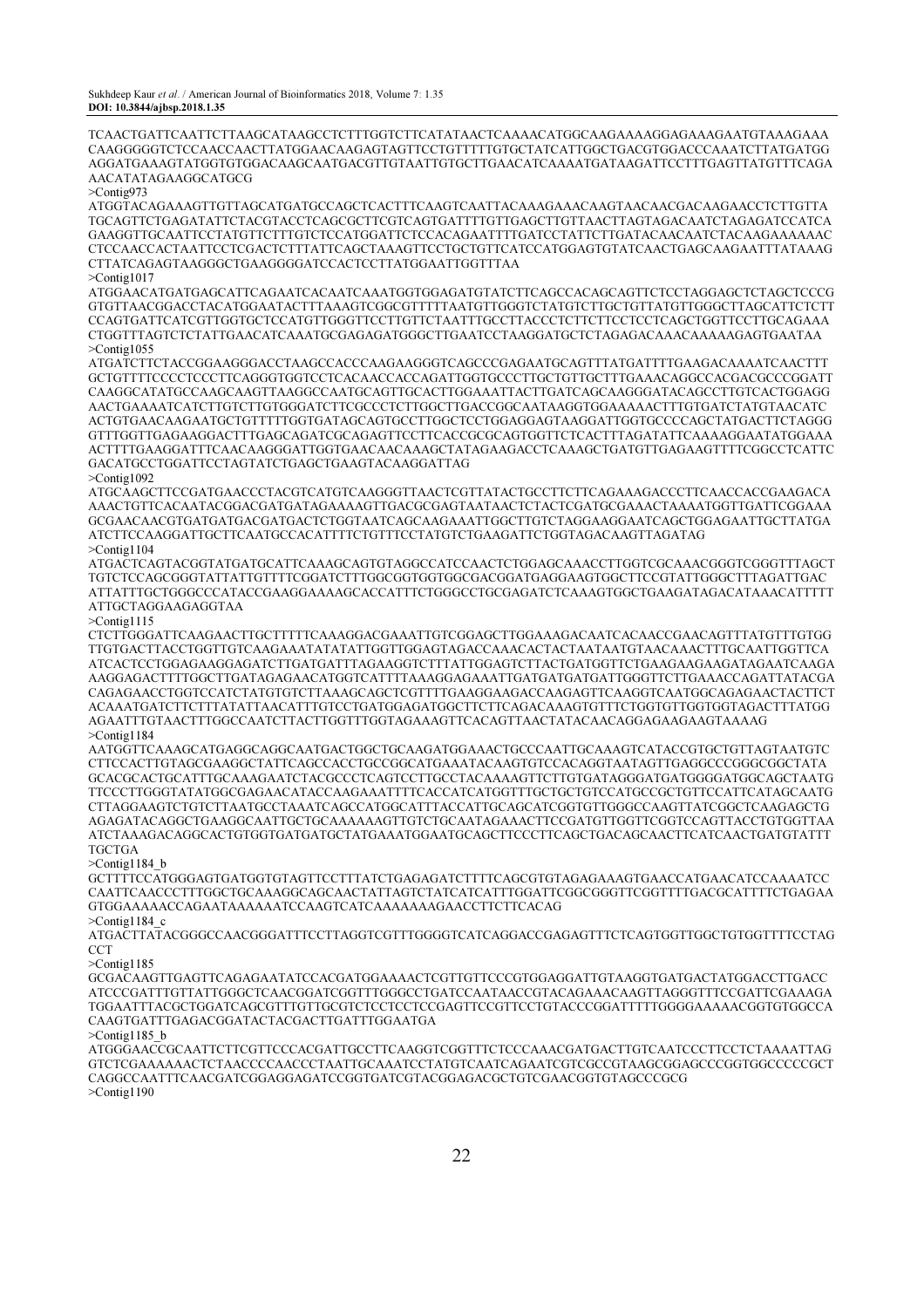GTGGTCCTGGTCGCAAAATTCCGGAACAGAAACCTCTTGAGAATACTTCTTCGGTTTTGTATATTGGTAGGATTCCACACGGGTTCTAT GAGAAGGAGATGGAAGCTTATTTTGGACAATTTGGAACTATTAAGAGATTGAGAATTGCCAGAAATAAAAAGACTGGAAAATCAAG ACATTTCGGGTTCCTAGAATTTGAATCTCCTGAGGTAGCAAAAATTGTAGCCGATACTATGCACAATTATTTGCTTTTTGAACACCTTC TTCAAGTTTTTGTTGTACCTTCAGAGGATGTTCATCCCAGATTATGGAGAGGATTCAATTACCGTTACAAGCCCATTGACTCTCTCCAA ATTGAACGAGAGCGACATGACAAGGAAAGAACTTTGGAAGAACACAAGAAGTTGGTGGATAGAATTGTAAAACGTGACAAAAAGCG ACGTAAAAGGATAGAGGCTGCTGGCATTGATTATGAATGTCCCAATATTGTGGGTAATCTCCAATCTGCTCCAAAGAAGATAAAGTTC GAAGACTGA

>Contig1195

ATGACGAAAATCGAAGCTGCGTTGAACAATGAGTTGTATTTAACACCTAAGAAGAAAAATGAAGGCGAGTTCTGGTTTTCGGATGGT CTTTTTGTGGACTATGATGTTACTGGTATTTTGGTTTCTGAACAATGTAAAAGTACATCATCTGATCTTGAACCAAGTTGGATCGGAGA TGAAAAGACTCGGCCGTGGTGGCATGCTTCGGGAAAAGATGACTTGGCTTCCTTGGTTGCTAAGAAATCACTTGAGCATATTGAGAAT TGTGATCTACCAGAGCCTTACATTAAGCCTTTTAGGAAAATACCGAGACATCAGCCGACAGGTATCGACAATGACAAGAATTATGTAT CGTCCGATGCGAACGATTGTACAACTACAACCCTGACTTCTGGATGTTCATTTCAGGATTCAGATAGAATTTTCAGTTCCAGTGAAAA CAAAGACTATGATTCAAGCGACAGCAGCGATATTCGCATGGATTCCGAGAACACGGCCAAGGCAAAGCTACTGAAAGCCTTGTGCCG ATCCCAAACTCGGGCGAGAGAGGCGGAAAAGGCAGCACAAGAAGCCTGCAATGAGAAGGAACATATCTTGAGTCTATTTTTGAAAC AGGCTTCACAACTATTTGCTTACAAGCAATGGCTACATGTTTTGCAGCTTGAGAATCTATGTCTTGAACTCAGAAACAAAAACCAGCC ATTGATGAACAATCTCTTTCCCTACCGGGAAAAACAGAACAGGAAGAGCCGTCGAAAGATTAGGAGTCGAAGACGGCGGATCGGAA AATGTGAAGTTGCTTTTGCTGTTGGTTTGGCTCTTGTTGGTGCTGGTTTGCTTCTTGGTTGGACTATTGGATGCATGTCTCCACCCTTTT **GA** 

>Contig1199

GTGATGATAGGTGCAAAGCTGGCATAGGCTATGCTGTTGCTGCTAATTATTGGGGACAAGGTATAGCTACAAAAGCACTTAAGATTG CTCTGTCTCAAGTGTTCATTGATTTCCCTGATTTGTTAAGGTTGCAGGCTTTTGCTGACGTGGACAACACGGGTTCAATAAGAGTTTTG GAAAAGGCTGGGTTCCTTAGAGAGGGAGTTCTTAGAAAGTATACTTATATTAAAGGTATCATCAAGGATTTAGTTGTGTTTAGTTTTTT GTCAACGGATGAAATTCCTCTCATTCATTAG

>Contig1223

CCTATGAGGTCAAAGCCACACCACAAATTGAAGGTTTTAGCACTTCAAAGCAACAAAGGAAGCCTAAGTCCATGTATGGTATGACGT TGGAATCAAGCAAACCATTACCAAACACTCAAAGAACAAATTTAGGATTGCATGTTGTTCAACATACAACGATGTCAGAGAAAACAA AGACTGTTTATGGGGGAGCTAATAATGTGAAGGGTCCACATAAGGGAAAAAGTAGTGCAAGCACCAATTCAATCAAATTTTCATCAT TGTTCATGGCTGCACTAAGCCATTTCATTATAGCAACGATTATAGTTGGTTGCTTTTTTTGA

>Contig1234

ATGGGTGGAGGTGCTCACGCTTTGAAGAGAATCCCTCGCATCAAGTTCCCCAACAGGCACCATAAATCCTCTGGTTCTACCTCTGAGA CTCATGTTTCGCCGTCAACAAGCGGTGGTAGTTTATCATTCTTTTCAAGTTCAAAAGCTTCAACAACGACTACATTAGGAGGAAAGGC CTCTCTTCAGCCCAAAAGAACTCCAGTGACCAACGAAGAGATTGAAGCAGTTTTGTTGGGTGGCTGCTTCTAA >Contig1239

ATGGCAGGAATCATTAACAAAATTGGTGAGACCCTTCATATAGGAGGGGATAAGAAAGAAGGTGAACACAAAGGAGAGAGCCATGT TGAACAACAACATGGGTATGGTGGAGAGCACAAAGGAGAGCAACATGGTGTGTATGGAGGAGAGCACAAAGGAGAGCAACATGGTT TGTTTGGTCATGGAGGTGAGCACAAAGGAGAGCAACATGGTGTGTTTGGAGGAGAGCACAAAGGAGAGCAGCATGGTGTGTATGGT GGAGAGCACAAAGGAGAGCAACATGGTCTGTTTGGTCATGGAGGAGAACACAAGCCAGAACAACATCATGGAGAACAAAAGGAAG GATTTTTAGAGAAGATCAAGGACAAGGTCCATGGTGAAGGTGGAGAGGGTGAAAATATCAAAAAGAAGAAGGATAAGAAGAAACGT GGTGAACATGGTGGTGAACATGGCCATGACAGCAGCAGCAGTGATAGTGATTAG >Contig1241

ATGTTGATAGAAGCTCTTGATGTCTATCTTTTAGGAACAGTAATGCTGGTATTTGGAATGGGTCTCTATGAGCTCTTTGTCAGTAATCT TGGTAGTGCAAGCTCTCTGCCAGATCAAAAACCTTCTGATAGATCAAATCTATTTGGCTTATTCACTTTAATGGAACGACCGAAATGG TTGGATATAAAAACTGTGAATGAACTGAAAACCAAGGTTGGTCATGTGATAGTGATGCTGCTTCTGATTGGGTTGATTGACAGAAGTA AGAAGGCTACTATACAATCTCCTTTGGATTTGCTTTGCTTCTGTGCTTCTGTCTTTCTTTCTTCTAGTTGCCTCTTTTTGCTGTCCAAGCT GAATGAGCCTAATTAA

>Contig1243

ATGGCCACCGGCGCCGCAGATGGGTTTCTCCGGCCAATTTATGAAGGTTGTATCTCCGGTTACGACCACTGTGTGGAGCGTCGTCCTT ACCACCGTAACTGTGGTTGTGCACTTCATAGCAAGTCAAGAAAATTATGCACACACAAAATGCCAAGGTGTAACAATGTATCATATCC TATGAGGCGGGCATGGAGTGAAGGGAATTTAGTTTTGATGGCTTCTGTTCATTCTTCTCCTTCTACTTCCCCAGCTCCTCTTAGTGGTG TTAGGCCTCAACGTGGTTCCGTGGATCTAGATCATGATGTTGAAGTCGAGCTTAATAATAAAATTAGTAGTTTTATTTGA >Contig1259

ATGCGGAATTTATCCGAGTCAGTGGCAGTGCTGAAGGGAAATCTTGGAGCCATCCGTTCAATCCGGTATACTTCCGATGGACGGTATA TGGCTATAGCAGAGCCTGCAGATTTTGTGCATGTATATGACGTTAAAAGTGGTTACGAAAAGGAACAGGAAATAGATTTCTTTGGTGA GATATCCGGAATATCTTTTAGTCCAGACACCGAATCCCTTTTCATTGGGGTTTGGGATCGTACTTATGGAAGCCTTCTTGAATATGGCC GGCGCAGGAATTACTCATACCTCGATTTTATGATTTAG

>Contig1293

ATGGCTTCCTACACCGTTGTTTTTATGCTAGTTGCTACATTGTTGGTGAGTTCCACCTTTGCTCAATCACCGGCATCGTCTCCTGCTTCG TCTCCGACCAATGCTCCCGTTGCAACTCCTTCATCTTCTCAGGCTCCTGCTGTTTCTCCTTCCGCCAAGTCACCAGTTGCATCTCCTCCT GTGCCTGTCACCAGCGCTCCTTCTCCTTCACCCTCCGTCGTCGACTCTCCACCATCTCCTCCTCCTGCTTCCACTCCCGCTGGCGCTCCT GCAGTTACTCCATCATCGATTTCTAACACTCCAACAGAAGCACCAACCCCTTCTCCAAATGGTGCCGTTTTGAACAGATTCAGTGTCG CTGGATCTGCTGCTGTTGTCCTTTTCGCTGCTGCTTTGATGATGTAG >Contig1304

ATGGCTTCCATTGAACCCACCGCCGGCGGCCCAAAATACGCCAAAGAACATAGCTTTAGGTTTCGAGATCCGCATTCCAGAAACCAC GGACCAAAATGGCCGATACGGGTCATTGGCACGGCGGTGGCGGCGGCGGTGGCCGTGATCTTAGTAGTGTTAGTGGTCCGTTGGCTG AGGAACAGAAGATCGGCGGCGGAGGCTAACGTGGAGTTGGCTGTCATTCCGGTGATGCCAGTTGAGGAGGTTATGGAGTCCGGTCCG GCTTCTTCTTCTTCCTCAGTGGATGCTGCTGGCATGGACGTAATGGTGGAGGGAAGATAA >Contig1326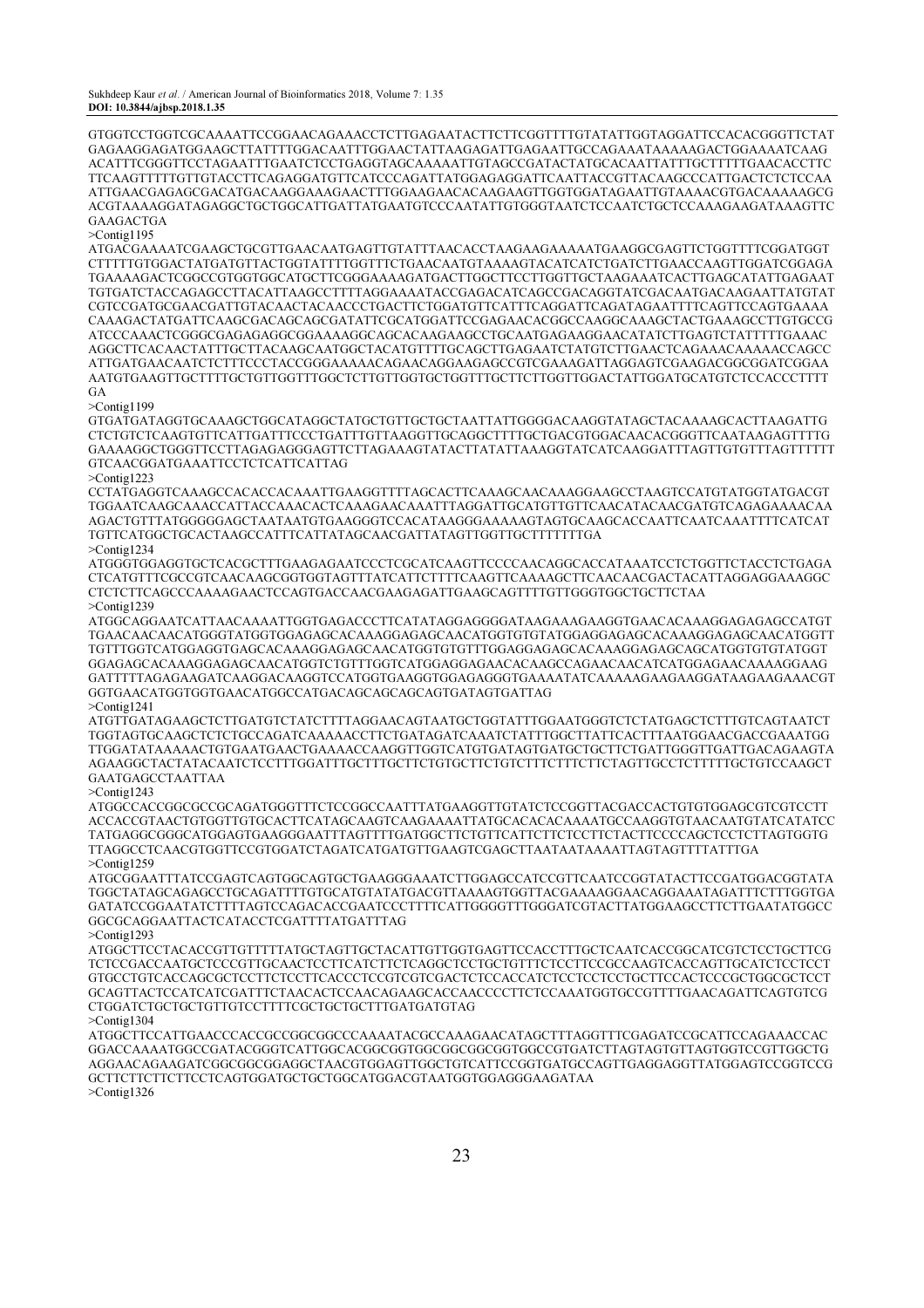ATGGCCACTGTTGAGGTTGAAACACAACAAGTACCAACAACTGTGACAGAAAATGAAACAGTTGAGGTAACCAAGGTCGAGGAAAC AACACCAGCCTCCGAGGTTCCTGTCTCAGAGGAAACAACACCAGCCACCACCGAACAAACAAACAAAGAAGCCGTCGAAGAAGCAG CAGCAGTTGAGAAAGAAGCGGAAACAGAAGTGCCAGTTGAAGTTGGGACTACACAAGAAACAGAGGAAGACAAACCAAAGGTCGA GAATCCAGCACCCGAAAAAGTTGAGGAAGTGAAAGAGGAAGCAACAACTGAGGAAGCCACTAAGGAAACTACTGAAAAAGAATCC ATAGAAGAAGCAGCACCAGTGGAGGAGAACAAACAAGTTGAAACTGCTGTGGAAGAAGCCACCACAGAAGCATAG  $>$ Contig1357

ATGTCGTTTATGAGAGGAGATTTGCTTTCTCGAACCAGAAAGCTTGTGAAGGGTTTGGCCAAGGCAGAACCTGTGTGGCTCAAAGCCA TGGAACAGGCACCACCAGCGACATTTCCTCGGCCTGTGGGGAAAATTCAGACCATCACTCTTCCTGAGGATGTTTATGTAAAGAAGTT TTACAAAAAATACCCAGATTCAAAATACCATGATCCCATCAAGTTTTCTGCTATTGAACCCCCTCCATCTCGTCTATTCGCCTTAAGGG TTCTGGAGTTGAAAGAGCAAGGCATTAGTGAGGAAGAAGCAATGGATGTAGCAGATATGGAATATATAGCAGAGAAGAAGGCAAAG AAGAAAGCATATGCCCGTCTGAAGCAAATAGCACGCCTTCAAGGAAAGAGACTTCCTCCAAACCCATATCCTTGTCCTATCAAAGAG ATTCAAGCTGAGGAGAAGAAATAT

>Contig1392

ATGGATAATAAATCGGGTTTCAATGGAGATAGCCACTTTAACCGAACATTCTCCTCTTATTCTTCCGCTTCCCAAAGGGATGTCCGTTA CAGCTGTGGTGCTTGTGGGTATGAGCTTAACCTATCCTCCTCAAACCGGAACACCACATCCATCGGATCTAAATACGGGAAGTCCATA AAGCGAGGTGTCATATCATTCTTCAATATTGATGACAGCAGATTTACCCAGGTTGATGAGATTCAGTGTGTGCCTCATTTTCATAAAC ATTCATGGGGCTTGTTTCGCCGAACAACAAAGCTTCTTTGTCGCAAGTGTGGTAACCATATTGGAAATGCATACAATGGTTTCACTTC ATCCTTACCTCTCGTGTCAGACGGAGCAGAGTCATCCCCTGGCTCCAAAGTGTCCGGTAGTGTAAAATATGACATTCGCCTTCGGTCG TTACAGCCTTCATCGTCTGAAGAATCTGGAATCCGTGCATTAACTTGA

>Contig1408

GGCGCCTCAAGGTTCCTGTGCATACAGTTGACAGGAAATTACTTAATTCAGTCTAA

>Contig1408\_b

GTTTACTTCCATCACCGTCCACGCCGACTCCTTTCGCCGCCGATCTCAAATTTCGGTTCCCAAGCATGTCACCGGCGATTCAAATTTCG ATTCCTTCCTTTCATTCCTCGAACTCTCCTGCCTTCTCTCTTCGGTTATCGTTTCAGCCAGCGTTGCTGTGATTGCGGTTTGGAAGAAGG AGTTGTTTGTAGCAATCGGTAATAGAGTTTCTCCGTGGAGTGTGTTGTTGTTGGTGGTTGGTGTTTTGACTGGTGCGTTGATTAGGAGA CGGAAATGGAGACAAACGGTGGTGGACGGTGGGTTTCCTGTTTCGGAGGTGAATTTTTTGCAGAGGATGGAGAAATTGGAAGAGGAT TTGAGGAGTTCTGCGATGGTTGTTAGGGTTTTGTCGAGGCAGCTTGAGAAATTGGGGATTAGGTTTCGTGTTACTCGGAAGTCTTTGA AGGAACCTATAACTGAGACTGCAGCTCTGGCACAGAAGAATTCCGAGGCCGCAAGAGCATTAGCTATGCAATCAGACATTTTGGAGA AGGAGCTCGGTGAAATTCAAAAGGTTTTACTAGGCATGCAGGAACAACAGCGAAAACAACTTGATCTCATTCTTGCAATTGGGAAGG CAG

 $>$ Contig1447

TGATGTGCAATGTGATACAGTACAGAACATTACTGGGTATCTCCGCTGAGGTTTGTTTTGGTAATCAAGCATCCTGTTCCTGCCTTGAT GGAGGGTGCACCATTCCTGCTGAATGCAGCAAGTTAGCCATTACAGGGGTTGGAACAGAGATCCTTGATCAACAAACCTGA >Contig1460

GTTATCCTGGTCAACCTAGAGCTAGAGGCGGAGAAGTGGCCAAATTTGGTCGTCCGGCCAAATTACGGAGCTCGACTTGGTGGATAA GGTTTTTTCTTCAGACAAAATTAGAAGAAAATGAAAGTGCTGGAAAGAAGTTTGAACAGGCTTCGGCCAAGAAGGCGTACAAACCAG CTTGTCAAGTTTTCCACCTTAAATCATACCCATGA

>Contig1478

ATGGAGGATTCCACCGACAAGAGAAAGCGAGCTAGAGACGAGTCAGGAGACTCACCTGACTTGCCCGATTCCGAAACTCACCGAGTT GACTCACATGAGACTAAGATTCGACGTGTTAACTCATGTTCTGATGTTAATTCGTCAGAGTGTCAGCTTACCCGAGTTGACTCGGCCG AATCGTGTCTTAATTCGGTTTTTGACTCCGGTGTTCAACTTCAAGATGACATTTTTCATATACTTGATGATACAGATAATGTTCCTGAG CGTGAATCAGTGATGGGTCTTGACTCAGTGATGAAAAGCTTCGAAGATGAGATTTTAGCTCCGGGTTTGAATTCGGGTCAAGTTGACC CGACTCAGACGACCGGTTCCGGAGAGATGGAGATGAATTTGGGTTACTTGTTTGAAGCTTCCGATGATGAACTTGGGTTGCCACCGAC GGTGGGTAATGGTGATGAACCGGGTCGAGTTGAACCGGAAATTGTGGACCTGACCGGGTTCGTGGGGTTTGAGGATGATTTTAACGG TTATGATGAGTTTGGTTTTGGAACAGGGTTGTTGTCGGAGTGTGACGGTGATAACGGTGGTGCCGGAGGTTTTGTAACGGTGGATGGG TTGTTTGAATATGCGGAACCGGCGGCGGATGTTTTGTGGCGGTCGGAGTCGTTACAAGCTATGTAA >Contig1482

GGAATGCATCTGCTCCTGGTGGGGATACTGGTGTGGAGTTGAATATCCCAGAAGGGATGGAGGGGCCAGTGAAAGTGAAGGTTCTTA CGTTTCCAGATAATTTAGCTCATTCTGAAGATGAGGAAGGATGA

>Contig1493

ATGCCAAGTCCTAAGAACCAACGGAATCACCAGATCGAGAATCAACGGAAGGGAAGGTTGGGTGAAAAATCATCATCTTTTCACGGA AATAACGCCATGTCTACCGCCACAATTCGCCGTCCGAAAACCGTTCCTGACTTATTATCTTACCGGAGCAACGCCGCATCGGCGTTAG AAGGTTTTCCTAGACAACTGCCGAAGTTGCTTCTGAAGGTGACGGTTCTAGGTAGCCTTGGTCCTGTTCAGATGTTGATGAAGCCGGA ATCAACCGTCGGCGATCTGGTGGAGGCAGTGGTGCGGCAGTATGTTAAGGAAGGTCGCCGTCCGATCCTGCCTTCAAAATTTGCCTCC GATTTCGATCTTCACTATTCACAATTTAGCTTAGAAAGTTTGCATAGAGAGGAGAAAGTAGCGAAACTTGGATCTAGAAAATTCTTTC TGTGTCCGAGAAATACTACCCCTGCAGCGGAGGGTATTTCTGGAAATAGAAAAGATGGTGAAGTAACGACGTCGTTTGCTTCGTGTGC TAAAGAGGTTGATAAAGTGCGCGAAAGTTTAGGTTGTGGTGGTGGTGGAGGTGGTTTTGGTTGGTTCAAGCTTATGCAATTCATGTTG TGA

>Contig1495

GTTATTAGCAGTGTGGGTGATCTAGTTGGCATAAAATACTTCCCTGCTGAACCAATGAAGCAGCAGCAAGATGGTAAAACTGTGAAG TTTGAATGA

>Contig1540

ATGGCAACTCAGGTTTTGAACCCTCACGACTATTTCATCATACCTCAACCACCCTCCTTCTCCCGCCGCTGCAACTATTACGGCTACAA CAACCGTACCACGACCTCCAGGTCTCACCGGAAACATGTTGCACGACCAGACCTGAGAAAACGGAACGATAAGAGTTCCTTCCAACT AGAGACAGCGTCGGTCTCGAAAAGATCCAGCGCCGATGATTCAGCGACTGGGAAGAGCAGCAGCTCGCCTGTGGAGAAGGTGACGA TTCTCCGGAGAGGCCAGTCGCTGGATTCGTCGTTGGTAGCGGCGAAGAATGACATGTACGCTGGATCTGCGTTCGCGATGTCTCCGTC ACCAAGCGCGCTTCCTCTGCCGTCTTTTATGACAAAGAAGCAGTCGCTAGAGACGTTTGACGACTCCGCAACGCGAGATCTGAGGCGT TTGCTCCGAATTGATTGA

>Contig1558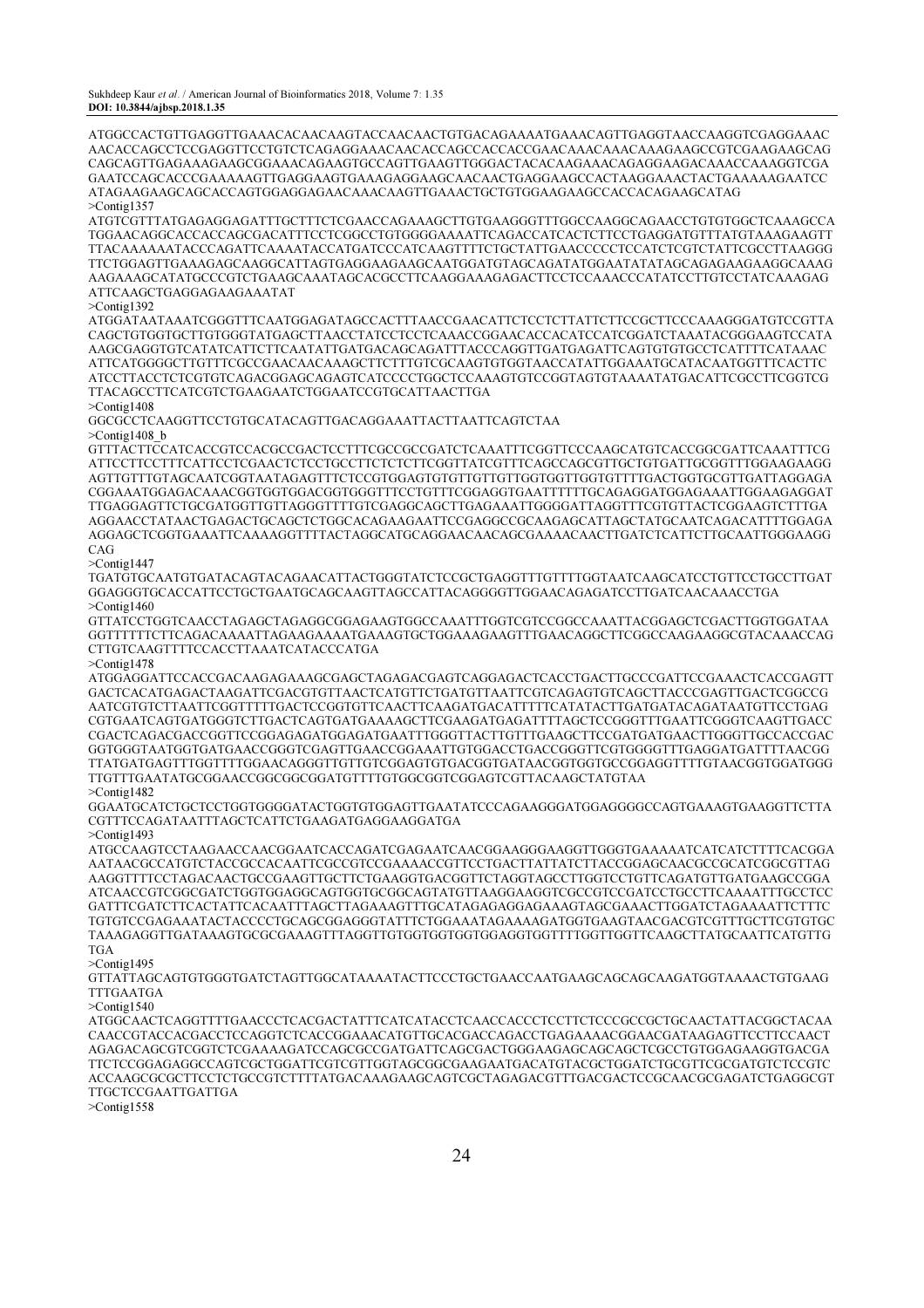ATGAGCAACTACCAGAGAGCACCTCAAGACCCTTATCCTCCACCACCCTACGGATCACCTTACCCTCCACCACAGGGCTACCCCCTAT CACAACCTCCACCTGGCTACCCATCAGCACCACCGCCACCATCCTACGAAGGCTATCCTCCGCCACTGCCTCCTGGTTATTCAACCTAT CCATCGCGTCCTCAACATGAATCCTACCAAGGCTATTTCAACGATGGCTATCCTCCTCCACCTCCTCCTCCCAATTATCATTGCCACCA AGTCCAGCATCATTGTCACGATGATAATAACGCCGGCTTTTCTTCTTTCTTCCAAGGCTGCTTGACAGCGCTTTGTTGCTGTTGTTTGTT AAAGGAGTGTTGCTTTTGA

#### >Contig1579

ATGGCTTCTCTCCTCCTCCGCCTTCCAATCGCCGCCGTGATCGTCCTCATCGCGCTATCCGCCTCCTCTGTCACCGCTCGTCCATGCCGG ACCTTCATCATCTCCTCCTACTCTTTCCGTAACCCTTCCTCCAACACCTTCGCCACCATCACCGAGATCCGATCCATCTCCCCTCTCTAC ATCAATGACAAACCCTACGAAATCTTTATTGATCGCCCGATTCAACACAACTTACAATTAGAAACCCAGTCTCAAGGCGCGTCGCACC CACGCGGCCCCTTAGGGTTTTCCACCGACGCTTACGATTTCTCCTCCCTTCGCGATCGCACCAAGGATATCCTCAGCGTCGCCCTCGCC TTGCTATTCGGCGTTGGATGCGGTGCCTTAACCGCCGCCACCATGTACTTGGTCTGGTCCGTCTTCACCGCCCGCCACGAACTCCGCGC GGCCGCTTACGGTGAATTCTCCGACGACGAGATTGAAAGCCCCAAGAAAATGGGATATGTCAAGATTCCGGCGGCTGAGGTGGCTGC TGCTGCTCCCGCACCTCCGGCCAAGGATTCGGTATGA

>Contig1593

ATGGGGAAGGGGAAGAACGCGGAAAATACGGACGGTGGCATGCCGATGCCACTTCCACTTCCGCCGCTTCTCCGAACCCTTATTTCA TCCCTTTTCAACACCGCCGCCGATAACAACAATTCCTTCCTCTCATTATCTTTCAATTACAAACTCTTCCAAACCCTTCGTTTCATAATC CTCACTTTTTACCTTTTTCTCCTTCGTTTCATTCCTTCTTTCTTCTTCTTCGAAAATTACGAAAACGCCGTCTCTAAGCTCAATTTCAGCC CTAATAAATACTCACACGATAAAAGAAACGACACCGCAATTGGTCGCGCTCTTTCTCAGCTTCTTTCTGCGTTAAACGATATTCCTGTT AGTTCCAGAAAATACGAAGTTGTTCGATCGTTAACGGAGAAGATTATCGATGATAATCACAACGACGGTGTTCATTCGTTGCGTGAGG TTAATCGCGTTGCGCTTGCAGCGGCGTTTGGGAGGGCGTTGAGGCAGCTTGAAGGGAAGGTGTCGGAGTGTGAGAGTATTATTATAG GACGGTGA

>Contig1613

ATGGGGAGTTCTGAAGGGTTAGGAGCATCGTCGAAGCCTTCTACTCAGGCACCACCAAAACAATACGGTGTTACGAAGCCAATTTCA ATGGCTGGTCCAACAGTGCTTGATTTAAAAAAGACTCAACAGTTGGAGAAGTTTCTCGCTGATTCAGGTTTATATGAGAGCAAGGAG GAGGCTTCCAAGAGAGAAGAGGTCCTTCAACGACTTGAACAGATAGTAAAAAGTTGGGTGAAGCAGCTTACTCGCCTGAAGGGATAC ACTGATCAAATGGTGGAAGATGCAAATGCTGCCATAGTCACTTTTG

>Contig1622

ATGGGAGGTGGTAAAGACAATCATGATGAATCTGACAAAGGAATTTTCTCACATTTAGCACATGGGATGACTCATGGTGCTCATGGTT ACCCACCTGGGGCTTACCCTCCACCACCAGGTGCATACCCTCCACCTGGACATGGCTACCCTCCACAAGGGGGTTATCCTCCAGCTGG TTATCCCCCTGCTGGTTATCCTCCTGCTGGCTACTCTCATGGTGGCTATCCTCCGGCAGGTTATCCACCTGCTGGTTATCATGGTCCATC TGCTCCTCATGCTCCAGGGCCTTTTGGGCACGGGCATGCCGGTATGGGTGGAATGGGTGGATTGCTTGCTGGTGGTGCTGCGGCAGCA GCTGCTGCATACGGTGCTCACCATATTTCTCATGGTCACCATGGACATGGAGGATATGGTCACATGCCCCATGGGAAATTCAAGCATG GCAAGTTCAAGCATGGAAAATTCGGCAAGCATGGGAAATTTAAGCACGGAAAGTTTGGCAAGCATGGTATGTTCAGGAAGTGGAAGT GA

>Contig1639 ATGGTGCAG

>Contig1639\_b

TTTCAAATGGTATTATACAACAAAAAAACAAATCACACCAACAACAACATTTGTAAAACAAAAAGCAAGAACAATTCTCATCAACAA CATGTTGAAGATGATGAATCTGGCATGTGTTCTCCTCCTTTATGGTCAACAAAGAATACTCACAACAAAAGCAACAATTATAAAAGTC TTTCACCTGAATCAAAGACACAAGCAATTGAAAGAGGACAAAAGGAGTTAATGGAAATGGTTAAGAACATGCCAGAGTCATGTAAT GAACTCACTTTAAAAGATCTTGTGGAACATCATTCTCCAAAGGTTGTTGAAGAAAAGAAGAATTTGGGCAACAAAAACACACGCAAA AGAGAAGGAATTAGTACTAGTAATAGTAATAATGGTAGAAAGATTGATAAGAGAAATATTGGGAATTTTGATAGTGGTGGATTTTAT CTCAAAATGGTGTTTCCAATTTCTTTGGGATCAAAGAAACATAATAAGAAGAAAGAGTTATTGGTTAATAATAATAGTGCTTCTTCAA AGGTTTCTCCAAGAACATCGGTTTCTGATGGATTTGTTAATAATAATAAAGAATGGTGGAAGAAGAAGAGTGTTTTGGAATGTGAAG GTGTCGAGAGTAATAGTGGGGGTGGCAATAGCATGAAAAGAGTTGGCATGAAATGA  $>$ Contig1722

ATGGATCGTAACAGTGTTCTCACCCTCGCATTCATCTGCATTGTCGTCGCCGGCGTCGGAGGTCAATCTCCTTCATCGGCTCCGACAAC ATCACCAACCGTAACAACTCCTACTGTTTCTCCCGTCACAACCCCTTCCAAACCTAAATCACCCGCTCCTGTATCTTCTCCCACGTCAG CACCACCAACTTCTTCTCCTACTGCTGCAAATGCAGTTGCAACACCAGCTACGTCTCCTTCTTCAAATGCCGCTGCTCCAGTTCCGGTA GCTAAGCCTCCAGCATCGTCACCACCGGCGGTTACTCCGGTGAGTTCACCACCGGTACCAGTGCCGGTGAGTTCTCCACCAGTTCCTG TTCCAGTGAGCTCTCCTCCGGCAAATTCTCCTCCTGTACCAGCACCAACAACTCCGGCACCGGCAGTTACACCAACCGCTGGAGTTCC CGCTCCAGCTCCGAGTAAATCAAAGAAGAAGGTAAAGAAAGGGAAGAAACACAGTGCTCCGGCACCGTCTCCGTCGTTGTTAGGACC TCCAGCACCGCCGGTAGGTGCTCCTGGACCTAGTATTGATGCATCGTCTCCTGGTCCGGCTTCCGCTGCGGATGAGAGTGGAGCAGAG ACTATCAGGTGCTTGCAGAAGGTGATAGGATGCTTGGCTTTGGGCTGGGCTACCCTTGTTTTTATCTTCTAG >Contig1724

GAGTGAGTATGAGGTGAAACCTAGCTATGGAAGGAGTGAGTATGAAGAGAAACCTAGCTATGGAAGGAGTGAGTATGAAGAGAAAC CTAGTTATGGAAGGAGTGAAAATGTGAGTGAGGAAGGTGTTGAGTATGGTTATGAGCGTCGGGAGAGGCGTGGTGATGATGATGATG AGGGTTATGGACGTAAGAAATATGGAGACAATGGTTTTGATGAGGATGAGGGGAGGAAGAAGCATCCCCCCAAGAGTCCCCATCGC AAGAGTTACGATGACGAGTAA

>Contig1736

ATGGCTGATTTTCAACAAAAACTTGATGCACTAAAGGGTCTTGTTGGTGTGCTAAATAGCATGGGTGATGATGGTCATGAAAATGGTG ATTTTCCTTCAACTCCACATAATTACCATCCTACCCCTCAGCCAGAAAGGAAACGATCCTCTGGAAAATATAGCAACACTGGCCACCA AAATATAAAAGGTTTAAGTAATCAAACCGGTTTTACTGAAGGCAATGCTAATGGAGCTATCAACTTTGGTGATTTAAAAATGTAA  $>$ Contig1770

ATGGGTATTCGTTTGCCATTTGTGGTTCTTCAAGCAAGACAAATATTCAAATCCACTTCGACACAACCAATTCATAGTAGAAAACAGT CCAATGTTCCAAAGGGGCACATGGCAGTGTATGTTGGAGAATTGCAAAAGAAGCGATTTGTGGTTCCAATATCATACTTGAATCATCC TTCCTTTTTGGACCTGCTTAATCGAGCTGAAGAAGAGTTCGGCTTTAATCATCCAATGGGTGGTCTTACAATTCCTTGCAAAGAAGATG CCTTCATCAATGTTACCTCCCAATTAAGTGCCTTGTGA

>Contig1786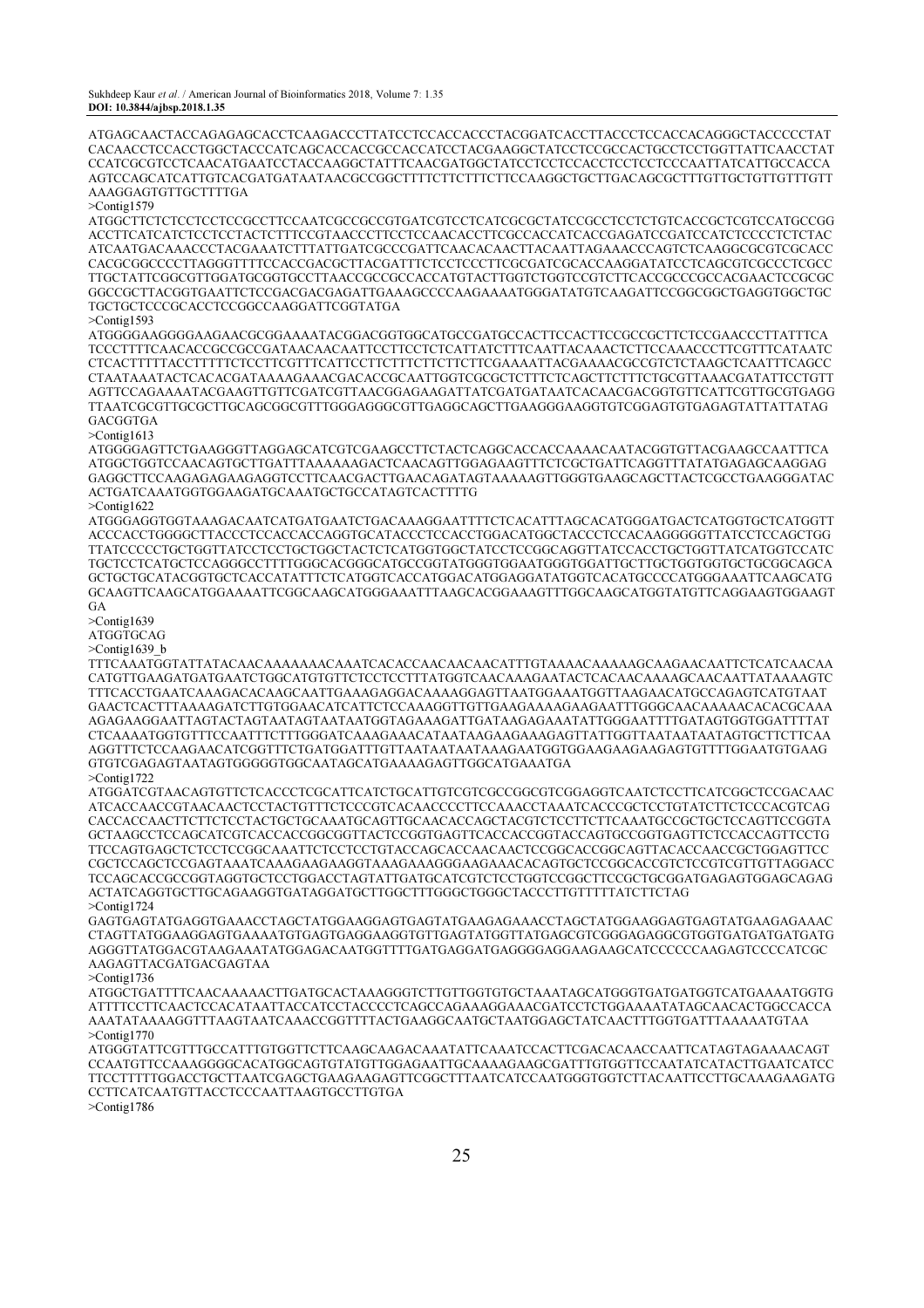ATGGAAATAGTTGGTGAGATTCAACGTGCCATGGCTAGAGTGTGGCTATGGGATGGAAGGTCTAAGGCCCCACCAAGACTTCTTGAT GGTATGGCCGAGTATGTTGCCGAGTTAGCCGGATTCCGCCGTGAAATATTCTCCGGCGGCTTCGGTGAGTCGCCGGAATGTGAAGTTG GCCGTGATTTATGGTGGGAAGATAAGGACCCTACTCATGTGGCACGTTTGTTGCATTATTGTGAAAATTTTAAGAAGGGGTTCATCCA ACGGCTGAATGAAGCTATGAGAGACACGTGGCATGATCGTATG >Contig1800

TCTCCCCCACCACCGTACAAGTACCCATCACCTCCACCGCCACCATACAAATATCCATCACCACCACCTCCAGTTTACAAGTATAAGT CCCCTCCTCCACCTGTTTATTCACCACCTCCACCACATTATGTTTATGCTTCACCTCCTCCTCCGGTCTATTCCCCTCCTCCACCGCATT ACATCTATGCATCACCTCCTCCTCCTTACCATTAA >Contig1827

CAAATAATTATATCTATTAAGAAGCCGTACAAATACCATTCTCCTCCTCCACCAGTTTACAAGTACAAGTCTCCACCACCACCCTATA AATACCCTTCTCCACCACCACCACCAAAAAAACCTTACAAATATCTCTCTCCTCCACCACCAGTTTACAAATCTCCTCCTCCTCCTTAT AAGTACCTTTCTCCTCCACCCACGTATAAATATCCATCCCCCCACCACCACTTTATAAGTAAACTACCTCCCCACCGTGTAAAATAA >Contig1842

AGCCAGTATCCTCGATTGGTTGTTGATGACTTTTTGCCATTGCCTTCCAAAGGGCGCACTGACAAGGATGGGTGGTATCCTCCTGGTCA TGGGGATGTCTTCCCATCATTATCGAACAGTGGAAAGCTTGATGCACTATTATCACAGGGTAAAGAATATGTGTTTGTTGCCAATTCA GATAATTTGGGAGCCATAGTTGACTTGAAAATCTTAAATCATCTGATCGAGCACCAGAATGAATATTGTATGGAGGTGACGCCGAAA ACATTGGCTGATGTTAAGGGTGGCACTTTGATTTCTTATGAAGAAAGGGTTCAGCTCCTGGAAATTGCACAAGTCCCAGATGAACATG TTGGTGAGTTCAAGTCAATAGAGAAGTTCAAAATTTTCAACACAAATAATTTGTGGGTGAACTTGAAAGCAATCAAAAGACTCGTCG AAGCTGATGCTCTTAAGATGGAGATTATTCCCAATCCAAAGGAAGTTGATGGAGTAAAAGTTCTTCAGCTGGAAACTGCAGCTGGGG CAGCCATAAGGTTCTTTGACAAGGCTATTGGGATTAATGTTCCTCGATCCCGATTCCTTCCAGTGAAGGCATCTTCAGATTTGCTTCTT GTCCAGTCAGACCTCTACACCTTGGAAGATGGGTCTGTAATTCGGAACAAAGCTAGGACTAATCCTGAAAACCCTTCTATTGAACTGG GGCCAGAATTTAAGAAGGTTAGCAACTTCTTGAGCCGCTTCAAGTCAATTCCTAGTATTGTTGAGCTTGACAGCCTAAAAGTGGCTGG CGATGTGTGGTTTGGAGCTGGTGTTATCCTCAAGGGGAAGGTCAGTATTGTTGCCAAATCTGGCGTAAAGTTGGAAATTCCTGATGGA GCCAAAATTGCAAACAAGGAAATTAATGGCCCAGAGGACCTGTGA >Contig1843

ATGGCTGCACTTTGGTCATGTTGTTTACTTGCACTGCTTGTTTTGATGTCAGCTATTGTAACTGAAAGTAGAGTTGCAAGGAAGGACTT AGGTTTGGATCTTGGTGGTTTGGGGATTGGACTTGGAGCTGGACTAGGTTTGGGTATTGGAGGTGGTAGTGGCTCTGGAGCTGGAGCT GGAGCAGGTTCTGGTTCTGGTTCAGGTTCTAGTTCTTCCTCGAGTTCATCGTCTTCGTCTTCTAGTTCAGGGTCTGGTTCTGGTGCAGGC TCTGAAGCAGGCTCGTATGCTGGATCTCGAGCTGGATCGGGATCAGGAGGTAGAAGTCGCATTAAAGAAATAATGCATGAATGA >Contig1868

ATGGCTCTTCAAGCTGCTTCTTTGCTTCCTGCTTCTTTCTCCATTCCTAAAGAGGGTAAGGGTGGTGTTTCTCTTAAGGATTCCACCCTT TTTGGTCTTTCATTGTCTGAATCTTTGAAAGGTGATTTCAGCTCTTCTGCATTGAGGTGCAAGAGGGAATTGCGACAAAAGGTCGGTG CTGTGAGGGCAGAGACAGCAGCTACAGCAACTCCAACAGTTAACAAATCTTCACAAGATGGCAAGAAAACACTGAGGAAAGGCAAT GTTGTGATCACTGGTGCTTCTTCTGGATTAGGCCTTGCCACTGCTAAGGCTTTGGCTGAGACAGGAAAATGGCATGTAATTATGGCTT GCAGGGATTTCCTCAAAGCTGCAAGAGCAGCAAAATCTGCTGGAATGGCTAAGGAAAATTATACTATCATGCACTTAGACCTTTCCTC TCTTGACAGTGTTCACCAATTTGTTGATAACTTCAGGCGATCCGGAATGCCACTCGATGTGCTTGTTAACAATGCTGCTGTTTACTTGC CAACTGCTAAGGAACCTAGATTCACTGCTGAAGGCTTTGAACTTAGTGTTGGGACAAATCATTTGGGACATTTTCTTCTCTCGCGCCTT TTGCTTGAGGACTTGCAGAAATCTGATTACCCTTCAAAGCGCTTGATCATTGTTGGCTCAATCACA >Contig1878

ATGTCATCGCACGGGAACGACCCACGTCAGCCATCGGCGGGGAAGCCATACGTGGCTCCGGTGATTGCTCCACAAGACCTTCCGATC GACTATGCTGGTTTCATCGCCGTCATATTCGGCGTCGCAGGCGTCATGTTTAGGTACAAGCTGAGTTCGTGGTTGGCTCTTATATTCTG TGCGCAATCGATTGCTAACATGAGGAATGTTGAAAACGATCTCAAACAAGTTATGATGGCTATGATGTTTTCTATAATGGGATTGATA ACAAACTACTTTGGACCCCCTAGACCCGGTGGCAAGCAAAGCTGA

>Contig1878\_b

ATGGCTGGTTTACTAAGGAATGTATTGGGTTTGAACTATGGTGGAAACAATGGCACAGTTGATGCATTTAACAACAAATTGGGTACAC AAGATTACGATGAAGCTGAATTCAACACTGGTGCTGAAATTAAAAAAGGAAGTTACCCAACTCATAGCAACAATGGAACCAAAAAG GCATTCAACAACTCATGGGGAGGAACTCAGAAATTCGGAAAAGCTAAGTTTAACACTGGTGCCAAGATTGGAAACTAA >Contig1879

ATGTCAAGCTCATGCGTCAACTGCAACTGCGCTGACAAGAACCAGTGCGGGAAGGGAAACAACTACGGTGTGACCATTGTAGAGACT GAGAAGAGCTACTTGGAGACTGTTGTCATGGATGTTCCAGCTGCTGAGCATGGTGGGAATTGCAAGTGTGGTTCGAACTGCACTTGCA CTAACTGCACCTGCGGCCATTAA

>Contig1880

CTCACCACCACCACCACCAACAAAGAAACCATACTACTACCATTCTCCACCACCACCAGTTTACTCACCTCCAAAACACCCTTACCAT TATCACTCTCCACCACCACCGAAGAAACCTTACAAGTATCCTTCACCACCACCACCAGTTCATCATGTTCACCCTAAACCCTATTACCA TTCCCCACCACCACCAAAAAAGCATTACAAATATTCCTTTCCTCCACCACCAGTGCAT >Contig1942

ATGGCTTGCGTCGCCGGCACTGCCGCGAGATCGATATTCCGGTCATCCTCCGCCGCCCGCACCGCTTTCCGTATCGGTTCAGAAGCTA AAACAGCTCGTTCTCCTTTCCGAATCGCCTCCAATAAGCCTCTTTCGCAATCCGCACTCAGGTGTCCTGTTGAATTGAGCTTCTGTGTT GAATCGATGTTGCCGTATCATACGGCAACTGCTTTTGCGTTGATGACTTCAATGTTAGTAGTTTTTGAACGCAGATACGGTTGGCTTCC TGAAGGTAGCTAA

>Contig1944

ATGGAATCTCATGGAACATCATGGGCTGACCAATGGGAAAATGGCCCAGACCCTGTGAGTGGTTCCAACCAATCCAAAAAGAAGAGC AACAACATTCTAGGCAAGACCAAAACAGTGGCCTCCACTGGCGTCCAGAAGTTGAAAGAGGGTACCTCTGTTAGTCTCAAATGGATC AAAACCAAGTATAACAAAACCACCAACAAACATTAA

>Contig1950

ATGGCCTCTGTTCAGTGCTATAAAATCTGTGAACAAAGCTGCCAACAACACAAAACCCAGCAGCAACATGGTTCCTTAGGACAGAAG GTAACTGACTTGTTCAAAGGGCACCCCAATGAGGGAACACAAACCCAATACTGTAGCAAGAAAACTGAGGTGATTTCTCAGTCAGGA AATTTAGTTTCCAAAAGTGAAACTAAAAAATGCAACCAAACATTCAACAACAGTGGTGCTTCTAGTACCACCGTGAAATGCCAGGGG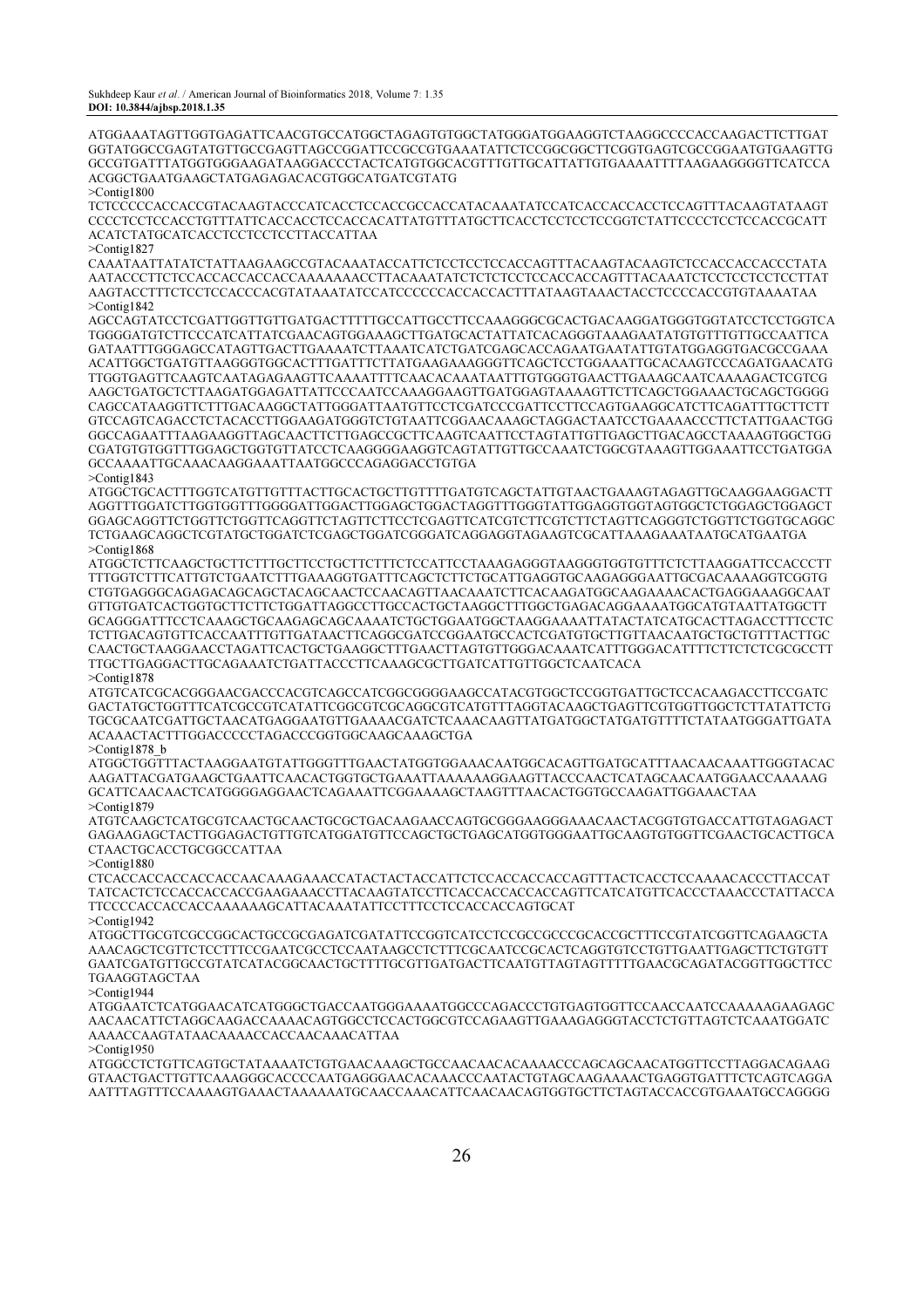AGAAATAGGAGGCAGCACAAGAGAAACAACTTGTTCCAGAAGATCAAGGATGGCATATCAGGTCACAGCAGTGACAGTAGCAGTGA TGAGAGTGACAGTGACAATGAACATTGTCACAACAGGAAGAACTGA

>Contig1962

ATGGCGGTTTCAGGTTTAAGAACTGCTACTTTACCATTCTTTCATCATCATCATCATCACCGTTTCTCACTTTTACCTCCTTCCTTCTCC AATCTCAATCTTCATTCCACCTCAAAACCACTCACTCTCTTCGCTCGCTATGCTCAAACTCAGGACAACCTTTTCTCCTCTCGTCGATTC CAAGATAGTATCGAAAAGCTACCGAAGCTTGTGGAGGACATTGTCCAGACATCTGTGGATACAGGTCCTAGGGGTGTTCTAAGGTTG GCTCAAGGTGTTCAAGCTTTCATTGGGGTTGGTCAAGAGTGGTTAACTGATGTATCAAAGTCACCAAATTCATCTGCTGGATTACTGA CAGAAATGCAGCTTGGTCTACTGTCCCCCTTTTATTTGAGGAGGTTGTTTGAACGCTTGGGGGCAACCTACATCAAATTAGGACAGTT CATAGCATCCGCACCGACGTTGTTTCCTTCTGAGTATGTACAAGAATTCCAGAATTGTTTTGATAGAGCTCCTCCAATTCCTTTTGAG >Contig1967

ATGGGGTCTCTAATGGCCTCTATCACTTTAACTCTTCTATTAGCCATACTATCTCTCACCACCTTCCCATCACAAATTTCAGCAAACAA TTACTTGTATTCCTCACCCCCACCACCCAAGGTATACCCCCCAGTCTCACCACCACCTAAGGTATACCCTCCAGTCTCACCACCACCTA AGGTATACCCTCCAGTTTCACCACCTCCTAAGGTGTACCCCCCAGTCTCACCACCACCTAAGGTGTACCCTCCAGTTTCACCACCTTAC CACTACTCCTCACCACCACCACCAGTTCATCAT

>Contig2012

ATGGCTAACTATGCTATACCCTATGTGTTGATACTTCTCTTGAACTTGAGTACTATACTCAATGTCCTTGCTTGTCCTTATTGCCCATAC CCTTCTCCTAAACCCCCAAAACACCATCCTCCTATTGTTAAGCCACCACCAGTTCACAAACCTCCTAAACCAACACCTTGTCCTCCCCC ATCATCATCACCTAAACCACCTCATGTTCCAAAACCACCCATTGTGAAACCACCAATCGTGAAACCACCGATCGTGAAACCACCGATC GTGAAACCACCGATCGTGAAACCACCGATCGTGAAACCACCGGTCGTGAAACCACCGGTCGTGAAACCACCGGTCGTGAAACCACCG GTCGTGAAACCACCAATTGTGAAACCACCAATTGTGAAACCACCAATTGTGAAACCACCCAATGTGAAACCACCCATAGTGAAACCA CCCAATGTGAAACCACCGATCGTGAAACCACCTATAGTGAAACCACCCATTGTGAAACCACCCATTGTGAAACCACCTATTGTGAAA CCACCCATTGTGAAACCACCCATTGTTAAACCACCAATT

>Contig2037

ATGGGTGTGACAAAGGAACAAGTCGAGCCACCCCGGAAATCCAAACTCAACCCGCCCCACAGCCAAGTACTGGATACATCTGGAGG GTGTGGTGCAAGTTTTGTAGTTGAGATTGTGTCTGAACAATTTGAAGGGAAAAGGCTATTGGAAAGGCATAGAATGGTGAATGCTGC CTTAGAGGAGGAAATGAAAGAGATTCATGCACTCTCTGTAAAGAAAGCTGTAACCCCAGAACAGTGGAAAAAACTGCAAGAGTCCA ACCAATCAAATCCTGCTGCTTAG

>Contig2049

ATGGTTTCTGCTCCACTCTCATCGTTAGCAAAACCGGGTCCAGGTGATAACGCATCTTCACTGGGTCCAGGAGCTCCTGTTGGTGGTG CAGGAGGACTACTCAATGTTGGTGATGGTGCTGGAGCACTGTGCTTCTTCTTTCCCTTCTTTGACTTGCTCGGTGCCGGAGCTGGAACT TCCGGTGTGGTCGGCGCCGCCACTGGTGCAGCTGCTGGTGGTGAGCTTACAGGAACAGGGGTTGGTGGTGAGGCGACCGGAACTGGT GCCGGTGGAGCACTAACTGGTGTGATCGCCGGTGGTGTACTGACTGGTGTCGCCGCCGGTGGAGATGATGCTGGAGGTTTGGTCGCC GGAGCAG

>Contig2068

CCATACAAATATTACAAGAAGCCATACAAGTATCCTTCACCACCACCTCCACCAGTTTATACTTCACCTCCTTACATTCCACACCCAGT TTATCACTCACCTCCACCACCAGTTCATACTTCTCCCCCATACATTCCACATCCAGTTTACCACTCTCCACCACCAACTCCAACCAAGA AGCCTTACCTCTATTCCTCACCTCCTCCTCCTTACCACTATTAG

>Contig2089

ATGGCCGATGATACTATTAATAACAGTTGCAAGAAACGAGTTCGTGATGACTCGGACGAGTCGGAACTTGAATCGCCCGAGGCGAAG CGACTCAGAGACGATTTACTCGAGTTTTTGAACGATTCCGATCCAACTCCTTCAACTCAGGAACTTGACTCAGTCATGAAGAGCTTAC AAGAAGAGATCTCTGCATCTTCTTCTCCTCCTTCTTCTCTCCGTTTGACATCAGATTCCGGTGAGTCTCAGGCTCAGATCGGGTACTTA TTGGAAGCTTCCGACGATGAACTCGGGCTTCCCCCGCCGGGAAATCCATCGGTTCAGGAAGGGAAGAAAGAGGAAACTGAGTTGGGA CGAGTTTTGTCTGACTCGTCTGGAATCGGTGAGTTATGGGAGTTTGAGAATCAGATCCTGAGTTATGACTCGTTCGAGTTAGGAACCG GATTTGGAAGTTATGAGAATATTACTGAAAACGCTGCGTTTGATGGAATTTTTAACTATTCCGATGTGTATTATGACACCAACGATTTT TCTGATCCGTGGCGGCACGGAACCTTGCCGGCACAATAG

 $>Conti\sigma$ <sup>2</sup>171

ATGTTTAGATCAATGAGTACTCGAAGAGGGTTTGGGACTGGAAGGTATGAGAGATTAGGAAAAGAATCAACAACCACAACACTTTTG AATGAAGAATTCAAGAGAAGCACAAGCTTGCCTTCTAAGGCATCCAATAATTCTTCAAGAAAAGTGGCTCTAGGTTCAACTTTTGGTG ACATAAACCTACAAAGAAACCAAACAAAAAAAGTTAGTAATAATAGTAGCAAGAAGAGTCACCCACTTCTTAGCTTTTTGGATCTTC GTAGGAAAAAGAAAACAACAGCTAAGCCTGAATTTGCAAGGTATCTTGAGTATCTCAAGGAAGGAGGCATGTGGGATTTGAATTCCA ATAAACCAGTTATCTATTACAAGTGA

>Contig2182

TTCTGGCCGAGGATGAAGACAGGTGGCTAGTTCCGGCGCCGGTTGTTTCTGTTGCCTCTGCGTCTTTTCGGACTCGATTTCGTAAGAAG CAGAGGAAGGCTGGCGCGCCGGATTGGAGGCCTTCGCTAGGACCGATCTCAGAGGACGTCGTCGTGCCGCCGAAAGCCGCCACGATT ACCCCCGGAAGGGAGGCGAAGAAGAAGACTTCCGCCCGCGGTGCCACAAAGGTTTATCGCCGTAGCTACAGGGACGTTTATCAAGGG TCATCATTTCCCGTGCCTACAATTATGCCAGCTTTTTTTCCAACGCCATTCATGTTTTGA >Contig2190

ATGGAAAAGCAAAACTTGAAATATCGAGGGTGGTGTCCCTCCAACACAAACAATTACGAAATCCACGAAGTAGGAGAGCCTGCACTT CGTAAGCGGCTAGATCGTCCTCGACGTGATAATAAGAAGGGTCATGTGGCATTCAAAACAGTGCTAGAGGAGGCCATAACACCACTA GAAGTGGCAGAGACTGAACGTGTAAATTCTTTTGAGAGCGTGGATCGACAAGCTGATGCGTTTATTAAGCTGGAGCACAGGAGGATT GAACTTGCCAGACTCAAGTCTTTGGGGTTTGCTTGA

>Contig2214

ATGTATGCTCAATTGTTGCCTCTTGCTTTGCCTGCACCACCAATGCCTGGAATGGGAGGACCAGGTTTGGGAGGAAGCTATGGGCCTC CGCCTCCAGGAATGGGGATGCCCCAAATGCCTCCTTTTGGGATGCCACCCATGGGTAGCAGTTACTAA

>Contig2245

ATGTCAGGAATCATCAACAAAATTGGAGAAACTCTTCACATTGGAGGACACAAAAAAGAAGAGGAACACAAAGGTGAAAAACATGA TCAACACAAAGGAGAAAAACATGATGAACACAAAGGTGAAAAAAAAGGAGAACACAAGGAAGGTATAGTTGAGAAAATCAAAGAC AAGATCCATGGTGGTGAGAGTCATGCATGGTCATGA

>Contig2268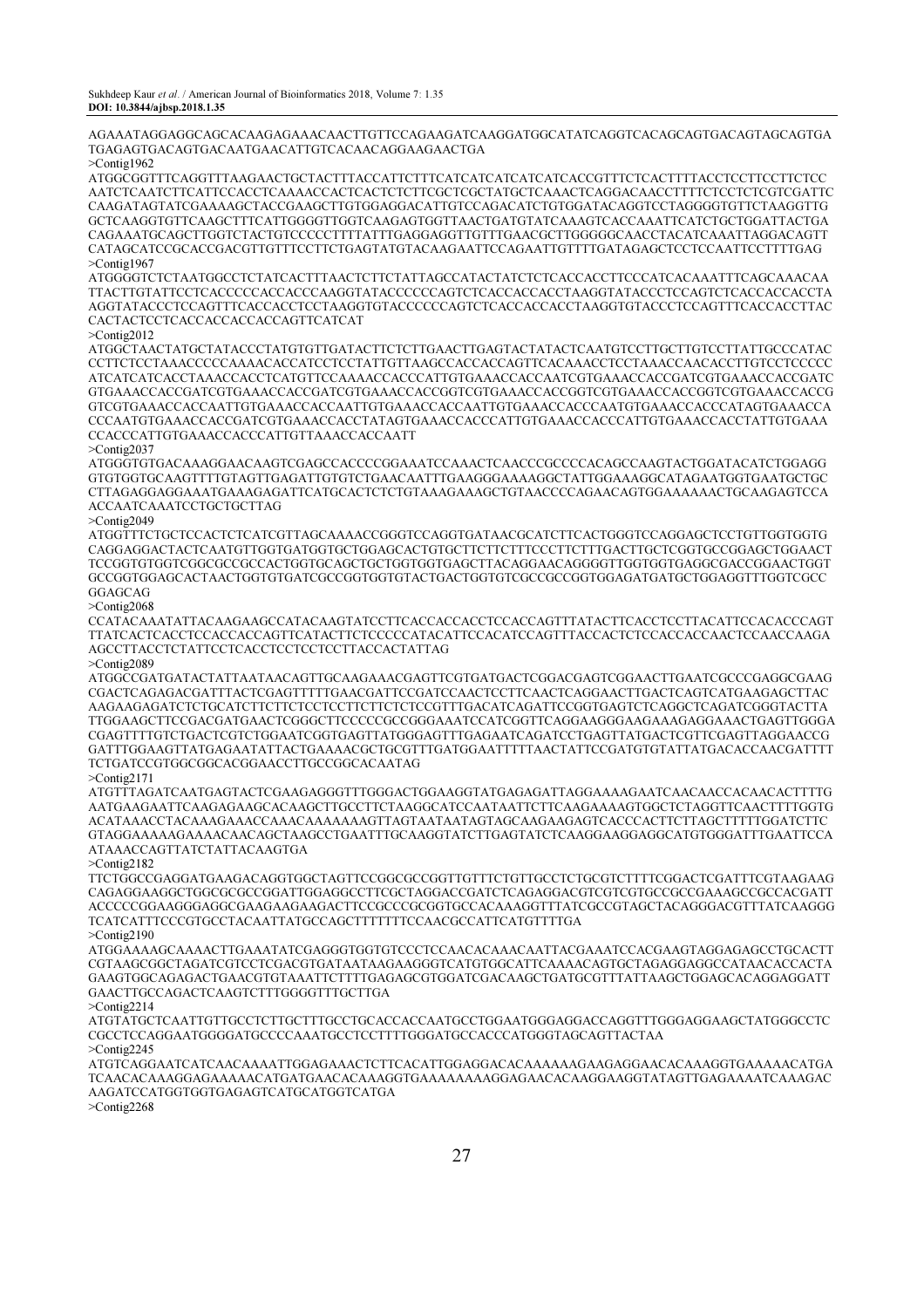ATGTCTTCTCATAACATTGCTTTCTTCTTCCTAACCGTTTTACTTGCTACCGGCGCTCTCGGTCAAGCACCTTCTACCTCTCCCACCGCC TCACCCAAATCATCACCGGCTCCGGCGGCATCTACACCTACACCAAAAGCCACTCCTCCTCAAACTCCCACCGCCACTCCTCCTCAAA CTCCCACCGCCACTCCTCCTCCAGTTCCCACCGCTACACCTACTCCCGCTCCAGCCTCACCTCCTCAAGTTTCATCTCCACCTTCTCCAA CACCAACAACAACCACCGTCTCACCTTCCGAATCTCCGGTTGAGTCTCCGATCGATTCTCCTCCCGCTCCCGTCGCTCCTACTATTTCC CCCTCCGCTTCCGAACCTGCTACCGTCGGCGATGGTCCTGCTCTGGCTCCTAGCGGCGAATCCGCTTCCGTTAGAGTCGCCGTCGGTG GATCCGTCGCCGCTATTGTGGCATTTGGTTTGATGATGTAG >Contig2272

ATGGCTCAAGAGTACTTTGAACCTGCTAAAGGTGGTCTGATCATCGATGTTAGCTGTGGAAGCGGATTATTTTCCCGAAAGTTTGCCA ATTCTGGAACCTATTCTGGAGTCGTTGCTCTAGATTTTTCTGAAAATATGCTTCGCCAATGCAATGATTTCATTAAGAAAGATGACACA CTTTCATCCACTAATATCGCCCTTGTAAGGGCAGATGTTTCTAGGCTTCCCTTTGCATCAGGTTCAGTTGATGCTGTTCATGCTGGTGCT GCTTTGCATTGCTGGCCATCTCCGTCCAATGCTGTTGCTGAAATCACCCGTGTACTAAGAAGTGGTGGAGTATTTGTCGGAACCACTTT TCTTCGTTATACTTCATCAACTCCGTGGATTTTACGCCCCTTCAGAGAGAGGACTTCTCAAGGCTATGGCTTTTTAAAAGAGGAAGAA ATTAAAGACCTTTGCACCTCATGCGGTCTTACAAATTACTCATGCAAAATCCAGAACTCTTTTATTATGTTTACAGCTCAGAAGCCATA A

#### >Contig2284

ATGGAAATAAAGAGGTACTTAAGTAGACGTGGCTACCGGCGTCTCGACGGCAGCATATCCACCGTCCGACAGAAGAAGATGCAAGTC ATACAAATGAAAGGAAGTCCTCATAAGCATTGGAGGATTGGAACAAGCCCAAGGCTAAGATGGATGATGAAATCACCATTGAAATTG TTGACAAAAGTTAAGAATATTTATATGAACTTTATGTTTAAAGTGGCTGGGAATGTAGGAGGGGCTTTGAACACTGATAACAACAACC TTGGTGTGAAACAAATTCCACAAGCTCGTCAAAAGTCTAAAGGTTACTACTCTGGTGATGCGTTTGAGGCTAGGCTTATATTTGAGAT TTCCAAGACCTTGGTTGCTTCTCATGAACTATATTCCATTTAA  $>Conti\sigma$  2302

ATGGGCGAAGCATTGTTCGATCTCGAACAACTTCTCATGTCCAAAAAGGGAAAATTGACACCTCACGAGGTAAATATTCTTCAATCAT GCAAATCAAAAGCTACGAGGGATTTCACTGCTAGTTCACTTGTTGGGGGTGCTGCTGTATGGGCAGCAACTGGGAAACTCCGAACAG CACTTCGAGTAAACCTTTCAGCAGGAGCTGGTGGTTTCCTTGGACTGTGGGTATTCAGTAGATCCTTGTATTCTTCTGCTGATCATATT CTTACTCTGGATGGCAGTATATTACAGAAGGAGTTAGCAAATATACTGGTGACGAAGTACCAGAACAATCCTTCGCTAATGCAGCTTA TATCTAAGCATTTTTATTCGGAGTGGATTTTTGATGATTCAACCTCTAATACTCCTAAATTAAGGTGGCGATACCGTAATTTTTTTAGC GATAATGTAATCAATGGAAGCAGCAGCAGGACTCAGGATTATGGTTCATATGATAAATCGCAAGAAGACACTCAAAATGATTCCTAC GAAAAATCCCAAGGATATTCTGAATCCTATGAAAAATCCCAAGGCAAGTCTGAAAATATCACTGACAGCAAAAGAACAACTCTTCAG ACCAAGAATTTTTTTACAAATCCTGGTCCTGATATCGTGTCAGAGGTAGACCCTCTTGATTGTCTTTTTGGCTATGGTGCTCCAGTGGA GGAGATTTTTCATCCTAATACCCCAAACAAACCATCAGGGACGCATCATCGAGGGCATAGAAGATATCGCCGTAGGCGTCGGATGCG TGATCTTGATGACCTTTCCAACTCAGAGCATGCAGCACCTGTTTGA >Contig2310

ATGGATTCAAAGAAAAGTGATGAAGAGGTTCATGTGGTTCTTGCTGTTCATAGCCAAGTGATCAAAATTAAGAAAGAAATTGAGAAA ATCAAACACCCATCATTGGAAGCTGAATTGAAGATGAGAAGATTCAGAGATGTTAATCGTATTCGTTCTCGTTCACCACTTGGTTTGG CTGAAAGGATGATCCTTCTTGGTCACTCTTAG

>Contig2335

GTTCTTCTGGTTGGTAAAGGAAAAATGAATGCATTAGCAGCTACCAACAGGAATTTTAAGTTAGCTTCTAGGCTTTTGGGGTTGGATT CAAAGCTTGAGAAAAGTTTATTAATTCCATTCAGAGAAATCAAGGTTGAATGTACTATACCTAAAGACGACGGCACGTTGCAATCTTA TGTTGGATTCAGAGTTCAACATGATAATGCTAGAGGTCCTATGAAAGGAGGAATCAGATACCATCCTGAGGTTGATCCTGATGAAGT GAATGCATTAGCACAACTAATGACATGGAAAACAGCTGTAGCAAATATACCATATGGTGGTGCCAAAGGAGGGATAGGGTGTAACCC TTCAGAATTAAGTATATCTGAGTTAGAGAGACTTACCAGAGTTTTTACTCAGAAAATTCATGATCTCATTGGAACTCACACCGATGTG CCTGCACCTGATATGGGAACTGGACCACAGACCATGGCATGGATACTAGATGAATATTCAAAATTTCATGGCTACTCTCCTGCAGTAG TGACCGGAAACCTATTGATCTTTGGTGGATCTCTA

>Contig2456

GTGGGGTAGGAGATGGTGGAGAAGGTGTGGTTCCAGATGGTGGAGGAGAAGGTGTGGTTCCAGATGGTGGAGGTGGTGGTGATTAA >Contig2459

ATGGCATCAATGACCGCATTCAAGGCTTTCTTCTTTGCCGTTGCTCTACTGTCCGTCGCCGTTTCTGCTCAAGAGACGTCTCCTGCGTC GTCGCCTGCACCGTCTCCTGACGCCGGAGCAGCAGGATCTATGTCCACCTCAGTTGCCATGATCGGCGCCTCGCTCGTGTTGTCCATG CTTGCCGCGTTCAAGTTTTGA

>Contig2462

ATGGCAAACATCGACATCATAATTGAAGCTCCAATAATAGCCACTGAACCTGTAACAGATCCGGCAGCTCCTGCATCGGGACCCGGT GCCGGAGCGGGGGAAAGACCGAGGTCTTGGGCGGAGGCCACCGCGGCGAAAACAAATACAAAAAAGAAGGAAAATAAATTGAAAG TCGTACCAGATGATGCCATTGTTAAAGTATAA

>Contig2495

CTGAAGAGAGTAGTGTTCATCAAACTATCATAAACGATGCAAGACCTCACAGTGAAGTGGACACTTCTCAAGTGAAATCTCATCCTG AAGTATCTACCTGGCTTGGTGGTGACGTAAGCCCTGGTGGATTTGGATCTGGTATTAAGCCAACCAGATTGGGTAACTATGTGATGTC CTTTGACGGTGATACCCTCCAGAGATATGCAACAATAAGGTCTAAGGAAGCTGTGAGCATCATTGAGAAGCACACTGAGGCATTGTT TGGAAGACCTGAAATGGTTATTACACCTGAGGGGGCGATTGATCGTTCTAAGGATGAAAACATCAAAATTAGCTTTGGTGGTTTAAA GAGACTTGTTTTAGAGGCTGTGACTTTTGGTTGTTTTCTCTGGGATGTTGAGAGCTACGTGGAATCAAGGTATCAATTTGTCTTTAATT GA

>Contig2516

TAATTTCATTCACATTTGTTTTCACAAATGCAGAAGATCCTCTTCTTGAAATTGGTGACCTTGATCGGTACAGTTTCCCTAAGGGCTTC GTTTTTGGGGCAGGATCATCAGCATACCAATTTGAAGGTGCATGGAACGAAAGTGGCAAAGGACTAAGTATCTGGGATACTTTCACC CATAATCATCCAGAAAAAATAAGGGATGGAAGTAATGCAGACCTCACTGTTGACCAATATCACCGCTATAAGGAAGATGTGAAAATT ATGAAAGACATAAATCTGGATTCGTACAGATTTTCAATCTCTTGGCCAAGACTCCTCCCACAGGGAAAGTTGAGCGGAGGCATAAATT GGGAAGGAGTACAATATTACAACAATCTCATCAATGAACTGTTGGCTCATG >Contig2531

ATGGCTGCTGCTCAATTCCTCACTCTTCTTCACTCTTCTTCAAGATCTTCTTTGCTCAAACCCTCTAGACCATTTTTCTACAACCCCATC AAGAATTATGGGGAATCAATCAAAGGAAAACAAAGCAGATTGATGGAAGAAAGGGCACCATCTACAGCTGAAGAATTTCTAAGAGT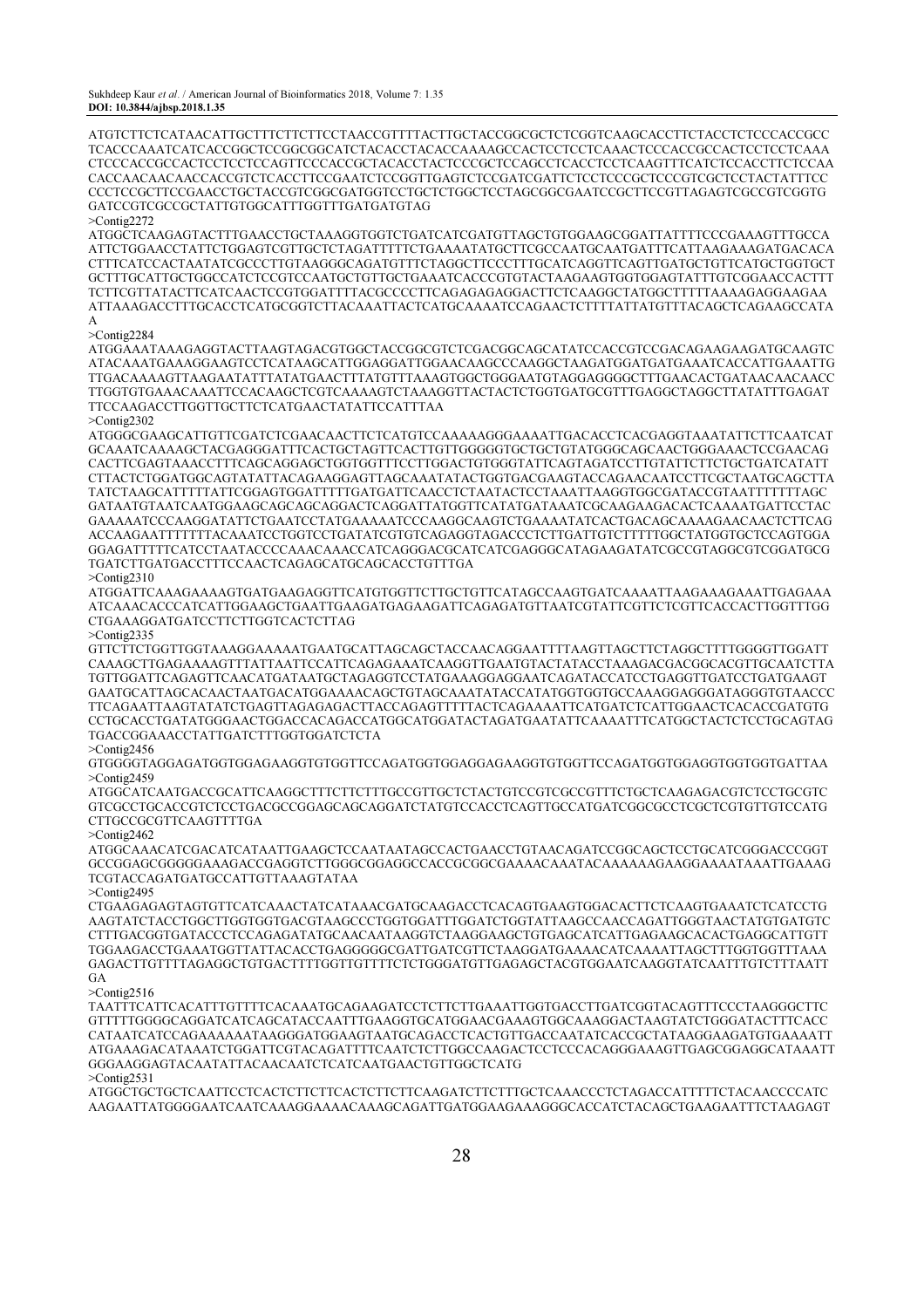GGCAGAGGAGAAAGAAAAGGAAACTAAAAAAGTGGTGGCAAGTCAAACTATTGATAAAACAATTGATGCTGCTGAAGAAGCTACTA AGGGTAATTCAAGAATTGAAAATGTTAAGAATAGGTACAAGGAGGGGTGA

>Contig2579

GATAGTGGCCTACCACGGTGGTGGTGGTAATGGAGGTTATGGCAGTGGCTCTGGGTATGGTTCGGGATATGGTTCCGGTTCGGGAGG AAATGAGTACCCTTAA

 $>$ Contig $2614$ 

ATGGCCGCCAACAGATGGATTAGACCCGAGGTATTCCCACTTTTTGCCTCAGTTGGTGTTGCTGTTGGGATCTGCGGTATGCAACTTGT AAGGAATATAACCGGCAACCCTGACGTCAGGGTAACCAAGCAGAACAGAGCTGCAGGAGTTCTTGACAATTTTTCTGAGGGTGAGAA ATATTCACAACATACCCTAAGGAAGTTTGTCCGCAACAAGAGCTCTCAGATTATGCCATCCGTTAACAACTTTTTCTCTGATCCAAAAT AG

>Contig2616

ATGATGAGAGGGAATCAAGATCAACAATCGAAGATGATCTGCGAATTATCGGCTCTGGTTTTCAACCTTCTACAGTTTTCTCCGACGC CGTTGTCTTATTCCGATCGATCTCCGATCGTGCCGGTGCCTCCGTCTGAGTCACCGTTGAGGCGTGCAGGTCAGATTACTCCGGCTGGA TTTGCGTCGTTGCTTCTGGGAATTTCGGTGGCTCTGATACTTTGCGGATCGGTTACTTTCTTCATTGGGTTTATGCTGATGCCGTGGGTT CTTGGATTGGTTATGGTGTTTTACGTTGCTGGTATCGTTTCATCTCTTTCTGTTTTGGGTCGTTCCATTTTTGCTTCGCCTCGCCGCGTAA GGATGTTCCAGAGTGGAAATTGTTATGAGGAGATGAATATGGCATTGAGCAGTATGATACTG >Contig2626

ATGGAAAACCAATCCACAACAACCCCATCCACGATGCAGTTTCTCATCCTCGAACAAGTTCAGTTCTTGAAAGTAAACGACGATTCTC TTCTTCAATGGGAACTCGTCGATGTCGTTGACGCCGAAGAAGAATTAGAACAACAATCAATCGATGATGATGGGGATTCTTTCCTTTC TCGTGACCCAATTGAAGGTATTCGACATCGCGTTCTTCATCTCGATGCACATGTAGAAGATCATCACCATCACCGTGATGCGGATGCA GATGGGTTTAGTGAAGAACAGGTTAACCGCTTGTTCCATGGGATATTGGGAACAAGTTAG >Contig2654

ATGGCATCATCAACTACTACAATTAAATTATTATCTTTCTTTTATGTCATCGTCTTTGCCGCCGTAGCCTCAGCACAAGACCTTAGTCCT TCGTCGGCTCCGGCACCAAGTCCTGATGCGGGAGCTGCCGGATCCATTACAAATCCAGTGGCTATGATTGGAGCTTCGATCGTGTTGT CTATGTTCGCCATCTTGAAGAACTGA

>Contig2667

ATGGCGAGGCAATGGAAAGAGATAGGGCTGACAAGACACCAAGGTGGTAGTGGCAACTGGGTAGAAGAGTTTGCAA >Contig2667\_b

ATGGAGTTTCCAAAGAATCAACCAAAGCCTCCAACACCACAACCAACTATGCCAATGGTTCTGCATGCGCTGCTGCAGCGTGTGGAG CAGGCTGTGGCGGAGGCTGTGGGGGTTGA

 $>Conti\sigma$ 2670

ATGTGGCCTCACATAAACAACCGTATACTAGCATCTTTGATATTGTACCAGATAACCATGTTTGGGTACTTTGGGGTGCAGAAATTCT ACTATGCACCATTGTTGATTCCTCTTCCAATACTGTCATTACTCTTTGGTTTCGTCAGCGCAAAGAAATTTTATCCCGCTTTTCAACATC CGGCACTTGAGATCGCAGCTCCAGGGCTCAAGGAAGTTCCTAACATGGAATTGATTTTCAGGTCTTTCATTCCACCAAGCTTGAGTTC TGAGAAGGTTGAAGATGACCAGTTCGAAGATGCACGGTCTCAAGTATCAAGATCAACATCATTTGTTTGA >Contig2727

CTTTGGGACAGTATAGGATTTGGTTTAGGATTAGATTTCGATGATTACGAGGACGGAGTTTTTTCCTCAAAAAACGACGTCGTTAGCA AACAACACGCGCCGTCAAGTTCCGTGGCTTCCCCAGCTGTAGTTGTTTCTGCGGGTGAAGGCGGGCGTGGTAATCTTGCGGTCGAAAT TTGGGACACGCGCCTACGAAGAAGGAAGCCTTCAGTTGTTGCTGAGTGGGGGCCCCCAGTGGGTACGGTGCGCGTGGAATCTGGCGG CGTACAGAAGGTTTACGTAACTGATAACGGACGTGACGGTTTGACAGTTGGTGACATGAGGAAAGTCAGTATGCCGTTAGGAAACGT AACGGAAGTTGACGCGTATAATACTTGGTGGGATGCGGATGCTGTTGTTGTTTCGGATGAATCTTAA >Contig2747

ATGGCGGAGAAAGAAAATTTCAACGGCAACGGCGTCTACGTGGAACAACAACAACAAGAAGAAGTGGATAAGTTGAAGCACAGAAA AGGTACGTCAGTAAAACAGACCTTGCCTGAGGTCCTTAACAGTCTCGCTTCCGCCATACTCTTTCCGGAACCGGGAGATGACAATAAC TTACTTCGCCGGATCAAAAATTCCGTCGCCGACAACGCTTCACTTCTTCCAGAAGCTTCTAGAAATTCTGCACGTGATATTCTTCTATG GACTCGTCGCGGTAGCCACCTACGCGCTATCCTCGTTATCTCCGTTGGGGCGGTTACTTTTGTTTCTCTTACAGGATTGCTTGTATTTAC GCTTTTCTTTCTGGCCGCAACCATAAATGCCATTGTCATATCGCTGCTGATGTCATTGGCTGCAGCTGGAGGGTTCTTGGCTCTTTTCTT TGCTTGTGCTACCGCTATATACATTGGAGCACTATCAATAGCCATATTTGCAATTTCAGTTACTACATTTTGGACAATTGTGGCTATTC TGATAACCTCAGGGTGGATTGGATTCTTCTATACTGTGTGGCTGATAACTAGAGCGAGTTTCGGGTTTACTAAACACTCATTGAGCGC AACTGGCTCGGCAATCACAACTTACTCTACTTCTCGGGCATCCCGCCAT >Contig2761

ATGAGAGTGGATATGGAGGTGGACGCTCTACCTATGGAGAAGAAAACCGTTCGGGTGGTTATGGGGACGGAGGGCGTTCAGGTGGTG GCTATGGTGATGAACATTCTAGAAGTGGTTATGGGAATGAACGCGAAGAACGTTTGGGTGGAGGGTATGGTAGGGATAGTCGTGATA ATCGATCCAGTGGTGGATATGGCTATGGAGATAACTAGATGA >Contig2782

ATGGCTTCAGATGAAGACTTTGAAGATATTATAGATGATGGATTTGATCATAATCATAATCCTAATCCTAATCATCATCTTCAACATCA CCAAAACTTGTCAAGACTTTCAGTTTGTACAAGCAGCACTTTATGTGATGATATTGATAATCTAACTTCCATGTGTATCTCACACTTGT CCATTGAAAGTATGGAAGGTGAAGATGCAGATGCTGAATTCTCAGATGGAAAAGACTTATTATTACAAACAGGGTTATCCTCTGCTTC TGAAAATGACTCCGGTAGTTGTTATTCGTTACCGGCGACACCACCACGACGAAGGAACAGGACTCAAATATCGCCGATTGTAGTGAA AGAGTATGCAA

>Contig2840

ATGGCAGACATCCAGAGAAACCGTCCCGGCGTCACCAGCCACCGCAAGCCAAGTCGATTGCAAAGCCGCGCTCCGTCGTCACTTCAG ATTAACCGTACCGTCGATTGGAACGCTGCGATTCCCCTTCTCTCGCCGCTGGCTTCGTCACCGCCGCCGCCTCCACTACCACAAGCAA AAAGGGAAGAGTCTACGCCGCCGCAGCAGCGCCGGCAGATCGCGGAGGCGGAAAAGATAGTTTTCAAGAAGTGGCAGCACCCTGCG GCACCGTTCTGCTACGGGACTGCTTCAGTGGTTCCGCGCTTCTTTTAA >Contig2841

ATGGCGGCGAGTTCTAAAGGCTTCTCAACAACGCAGTTCGATTTCAAGCTAAGAGTAAACCGACTCAATGTTGCACTGTTACCTAACA ATCACTTGCCGGACCTTTTCCGGAGAAAGAGAAGAAAGACGTGTATCGATTTTGAACGAGTTCGACTCTGTAATATCAAATTTCGATG CTGTTGTTCTGGTTCGGTTACTCCGATTCTTAGAACGAGTGGACCTG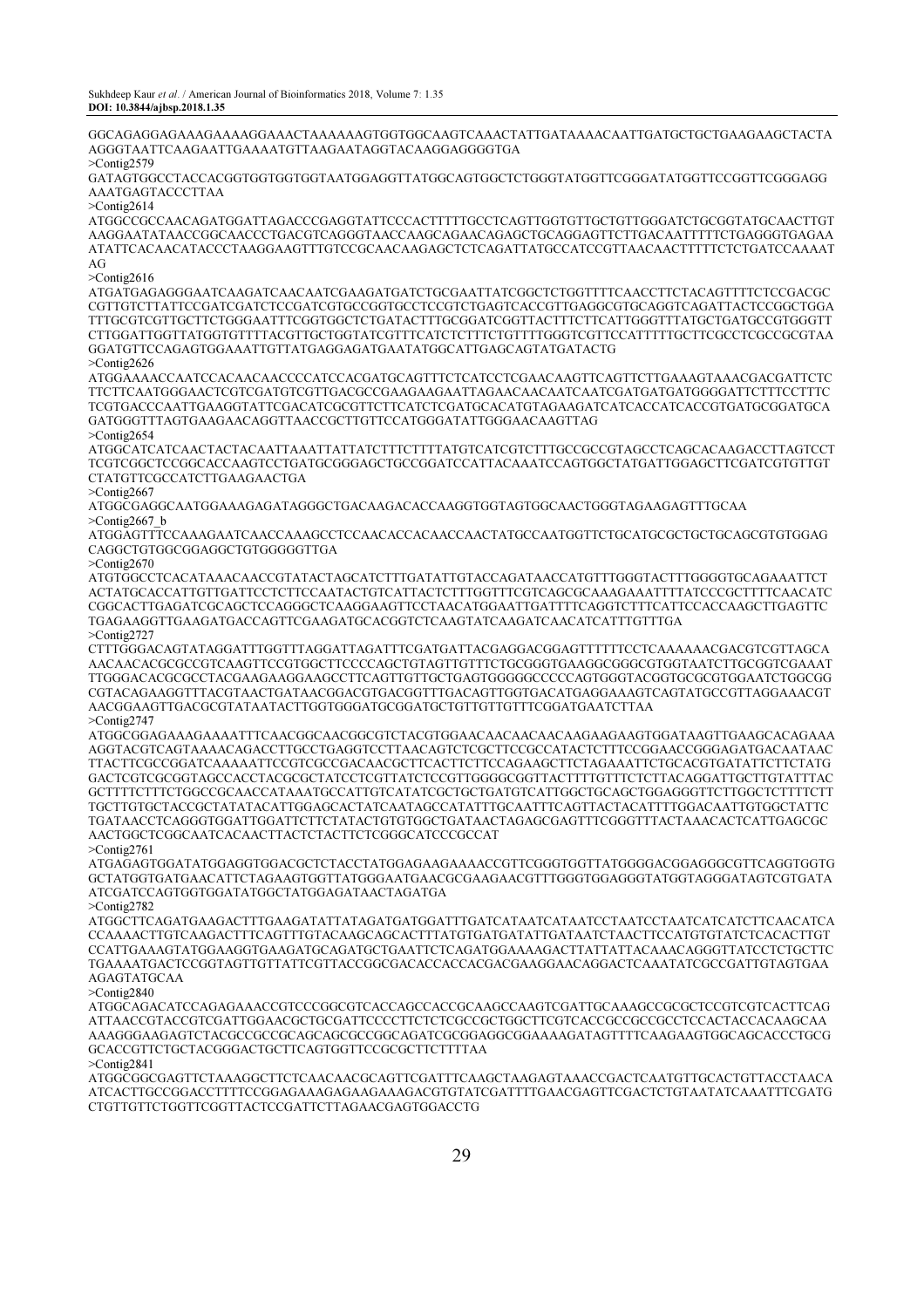#### >Contig2848

ATGGCGAGCGCGTCCTTTGTCCGGAGACAGGCAACTAGCACAAGCCTAAGGGCATTCCCTAACTCGGGTCAGGCTCTATTCGGTGTGA AAGCTGGACGTGGAAGTCGTGTAACTGCGATGGCCGCTTACAAGATAAAACTCATCACTCCAGAGGGAACTAAAGAGTTTCAATGCC CAGATGAAGAAATCATTCTTGATAAAGCAGAGGAAGAAAACATTGACCTTCCTTACTCATGCAGGGCTGGTGCTTGCTCTTCATGTGT TGGAAAAGTTATAGAAGGGAAAGTTGATCAAACAGATAATAGTTTCCTTGATGATGATCAAATAAATGCTGGGTTTATTCTCACATGT GTTGCTTACCCTCGTTCCGATGTTGTTATTGAGACACACAAGGAGGAAGAACTCTCTTCTTAA >Contig2863

ATGGCCACTTCTTTCGCACCATTATCCATTTCGGCAGGTGGATCTCATCTGAAGTCACCGGAGCTGTTTTTAACAAAGCGTAATTCATC TGTGGTTGGATCTAAGCTTGCTGTTCAAAGGAAATCAAACCTTGTAACCAGGAGAAGGAACCTTACTTCACCTGTTCGCGCCGAATAT AGTGATAGCAGAGGAGGTGGAGGTGGGGATTTTGTTGCTGGATTTCTTCTGGGTGGTGCTGTTTTCGGAACTCTGGCCTATGTTTTTGC TCCCCAGATCAGAAGATCTCTCCTAAATGAAAATGAATATGGGTTTCGGAAGGCCAGAAGACCAATCTATTACGACGAAGGGCTAGA GGGGACCAGGCAGACCTTGAACGAAAAGATAGGGCAACTAAATTCTGCCATTGATAATATATCTTCACGGCTGAGAGGTAAGAATAA TGTGCCTGCTGCCCCTATAGAAAGTGATCCTGAAGTTGAAGCTACCATGTGA

 $>Conti\sigma$ 282

ATGGTGCCGCTACTTGTTTTGATCGTTGCACTTTTGATTCCAAACGGAGTGTTGTCAATTCCCTCCACAGTCCCTGCATTCCTTTGGTCA TCTCATTATAACTTGGTCTCAGACAATGGATTGAAGGAGTCCGTTAATTATCAGGTCATTTCTCCAAAAGACCTAGCAAAGTCTGTTTT ATCTGAAGCAGGCTGGTCAAATTTTCTGTGCAAAGGGAAGAAATTTCAGGATCCTCTTGATCTGGCACTTCTTTTTGTTGGTGGAGAG TTACAATCTTCAGATTTAAGCTTGAACAAGCATGCAAACTCAGCTCTTTCAGACTTGCTCAAGGACTCTTTTGTCAGATCCAACACTTC CATGGCATTTCCCTATGTGGCAGCATCAGAGGATGTGAATTTGGAAGACTCATTGGTTTCAGGATTTGCTGAAGCCTGTGGAGACGAT TTAGGAATTGGCAACGTTGCTTTCCTTGGATCTTGCTCCATGG

>Contig2888

ATGGACGCAGCATCGCAGCTTGTCTACCGTGGAATCGATCCCTTACTTTGTTCCTCTTATTCCAACCGCAACAACAACCTCCCTCTCCG TCGCCGTTCAAACCGTGTTTTCGCTGTAGCAACCGATCCCAAACCTGCTCCAGTGACAACCGTCAACGGTTCGTCGTCGAGGTCTCCG CCTATCAAACCTGCCAACGGTGTCTCCCAGAGAATTGGTGATGTTTCGAAGGAGATTAAAAGAGTGAGGGCGCAAATGGAAGAAGAC GAACAATTAGCAACTCTCATGAGAGGACTTCGAGGTCAGAATTTGAAGGATTCGCTCTTTGCTGAGGATGATGTTCAGCTACGTCTTG TTGAG

>Contig2892

ATGGCACCTTCCGTCGTCACCACCAGAGTTGCTCCCGCCGTCATTGTCGGCGGTGGAAGAGTTGGTAAAGCTTTACAAGGTATGGGTG ATGGTCAAGATATTCTTCTTCGACGTGGTGATTCTGTTCCTATTGATTTTCAAGGTCCGATTTTGGTTTGTACTCGTAATGATGATCTTG ATTCTGTTCTTAATTCCACTCCTCTTTCCAGATGGAACGATTTGGTGTTTTTCCAAAATGGAATGTTGGAACCATGGCTTGAGAGTAAA GGTTTGAAGGAAGGGAACCAAGTGTTGGCATATTTTGCTGTGTCAAAACTTGGAGAGTCACCTATTGATG >Contig2969

ATGAATACAACGACCAAGACCACCGAAGTATCCACAACTATATCGATCAATATATACAGATTTCTCCCTGAGAACATATGGTCCAAC AAGATCGTCGCTTCGGCAACAG

>Contig2969\_b

ACAAGGCGGCGGAAACACTTAGGAATGACATTGAATGGTTACGGATAACGACGGGTGTGAGCATGGAGAAAGTTGCTTATGAATAA >Contig2984

ATGGCAAATGCTACTATAAGGCAGCAGAGTGTGTGTTTGAACGTAAGGCTGAGAGGATTGAATTTCCATGTTCCTCCTCAGCCTTCTC AGTACTCCATCATTCCTATTTACCACAACACCCACCATTCTTCAATGCTTTGCACCCGCCTGCATCTCACGGTTGTACCTAAAGCTTCG GCCAGAAGCTTAGGCCCCGCTTCTCCTCCCACCGATGACGATGGAGTCTCTTTGGGTACCATGAAGCTTCCTGTCAACATAGACCTTC AGAGATTCGATTCCCTCCTGTTTCAGTGGGCAAACAGCCTTTGCCAGGGAGCCAATCTCCCACTTCCTATGCCTCTCAAGGTGGACAA AATAGCAGGTGGAGCAAGATTAGGATTTATCACTATTGGAGATGGGGAAACAGAAGTTCTTGTGTATATTGATTGTTTGGTTTTTAAA GCCACTGAAAATTCTGCTCCAATATTCCGTGCCTCTAGACATGGACCCTTAAAAGATAAGGTGCCACCTGGTGAGCCCAGAATCATGA GGAGCCTTATGCAAGCTCTTCAGAAATCAGTTCAAATCTCCACATTGTGA >Contig2989

ATGGGAGGTAGTTTGGATATTCTTGATGAATCTGATAAAGGGGTCTTTTCAAGCCTTGCTCATGGTGTAGCTAATGCTGCTACACATG GAGGAGGACATGGTTATCCACCTGGGGCATACCCTCCACAACAAGGATACCCTCCACAACAAGGTTATCCACCATCTGGGTATCCTCC ACAACAAGGATACCCTCCACAAGGCTACCCACCTGCTGGTTATCCTGCTTCATCTGGTCATAATGCTCAAGGGTCTCATGGACATGGC GGTCCCGGTATGGGAGCAATGCTTGCCGGGGGTGCAGCTGCCGCCGCCGCTGCTTATGGTGCTCACCATATCTCCCACGGCTCTCAAG GTCACTATCCACAAGGTGGATACGCACCAGGTGGCTATGCACAAGGTGGATATGCACATGGTGGTGGTCACATGCCTCACGGAAAAT TCAAGCAGCATGGCAAGTTCAAGCAGGGAAAGCATGGCAAGTTCAAGCATGGAAAGTTTGGCAAGCATGGTGGAGGCAAGCATGGG TTCAAGAAGTGGAAGTGA

>Contig3039

ATGATGCCAAGGAGAGCGGGGAATCCTTCTAGAAGGTTCGGTGATAGTAAATCGAAGACTTCGCCAGTTTTGTCAATTGGGCTTATAG TTGTGGGAGGTTTGTTTCTCATTGGTTACTTGTATAGGGGCTCAGGTGGACATGGAAGCCGTATAGATTCTGTTAGCAAGGTTGAAGG TGATTATTTGTGCAGTGGAGAGGTCCAACGTGCAATTCCTACTTTACAGAAAACATATGGAGATAGCATGCATAAAGTTTTGCATGTT GGTCCTGATACTTGCTATGTGGTCTCTAAATTGAAAAGGGAGGATGAAACTGAAGCCTGGGGTGTAGAACCATATGATATTGAGGAT GTCGATAGTAGTTGCAAATCACTAATCCGTAGAGGCAGTGTGCGTGTGGCTGATGTCAAGTTTCCTCTTCCATATAGGCCAAAATCTT TCTCTCTTGTAATTGTTTCAGATACTCTGGATTACCTATCCCCCAGATACCTCAATAAAACTCTTCCAGATTTGGTGAGGGTATCATCT GATGGTTTAGTGATATTCACTGGTATTCCAACCAATCAAAAGGCCAAGGTAGCAGATGTTTCTAAATTTGGAAGAGCGGCCAAGATG AGGAGTTCATCCTGGTGGGTCAAGTTTTTCCTTCAAAATAACTTAGAGGAGAATGAAGCTGTTAATAAGAAGTTTGAGGAGGCTTCAA CAAAGAGTTCATATGTTCCACGATGCCAGATATTCCACTTGAAGTCACTCCACTGA >Contig3103

ATGGGAGGTGGTAAGGATAAGCATGATGAATCTGACAAAGGGGTTTTTTCAAGCCTTGCTCATGGTGTAGCTAATGCTGCTACACATG GAGGAGGACATGGTTATCCACCTGGGGCATACCCTCCACAACATGGGTATCCTCCACAACAAGGATACCCTCCACAACAAGGTTATC CACCATCTGGGTATCCTCCACAACAAGGATACCCTCCACAAGGCTACCCACCTGCTGGTTATCCTGCTTCATCTGGTCATAATGCTCA AGGGTCTCATGGACATGGCGGTCCCGGTATGGGAGCAATGCTTGCCGGGGGTGCAGCTGCCGCCGCCGCTGCTTATGGTGCTCACCAT ATCTCCCACGGCTCTCAAGGTCACTATCCACAAGGTGGATACGCACCAGGTGGCTATGCACAAGGTGGATATGCACATGGTGGTGGT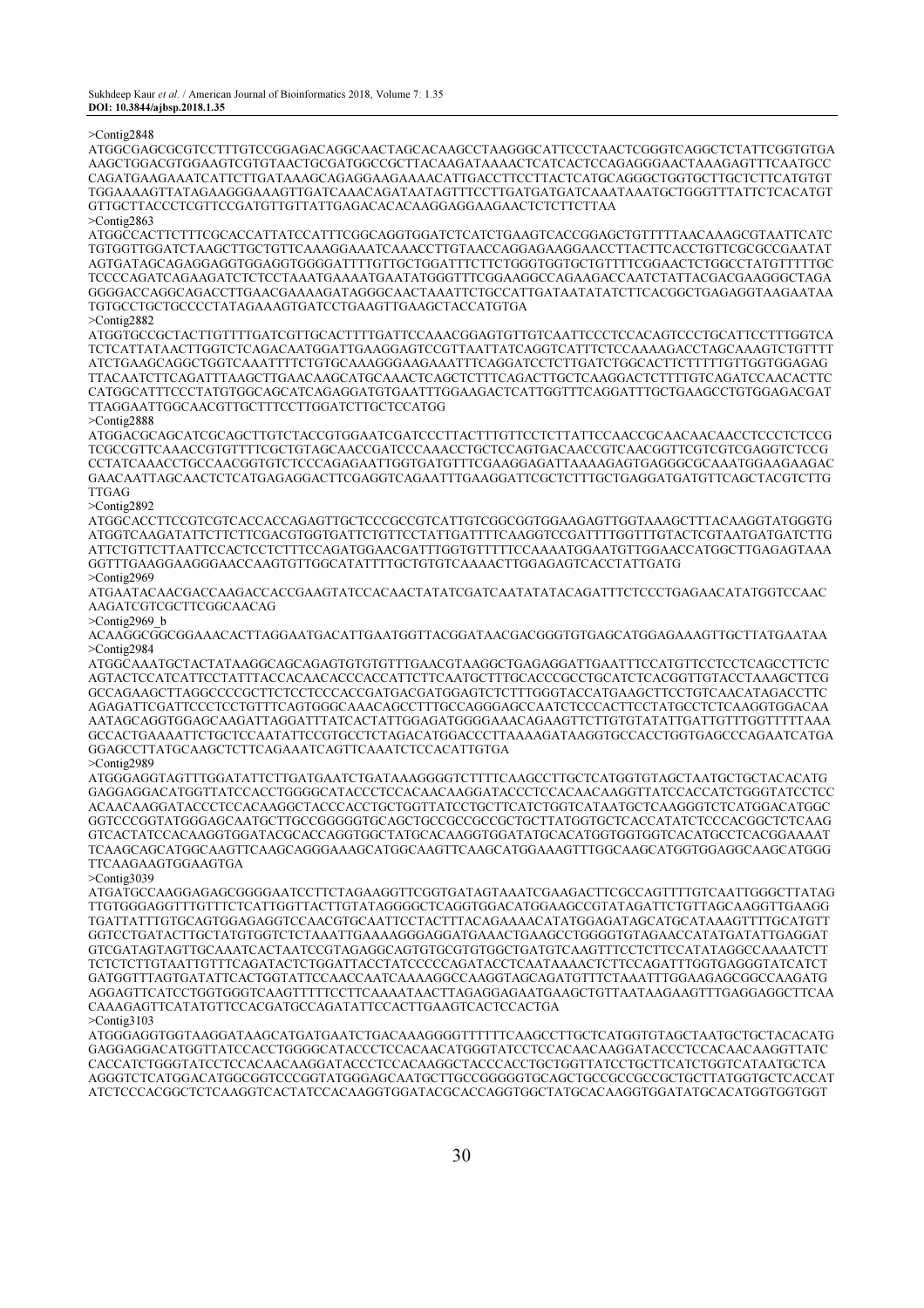CACATGCCTCACGGAAAATTCAAGCAGCATGGCAAGTTCAAGCAGGGAGAGCATGGCAAGTTCAACCATGGAAAGTTTGGCAAGCAT GGTGGAGGCAAGCATGG

>Contig3115

GATTCGAATCCACTCTCACATGTCCCTCCTATCATCACTTATCCACCTAAACTCACTTCCAAATTCTCCTCATCTTCAACACCACAAAA CTTGCATGGCATCTTCACCAAAAGTAAAAACAAGTTCTTGTTGAATGCTGGTTTCAATTTAGTTGAGCCTGACCTCAATGAAGATCCT AGAGATCAATTTAGAACTAATGGCATTGAACCTGAAGAATTTGAGTATGGAATATTTGATGGTCACCACACTTTCAATGAAGGAGAA GAAAAGAAAGGAACATTTTGGGGTGCAATTAGGGATGAGATAGCAGCAGCAGAACCCCCCACTGGATTTCAAGGGCTTATTTCATGG CTCTTCCCACCAGCCATTGCTGCTGGGGTATTCTTCAATGTTCCGGGGGAGTACTTGTACATTGGAGCAGGAATATTTACAATCGTATT TTGCATAATTGAAATGGATAAACCTGATCAACCTCACCACTTTGAACCTCAAATATACAATATGGAAAGAGGAGCTAGAGACAAGTT GATAAATGAATATAATACCATGAGCATATGGGATTTCAATGAAAAATATGGAGACGTTTGGGAATTTACAATCAAGAAGGATGACAT AACCAAAAGATAA

>Contig3121

CTCAGTGATTTTCATGGCGACGCGCAAGATTTGCAGATCCACTGCGTTTCGAAGCACGAGAGGTTCTCTAACTTTAGCAAGCAGAAGT CACACCTTTATCTTTACTGCCGTTCTCTCTCATCCTTGTCTTCTCATAATACTCACCATTCTCTCCTCTACACACTCAACAAAGTCGCCA TTCTCTCTGCACTGTGGTTAACCACTTTGAGCAGTCCTCAAACAAAAAATGACCGCAGGAATCTGATAGAGCCATAG

Supplementary Table S3. Contig wise transcription factors for biotic stresses (wilt, blight) and abiotic stresses (salinity and drought) Wilt Disease

| Contig                 | <b>Transcription Factor</b>                                                                                                            |
|------------------------|----------------------------------------------------------------------------------------------------------------------------------------|
| Contig142              | BELL homeodomain(2), DOF(8), MYB(1), MYB (8), MYC (8), RAV (3), SEBF(1), WRKY (2)                                                      |
| Contig224              | BELL homeodomain(1), bZIP (1), DOF(7), ERF (1), G1like(1), MYB (7), NPR(1), RAV(4), SEBF(1), WRKY (2)                                  |
| Contig246              | ASF 1(1), BELL homeodomain(1), DOF(8), ERF (3), MYB(2), MYB (3), MYC(2), RAV (2), W Box(3), WRKY (5)                                   |
| Contig250              | ABRE(2), ASF 1(1), DOF(2), G1like(1), MYB (1), NPR (1), WRKY (1)                                                                       |
| Contig283              | ASF 1(1), DOF(1), ERF (4), MYB (3), MYC(8), NPR (1), WRKY (5)                                                                          |
| Contig357              | bZIP (2), DOF(6), G1like(1), MYB (1), MYC(6), RAV (4)                                                                                  |
| Contig364              | ABRE(1), BELL homeodomain(3), DOF(6), MYB (5), MYC(4), SR1 (2), WRKY(3)                                                                |
| Contig442              | AGC-box (1), ASF 1(1), bZIP (1), DOF(2), ERF (3), GCC-box(1), MYB(1), MYB (2), MYC(2), NPR (2), RAV (3),<br>WRKY(4)                    |
| Contig444              | RAV(1)                                                                                                                                 |
| Contig444b             | DOF(1), ERF (1), MYB (3), MYC(4), W Box(1), WRKY (1)                                                                                   |
| Contig533              | ASF 1(2), DOF(3), ERF (1), G1like(1), MYB (1), MYC(4), NPR (2), WRKY (3)                                                               |
| Contig587              | DOF(3), G1like(1), MYC(2), RAV (1)                                                                                                     |
| Contig609              | $ABRE(2)$ , DOF(4), MYC(2), No found(2)                                                                                                |
| Contig663              | ABRE (1), ASF 1(1), BELL homeodomain(2), DOF(3), ERF (1), MYB (2), MYC(4), NPR (2), RAV (1), SR1 (2),<br>WRKY (4)                      |
| Contig667              | $MYC(2)$ , RAV $(1)$                                                                                                                   |
| Contig677              | ASF 1(3), bZIP(2), bZIP (1), DOF(1), GCC-box(1), MYB (3), MYC(6), RAV (1), SR1 (2), WRKY (3)                                           |
| Contig691              | DOF(4), ERF (1), GCC-box(1), MYB(2), MYB (8), NPR (1), RAV (1), WRKY (1)                                                               |
| Contig704              | ASF 1(1), BELL homeodomain(1), DOF(5), MYC(2), NPR (1), seed specific expression and abscisic acid (ABA)<br>pathway $(2)$ , WRKY $(2)$ |
| Contig728              | BELL homeodomain(1), $DOF(10)$ , $G1$ like(1), MYB (2), NPR (1), RAV (1), WRKY (1)                                                     |
| Contig730              | BELL homeodomain(1), bZIP (2), DOF(9), ERF (1), G1like(1), MYB (7), RAV<br>$(1)$ , WRKY $(2)$                                          |
| Contig820              | BELL homeodomain(2), bZIP (2), DOF(5), MYB(2), MYB (3), MYC(4), NPR(1), RAV (6), WRKY (2)                                              |
| Contig868              | ABRE (1), ASF1(1), DOF(3), ERF (1), GT1like (1), MYB (2), MYC (4), WBox(1), WRKY (2)                                                   |
| Contig953              | $AST1(1), bZIP(1), DOF(4), RAV(4), WRKY(1)$                                                                                            |
| Contig1082             | BELL homeodomain(2), bZIP (1), DOF(6)                                                                                                  |
| Contig1112             | AGC box (1), bZIP (1), DOF(6), GCC-box(2), MYB (4), RAV (3)                                                                            |
| <b>Blight Disease</b>  |                                                                                                                                        |
| Contig                 | <b>Transcription Factor</b>                                                                                                            |
| Contig1                | BELL homeodomain $(2)$ , DOF $(4)$ , ERF $(3)$ , MYB $(5)$ , RAV $(2)$ , WBOX $(1)$ , WRKY $(5)$                                       |
| <b>Salinity Stress</b> |                                                                                                                                        |
| Contig                 | <b>Transcription Factor</b>                                                                                                            |
| Contig42               | DOF(5), MYB(1), MYB (10), MYC(12), RAV (2)                                                                                             |
| Contig55               | ABRE(1), ASF 1(3), bZIP (1), DOF(4), ERD1 (4), MYB(6), MYB (10), MYC(8), RAV (5)                                                       |
| Contig71               | $bZIP$ (1), DOF(4), MYB(1), MYB (2), RAV (3)                                                                                           |
| Contig125              | ABRE(10), AGC-box(1), bZIP(1), ERD1(6), MYB(1), MYB(2), MYC(6), RAV(2)                                                                 |
| Contig139              | $MYC(2)$ , RAV $(1)$                                                                                                                   |
| Contig165              | DOF(5)                                                                                                                                 |
| Contig167              | DOF(1), DRE(1), MYB(1)                                                                                                                 |
| Contig206              | ASF 1(1), MYB (2), MYC(4)                                                                                                              |
| Contig208              | ASF 1(1), DOF(1), MYB(1), MYB (4), MYC(2), RAV (5)                                                                                     |
| Contig219              | DOF(3), MYB (1), RAV (1)                                                                                                               |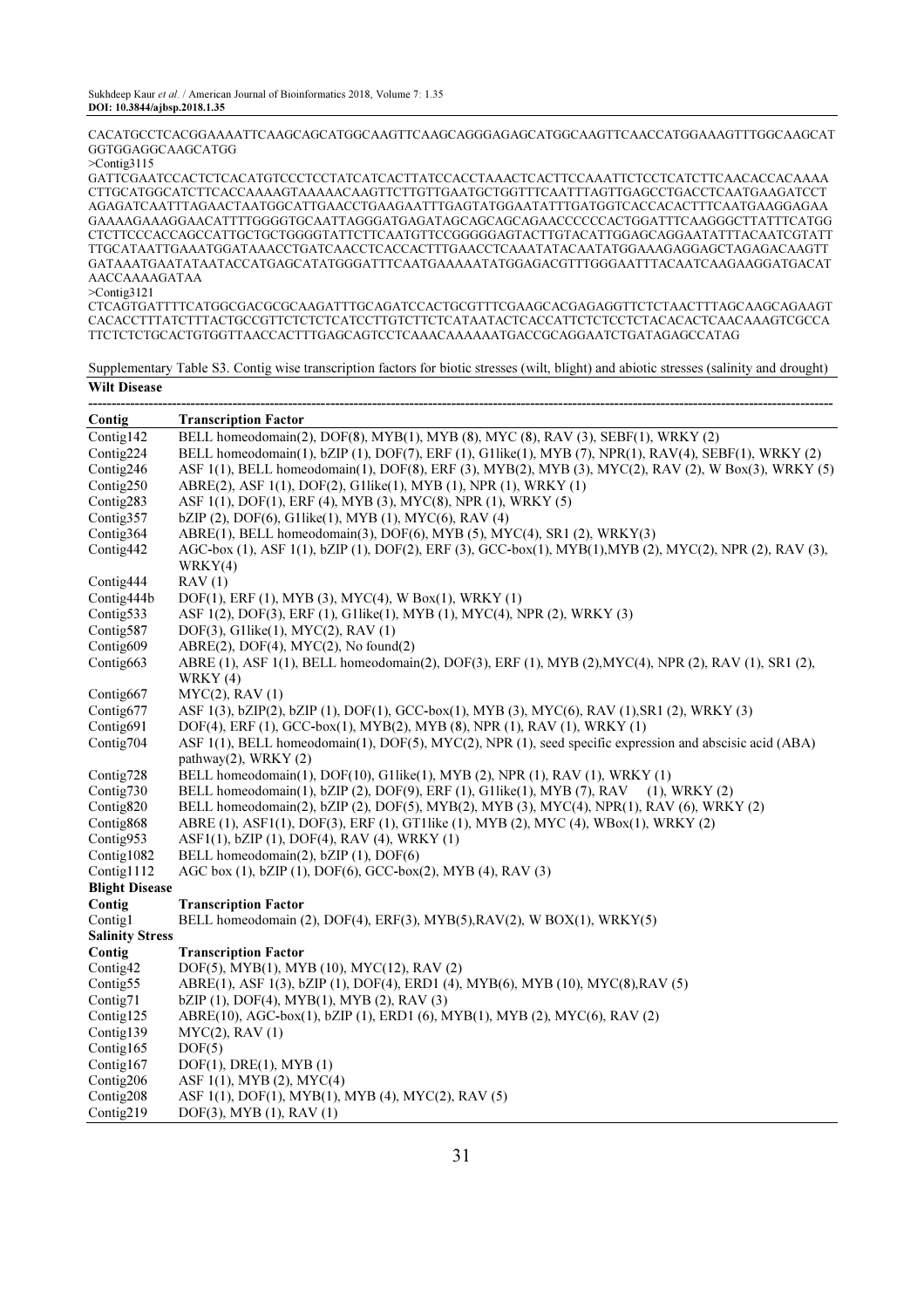Sukhdeep Kaur et al. / American Journal of Bioinformatics 2018, Volume 7: 1.35 DOI: 10.3844/ajbsp.2018.1.35

| Contig281                 | $bZIP$ (1), DOF(4), MYB (4), MYC(4), RAV (4)                                                    |
|---------------------------|-------------------------------------------------------------------------------------------------|
| Contig282                 | DOF(2), MYB (3), MYC(2), RAV (3)                                                                |
| Contig288                 | DOF(3), MYB(1), MYB (5), RAV (6)                                                                |
| Contig304                 | DOF(1), MYB(1)                                                                                  |
| Contig374                 | $DOF(7)$ , $MYC(2)$                                                                             |
| Contig395                 | DOF(6), DRE(2), MYB(1), MYB (7), MYC(4), RAV (3)                                                |
|                           |                                                                                                 |
| Contig437                 | AGC-box(1), bZIP (1), DOF(6), MYB (6), RAV (3)                                                  |
| Contig477                 | ASF 1(1), bZIP (2), DOF(4), MYB (1), MYC(6), RAV (2)                                            |
| Contig498                 | DOF(8), MYB(2), MYB (7), MYC(6), RAV (3)                                                        |
| Contig522                 | ABRE(3), DOF(3), ERD1 (4), MYC(4), RAV (1)                                                      |
| Contig542                 | ASF 1(1), DOF(6), MYB (8), MYC(8), RAV (2)                                                      |
| Contig549                 | $DOF(2)$ , MYB (3), MYC(4), RAV (1)                                                             |
| Contig585                 | $bZIP$ (1), DOF(6), MYB(1), MYB (2), RAV (2)                                                    |
| Contig596                 | DOF(2), DRE(3), MYB(1), MYB (5), MYC(2), RAV (3)                                                |
| Contig597                 | ABRE(2), bZIP (1), DOF(9), ERD1 (2), MYB (1), RAV (8)                                           |
| Contig618                 | $bZIP$ (1), DOF(13), MYB (4), MYC(4)                                                            |
| Contig621                 | AGC-box(1), ASF 1(1), bZIP(2), DOF(3), DRE(2), ERD1(2)                                          |
| Contig635                 | ABRE(2), ASF 1(1), DOF(8), ERD1 (2), MYB (3), MYC(2), RAV (2)                                   |
| Contig655                 | ABRE(2), DOF(7), ERD1 (2), MYC(2)                                                               |
| Contig712                 | DOF(3), MYB (1), MYC(4), RAV (7)                                                                |
| Contig770                 | ABRE(1), ASF 1(2), DOF(4), ERD1 (2), MYB(1), MYB (5), SR1 (6)                                   |
| Contig774                 | ASF 1(2), bZIP (2), DOF(4), ERD1 (2), MYB(1), MYB (2), MYC(2), RAV (4)                          |
| Contig <sub>834</sub>     | ABRE(8), ASF1(2), bZIP (6), DOF(16), DRE(3), ERD1(6), MYB(4), MYB(12), MYC(16), RAV(11), SR1(2) |
| Contig834b                | DOF(2), DRE(2), MYB (2), RAV (2)                                                                |
| Contig <sub>843</sub>     | ASF 1(2), DOF(4), MYB (6), RAV (1)                                                              |
| Contig850                 | $DOF(7)$ , MYB $(3)$ , MYC $(4)$                                                                |
| Contig910                 | $DOF(4)$ , $MYC(2)$ , RAV $(1)$                                                                 |
| Contig1007                | ASF 1(3), DOF(2), DRE(2), ERD1 (2), MYB (2), SR1 (2)                                            |
| Contig1131                | DOF(6), MYB (7), MYC(22), RAV (3)                                                               |
| Contig1132                | DOF(2), MYB (2), MYC(4), RAV (1)                                                                |
| Contig1134                | $bZIP$ (3), DOF(3), MYB (5), MYC(2), RAV (4)                                                    |
| Contig1156                | DOF(2), MYB (2), MYC(2), RAV (2)                                                                |
| Contig1158                | bZIP(1), DOF(3), ERD1(2)                                                                        |
| Contig1165                | $bZIP(1)$ , DOF $(6)$ , MYB $(2)$ , MYC $(2)$ , RAV $(2)$                                       |
| Contig1173                | ASF 1(2), bZIP (1), DOF(6), MYB(3), MYB (6), MYC(12), RAV (2)                                   |
| Contig1173b               | DOF(9), MYB(2), MYB(6), MYC(6), RAV(3)                                                          |
| Contig1173c               | $bZIP$ (2), DOF(9), MYB(1), MYB (8), MYC(8), RAV (10)                                           |
| Contig1204                | ABRE(1), ASF 1(1), bZIP (1), DOF(4), MYB(2), MYB (3), MYC(4), RAV (3),<br>SR1(2)                |
| Contig1216                | ABRE(1), ASF 1(1), bZIP(2), bZIP (1), DOF(4), ERD1 (2), MYB (4), MYC(2),<br>RAV (1), SR1 (2)    |
| Contig1235                | DOF(4), MYB (2), MYC(2), SR1 (2)                                                                |
| Contig1258                | $DOF(1)$ , MYB $(5)$ , MYC $(6)$                                                                |
| Contig1262                | ASF 1(3), bZIP(2), bZIP (1), DOF(3), DRE(1), ERD1 (6), MYB (5), MYC(2), RAV (3)                 |
| Contig1266                | DOF(5), MYB (4), MYC(12), RAV (3)                                                               |
| Contig1320                | ASF 1(1), DOF(7), ERD1 (2), MYB (1), RAV (3)                                                    |
| Contig1338                | ABRE(1), ASF 1(2), bZIP (1), DOF(2), DRE(4), ERD1 (2), MYB(1), MYB (10), MYC(6), RAV (2)        |
| Contig1360                | DOF(2), MYB(2), MYB (9), MYC(4), RAV (1)                                                        |
| Contig1362                | DOF(8), MYB (4), MYC(4), RAV (3)                                                                |
| Contig1367                | DOF(3), MYB (2), MYC(2), SR1 (2)                                                                |
| Contig1367b               | MYB(1)                                                                                          |
| Contig1371                | $bZIP$ (1), DOF(5), MYB(4), MYB (6), MYC(2), RAV (7)                                            |
| Contig1396                | ASF 1(1), bZIP(2), bZIP (1), DOF(4), DRE(2), ERD1 (2), MYB(2), MYB (9), MYC(6), RAV (3)         |
| Contig1406                | ABRE(1), DOF(1), DRE(1), MYB (10), MYC(6), RAV (1), SR1 (2)                                     |
| Contig1431                | bZIP (1), DOF(2), MYB (2), MYC(24), RAV (6)                                                     |
| Contig1471                | DOF(3), MYB (2), MYC(6), RAV (1)                                                                |
| Contig1476                | $DOF(3)$ , $DRE(1)$ , $RAV(1)$                                                                  |
| Contig1478                | ASF 1(2), bZIP(2), DOF(2), ERD1 (2), MYB (8), MYC(4), RAV (5)                                   |
| Contig1480                | MYC(4)                                                                                          |
| Contig1489                | ASF 1(1), DOF(3), MYB (3), MYC(8), RAV (2)                                                      |
|                           |                                                                                                 |
| Contig1539<br>Contig1539b | MYB (1), MYC(2), RAV (2)<br>$bZIP(1)$ , DOF $(1)$ , MYB $(1)$                                   |
|                           |                                                                                                 |
| Contig1546                | DOF(10), MYB (2), RAV (1)                                                                       |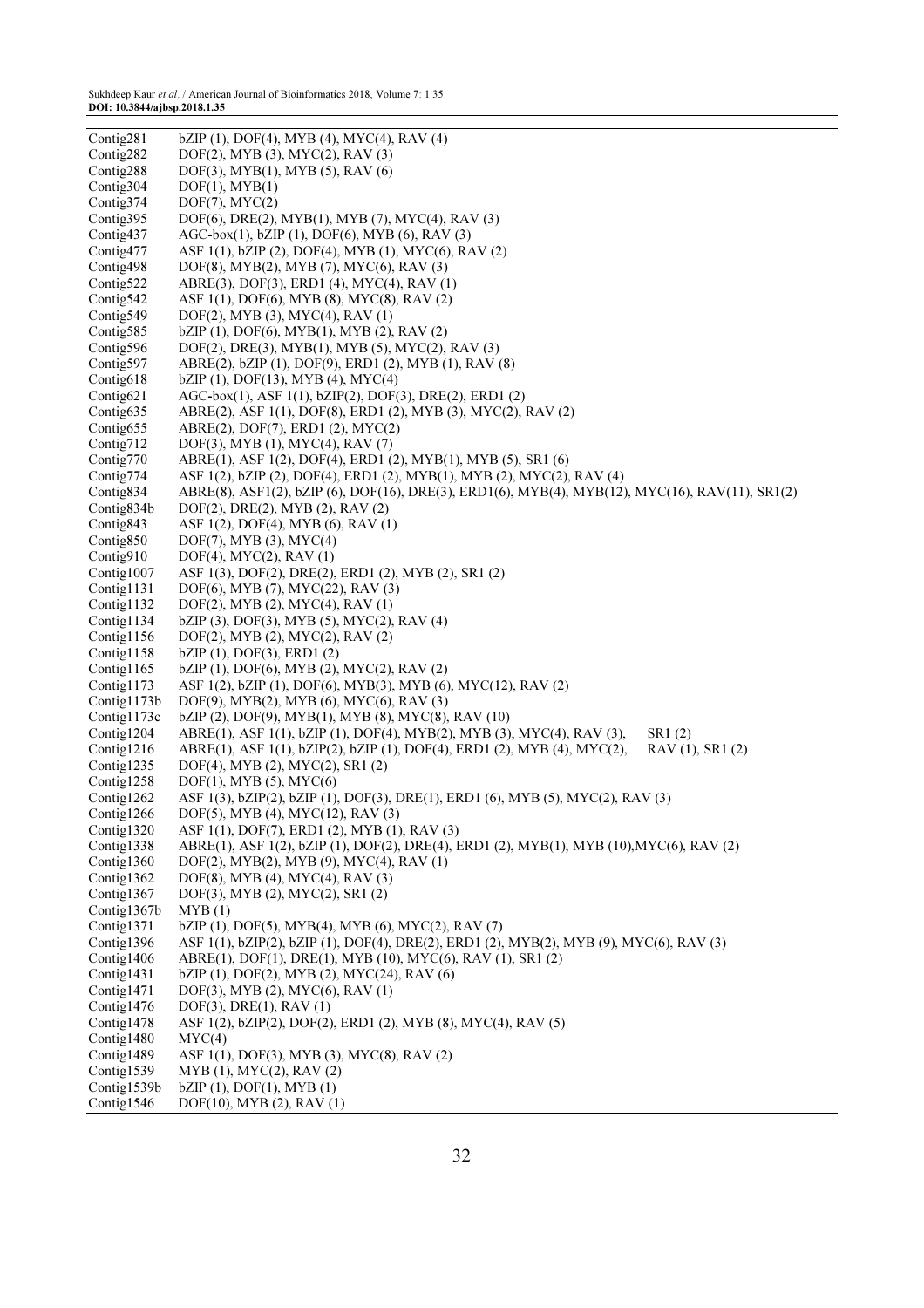Sukhdeep Kaur et al. / American Journal of Bioinformatics 2018, Volume 7: 1.35 DOI: 10.3844/ajbsp.2018.1.35

| DOF(6), ERD1 (2), RAV (1)<br>bZIP (1), DOF(3), DRE(1), MYB (3), MYC(6), RAV (3)<br>Contig1568<br>ABRE(1), bZIP (2), DOF(4), DRE(1), ERD1 (2), MYB (6), MYC(12), RAV (3)<br>Contig1580<br>Contig1582<br>ABRE(2), bZIP (2), DOF(8), ERD1 (4), MYB (2), MYC(10), RAV (9)<br>ABRE(1), ASF 1(2), DOF(10), ERD1 (8), MYB(1), MYB (3), MYC(4)<br>Contig $1602$<br>Contig1610<br>ASF 1(1), DOF(7), ERD1 (2), MYB (5), MYC(2), RAV (2)<br>Contig1627<br>DOF(3), DRE(1), ERD1 (2), MYB (4)<br><b>Drought Stress</b><br>Contig<br><b>Transcription Factor</b><br>Contig48<br>$ABRE(3)$ , $ERD1(2)$ , $MYB(1)$ , $MYC(2)$<br>$bZIP(2)$ , DOF(1), MYB(1), MYC(4), RAV(1)<br>Contig <sub>60</sub><br>Contig96<br>AST1(1), DOF(3), MYC(2), RAV(1)<br>Contig105<br>$bZIP(4)$ , ERD1(2), MYB(1), MYC(2), RAV(1)<br>Contig109<br>$AST1(1), DOF(1), MYB(1), MYB(4), MYC(2), RAV(5)$<br>Contig125<br>$DOF(4)$ , $MYB(2)$ , $RAV(2)$<br>Contig141<br>$DOF(6)$ , MYB $(3)$ , MYC $(4)$ , RAV $(3)$<br>Contig144<br>AST1(2), DOF(6), MYB(6)<br>Contig188<br>$bZIP(1)$ , DOF(5), MYB(2), MYC(8), RAV(2)<br>Contig200<br>$bZIP(1)$ , DOF(9), MYB(1), MYC(10), RAV(3)<br>Contig221<br>ABRE(5), bZIP(2), DOF(3), ERD1(4), MYB(2), MYC(4), RAV(2)<br>ABRE(3), bZIP(2), DOF(8), ERD1(2), MYB(1), MYC(8)<br>Contig228<br>Contig261<br>ABRE(1), bZIP(2), DOF(9), ERD1(2), MYB(7), MYC(4), RAV(12)<br>$bZIP(1)$ , DOF(1), DRE(4), MYB(1), MYC(4), RAV(5)<br>Contig298<br>Contig306<br>ABRE(1), DOF(4), MYC(4), SR1(2)<br>Contig334<br>ERD1(2), SR1(2)<br>ABRE(2), DOF(13), ERD1(2), MYB(4), MYC(4), RAV(3)<br>Contig350<br>Contig353<br>ABRE(1), ASF1(1), DOF(5), DRE(2), ERD1(4), MYB(4), MYC(2), RAV(2)<br>Contig365<br>DOF(2), MYB(2), MYB(9), MYC(4), RAV(1)<br>ABRE(4), ASF1(1), bZIP(2), DOF(6), ERD1(8), MYB(17), MYC(4), RAV(1)<br>Contig381<br>ASF1(1), bZIP(2), bZIP(1), DOF(4), DRE(2), ERD1(2), MYB(2), MYB(9), MYC(6), RAV(3)<br>Contig482<br>Contig574<br>$DOF(6)$ , MYB $(7)$ , MYC $(22)$ , RAV $(3)$<br>Contig583<br>$DOF(2)$ , $DRE(2)$ , $RAV(1)$<br>Contig590<br>$DOF(2)$ , $MYB(2)$ , $MYC(4)$ , $RAV(1)$<br>Contig <sub>610</sub><br>$DOF(2)$ , $MYB(2)$ , $MYC(2)$ , $RAV(2)$<br>Contig612<br>$bZIP(1)$ , DOF $(3)$ , ERD $1(2)$<br>bZIP(1), DOF(3), MYB(2), MYC(2), RAV(3)<br>Contig618<br>Contig634<br>DOF(14), MYB(13), MYC(10), RAV(6)<br>Contig641<br>$bZIP(1)$ , DOF(5), MYB(4), MYB(6), MYC(2), RAV(7)<br>Contig657<br>ASF1(1), bZIP(2), DOF(4), MYB(1), MYC(6), RAV(2)<br>Contig670<br>DOF(2)<br>Contig698<br>$DOF(1)$ , $MYB(5)$ , $MYC(6)$<br>ASF1(3), bZIP(2), bZIP(1), DOF(3), DRE(1), ERD1(6), MYB(5), MYC(2), RAV(3)<br>Contig701<br>$AGC-box(1), bZIP(1), DOF(4), DRE(1), MYB(6), MYC(4), RAV(4)$<br>Contig <sub>767</sub><br>$DOF(3)$ , MYB $(5)$ , MYC $(6)$ , RAV $(1)$<br>Contig773<br>Contig800<br>$DOF(2)$ , MYB $(3)$ , MYC $(2)$ , RAV $(2)$<br>Contig <sub>805</sub><br>DOF(3), MYB(2), MYC(2), SR1(2)<br>Contig805b<br>MYB(1)<br>Contig867<br>DOF(15), MYB(1), MYC(6), RAV(11)<br>Contig885<br>DOF(3), MYB(2), MYC(6), RAV(1)<br>Contig <sub>887</sub><br>$DOF(1)$ , $ERD1(2)$ , $MYC(6)$ , $RAV(4)$<br>Contig906<br>ABRE(1), ASF1(2), DOF(8), ERD1(2), MYB(2), MYB(3), MYC(4), RAV(2)<br>Contig914<br>ABRE(3), bZIP(2), DOF(3), DRE(2), ERD1(4), MYB(6), MYC(4), RAV(1)<br>ABRE(2), bZIP(2), DOF(8), ERD1(4), MYB(2), MYC(10), RAV(9)<br>Contig953<br>Contig969<br>ABRE(1), ASF1(2), DOF(10), ERD1(8), MYB(1), MYB(3), MYC(4)<br>Contig973<br>ASF1(1), DOF(7), ERD1(2), MYB(5), MYC(2), RAV(2)<br>$bZIP(1)$ , DOF(3), DRE(1), MYB(4), MYC(6), RAV(3)<br>Contig1017<br>Contig1055<br>$DOF(9)$ , MYB(1), MYB(5), MYC(6), RAV(4), SR1(2)<br>Contig1092<br>ABRE(1), ASF1(3), DOF(3), ERD1(4), MYB(1), MYC(2)<br>Contig1104<br>DOF(5) | Contig1566 | ASF 1(1), DOF(10), ERD1 (2), MYB (2), MYC(4), RAV (2) |
|---------------------------------------------------------------------------------------------------------------------------------------------------------------------------------------------------------------------------------------------------------------------------------------------------------------------------------------------------------------------------------------------------------------------------------------------------------------------------------------------------------------------------------------------------------------------------------------------------------------------------------------------------------------------------------------------------------------------------------------------------------------------------------------------------------------------------------------------------------------------------------------------------------------------------------------------------------------------------------------------------------------------------------------------------------------------------------------------------------------------------------------------------------------------------------------------------------------------------------------------------------------------------------------------------------------------------------------------------------------------------------------------------------------------------------------------------------------------------------------------------------------------------------------------------------------------------------------------------------------------------------------------------------------------------------------------------------------------------------------------------------------------------------------------------------------------------------------------------------------------------------------------------------------------------------------------------------------------------------------------------------------------------------------------------------------------------------------------------------------------------------------------------------------------------------------------------------------------------------------------------------------------------------------------------------------------------------------------------------------------------------------------------------------------------------------------------------------------------------------------------------------------------------------------------------------------------------------------------------------------------------------------------------------------------------------------------------------------------------------------------------------------------------------------------------------------------------------------------------------------------------------------------------------------------------------------------------------------------------------------------------------------------------------------------------------------------------------------------------------------------------------------------------------------------------------------------------------------------------------------------------------------------------------------------------------------------------------------------------------------------------------------------------------------------------------------------------------------------------------------------------------------------------------------------------------------------------------------------------------------------------------------------------------------------------------------------------------------------------------------------|------------|-------------------------------------------------------|
|                                                                                                                                                                                                                                                                                                                                                                                                                                                                                                                                                                                                                                                                                                                                                                                                                                                                                                                                                                                                                                                                                                                                                                                                                                                                                                                                                                                                                                                                                                                                                                                                                                                                                                                                                                                                                                                                                                                                                                                                                                                                                                                                                                                                                                                                                                                                                                                                                                                                                                                                                                                                                                                                                                                                                                                                                                                                                                                                                                                                                                                                                                                                                                                                                                                                                                                                                                                                                                                                                                                                                                                                                                                                                                                                                   | Contig1567 |                                                       |
|                                                                                                                                                                                                                                                                                                                                                                                                                                                                                                                                                                                                                                                                                                                                                                                                                                                                                                                                                                                                                                                                                                                                                                                                                                                                                                                                                                                                                                                                                                                                                                                                                                                                                                                                                                                                                                                                                                                                                                                                                                                                                                                                                                                                                                                                                                                                                                                                                                                                                                                                                                                                                                                                                                                                                                                                                                                                                                                                                                                                                                                                                                                                                                                                                                                                                                                                                                                                                                                                                                                                                                                                                                                                                                                                                   |            |                                                       |
|                                                                                                                                                                                                                                                                                                                                                                                                                                                                                                                                                                                                                                                                                                                                                                                                                                                                                                                                                                                                                                                                                                                                                                                                                                                                                                                                                                                                                                                                                                                                                                                                                                                                                                                                                                                                                                                                                                                                                                                                                                                                                                                                                                                                                                                                                                                                                                                                                                                                                                                                                                                                                                                                                                                                                                                                                                                                                                                                                                                                                                                                                                                                                                                                                                                                                                                                                                                                                                                                                                                                                                                                                                                                                                                                                   |            |                                                       |
|                                                                                                                                                                                                                                                                                                                                                                                                                                                                                                                                                                                                                                                                                                                                                                                                                                                                                                                                                                                                                                                                                                                                                                                                                                                                                                                                                                                                                                                                                                                                                                                                                                                                                                                                                                                                                                                                                                                                                                                                                                                                                                                                                                                                                                                                                                                                                                                                                                                                                                                                                                                                                                                                                                                                                                                                                                                                                                                                                                                                                                                                                                                                                                                                                                                                                                                                                                                                                                                                                                                                                                                                                                                                                                                                                   |            |                                                       |
|                                                                                                                                                                                                                                                                                                                                                                                                                                                                                                                                                                                                                                                                                                                                                                                                                                                                                                                                                                                                                                                                                                                                                                                                                                                                                                                                                                                                                                                                                                                                                                                                                                                                                                                                                                                                                                                                                                                                                                                                                                                                                                                                                                                                                                                                                                                                                                                                                                                                                                                                                                                                                                                                                                                                                                                                                                                                                                                                                                                                                                                                                                                                                                                                                                                                                                                                                                                                                                                                                                                                                                                                                                                                                                                                                   |            |                                                       |
|                                                                                                                                                                                                                                                                                                                                                                                                                                                                                                                                                                                                                                                                                                                                                                                                                                                                                                                                                                                                                                                                                                                                                                                                                                                                                                                                                                                                                                                                                                                                                                                                                                                                                                                                                                                                                                                                                                                                                                                                                                                                                                                                                                                                                                                                                                                                                                                                                                                                                                                                                                                                                                                                                                                                                                                                                                                                                                                                                                                                                                                                                                                                                                                                                                                                                                                                                                                                                                                                                                                                                                                                                                                                                                                                                   |            |                                                       |
|                                                                                                                                                                                                                                                                                                                                                                                                                                                                                                                                                                                                                                                                                                                                                                                                                                                                                                                                                                                                                                                                                                                                                                                                                                                                                                                                                                                                                                                                                                                                                                                                                                                                                                                                                                                                                                                                                                                                                                                                                                                                                                                                                                                                                                                                                                                                                                                                                                                                                                                                                                                                                                                                                                                                                                                                                                                                                                                                                                                                                                                                                                                                                                                                                                                                                                                                                                                                                                                                                                                                                                                                                                                                                                                                                   |            |                                                       |
|                                                                                                                                                                                                                                                                                                                                                                                                                                                                                                                                                                                                                                                                                                                                                                                                                                                                                                                                                                                                                                                                                                                                                                                                                                                                                                                                                                                                                                                                                                                                                                                                                                                                                                                                                                                                                                                                                                                                                                                                                                                                                                                                                                                                                                                                                                                                                                                                                                                                                                                                                                                                                                                                                                                                                                                                                                                                                                                                                                                                                                                                                                                                                                                                                                                                                                                                                                                                                                                                                                                                                                                                                                                                                                                                                   |            |                                                       |
|                                                                                                                                                                                                                                                                                                                                                                                                                                                                                                                                                                                                                                                                                                                                                                                                                                                                                                                                                                                                                                                                                                                                                                                                                                                                                                                                                                                                                                                                                                                                                                                                                                                                                                                                                                                                                                                                                                                                                                                                                                                                                                                                                                                                                                                                                                                                                                                                                                                                                                                                                                                                                                                                                                                                                                                                                                                                                                                                                                                                                                                                                                                                                                                                                                                                                                                                                                                                                                                                                                                                                                                                                                                                                                                                                   |            |                                                       |
|                                                                                                                                                                                                                                                                                                                                                                                                                                                                                                                                                                                                                                                                                                                                                                                                                                                                                                                                                                                                                                                                                                                                                                                                                                                                                                                                                                                                                                                                                                                                                                                                                                                                                                                                                                                                                                                                                                                                                                                                                                                                                                                                                                                                                                                                                                                                                                                                                                                                                                                                                                                                                                                                                                                                                                                                                                                                                                                                                                                                                                                                                                                                                                                                                                                                                                                                                                                                                                                                                                                                                                                                                                                                                                                                                   |            |                                                       |
|                                                                                                                                                                                                                                                                                                                                                                                                                                                                                                                                                                                                                                                                                                                                                                                                                                                                                                                                                                                                                                                                                                                                                                                                                                                                                                                                                                                                                                                                                                                                                                                                                                                                                                                                                                                                                                                                                                                                                                                                                                                                                                                                                                                                                                                                                                                                                                                                                                                                                                                                                                                                                                                                                                                                                                                                                                                                                                                                                                                                                                                                                                                                                                                                                                                                                                                                                                                                                                                                                                                                                                                                                                                                                                                                                   |            |                                                       |
|                                                                                                                                                                                                                                                                                                                                                                                                                                                                                                                                                                                                                                                                                                                                                                                                                                                                                                                                                                                                                                                                                                                                                                                                                                                                                                                                                                                                                                                                                                                                                                                                                                                                                                                                                                                                                                                                                                                                                                                                                                                                                                                                                                                                                                                                                                                                                                                                                                                                                                                                                                                                                                                                                                                                                                                                                                                                                                                                                                                                                                                                                                                                                                                                                                                                                                                                                                                                                                                                                                                                                                                                                                                                                                                                                   |            |                                                       |
|                                                                                                                                                                                                                                                                                                                                                                                                                                                                                                                                                                                                                                                                                                                                                                                                                                                                                                                                                                                                                                                                                                                                                                                                                                                                                                                                                                                                                                                                                                                                                                                                                                                                                                                                                                                                                                                                                                                                                                                                                                                                                                                                                                                                                                                                                                                                                                                                                                                                                                                                                                                                                                                                                                                                                                                                                                                                                                                                                                                                                                                                                                                                                                                                                                                                                                                                                                                                                                                                                                                                                                                                                                                                                                                                                   |            |                                                       |
|                                                                                                                                                                                                                                                                                                                                                                                                                                                                                                                                                                                                                                                                                                                                                                                                                                                                                                                                                                                                                                                                                                                                                                                                                                                                                                                                                                                                                                                                                                                                                                                                                                                                                                                                                                                                                                                                                                                                                                                                                                                                                                                                                                                                                                                                                                                                                                                                                                                                                                                                                                                                                                                                                                                                                                                                                                                                                                                                                                                                                                                                                                                                                                                                                                                                                                                                                                                                                                                                                                                                                                                                                                                                                                                                                   |            |                                                       |
|                                                                                                                                                                                                                                                                                                                                                                                                                                                                                                                                                                                                                                                                                                                                                                                                                                                                                                                                                                                                                                                                                                                                                                                                                                                                                                                                                                                                                                                                                                                                                                                                                                                                                                                                                                                                                                                                                                                                                                                                                                                                                                                                                                                                                                                                                                                                                                                                                                                                                                                                                                                                                                                                                                                                                                                                                                                                                                                                                                                                                                                                                                                                                                                                                                                                                                                                                                                                                                                                                                                                                                                                                                                                                                                                                   |            |                                                       |
|                                                                                                                                                                                                                                                                                                                                                                                                                                                                                                                                                                                                                                                                                                                                                                                                                                                                                                                                                                                                                                                                                                                                                                                                                                                                                                                                                                                                                                                                                                                                                                                                                                                                                                                                                                                                                                                                                                                                                                                                                                                                                                                                                                                                                                                                                                                                                                                                                                                                                                                                                                                                                                                                                                                                                                                                                                                                                                                                                                                                                                                                                                                                                                                                                                                                                                                                                                                                                                                                                                                                                                                                                                                                                                                                                   |            |                                                       |
|                                                                                                                                                                                                                                                                                                                                                                                                                                                                                                                                                                                                                                                                                                                                                                                                                                                                                                                                                                                                                                                                                                                                                                                                                                                                                                                                                                                                                                                                                                                                                                                                                                                                                                                                                                                                                                                                                                                                                                                                                                                                                                                                                                                                                                                                                                                                                                                                                                                                                                                                                                                                                                                                                                                                                                                                                                                                                                                                                                                                                                                                                                                                                                                                                                                                                                                                                                                                                                                                                                                                                                                                                                                                                                                                                   |            |                                                       |
|                                                                                                                                                                                                                                                                                                                                                                                                                                                                                                                                                                                                                                                                                                                                                                                                                                                                                                                                                                                                                                                                                                                                                                                                                                                                                                                                                                                                                                                                                                                                                                                                                                                                                                                                                                                                                                                                                                                                                                                                                                                                                                                                                                                                                                                                                                                                                                                                                                                                                                                                                                                                                                                                                                                                                                                                                                                                                                                                                                                                                                                                                                                                                                                                                                                                                                                                                                                                                                                                                                                                                                                                                                                                                                                                                   |            |                                                       |
|                                                                                                                                                                                                                                                                                                                                                                                                                                                                                                                                                                                                                                                                                                                                                                                                                                                                                                                                                                                                                                                                                                                                                                                                                                                                                                                                                                                                                                                                                                                                                                                                                                                                                                                                                                                                                                                                                                                                                                                                                                                                                                                                                                                                                                                                                                                                                                                                                                                                                                                                                                                                                                                                                                                                                                                                                                                                                                                                                                                                                                                                                                                                                                                                                                                                                                                                                                                                                                                                                                                                                                                                                                                                                                                                                   |            |                                                       |
|                                                                                                                                                                                                                                                                                                                                                                                                                                                                                                                                                                                                                                                                                                                                                                                                                                                                                                                                                                                                                                                                                                                                                                                                                                                                                                                                                                                                                                                                                                                                                                                                                                                                                                                                                                                                                                                                                                                                                                                                                                                                                                                                                                                                                                                                                                                                                                                                                                                                                                                                                                                                                                                                                                                                                                                                                                                                                                                                                                                                                                                                                                                                                                                                                                                                                                                                                                                                                                                                                                                                                                                                                                                                                                                                                   |            |                                                       |
|                                                                                                                                                                                                                                                                                                                                                                                                                                                                                                                                                                                                                                                                                                                                                                                                                                                                                                                                                                                                                                                                                                                                                                                                                                                                                                                                                                                                                                                                                                                                                                                                                                                                                                                                                                                                                                                                                                                                                                                                                                                                                                                                                                                                                                                                                                                                                                                                                                                                                                                                                                                                                                                                                                                                                                                                                                                                                                                                                                                                                                                                                                                                                                                                                                                                                                                                                                                                                                                                                                                                                                                                                                                                                                                                                   |            |                                                       |
|                                                                                                                                                                                                                                                                                                                                                                                                                                                                                                                                                                                                                                                                                                                                                                                                                                                                                                                                                                                                                                                                                                                                                                                                                                                                                                                                                                                                                                                                                                                                                                                                                                                                                                                                                                                                                                                                                                                                                                                                                                                                                                                                                                                                                                                                                                                                                                                                                                                                                                                                                                                                                                                                                                                                                                                                                                                                                                                                                                                                                                                                                                                                                                                                                                                                                                                                                                                                                                                                                                                                                                                                                                                                                                                                                   |            |                                                       |
|                                                                                                                                                                                                                                                                                                                                                                                                                                                                                                                                                                                                                                                                                                                                                                                                                                                                                                                                                                                                                                                                                                                                                                                                                                                                                                                                                                                                                                                                                                                                                                                                                                                                                                                                                                                                                                                                                                                                                                                                                                                                                                                                                                                                                                                                                                                                                                                                                                                                                                                                                                                                                                                                                                                                                                                                                                                                                                                                                                                                                                                                                                                                                                                                                                                                                                                                                                                                                                                                                                                                                                                                                                                                                                                                                   |            |                                                       |
|                                                                                                                                                                                                                                                                                                                                                                                                                                                                                                                                                                                                                                                                                                                                                                                                                                                                                                                                                                                                                                                                                                                                                                                                                                                                                                                                                                                                                                                                                                                                                                                                                                                                                                                                                                                                                                                                                                                                                                                                                                                                                                                                                                                                                                                                                                                                                                                                                                                                                                                                                                                                                                                                                                                                                                                                                                                                                                                                                                                                                                                                                                                                                                                                                                                                                                                                                                                                                                                                                                                                                                                                                                                                                                                                                   |            |                                                       |
|                                                                                                                                                                                                                                                                                                                                                                                                                                                                                                                                                                                                                                                                                                                                                                                                                                                                                                                                                                                                                                                                                                                                                                                                                                                                                                                                                                                                                                                                                                                                                                                                                                                                                                                                                                                                                                                                                                                                                                                                                                                                                                                                                                                                                                                                                                                                                                                                                                                                                                                                                                                                                                                                                                                                                                                                                                                                                                                                                                                                                                                                                                                                                                                                                                                                                                                                                                                                                                                                                                                                                                                                                                                                                                                                                   |            |                                                       |
|                                                                                                                                                                                                                                                                                                                                                                                                                                                                                                                                                                                                                                                                                                                                                                                                                                                                                                                                                                                                                                                                                                                                                                                                                                                                                                                                                                                                                                                                                                                                                                                                                                                                                                                                                                                                                                                                                                                                                                                                                                                                                                                                                                                                                                                                                                                                                                                                                                                                                                                                                                                                                                                                                                                                                                                                                                                                                                                                                                                                                                                                                                                                                                                                                                                                                                                                                                                                                                                                                                                                                                                                                                                                                                                                                   |            |                                                       |
|                                                                                                                                                                                                                                                                                                                                                                                                                                                                                                                                                                                                                                                                                                                                                                                                                                                                                                                                                                                                                                                                                                                                                                                                                                                                                                                                                                                                                                                                                                                                                                                                                                                                                                                                                                                                                                                                                                                                                                                                                                                                                                                                                                                                                                                                                                                                                                                                                                                                                                                                                                                                                                                                                                                                                                                                                                                                                                                                                                                                                                                                                                                                                                                                                                                                                                                                                                                                                                                                                                                                                                                                                                                                                                                                                   |            |                                                       |
|                                                                                                                                                                                                                                                                                                                                                                                                                                                                                                                                                                                                                                                                                                                                                                                                                                                                                                                                                                                                                                                                                                                                                                                                                                                                                                                                                                                                                                                                                                                                                                                                                                                                                                                                                                                                                                                                                                                                                                                                                                                                                                                                                                                                                                                                                                                                                                                                                                                                                                                                                                                                                                                                                                                                                                                                                                                                                                                                                                                                                                                                                                                                                                                                                                                                                                                                                                                                                                                                                                                                                                                                                                                                                                                                                   |            |                                                       |
|                                                                                                                                                                                                                                                                                                                                                                                                                                                                                                                                                                                                                                                                                                                                                                                                                                                                                                                                                                                                                                                                                                                                                                                                                                                                                                                                                                                                                                                                                                                                                                                                                                                                                                                                                                                                                                                                                                                                                                                                                                                                                                                                                                                                                                                                                                                                                                                                                                                                                                                                                                                                                                                                                                                                                                                                                                                                                                                                                                                                                                                                                                                                                                                                                                                                                                                                                                                                                                                                                                                                                                                                                                                                                                                                                   |            |                                                       |
|                                                                                                                                                                                                                                                                                                                                                                                                                                                                                                                                                                                                                                                                                                                                                                                                                                                                                                                                                                                                                                                                                                                                                                                                                                                                                                                                                                                                                                                                                                                                                                                                                                                                                                                                                                                                                                                                                                                                                                                                                                                                                                                                                                                                                                                                                                                                                                                                                                                                                                                                                                                                                                                                                                                                                                                                                                                                                                                                                                                                                                                                                                                                                                                                                                                                                                                                                                                                                                                                                                                                                                                                                                                                                                                                                   |            |                                                       |
|                                                                                                                                                                                                                                                                                                                                                                                                                                                                                                                                                                                                                                                                                                                                                                                                                                                                                                                                                                                                                                                                                                                                                                                                                                                                                                                                                                                                                                                                                                                                                                                                                                                                                                                                                                                                                                                                                                                                                                                                                                                                                                                                                                                                                                                                                                                                                                                                                                                                                                                                                                                                                                                                                                                                                                                                                                                                                                                                                                                                                                                                                                                                                                                                                                                                                                                                                                                                                                                                                                                                                                                                                                                                                                                                                   |            |                                                       |
|                                                                                                                                                                                                                                                                                                                                                                                                                                                                                                                                                                                                                                                                                                                                                                                                                                                                                                                                                                                                                                                                                                                                                                                                                                                                                                                                                                                                                                                                                                                                                                                                                                                                                                                                                                                                                                                                                                                                                                                                                                                                                                                                                                                                                                                                                                                                                                                                                                                                                                                                                                                                                                                                                                                                                                                                                                                                                                                                                                                                                                                                                                                                                                                                                                                                                                                                                                                                                                                                                                                                                                                                                                                                                                                                                   |            |                                                       |
|                                                                                                                                                                                                                                                                                                                                                                                                                                                                                                                                                                                                                                                                                                                                                                                                                                                                                                                                                                                                                                                                                                                                                                                                                                                                                                                                                                                                                                                                                                                                                                                                                                                                                                                                                                                                                                                                                                                                                                                                                                                                                                                                                                                                                                                                                                                                                                                                                                                                                                                                                                                                                                                                                                                                                                                                                                                                                                                                                                                                                                                                                                                                                                                                                                                                                                                                                                                                                                                                                                                                                                                                                                                                                                                                                   |            |                                                       |
|                                                                                                                                                                                                                                                                                                                                                                                                                                                                                                                                                                                                                                                                                                                                                                                                                                                                                                                                                                                                                                                                                                                                                                                                                                                                                                                                                                                                                                                                                                                                                                                                                                                                                                                                                                                                                                                                                                                                                                                                                                                                                                                                                                                                                                                                                                                                                                                                                                                                                                                                                                                                                                                                                                                                                                                                                                                                                                                                                                                                                                                                                                                                                                                                                                                                                                                                                                                                                                                                                                                                                                                                                                                                                                                                                   |            |                                                       |
|                                                                                                                                                                                                                                                                                                                                                                                                                                                                                                                                                                                                                                                                                                                                                                                                                                                                                                                                                                                                                                                                                                                                                                                                                                                                                                                                                                                                                                                                                                                                                                                                                                                                                                                                                                                                                                                                                                                                                                                                                                                                                                                                                                                                                                                                                                                                                                                                                                                                                                                                                                                                                                                                                                                                                                                                                                                                                                                                                                                                                                                                                                                                                                                                                                                                                                                                                                                                                                                                                                                                                                                                                                                                                                                                                   |            |                                                       |
|                                                                                                                                                                                                                                                                                                                                                                                                                                                                                                                                                                                                                                                                                                                                                                                                                                                                                                                                                                                                                                                                                                                                                                                                                                                                                                                                                                                                                                                                                                                                                                                                                                                                                                                                                                                                                                                                                                                                                                                                                                                                                                                                                                                                                                                                                                                                                                                                                                                                                                                                                                                                                                                                                                                                                                                                                                                                                                                                                                                                                                                                                                                                                                                                                                                                                                                                                                                                                                                                                                                                                                                                                                                                                                                                                   |            |                                                       |
|                                                                                                                                                                                                                                                                                                                                                                                                                                                                                                                                                                                                                                                                                                                                                                                                                                                                                                                                                                                                                                                                                                                                                                                                                                                                                                                                                                                                                                                                                                                                                                                                                                                                                                                                                                                                                                                                                                                                                                                                                                                                                                                                                                                                                                                                                                                                                                                                                                                                                                                                                                                                                                                                                                                                                                                                                                                                                                                                                                                                                                                                                                                                                                                                                                                                                                                                                                                                                                                                                                                                                                                                                                                                                                                                                   |            |                                                       |
|                                                                                                                                                                                                                                                                                                                                                                                                                                                                                                                                                                                                                                                                                                                                                                                                                                                                                                                                                                                                                                                                                                                                                                                                                                                                                                                                                                                                                                                                                                                                                                                                                                                                                                                                                                                                                                                                                                                                                                                                                                                                                                                                                                                                                                                                                                                                                                                                                                                                                                                                                                                                                                                                                                                                                                                                                                                                                                                                                                                                                                                                                                                                                                                                                                                                                                                                                                                                                                                                                                                                                                                                                                                                                                                                                   |            |                                                       |
|                                                                                                                                                                                                                                                                                                                                                                                                                                                                                                                                                                                                                                                                                                                                                                                                                                                                                                                                                                                                                                                                                                                                                                                                                                                                                                                                                                                                                                                                                                                                                                                                                                                                                                                                                                                                                                                                                                                                                                                                                                                                                                                                                                                                                                                                                                                                                                                                                                                                                                                                                                                                                                                                                                                                                                                                                                                                                                                                                                                                                                                                                                                                                                                                                                                                                                                                                                                                                                                                                                                                                                                                                                                                                                                                                   |            |                                                       |
|                                                                                                                                                                                                                                                                                                                                                                                                                                                                                                                                                                                                                                                                                                                                                                                                                                                                                                                                                                                                                                                                                                                                                                                                                                                                                                                                                                                                                                                                                                                                                                                                                                                                                                                                                                                                                                                                                                                                                                                                                                                                                                                                                                                                                                                                                                                                                                                                                                                                                                                                                                                                                                                                                                                                                                                                                                                                                                                                                                                                                                                                                                                                                                                                                                                                                                                                                                                                                                                                                                                                                                                                                                                                                                                                                   |            |                                                       |
|                                                                                                                                                                                                                                                                                                                                                                                                                                                                                                                                                                                                                                                                                                                                                                                                                                                                                                                                                                                                                                                                                                                                                                                                                                                                                                                                                                                                                                                                                                                                                                                                                                                                                                                                                                                                                                                                                                                                                                                                                                                                                                                                                                                                                                                                                                                                                                                                                                                                                                                                                                                                                                                                                                                                                                                                                                                                                                                                                                                                                                                                                                                                                                                                                                                                                                                                                                                                                                                                                                                                                                                                                                                                                                                                                   |            |                                                       |
|                                                                                                                                                                                                                                                                                                                                                                                                                                                                                                                                                                                                                                                                                                                                                                                                                                                                                                                                                                                                                                                                                                                                                                                                                                                                                                                                                                                                                                                                                                                                                                                                                                                                                                                                                                                                                                                                                                                                                                                                                                                                                                                                                                                                                                                                                                                                                                                                                                                                                                                                                                                                                                                                                                                                                                                                                                                                                                                                                                                                                                                                                                                                                                                                                                                                                                                                                                                                                                                                                                                                                                                                                                                                                                                                                   |            |                                                       |
|                                                                                                                                                                                                                                                                                                                                                                                                                                                                                                                                                                                                                                                                                                                                                                                                                                                                                                                                                                                                                                                                                                                                                                                                                                                                                                                                                                                                                                                                                                                                                                                                                                                                                                                                                                                                                                                                                                                                                                                                                                                                                                                                                                                                                                                                                                                                                                                                                                                                                                                                                                                                                                                                                                                                                                                                                                                                                                                                                                                                                                                                                                                                                                                                                                                                                                                                                                                                                                                                                                                                                                                                                                                                                                                                                   |            |                                                       |
|                                                                                                                                                                                                                                                                                                                                                                                                                                                                                                                                                                                                                                                                                                                                                                                                                                                                                                                                                                                                                                                                                                                                                                                                                                                                                                                                                                                                                                                                                                                                                                                                                                                                                                                                                                                                                                                                                                                                                                                                                                                                                                                                                                                                                                                                                                                                                                                                                                                                                                                                                                                                                                                                                                                                                                                                                                                                                                                                                                                                                                                                                                                                                                                                                                                                                                                                                                                                                                                                                                                                                                                                                                                                                                                                                   |            |                                                       |
|                                                                                                                                                                                                                                                                                                                                                                                                                                                                                                                                                                                                                                                                                                                                                                                                                                                                                                                                                                                                                                                                                                                                                                                                                                                                                                                                                                                                                                                                                                                                                                                                                                                                                                                                                                                                                                                                                                                                                                                                                                                                                                                                                                                                                                                                                                                                                                                                                                                                                                                                                                                                                                                                                                                                                                                                                                                                                                                                                                                                                                                                                                                                                                                                                                                                                                                                                                                                                                                                                                                                                                                                                                                                                                                                                   |            |                                                       |
|                                                                                                                                                                                                                                                                                                                                                                                                                                                                                                                                                                                                                                                                                                                                                                                                                                                                                                                                                                                                                                                                                                                                                                                                                                                                                                                                                                                                                                                                                                                                                                                                                                                                                                                                                                                                                                                                                                                                                                                                                                                                                                                                                                                                                                                                                                                                                                                                                                                                                                                                                                                                                                                                                                                                                                                                                                                                                                                                                                                                                                                                                                                                                                                                                                                                                                                                                                                                                                                                                                                                                                                                                                                                                                                                                   |            |                                                       |
|                                                                                                                                                                                                                                                                                                                                                                                                                                                                                                                                                                                                                                                                                                                                                                                                                                                                                                                                                                                                                                                                                                                                                                                                                                                                                                                                                                                                                                                                                                                                                                                                                                                                                                                                                                                                                                                                                                                                                                                                                                                                                                                                                                                                                                                                                                                                                                                                                                                                                                                                                                                                                                                                                                                                                                                                                                                                                                                                                                                                                                                                                                                                                                                                                                                                                                                                                                                                                                                                                                                                                                                                                                                                                                                                                   |            |                                                       |
|                                                                                                                                                                                                                                                                                                                                                                                                                                                                                                                                                                                                                                                                                                                                                                                                                                                                                                                                                                                                                                                                                                                                                                                                                                                                                                                                                                                                                                                                                                                                                                                                                                                                                                                                                                                                                                                                                                                                                                                                                                                                                                                                                                                                                                                                                                                                                                                                                                                                                                                                                                                                                                                                                                                                                                                                                                                                                                                                                                                                                                                                                                                                                                                                                                                                                                                                                                                                                                                                                                                                                                                                                                                                                                                                                   |            |                                                       |
|                                                                                                                                                                                                                                                                                                                                                                                                                                                                                                                                                                                                                                                                                                                                                                                                                                                                                                                                                                                                                                                                                                                                                                                                                                                                                                                                                                                                                                                                                                                                                                                                                                                                                                                                                                                                                                                                                                                                                                                                                                                                                                                                                                                                                                                                                                                                                                                                                                                                                                                                                                                                                                                                                                                                                                                                                                                                                                                                                                                                                                                                                                                                                                                                                                                                                                                                                                                                                                                                                                                                                                                                                                                                                                                                                   |            |                                                       |
|                                                                                                                                                                                                                                                                                                                                                                                                                                                                                                                                                                                                                                                                                                                                                                                                                                                                                                                                                                                                                                                                                                                                                                                                                                                                                                                                                                                                                                                                                                                                                                                                                                                                                                                                                                                                                                                                                                                                                                                                                                                                                                                                                                                                                                                                                                                                                                                                                                                                                                                                                                                                                                                                                                                                                                                                                                                                                                                                                                                                                                                                                                                                                                                                                                                                                                                                                                                                                                                                                                                                                                                                                                                                                                                                                   |            |                                                       |
|                                                                                                                                                                                                                                                                                                                                                                                                                                                                                                                                                                                                                                                                                                                                                                                                                                                                                                                                                                                                                                                                                                                                                                                                                                                                                                                                                                                                                                                                                                                                                                                                                                                                                                                                                                                                                                                                                                                                                                                                                                                                                                                                                                                                                                                                                                                                                                                                                                                                                                                                                                                                                                                                                                                                                                                                                                                                                                                                                                                                                                                                                                                                                                                                                                                                                                                                                                                                                                                                                                                                                                                                                                                                                                                                                   |            |                                                       |
|                                                                                                                                                                                                                                                                                                                                                                                                                                                                                                                                                                                                                                                                                                                                                                                                                                                                                                                                                                                                                                                                                                                                                                                                                                                                                                                                                                                                                                                                                                                                                                                                                                                                                                                                                                                                                                                                                                                                                                                                                                                                                                                                                                                                                                                                                                                                                                                                                                                                                                                                                                                                                                                                                                                                                                                                                                                                                                                                                                                                                                                                                                                                                                                                                                                                                                                                                                                                                                                                                                                                                                                                                                                                                                                                                   |            |                                                       |
|                                                                                                                                                                                                                                                                                                                                                                                                                                                                                                                                                                                                                                                                                                                                                                                                                                                                                                                                                                                                                                                                                                                                                                                                                                                                                                                                                                                                                                                                                                                                                                                                                                                                                                                                                                                                                                                                                                                                                                                                                                                                                                                                                                                                                                                                                                                                                                                                                                                                                                                                                                                                                                                                                                                                                                                                                                                                                                                                                                                                                                                                                                                                                                                                                                                                                                                                                                                                                                                                                                                                                                                                                                                                                                                                                   |            |                                                       |
|                                                                                                                                                                                                                                                                                                                                                                                                                                                                                                                                                                                                                                                                                                                                                                                                                                                                                                                                                                                                                                                                                                                                                                                                                                                                                                                                                                                                                                                                                                                                                                                                                                                                                                                                                                                                                                                                                                                                                                                                                                                                                                                                                                                                                                                                                                                                                                                                                                                                                                                                                                                                                                                                                                                                                                                                                                                                                                                                                                                                                                                                                                                                                                                                                                                                                                                                                                                                                                                                                                                                                                                                                                                                                                                                                   |            |                                                       |
|                                                                                                                                                                                                                                                                                                                                                                                                                                                                                                                                                                                                                                                                                                                                                                                                                                                                                                                                                                                                                                                                                                                                                                                                                                                                                                                                                                                                                                                                                                                                                                                                                                                                                                                                                                                                                                                                                                                                                                                                                                                                                                                                                                                                                                                                                                                                                                                                                                                                                                                                                                                                                                                                                                                                                                                                                                                                                                                                                                                                                                                                                                                                                                                                                                                                                                                                                                                                                                                                                                                                                                                                                                                                                                                                                   |            |                                                       |
|                                                                                                                                                                                                                                                                                                                                                                                                                                                                                                                                                                                                                                                                                                                                                                                                                                                                                                                                                                                                                                                                                                                                                                                                                                                                                                                                                                                                                                                                                                                                                                                                                                                                                                                                                                                                                                                                                                                                                                                                                                                                                                                                                                                                                                                                                                                                                                                                                                                                                                                                                                                                                                                                                                                                                                                                                                                                                                                                                                                                                                                                                                                                                                                                                                                                                                                                                                                                                                                                                                                                                                                                                                                                                                                                                   |            |                                                       |
|                                                                                                                                                                                                                                                                                                                                                                                                                                                                                                                                                                                                                                                                                                                                                                                                                                                                                                                                                                                                                                                                                                                                                                                                                                                                                                                                                                                                                                                                                                                                                                                                                                                                                                                                                                                                                                                                                                                                                                                                                                                                                                                                                                                                                                                                                                                                                                                                                                                                                                                                                                                                                                                                                                                                                                                                                                                                                                                                                                                                                                                                                                                                                                                                                                                                                                                                                                                                                                                                                                                                                                                                                                                                                                                                                   |            |                                                       |
|                                                                                                                                                                                                                                                                                                                                                                                                                                                                                                                                                                                                                                                                                                                                                                                                                                                                                                                                                                                                                                                                                                                                                                                                                                                                                                                                                                                                                                                                                                                                                                                                                                                                                                                                                                                                                                                                                                                                                                                                                                                                                                                                                                                                                                                                                                                                                                                                                                                                                                                                                                                                                                                                                                                                                                                                                                                                                                                                                                                                                                                                                                                                                                                                                                                                                                                                                                                                                                                                                                                                                                                                                                                                                                                                                   |            |                                                       |
|                                                                                                                                                                                                                                                                                                                                                                                                                                                                                                                                                                                                                                                                                                                                                                                                                                                                                                                                                                                                                                                                                                                                                                                                                                                                                                                                                                                                                                                                                                                                                                                                                                                                                                                                                                                                                                                                                                                                                                                                                                                                                                                                                                                                                                                                                                                                                                                                                                                                                                                                                                                                                                                                                                                                                                                                                                                                                                                                                                                                                                                                                                                                                                                                                                                                                                                                                                                                                                                                                                                                                                                                                                                                                                                                                   |            |                                                       |
|                                                                                                                                                                                                                                                                                                                                                                                                                                                                                                                                                                                                                                                                                                                                                                                                                                                                                                                                                                                                                                                                                                                                                                                                                                                                                                                                                                                                                                                                                                                                                                                                                                                                                                                                                                                                                                                                                                                                                                                                                                                                                                                                                                                                                                                                                                                                                                                                                                                                                                                                                                                                                                                                                                                                                                                                                                                                                                                                                                                                                                                                                                                                                                                                                                                                                                                                                                                                                                                                                                                                                                                                                                                                                                                                                   | Contig1115 | $bZIP(1)$ , DOF(15), MYB(8), MYC(6), RAV(2)           |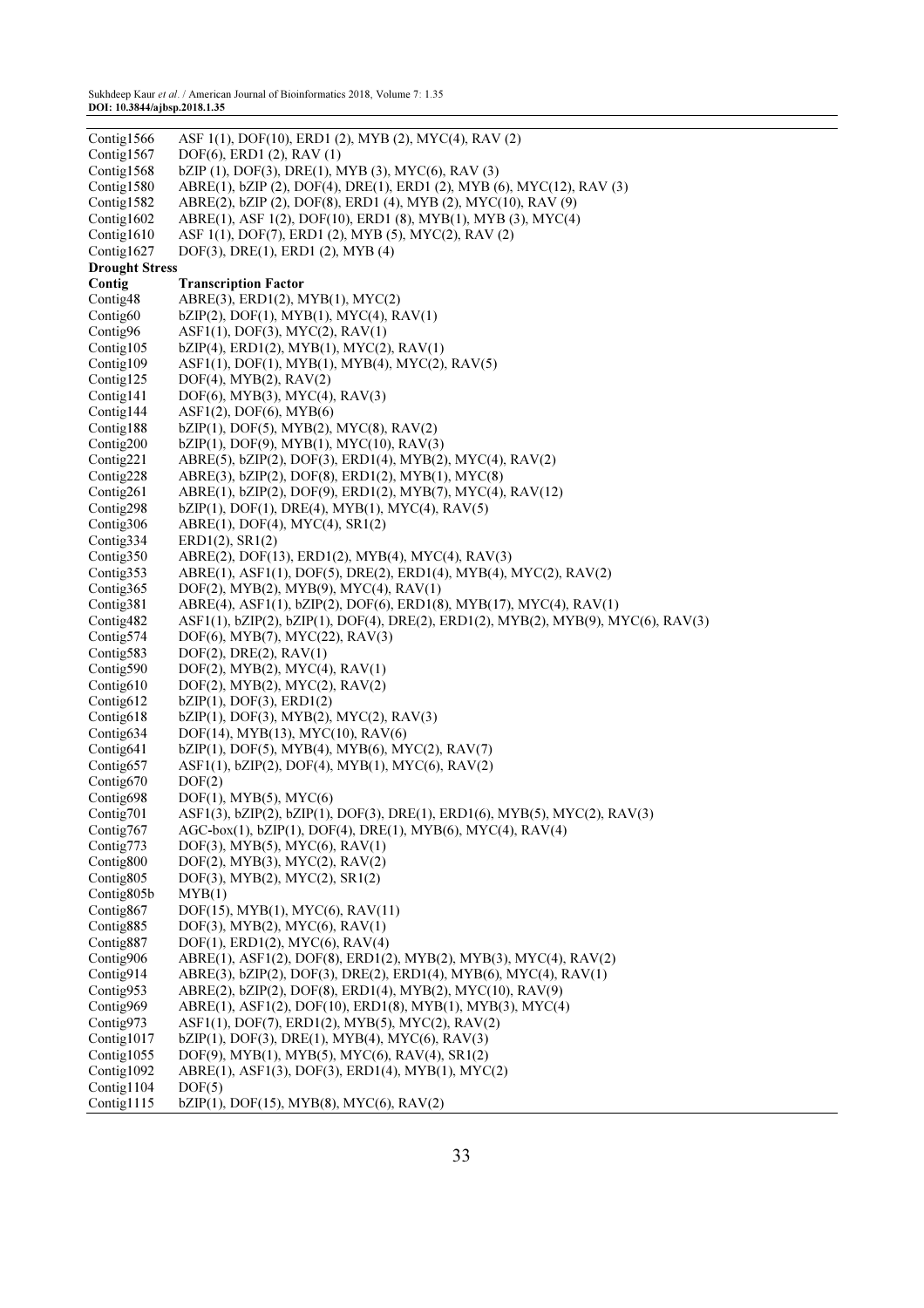| Contig1184    | $AGC-box(1), bZIP(1), DOF(6), MYB(9), MYC(16), RAV(3)$                              |
|---------------|-------------------------------------------------------------------------------------|
| Contig1184b   | ASF1(1), DOF(7), MYB(1), MYC(2)                                                     |
| Contig1184c   | MYB(5)                                                                              |
| Contig1185    | $DOF(1)$ , $MYB(1)$ , $MYB(4)$ , $MYC(2)$ , $RAV(1)$                                |
| Contig1185b   | $DRE(2)$ , $MYB(2)$ , $SR1(2)$                                                      |
| Contig1190    | ABRE(1), bZIP(2), DOF(8), ERD1(4), MYB(4), RAV(1)                                   |
| Contig1195    | ASF1(1), DOF(13), DRE(1), MYB(1), MYB(8), MYC(4), RAV(2)                            |
| Contig1199    | ABRE(1), ASF1(1), bZIP(2), DOF(6), ERD1(2), MYB(5), MYC(2), RAV(2)                  |
| Contig1223    | ASF1(1), DOF(7), ERD1(2), MYB(1), RAV(3)                                            |
| Contig1234    | ASF1(1), DOF(5), MYB(1), RAV(4)                                                     |
| Contig1239    | ABRE(2), bZIP(1), DOF(9), ERD1(2), MYB(1), RAV(8)                                   |
| Contig1241    | DOF(8), MYB(1), MYB(2), MYC(4), RAV(1)                                              |
| Contig1243    | $ABRE(2)$ , $ERD1(2)$ , $MYB(5)$ , $MYC(2)$ , $RAV(1)$                              |
| Contig $1259$ | AST1(1), DOF(5), ERD1(2), MYB(3)                                                    |
| Contig1293    | DOF(3), MYB(2), MYB(13), MYC(4), RAV(3)                                             |
| Contig1304    | $ABRE(2), DOF(2), ERD1(4), MYB(5), MYC(2)$                                          |
| Contig1326    | $bZIP(3)$ , DOF(6), MYB(13), MYC(10), RAV(6)                                        |
| Contig1357    | $bZIP(1)$ , DOF(9), MYB(2), MYC(2)                                                  |
| Contig1392    | bZIP(2), DOF(6), MYB(7), MYC(4), RAV(1)                                             |
| Contig1408    | $MYB(2)$ , $MYC(2)$                                                                 |
| Contig1408b   | DOF(4), DRE(1), MYB(2), MYB(9), MYC(2), RAV(4)                                      |
| Contig1447    | RAV(1)                                                                              |
| Contig1460    | DOF(2), MYB(1)                                                                      |
| Contig1478    | ABRE(1), ASF1(2), bZIP(1), DOF(2), DRE(4), ERD1(2), MYB(1), MYB(10), MYC(6), RAV(2) |
| Contig1482    | $bZIP(1)$ , DOF $(1)$ , ERD $1(2)$ , MYC $(2)$                                      |
| Contig1493    | ASF1(1), bZIP(2), DOF(8), DRE(1), ERD1(2), MYB(4), MYB(9), MYC(4), RAV(2)           |
| Contig1540    | ASF1(3), DOF(3), DRE(2), ERD1(2), MYB(3), RAV(2), SR1(2)                            |
| Contig1558    | $DOF(5)$ , MYB $(1)$ , MYB $(2)$ , MYC $(2)$ , RAV $(5)$                            |
| Contig $1579$ | ABRE(1), AGC-box(1), DOF(3), DRE(2), MYB(1), RAV(2), SR1(8)                         |
| Contig1593    | ABRE(1), DOF(8), MYB(1), MYB(3), MYC(2), RAV(2), SR1(2)                             |
| Contig1613    | $DOF(3)$ , MYB $(4)$ , MYC $(6)$ , RAV $(2)$                                        |
| Contig1622    | DOF(4), MYB(5), MYC(22), RAV(4)                                                     |
| Contig1639b   | $bZIP(3)$ , DOF $(21)$ , MYB $(2)$ , MYC $(12)$ , RAV $(13)$                        |
| Contig1722    | ABRE(1), ASF1(3), bZIP(1), DOF(4), ERD1(4), MYB(6), MYB(11), MYC(10), RAV(4)        |
| Contig1724    | $AST1(1), ERD1(2), MYB(1), MYB(3), RAV(1)$                                          |
| Contig1736    | $bZIP(1)$ , DOF(4), MYB(1), MYB(2), RAV(3)                                          |
| Contig $1770$ | $DOF(5)$ , $MYB(1)$ , $MYC(6)$ , $RAV(1)$                                           |
| Contig1786    | $ABRE(10)$ , AGC-box(1), bZIP(1), ERD1(6), MYB(1), MYB(2), MYC(6), RAV(2)           |
| Contig1800    | MYC(2), RAV(1)                                                                      |
| Contig1827    | ABRE(1), DOF(2), ERD1(2)                                                            |
| Contig1842    | ASF1(1), bZIP(1), DOF(14), MYB(1), MYB(5), MYC(8), RAV(6)                           |
| Contig1843    | $DOF(3)$ , MYB $(5)$ , RAV $(1)$                                                    |
| Contig1868    | DOF(15), DRE(2), MYB(10), MYC(4), RAV(5)                                            |
| Contig1878    | ABRE(3), ASF1(3), DOF(2), ERD1(4), MYB(1), MYB(1), RAV(1)                           |
| Contig1878b   | $bZIP(3)$ , DOF(3), MYB(5), MYC(2), RAV(4)                                          |
| Contig1879    | ASF1(1), bZIP(1), MYB(9), MYC(12), RAV(2)                                           |
| Contig1880    | $DOF(3)$ , MYB $(1)$ , RAV $(1)$                                                    |
| Contig1942    | $bZIP(1)$ , DOF(4), MYB(4), MYC(4), RAV(4)                                          |
| Contig1944    | DOF(2), MYB(3), MYC(2), RAV(3)                                                      |
| Contig1950    | $DOF(3)$ , MYB(1), MYB(5), RAV(6)                                                   |
| Contig1962    | DOF(9), DRE(2), ERD1(2), MYB(1), MYB(6), MYC(4)                                     |
| Contig1967    | DOF(1), MYB(1)                                                                      |
| Contig2012    | MYB(1), MYB(26), MYC(6), RAV(2)                                                     |
| Contig $2037$ | $DOF(6)$ , $MYB(1)$ , $MYC(2)$                                                      |
| Contig2049    | bZIP(3), DOF(2), DRE(1), MYB(2), MYB(6), MYC(4), RAV(3)                             |
| Contig2089    | $DOF(1)$ , $MYB(5)$ , $MYC(2)$                                                      |
| Contig2171    | DOF(8), MYB(2), MYB(7), MYC(6), RAV(3)                                              |
| Contig2182    | AGC-box(1), bZIP(2), DOF(4), ERD1(4), MYB(3), MYC(2), RAV(2), SR1(4)                |
| Contig2190    | ABRE(3), DOF(3), ERD1(4), MYC(4), RAV(1)                                            |
| Contig2214    | $DOF(2)$ , MYB(3), MYC(4), RAV(1)                                                   |
| Contig2245    | $bZIP(1)$ , DOF(6), MYB(1), MYB(2), RAV(2)                                          |
|               |                                                                                     |